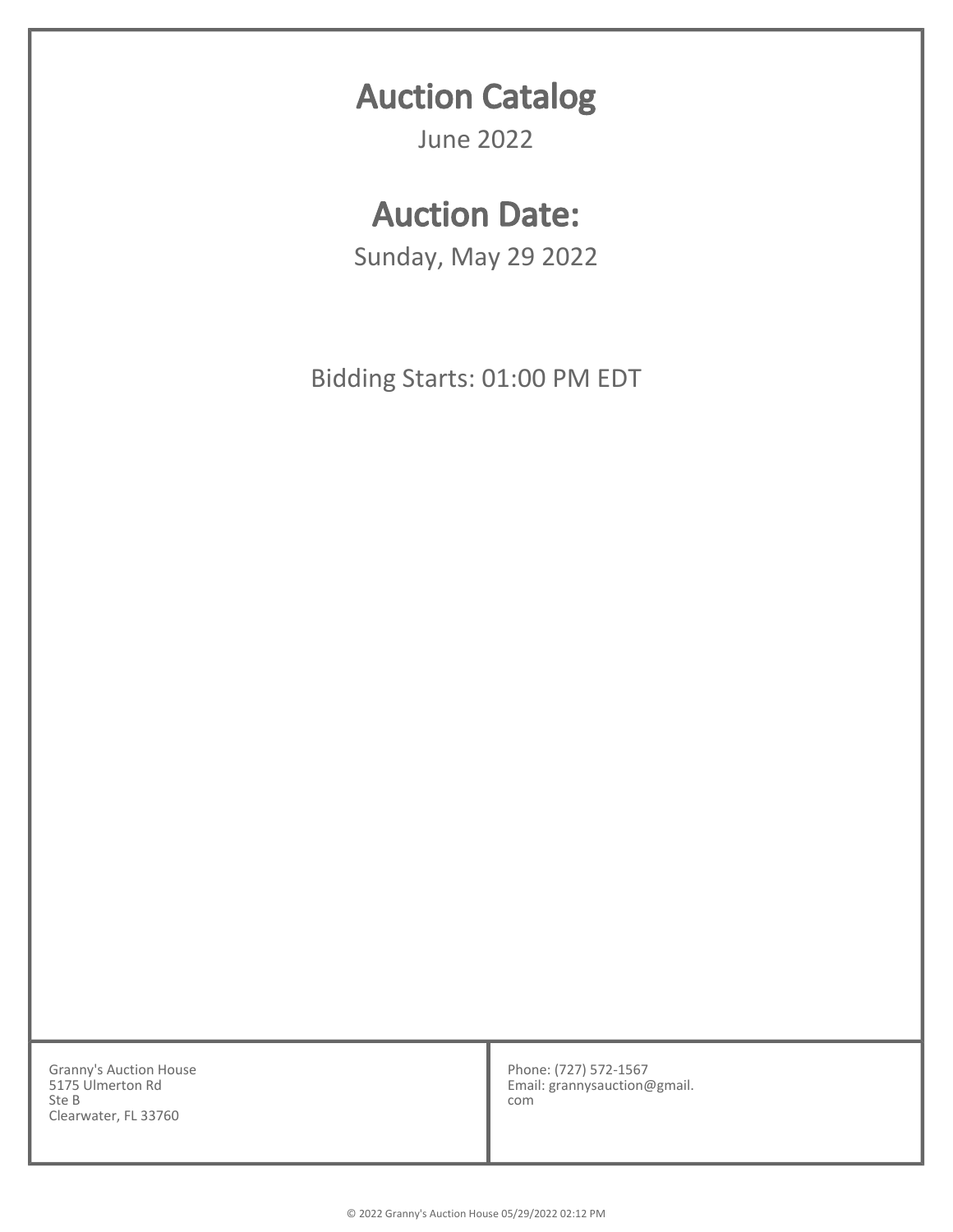| Lot<br><b>Number</b> | <b>Title &amp; Description</b>                                                                                                                                                                                                                                                                                                                                                                                                                                                                                                                                                                                                                                                                                                                                                                                                                                                                                                                                                                                                                                                                                                                                                                                                                                                                                                                                                                                                                                             |
|----------------------|----------------------------------------------------------------------------------------------------------------------------------------------------------------------------------------------------------------------------------------------------------------------------------------------------------------------------------------------------------------------------------------------------------------------------------------------------------------------------------------------------------------------------------------------------------------------------------------------------------------------------------------------------------------------------------------------------------------------------------------------------------------------------------------------------------------------------------------------------------------------------------------------------------------------------------------------------------------------------------------------------------------------------------------------------------------------------------------------------------------------------------------------------------------------------------------------------------------------------------------------------------------------------------------------------------------------------------------------------------------------------------------------------------------------------------------------------------------------------|
| $\mathbf{1}$         | The Vendo Coca-Cola "Vendo 6-CV" 6 case vertical cooler & Appliance Dolly - Local<br>Pick Up Only Runs But will not get cold. What A Beauty For Any Fan Or Collector. It is<br>a cooler because there is no coin mechanism. Even though it looks like a vendo 81<br>except for the glass door on the right side. Vendo did make a version of this machine<br>with a coin mechanism and it was called the vendo 110. There are no coin or vending<br>mechanisms to mess with on this machine and because they were self-service coolers<br>and not vending machines, they were usually kept indoors. the shelves inside are<br>adjustable so it will hold different size bottles, including longneck beer bottles. The<br>Coca Cola 6-CV was Vendo's first multi-drink upright soda machine. This machine<br>holds 6-cases of bottled soda. The Coca Cola Vendo 6-CV machine was manufactured<br>from 1948 - 1956 and was built in two different versions. The late version had an<br>external removable cap catcher where as the early version had the cap catcher<br>internally, like this one. [missing cap catcher box] The 6-CV's are really nice machines,<br>not only do they hold 6 cases of bottles but they will accept bottle sizes from the new<br>small 8 oz Coke bottle up to a 12 oz long neck bottle. They can also easily accept 12 oz<br>cans. The 6-CV does all this with 10 selections to choose from. They truly are a very<br>nice versatile machine. |
| $\overline{2}$       | 2 Magic The Gathering Tempest Resereve List Intuition LP/NM Cards - IN HOUSE<br>SHIPPING AVAILABLE - 1997 copyright, Nice color and edges, minor chipping to edges,<br>some surface blemishes can be seen when held sideways but won't show in a<br>photograph - Reserve list cards are slated to not be reprinted making them a safer<br>investment than other cards                                                                                                                                                                                                                                                                                                                                                                                                                                                                                                                                                                                                                                                                                                                                                                                                                                                                                                                                                                                                                                                                                                      |
| 3                    | NGC AU 58 1861 Liberty Type II Gold Quarter Eagle \$2 1/2 coin - IN HOUSE SHIPPING<br>AVAILABLE - Beautiful coin in nice grade with soft luster, verified accurate, see photos<br>for up close details                                                                                                                                                                                                                                                                                                                                                                                                                                                                                                                                                                                                                                                                                                                                                                                                                                                                                                                                                                                                                                                                                                                                                                                                                                                                     |
| $\overline{4}$       | Jinbao 6 in One Third Party Transformers Robot MIB - IN HOUSE SHIPPING AVAILABLE<br>- FERAL REX oversized set of 6 that fit together to form single Feral Rex, Stands 44cm<br>from feet to head, 61cm tall with the added wingspan. MIB, sealed until opened to<br>photograph and examine - comes with original shipping box covered with company<br>tape - high end third party Transformer figures                                                                                                                                                                                                                                                                                                                                                                                                                                                                                                                                                                                                                                                                                                                                                                                                                                                                                                                                                                                                                                                                       |
| 5                    | Faith Coddington Kuchina Acrylic on Canvas Jazz Band Painting - LOCAL PICK UP ONLY<br>(OR BUYER ARRANGES all PACKING AND SHIPPING THROUGH THIRD PARTY - NOTE<br>LARGE SIZE) vibrant energetic painting of jazz band playing, metallic silvers and<br>coppers add energy and movement to the composition - 30" x 48" unframed<br>(brochure and newspaper clipping NOT included) - Faith Kuchina was a well known<br>local artist and teacher featured for her Jazz Festival work and written up in local<br>papers.                                                                                                                                                                                                                                                                                                                                                                                                                                                                                                                                                                                                                                                                                                                                                                                                                                                                                                                                                         |
| 6                    | 1987 Apple Beatles Forever Doll Figures by Applause with Stands, Insruments and<br>Tags and Poster Set - IN HOUSE SHIPPING AVAILABLE - 21" soft sculpture dolls (up to<br>23" if you count hair styles) in great condition, although a little dusty from display,<br>with original stands and instruments (all guitars with printed signatures (Ringo only<br>has drumsticks as there was no separate drum included with this set), all with paper<br>tags and all but Ringo with plastic applause tags, PLUS set of 4 approx 23" x 17" 1980s<br>The Beatles poster litho prints "photograph copyright 1982 Astrid Kirshnerr, All Rights<br>Reserved" of 1964 group images over sheet music background in great condition - see<br>photos for details and conditions                                                                                                                                                                                                                                                                                                                                                                                                                                                                                                                                                                                                                                                                                                       |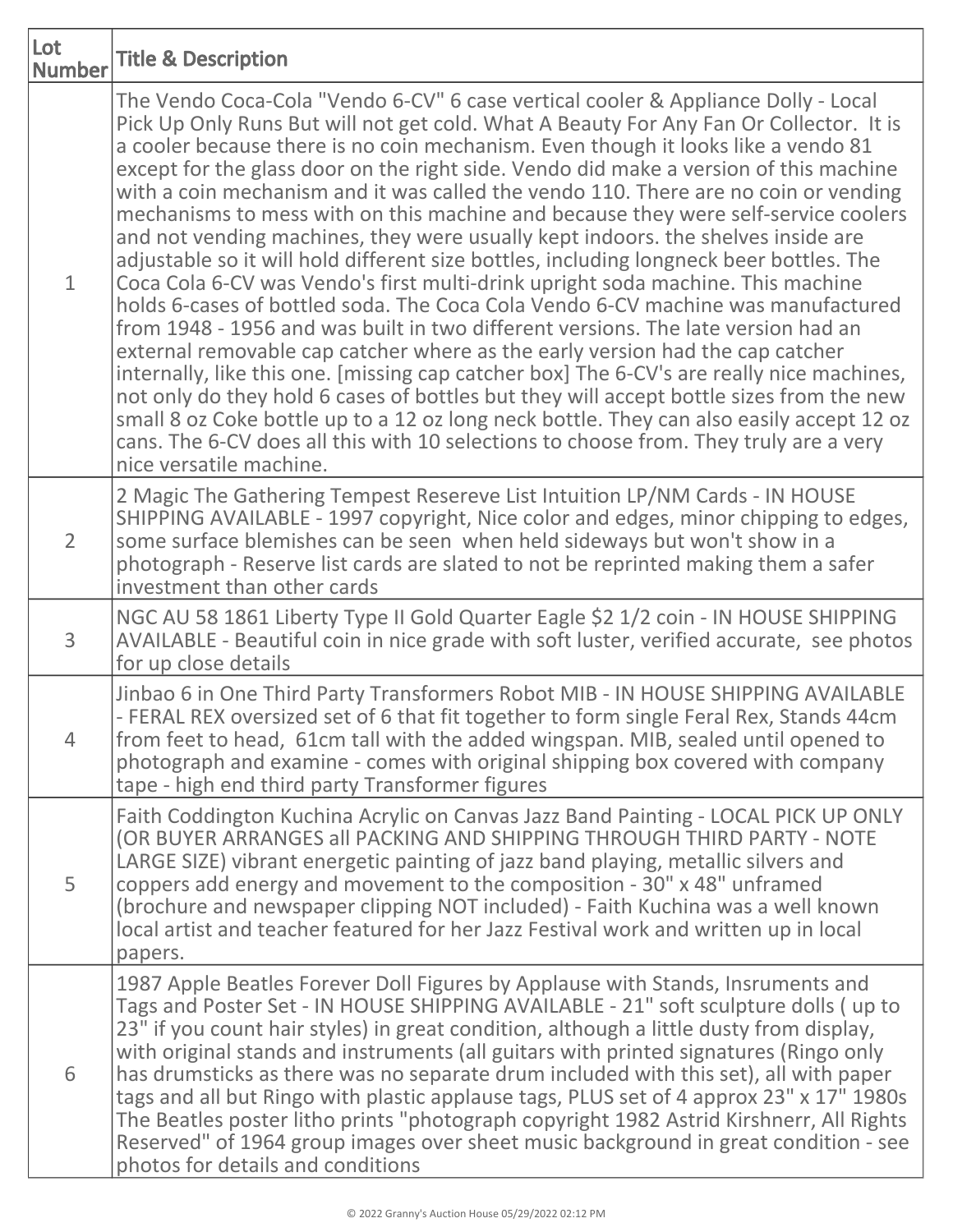| $\overline{7}$ | NCG MS64 1904-O Morgan Silver Dollar - IN HOUSE SHIPPING AVAILABLE - NGC<br>verified, great luster and eye appeal                                                                                                                                                                                                                                                                                                                                                                                                                                                                                                                                                                                                                                                                                                                                                                                                                                                                                                                                                                                                                                                                                                                                                                                                                                                                                                                                                                                                                                                                                                                                                                      |
|----------------|----------------------------------------------------------------------------------------------------------------------------------------------------------------------------------------------------------------------------------------------------------------------------------------------------------------------------------------------------------------------------------------------------------------------------------------------------------------------------------------------------------------------------------------------------------------------------------------------------------------------------------------------------------------------------------------------------------------------------------------------------------------------------------------------------------------------------------------------------------------------------------------------------------------------------------------------------------------------------------------------------------------------------------------------------------------------------------------------------------------------------------------------------------------------------------------------------------------------------------------------------------------------------------------------------------------------------------------------------------------------------------------------------------------------------------------------------------------------------------------------------------------------------------------------------------------------------------------------------------------------------------------------------------------------------------------|
| 8              | Victor Moscoso 1967 Neon Rose Psychedelic Concert Poster #12 Chambers Brothers<br>Masterpiece - IN HOUSE SHIPPING AVAILABLE ROLLED IN TUBE -Matrix 3/28-30/67 &<br>4/4-6/67 NR-12 Chamber Brothers - one of the icon images of the era, this poster was<br>printed only once. The image was later used for two different handbills that were used<br>to promote exhibitions of psychedelic posters.<br>The original poster was printed on white index stock and measures approximately<br>14% x 20.in Near Mint condition with only mild corner issues. Moscoso's Neon Rose<br>posters for The Matrix brought his work international attention during the Summer of<br>Love 1967. He had pioneered the use of vibrating colors to create the 'psychedelic'<br>effect in poster art. About that Moscoso said, "The musicians were turning up their<br>amplifiers to the point where they were blowing out your eardrums. I did the<br>equivalent with the eyeballs" Victor Moscoso also was the first of San Francisco's<br>"Big Five" psychedelic poster artists to have his posters shown in the Museum of<br>Modern Art in New York. His work is in the Victoria and Albert Museum in London,<br>and in the Library of Congress. The Neon Rose Series of posters is one of the crown<br>jewels of the psychedelic poster era.                                                                                                                                                                                                                                                                                                                                                        |
| 9              | Tray of 50 Specimen Capsule Cabochon Turquoise, Malachite and Other Gemstones -<br>IN HOUSE SHIPPING AVAILABLE - varied size, mines and types of turquoise from light<br>blue to green, malachite, small cabochons of undetermined stones and more - see<br>photos for descriptions                                                                                                                                                                                                                                                                                                                                                                                                                                                                                                                                                                                                                                                                                                                                                                                                                                                                                                                                                                                                                                                                                                                                                                                                                                                                                                                                                                                                    |
| 10             | Rare 27 Inch Double Comb Regina Accordion Case Music Box - {local pick up or buyer<br>arranges 3rd party packing and shipping} Size open 261/2" wide, 38" long with crank<br>in, 11 $1/4$ " tall. size closed without crank 19 $1/2$ " wide x 34 $1/4$ " long and 10 $1/4$ " tall.<br>It isn't often that we are privileged to offer a 27" Regina mahogany case music box --<br>this is the largest disc size that Regina made. Regina advertised the combs as<br>embracing over seven octaves. This and the 20" Regina are the only two machines<br>that Regina ever designed as double comb single strike -- meaning that while the<br>music box featured two combs, each star wheel struck one and only one tooth at a<br>time. Most 27" Regina's were of imposing physical size, housed in giant cabinets for<br>commercial settings, but this rare machine is a little different, not only because it is a<br>table top model, but also because it shrinks in size when the lid is closed. It was<br>technically known as a Style 6, but is commonly referred to as an accordion case,<br>folding case, or casket case Regina. When the lid unfurls it reveals the dishing wheels<br>for the disc on the underside of the lid. The accordion case Regina was made in<br>limited quantities and has always been a favorite of collectors. The Music Box has not<br>been restored, but it is playing quite decently. There are no broken teeth and the<br>motor is functioning properly. The case is missing a few pcs of wood trim and the<br>accordion lid could use some care. See photos for details Has one disc "Cavalleria<br>Rusticana (Rustic Cavalry) By Giacomo Puccini" |
| 11             | 1980 Kenner Star Wars Mini Action Figures & 1979 Hoth Ice Planet - in house shipping<br>available - fifteen 1980 mini action figures with weapons & one 1978 plus Hoth Ice<br>Planet (no box, some mild signs of age)                                                                                                                                                                                                                                                                                                                                                                                                                                                                                                                                                                                                                                                                                                                                                                                                                                                                                                                                                                                                                                                                                                                                                                                                                                                                                                                                                                                                                                                                  |
| 12             | Gebbeh Deep Pile Tribal Estate Runner Rug - in house shipping available - 117"x34"<br>(damage on one corner)                                                                                                                                                                                                                                                                                                                                                                                                                                                                                                                                                                                                                                                                                                                                                                                                                                                                                                                                                                                                                                                                                                                                                                                                                                                                                                                                                                                                                                                                                                                                                                           |
| 13             | Industrial Vintage 3-Stack Document Storage Cabinet - local pick up only - great for<br>collections, used condition, see photos for details - 49.5" tall x 40.5" wide x 29.5" deep                                                                                                                                                                                                                                                                                                                                                                                                                                                                                                                                                                                                                                                                                                                                                                                                                                                                                                                                                                                                                                                                                                                                                                                                                                                                                                                                                                                                                                                                                                     |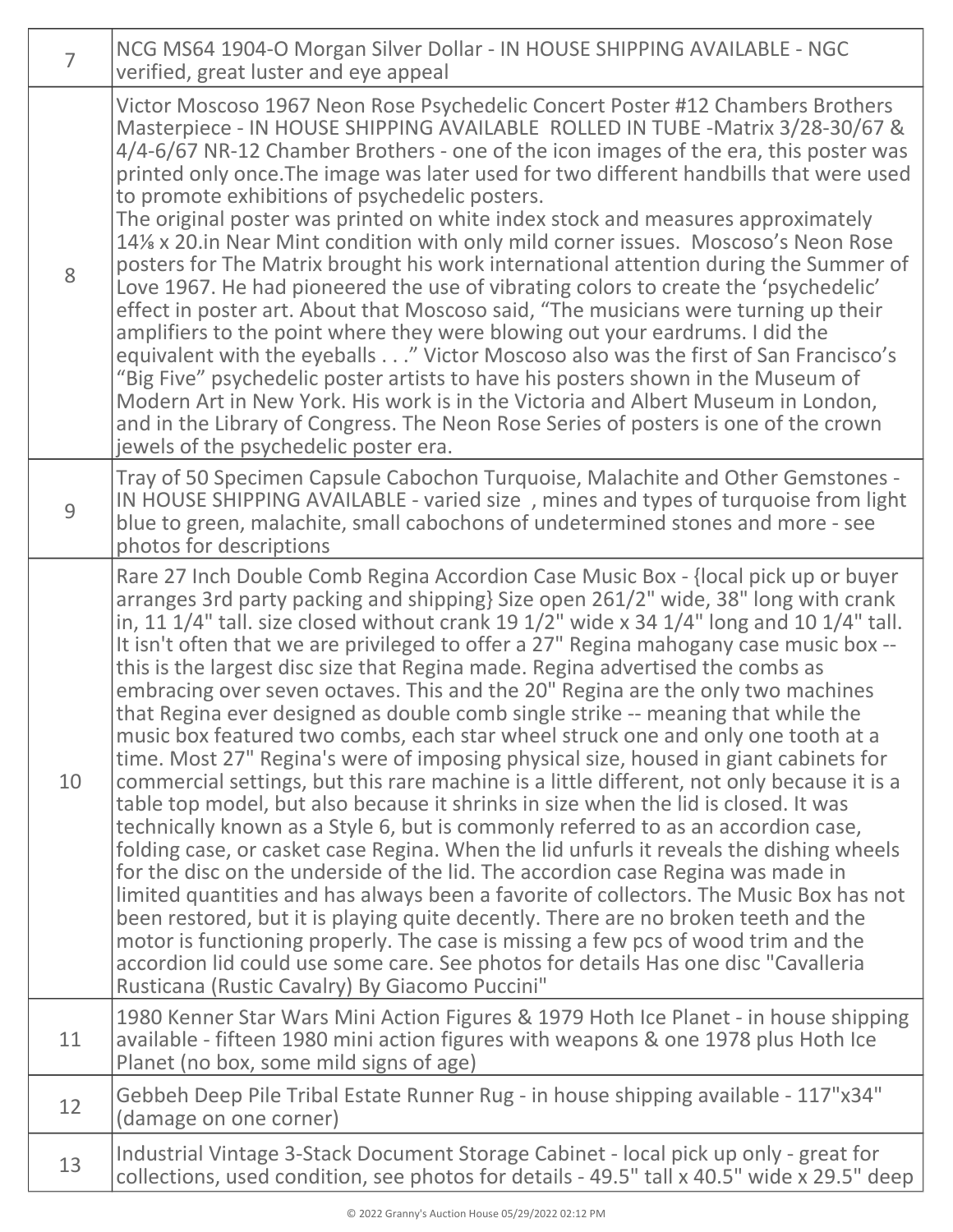| 14 | 1986-S and 2008-W 1 Troy Oz .999 Silver Eagle Selected Coins in US Mint Display<br>Boxes - IN HOUSE SHIPPING AVAILABLE - great luster and condition - high MS grade<br>US Mint original display boxes                                                                                                                                                                                                                                                                                                                                                                                                                                                                                                                                                                                                                        |
|----|------------------------------------------------------------------------------------------------------------------------------------------------------------------------------------------------------------------------------------------------------------------------------------------------------------------------------------------------------------------------------------------------------------------------------------------------------------------------------------------------------------------------------------------------------------------------------------------------------------------------------------------------------------------------------------------------------------------------------------------------------------------------------------------------------------------------------|
| 15 | Used Vostok Europe Anchar K 162 Submarine Automatic Chronograph - {local pickup<br>or in house shipping available} Black with yellow dial, Needs New Band, Working sold<br>as is no warranty expressed or implied                                                                                                                                                                                                                                                                                                                                                                                                                                                                                                                                                                                                            |
| 16 | Limited Ed. La Pedrera Lupo Barcelona Leather Handbag - in house shipping available -<br>inspired by the iconic modernist building La Pedrera in Barcelona with orig. booklet,<br>coin purse and zipper pouch (excellent condition)                                                                                                                                                                                                                                                                                                                                                                                                                                                                                                                                                                                          |
| 17 | 3 Fred Conlon Gnome Be Gone Crazy Creature Scrap Metal Art Sculptures - IN HOUSE<br>SHIPPING AVAILABLE, HEAVY LARGE BOXES - The Minion's Nemises - like a cross<br>between the Minions, Pac-Man and The Muppets Animal, these simple original<br>creations are filled with energy, mischief and emotion, each one with creator Conlon<br>signature arc welded through - 26" extra large size "Telling off the World", 15" game<br>pair holding hoop and line target (or possible gnome bearers), and 7" fellow with tail<br>looking through ring - good solid condition with lightly rusted weathered finish see<br>photos                                                                                                                                                                                                   |
| 18 | 22" Salem Bros Antique Table Lamp with Amber and Green Slag Glass Panel Shade -<br>BUYER PICKS UP OR ARRANGES ALL PACKING AND SHIPPING THROUGH THIRD PARTY -<br>traditional sail boat Sale M Bros base mark #1, hex foot with shell medallion accents,<br>ribbed pedestal with acorn connector, shade frame base has floral scroll design and<br>flying eagle center accent, rests on base with finial cap atop                                                                                                                                                                                                                                                                                                                                                                                                              |
| 19 | "Coca Cola", SELECTOCLOCK, Select Devices Co Inc. New York, "Drink Coca Cola in<br>Bottles! - {In house shipping available} 16" X 16" Wood Framed Coca Cola<br><b>Advertising Clock</b>                                                                                                                                                                                                                                                                                                                                                                                                                                                                                                                                                                                                                                      |
| 20 | 1987 Signed Vasa Acrylic Cube - in house shipping available - 3" multicolor cube<br>by Vasa Mihich, he's a Yugoslavian-born artist living and working in Los Angeles. He<br>taught for many years as a senior professor of Design at UCLA. He began working with<br>transparent and colored plastics in the late '60s while living in Los Angeles, and has<br>since acquired the machinery and technology necessary to create his signature<br>minimalist acrylic sculptures, which reflect and refract light. (very minor scratches)                                                                                                                                                                                                                                                                                        |
| 21 | Patrick Nagel Exhibition, Santa Monica, Commemorative #10, c.1985 Serigraph on<br>Paper - LOCAL PICK UP ONLY - Patrick Nagel (November 25, 1945 - February 4, 1984)<br>was an American artist and illustrator. He created popular illustrations on board,<br>paper, and canvas, most of which emphasize the female form in a distinctive style,<br>descended from Art Deco and Pop art. He is best known for his illustrations for<br>Playboy magazine and the pop music group Duran Duran, for whom he designed the<br>cover of the best-selling album Rio, which has been acclaimed as one of the greatest<br>album covers of all time. Great imagery, serigraph created for the first major<br>retrospective of his work following his untimely death of a heart attack in 1984,<br>matted under glass in 43" x 31" frame |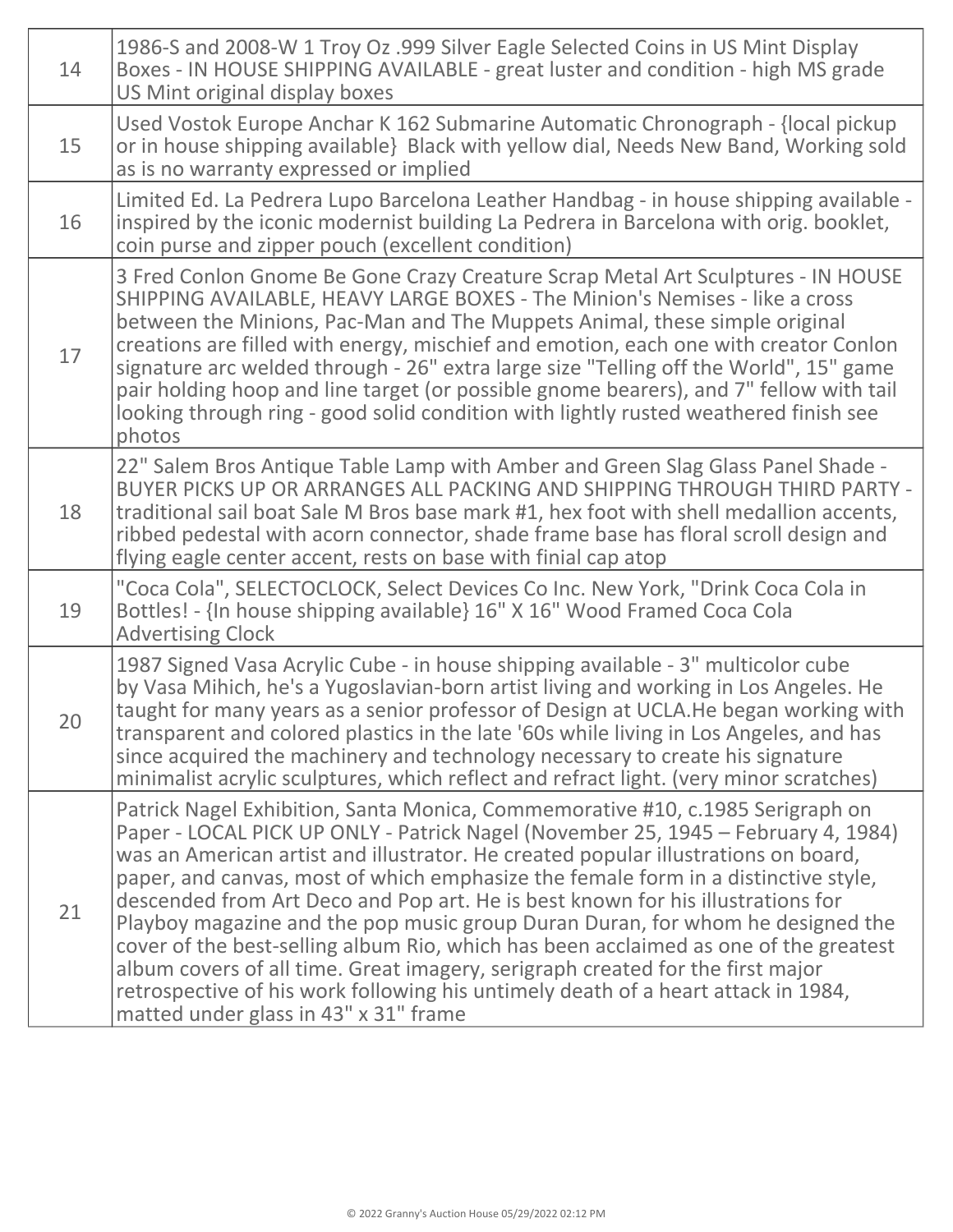| 22 | 6 Simulations Publications Inc 1970s SPI Historical and Futrue-History Simulation War<br>Games - IN HOUSE SHIPPING AVAILABLE - 1977 Future-History Simulation Invasion<br>America -Death Throes of the Superpower 1997, and 1977 Fulda Gap - The First Battle<br>of The Next War, Historical Simulations 1971 Korea The Mobile War 1950-1951, Sinai<br>The Arab Israeli Wars Modern Battles II (The Battle for Jerusalem 1967, Yugoslavia The<br>Battle for Zagreb 1979 Bundeswehr North Germany Late 1970's, and DMZ the battle<br>for North Korea late 1970's) - All sets in original flat packages, tilespunches, fold out<br>paper maps in pristine condition (a couple with minor rubbing to folds) - direct from<br>original Collector's estate, presumed complete, but tile contents unchecked, sold as is,<br>all with rules of play and charts - see photos for contents and details                                                                                                                                                                                                                                                                                                                                                                        |
|----|----------------------------------------------------------------------------------------------------------------------------------------------------------------------------------------------------------------------------------------------------------------------------------------------------------------------------------------------------------------------------------------------------------------------------------------------------------------------------------------------------------------------------------------------------------------------------------------------------------------------------------------------------------------------------------------------------------------------------------------------------------------------------------------------------------------------------------------------------------------------------------------------------------------------------------------------------------------------------------------------------------------------------------------------------------------------------------------------------------------------------------------------------------------------------------------------------------------------------------------------------------------------|
| 23 | 3 - Sheaffer's Fountain Pens - {local pickup or in house shipping available} 1 - Model<br>H8TC - Sheaffer's Balance Oversize Marine Green Lever Fill- Green and black mottled<br>radite cap and barrel, with gold plated trim, fitted with a Lifetime nib. The cap as a 1<br>/8" band and a long round ball humped style clip with white dot, the barrel<br>incorporates the lever filling system. 1 - Sheaffer's Model 500 Blue Lucite & 14k<br>Feather Touch Nib Fountain Pen 5" long, 1 - Sheaffer's Craftsman 350<br>Touchdown, Brown Striated, 14k Fine #33 Nib. All 3 Pens sold as is no warranty<br>expressed or implied, these are estate pens and have not been serviced.                                                                                                                                                                                                                                                                                                                                                                                                                                                                                                                                                                                   |
| 24 | 4 1 Oz .999 Fine Silver Bullion Space Shuttle Coins in Case with NASA Badge Medal - IN<br>HOUSE SHIPPING AVAILABLE - see photos for full details and conditions                                                                                                                                                                                                                                                                                                                                                                                                                                                                                                                                                                                                                                                                                                                                                                                                                                                                                                                                                                                                                                                                                                      |
| 25 | Italian 3-Light Mid Century Floor Lamp Table - local pick up only - 16" white glass<br>shades, 22.25" tall to table, 5 foot tall (repair to one wood base column, see photos)                                                                                                                                                                                                                                                                                                                                                                                                                                                                                                                                                                                                                                                                                                                                                                                                                                                                                                                                                                                                                                                                                        |
| 26 | 2- Used Focus LS6 Loud Speakers, 2- Used Onix Of Reference 1 MK II & 1 Used -AV123<br>MFW-15 Subwoofer - {local pick up or buyer arranges 3rd party packing and<br>shipping} WOW These Speakers Will Have Your Neighborhood Talking. Birds Eye<br>Maple Needs New Screen Covers (or new tits for mounting), Line Source LS6 Speakers<br># 69627, Woofer: 8 Customized 6.5" GR Research M-165X Drivers Per Cabinet For 16<br>Total Per Pair, Tweeter: 6 Customized BG Neo 8 Planner Magnetic Tweeters For 12<br>Total Per Pair. Frequency Response: 20HZ - 20KHZ (+/- 3 dB) Crossover Point: 1000 HZ<br>Nominal Impedance: 8 OHMS Efficiency: 90 dB 1w/1m, Recommended Power: 30 -<br>500 Watts, Dimensions; (W X H X D): 12.375" X 69" X 16.5" Net Weight: 150 Pounds<br>Each. Onix Of Reference 1 MK II System: 2-way Rear-Vented Bookshelf Drivers: One<br>Concentric Ring Radiator Tweeter, One 5.25" mid-bass woofer Crossover, 4th Order<br>MFR: 42 Hz - 35 kHz ± 3 dB Impedance, 4 Ohms Efficiency, 88 dB Bi-Wire, Dimensions,<br>14.5" H x 8" W x 11" D, Weight 24 Pounds Each Finish Birds Eye MapleBirds Eye<br>Maple. AV123 MFW-15" Subwoofer 1 - 5 inch driver, 350 Watt amp, Plays to 18hz,<br>Dimensions (HxWxD inches) 24x15x24 Black Case, 120 Pounds |
| 27 | Walt Disney "You Can Fly! You Can Fly! You Can Fly! Tinkerbell Snow Globe Music Box<br>- buyer arranges third party packaging and shipping - 14" tall with battery operated<br>bubbler (all flags are missing)                                                                                                                                                                                                                                                                                                                                                                                                                                                                                                                                                                                                                                                                                                                                                                                                                                                                                                                                                                                                                                                       |
| 28 | Lot Of 550+ Die Cast Cars Hot Wheels, Matchbox And More - {local pickup or in house<br>shipping available} In Plastic Carry Cases. Hot Wheels, Matchbox, Jonny Lightning,<br>Summo, Majurette, Yatming, Road Champs, Maisto, Siku, ertle, Racing Champions,<br>Corgi, Matel, Lockups Kidco, Zylmex, Imperial And More. See Photos                                                                                                                                                                                                                                                                                                                                                                                                                                                                                                                                                                                                                                                                                                                                                                                                                                                                                                                                    |
| 29 | MTH Rail King SW-1500 Switcher Reading Lines Diesel Engine - NIB - in house shipping<br>available - #30-2189-0 with orig. pamphlet                                                                                                                                                                                                                                                                                                                                                                                                                                                                                                                                                                                                                                                                                                                                                                                                                                                                                                                                                                                                                                                                                                                                   |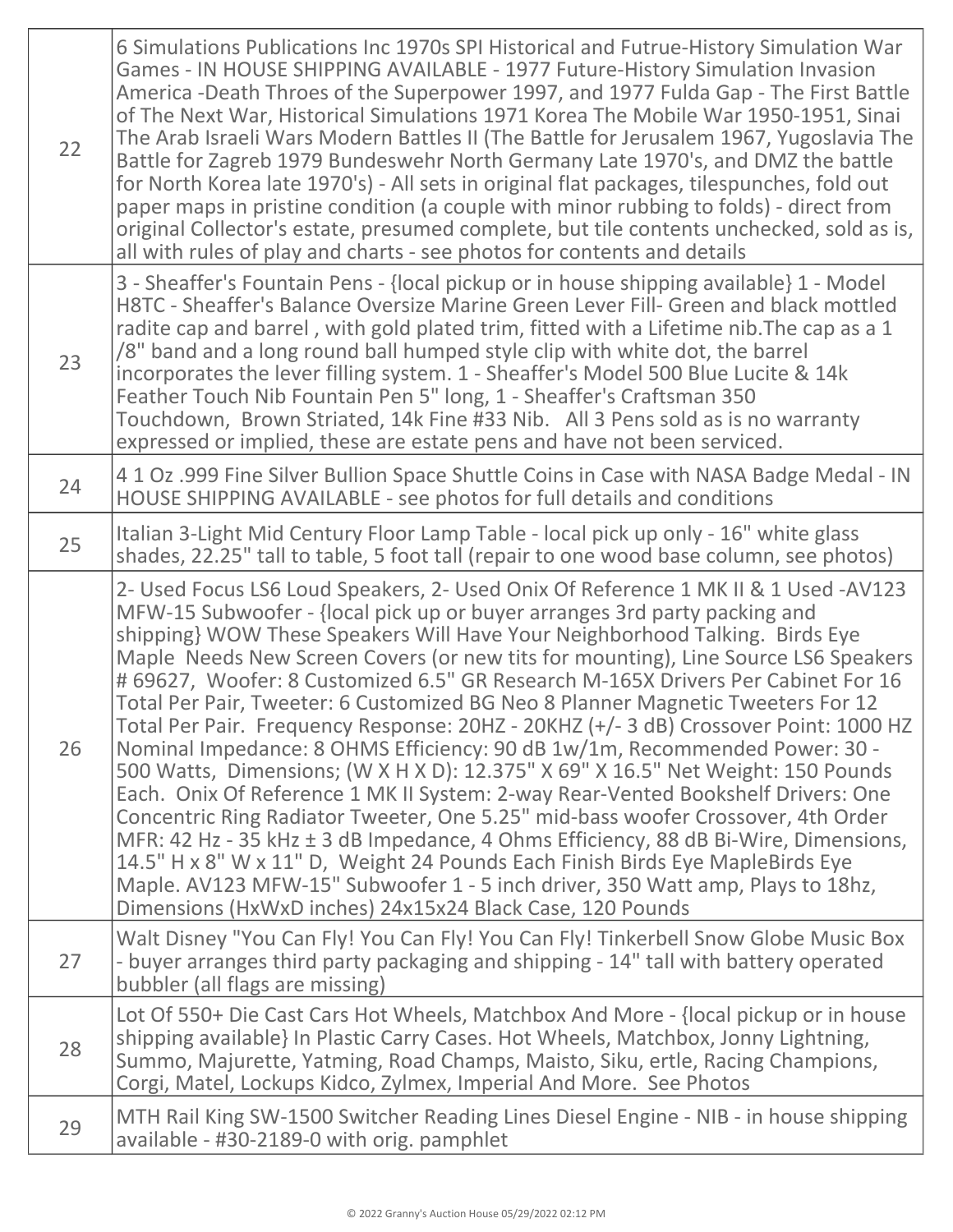| 30 | Selmer Bundy Flute - in house shipping available - in carrying case (some pitting)                                                                                                                                                                                                                                                                                                                                                                                                                                                                               |
|----|------------------------------------------------------------------------------------------------------------------------------------------------------------------------------------------------------------------------------------------------------------------------------------------------------------------------------------------------------------------------------------------------------------------------------------------------------------------------------------------------------------------------------------------------------------------|
| 31 | 10K Yellow Gold & Black Onyx Initial "H" Ring - [Local pickup or in house shipping<br>available] size 11, weight 14.1 dwt                                                                                                                                                                                                                                                                                                                                                                                                                                        |
| 32 | Case of Costume Jewelry incl. Signed - in house shipping available - incl. Maru by Safri,<br>Tora, Panetta, Sperry, J. Crew, Coro, Amrita Singh, Joan Rivers, Anne Klein, Robert<br>Rose, Majorica, Emmons, Sorrelli, & more - contents only, we do our best to ensure<br>that the jewelry isn't broken or missing pieces but this is no guarantee                                                                                                                                                                                                               |
| 33 | Case Lot Of Collectibles US Stamps, Watches, Toys And More - {in house shipping<br>available} Including 1 - Omega Ladies Wrist Watch 10K RGP cas with 10K gold filled<br>mesh band with box and papers, 1 - Madison By Mathey Tissot quartz Date ladies<br>wrist watch with box, 1 - Consil Enamel ladies hinged cuff watch, 99 4 stamp block US<br>Postage stamps 1cent to 18 cent and 4 6 block 8 cent stamps, 800 Silver letter opener<br>and dip pen in leather case, hand painted Russian eggs, silver plate Napier Musical<br>Cup And More. All One Money. |
| 34 | 2 Pair of 14k Gold Black Onyx Dangle Earrings - in house shipping available - 1 1/2"<br>long graduating disc & 1 1/2" long oval                                                                                                                                                                                                                                                                                                                                                                                                                                  |
| 35 | Huge Collection of Estate Wrenches & Screw Drivers - local pick up only - Mac Tools,<br>Matco, Snap-on, & more - incl. long screw drivers & more - see photos                                                                                                                                                                                                                                                                                                                                                                                                    |
| 36 | Contemporary Costume Jewelry - in house shipping available - incl. Liz & Co., Heidi<br>Klum, Nolan Miller, Joan Rivers, many freshwater pearl necklaces, link necklace with<br>matching bracelet, & more - contents only, we do our best to ensure that the jewelry<br>isn't broken or missing pieces but this is no guarantee                                                                                                                                                                                                                                   |
| 37 | Men's 10k Gold Black Onyx Ring - in house shipping available - size: 8.5 (3.1 dwt. incl.<br>onyx)                                                                                                                                                                                                                                                                                                                                                                                                                                                                |
| 38 | Merano Saxophone - in house shipping available - in carrying case (some pitting)                                                                                                                                                                                                                                                                                                                                                                                                                                                                                 |
| 39 | Case Lot of Costume Jewelry - in house shipping available - incl. Swarovski, chains by<br>Eileen Falcon, Diedre Hall, Joan Rivers, & more, Joan Rivers, multi-strand beaded<br>necklaces, rhinestone necklaces, & more - contents only, we do our best to ensure<br>that the jewelry isn't broken or missing pieces but this is no guarantee                                                                                                                                                                                                                     |
| 40 | Sterling Silver Jewelry Lot - in house shipping available incl. multi-strand chain<br>bracelet, Australia souvenir bracelet, Beau turtle pin, earrings, pendant necklaces,<br>pendants, & more - contents only                                                                                                                                                                                                                                                                                                                                                   |
| 41 | 9 Mostly Texaco Die-Cast Airplanes New in Boxes - in house shipping available - incl. 2<br>Grumman G-21-A Amphibian, 2 Lockheed Sirius 8A, 1927 Ford Tri-Motored<br>Monoplane, Chevron 1935 Spartan Executive & more                                                                                                                                                                                                                                                                                                                                             |
| 42 | 1968 Triner 5 Lb Postal Scale - LOCAL PICK UP ONLY - Model 805 with 1968 Postal<br>Information charts                                                                                                                                                                                                                                                                                                                                                                                                                                                            |
| 43 | Amethyst with Diamond Accents 14k Gold Ring - in house shipping available -<br>14x8mm pear shaped amethyst, size: 6 (dwt. incl. amethyst)                                                                                                                                                                                                                                                                                                                                                                                                                        |
| 44 | Approx. 75 Vintage Hankies - in house shipping available - incl. cotton embroidered &<br>printed, lace, 2 Tom Lamb children's & more (decent condition, some show signs of<br>age)                                                                                                                                                                                                                                                                                                                                                                               |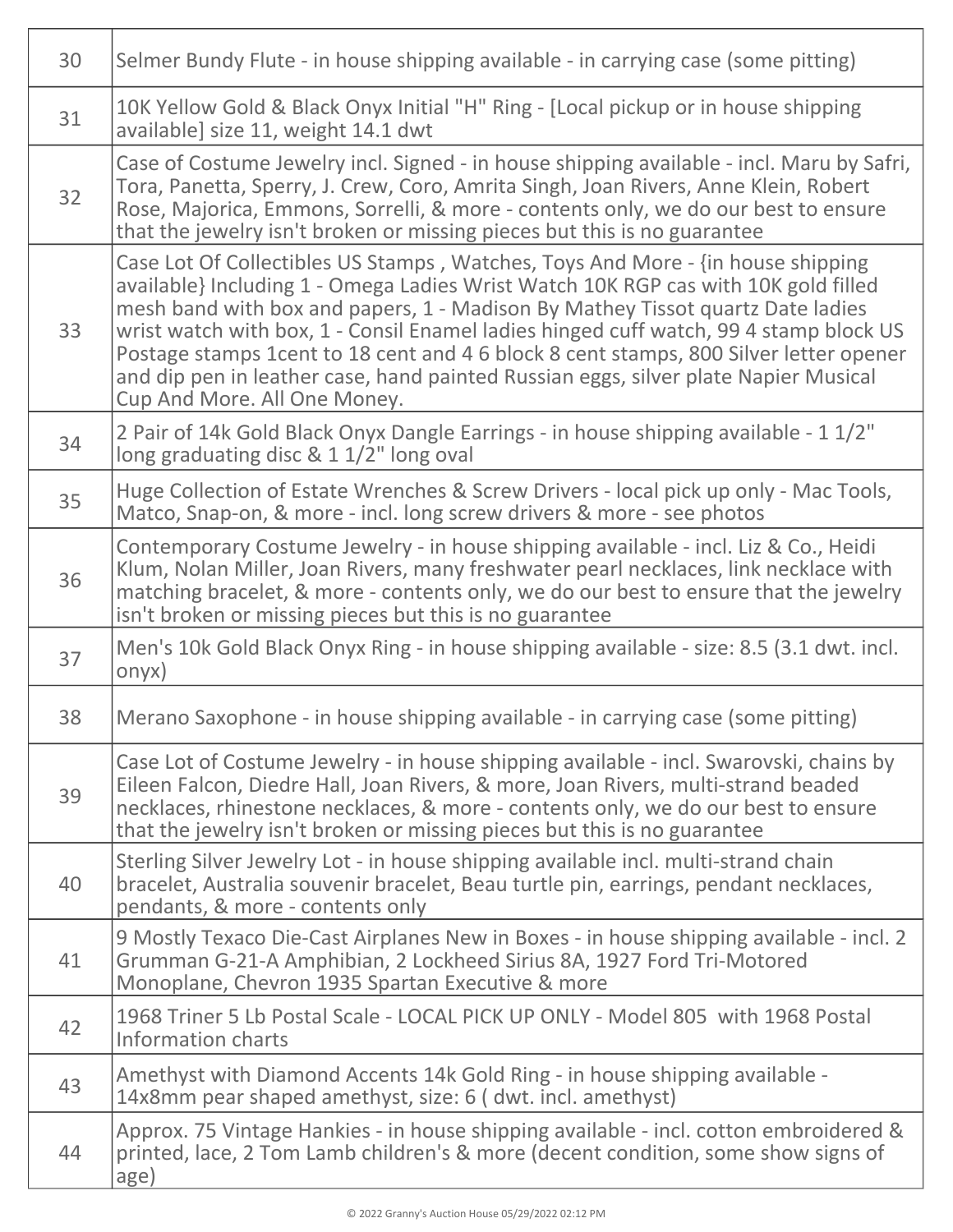| 45 | Full Case Lot of Costume Jewelry - in house shipping available - incl. Matisse,<br>Corocraft, Sabona London, Coach, Kate Hives, beaded lapis, rose quartz, malachite,<br>citrine, & amethyst necklace, KJL, Limoge, Harry Potter, Elizabeth Stone, Carol Lee,<br>Michael Kors, Emmons, Oscar de La Renta, & more - contents only, we do our best to<br>ensure that the jewelry isn't broken or missing pieces but this is no guarantee                                                                                                       |
|----|----------------------------------------------------------------------------------------------------------------------------------------------------------------------------------------------------------------------------------------------------------------------------------------------------------------------------------------------------------------------------------------------------------------------------------------------------------------------------------------------------------------------------------------------|
| 46 | 10k Gold Diamond Heart Pendant Necklace - in house shipping available - 3/4" heart<br>with white gold front and prong set diamonds on 20" rope chain (4.9 dwt. both pcs.)                                                                                                                                                                                                                                                                                                                                                                    |
| 47 | Collection of Just Right Miniature Shoes and More - in house shipping available<br>without tray or local with tray - 13 Just the Right Shoe plus 8 others & 5 handbags (all<br>in decent condition)                                                                                                                                                                                                                                                                                                                                          |
| 48 | Full Cast of Costume Jewelry - in house shipping available - incl. NY, Trifari, necklaces,<br>bracelets, earrings, & more - contents only, we do our best to ensure that the jewelry<br>isn't broken or missing pieces but this is no guarantee                                                                                                                                                                                                                                                                                              |
| 49 | Men's 14k Gold Band Ring - in house shipping available - size: 10 (3.9 dwt.)                                                                                                                                                                                                                                                                                                                                                                                                                                                                 |
| 50 | 3 Canes incl. World's Fair Folding Cane Seats - in house shipping available - 1939 New<br>York World's Fair souvenir & plain folding stool canes plus walking cane with metal<br>handle                                                                                                                                                                                                                                                                                                                                                      |
| 51 | Costume Jewelry Lot - in house shipping available - incl. Joan Rivers, Graziano, 3 pcs.<br>Brighton, faux pearl necklaces & bracelets, & more - contents only, we do our best to<br>ensure that the jewelry isn't broken or missing pieces but this is no guarantee                                                                                                                                                                                                                                                                          |
| 52 | Vintage 14k Gold Cubic Zirconia Cocktail Ring - in house shipping available - dome<br>design prong set cz's in white gold with yellow gold band, size: 8 (2.3 dwt. incl.<br>diamonds)                                                                                                                                                                                                                                                                                                                                                        |
| 53 | 5 Ceramic and 5 Metal Dog and related Figurines - IN HOUSE SHIPPING AVAILABLE - 9<br>dog figurine including ceramic puppy, 3 metal and Irish Belleek Scotties, 2 porcelain<br>and 1 brass dachshunds, wolf cub and brass match box holder with frog on the corner<br>- SEE PHOTOS FOR DETAILS                                                                                                                                                                                                                                                |
| 54 | Transformers Masterpiece MP-36 Megatron Oversize Action Figure MIB - IN HOUSE<br>SHIPPING AVAILABLE - from Takara Tomy, mainly Japanese text with minimal English<br>box, top of the line action figures, the Masterpiece line are well made in excellent<br>boxes - mint, no sign of use, missing instructions - see photos                                                                                                                                                                                                                 |
| 55 | Gorgeous 18k White Gold Emerald and Diamond Ring - in house shipping available -<br>great mid century design with pear shaped emerald slabs and rings with diamonds,<br>size: 8 (4.8 dwt. incl. stones)                                                                                                                                                                                                                                                                                                                                      |
| 56 | 2 Albums of 475+ Pokemon Early Cards, First Edition, Spanish, German and Japanese<br>Pocket Monsters - IN HOUSE SHIPPING AVAILABLE - red Pokemon "Gotta catch 'em<br>all!" full albums, mailnly Fossil, Jungle and Base Set, Base Set 2, 1998 Burger King<br>cards and a few others, incl NM Copycat Trainer Supporter 138/165 Holo Foil - mixed<br>conditions from NM to MP and a couple HP As Found in Estate collection - one album<br>in good condition, the other has lost snap and has minor rip in spine - see photos for<br>contents |
| 57 | Contemporary Costume Jewelry Lot - incl. Bravo artisan hand crafted pendant, Marie<br>Ferra, fresh water pearl necklace, Christmas pins, 3 pcs. suite, Marie DeMasi, St. John,<br>Swarovski, Ciner, Nina Ricci, Jara, Park Lane, & more - contents only, we do our best<br>to ensure that the jewelry isn't broken or missing pieces but this is no guarantee                                                                                                                                                                                |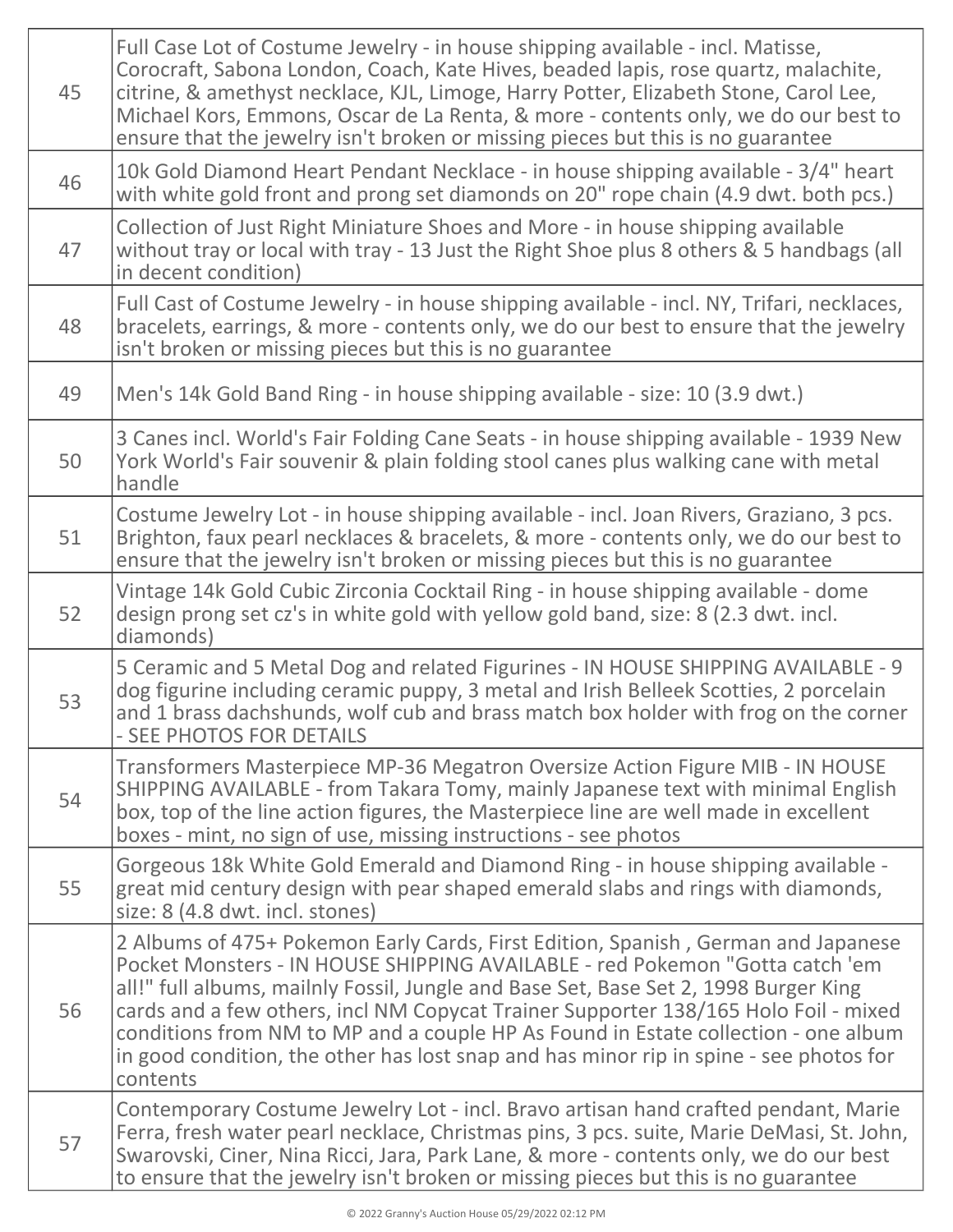| 58 | Collection of 10k Gold Dolphin Jewelry - in house shipping available - incl.open bangle<br>bracelet, size: 6.5 black onyx ring with gemstone eyes, matching enameled anklet and<br>toe ring, pair of white and yellow gold hoop earrings (some minor dents), & 2<br>pendants (1/2" tricolor ring & 1" diamond pave) (6.5 dwt. all pcs.)                                                                                                                                                                                               |
|----|---------------------------------------------------------------------------------------------------------------------------------------------------------------------------------------------------------------------------------------------------------------------------------------------------------------------------------------------------------------------------------------------------------------------------------------------------------------------------------------------------------------------------------------|
| 59 | Lot of Collectibles - in house shipping available - incl. Brighton, Elgin, Mudd, Lucien<br>Piccard, & other ladies watches (all untested and as is), 2 Macanudo Maruro metal<br>cigar rings, Armani Exchange & Chloe sunglasses, mosaic & enameled pill boxes, glass<br>beads, & more - contents only                                                                                                                                                                                                                                 |
| 60 | Case Lot of Fashion Jewelry - in house shipping available - incl. New Pro, Tito P. Rico,<br>Brighton, Kenneth Lane, Pell, Christmas, Napier, Sarah Cov. Italian mosaic, Nina Ricci,<br>Pididilly Links, White House Black Market, Art, Ivanka Trump & more - contents only,<br>we do our best to ensure that the jewelry isn't broken or missing pieces but this is no<br>guarantee                                                                                                                                                   |
| 61 | 2 Pair of Black Onyx 14k Gold Tear Drop Earrings - in house shipping available - 2" long<br>dangle $& 11/4"$ dangle                                                                                                                                                                                                                                                                                                                                                                                                                   |
| 62 | Costume Jewelry incl. Signed - in house shipping available - incl. new Una Alta Valta<br>beaded necklace, Bergere, Dodds, Alfani, Spring Street, Kenneth Jay Lane, Givenchy,<br>Michelle Starbuck 4 pcs. Joan Rivers, Graziano, Askew, Boucher, J. Crew, Kool<br>ciagarettes scatter pins on orig. card, Vittorio, & more - contents only, we do our best<br>to ensure that the jewelry isn't broken or missing pieces but this is no guarantee                                                                                       |
| 63 | Approx. 60 Pair of New Unisex Sunglasses - in house shipping available - various styles<br>in orig. plastic wraps incl. Deziner Alternative sunglasses                                                                                                                                                                                                                                                                                                                                                                                |
| 64 | Adorable 10k White Gold Bow Tie Ring with Diamonds - in house shipping available -<br>white gold with alternating black and white diamonds, size: 7 (1.9 dwt.)                                                                                                                                                                                                                                                                                                                                                                        |
| 65 | Tray of Costume Jewelry - in house shipping available - incl. Coro set, gemstone<br>necklaces & bracelets, pins, earrings & more - contents only, we do our best to ensure<br>that the jewelry isn't broken or missing pieces but this is no guarantee                                                                                                                                                                                                                                                                                |
| 66 | Case Lot Of Small Porcelains, Ink Well, LLadro Angel and More - IN HOUSE SHIPPING<br>AVAILABLE - double crystal ink well in fancy brass and enamel stand (1 well has<br>several chips), 1939 San Francisco Exposition letter opener, 1964 world's fair ticket<br>stub book and subway map, mini vases, Alaska reed woven basket, 2 carved African<br>mini busts, Lladro resting angel child and clown ornament, cloisonne and enamel mini<br>boxes and holders, mini flamingo and other porcelain miniatures and more - see<br>photos |
| 67 | 14k Gold Black Onyx Bracelet - in house shipping available - 7 1/2" long x 5/8" wide (1<br>has a crack, see photo)                                                                                                                                                                                                                                                                                                                                                                                                                    |
| 68 | Marx Steam Type Tin Litho Train Set, Standard & HO Accessories, Transformers and<br>More - IN HOUSE SHIPPING AVAILABE, HEAVY OVERSIZED BOXES - 027 Gauge 999<br>engine, NY Central tender, Reading Caboose 3556, Tanker 3553, Pennsylvania box car<br>3555, B&O Flat Car 3552, varied transformers switch tracks and bumpers, house and<br>station buildings, HO Track Bridge and trestle sets wit lots of figures and animals - see<br>photos for content details                                                                    |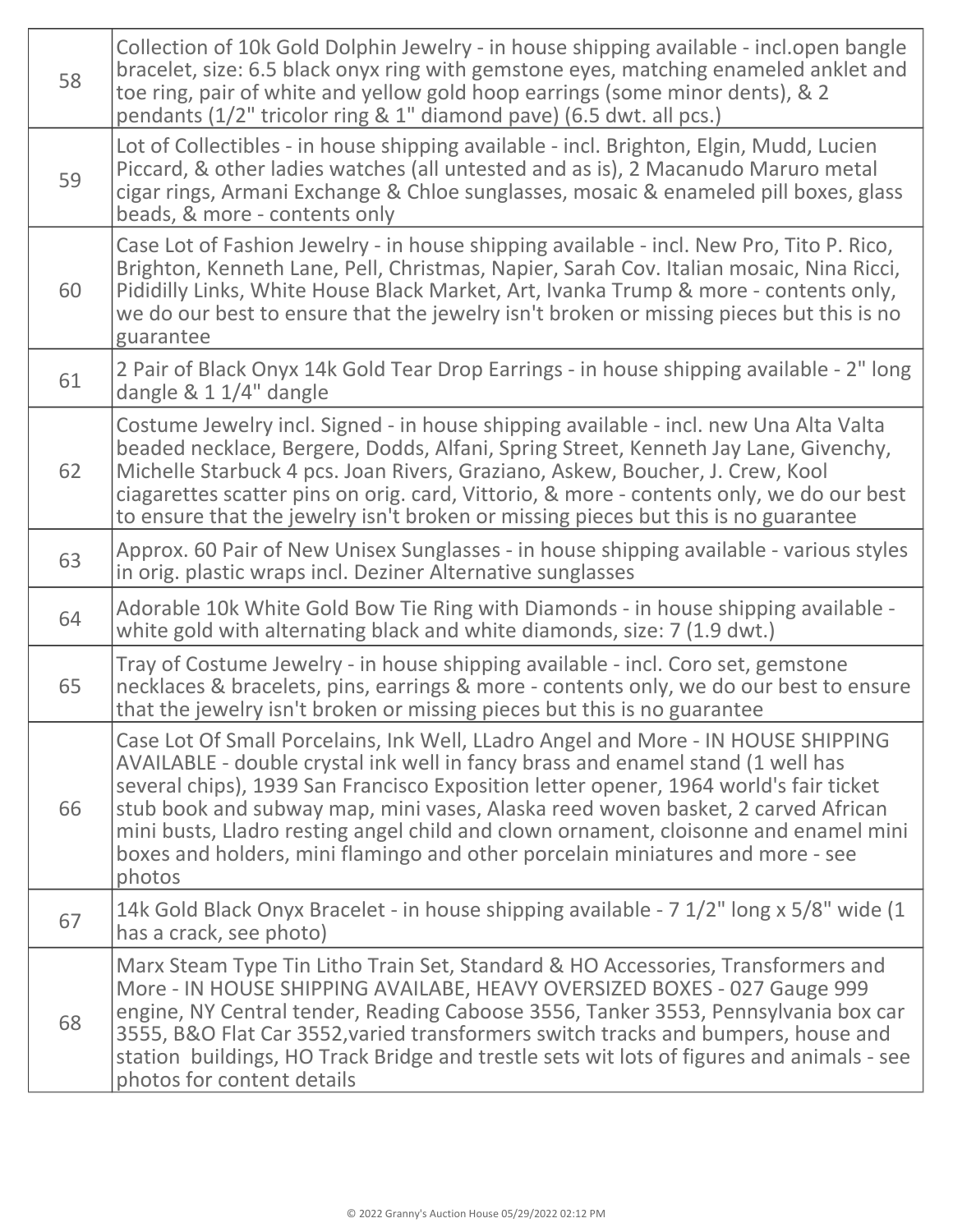| 69 | Lot Of Military Collectibles - {local pickup or in house shipping available} Veteran<br>Association Reunion Ribbons, WWII Efficiency Medal, 14th armored division patches,<br>US 2nd battalion 8th Infantry Regiment Panthers Vietnam War Patch, Civil War Union<br>Army 8th Infantry Officers Kepi Cap Gadge, Union Army 1st Lieutenants Shoulder<br>Strap Badge,                                                                                                                                                                                                                                                                            |
|----|-----------------------------------------------------------------------------------------------------------------------------------------------------------------------------------------------------------------------------------------------------------------------------------------------------------------------------------------------------------------------------------------------------------------------------------------------------------------------------------------------------------------------------------------------------------------------------------------------------------------------------------------------|
| 70 | 14k Gold Opal & Diamond Vintage Ring - in house shipping available - approx. 6x4mm<br>opal with 2 diamond chips on each side, size: 5 (1.5 dwt.)                                                                                                                                                                                                                                                                                                                                                                                                                                                                                              |
| 71 | Case Lot Signed And Unsigned Costume Jewelry - {local pickup or in house shipping<br>available} Including Lisner, Coro, Vendome, Trifari, Lorraine, J.J., Coro Duette (missing<br>stones), Coalport/Carol Gidman, L.I.P., Joseph Mazer, Sarah, Reja, Aggesso Craft, OFA,<br>Vatican Collection, Florenzo, Goldette, Marcel, And More.                                                                                                                                                                                                                                                                                                         |
| 72 | Collection of Automotive Tool Kits incl. Drill Bits, Tubing Tool Set, Etc. - in house<br>shipping available - Blue-Point - tubing tool set, Abrasive Wheel set, & Hole Saw<br>set, Snap-on punches, full autorange digital probe (untested), Mac Tools titanium drill<br>bits, SK ratchet set, Snap-on drill chuck with key, Matco Tools wheel cover kit, 2 Snap-<br>on tap-drill sets, Mac transmission & oil pressure gauge (untested)                                                                                                                                                                                                      |
| 73 | 10k Gold Diamond Heart Pendant Necklace - in house shipping available - 1/2" free<br>floating heart pendant on 16" chain, chain shows some mild signs of wear (3.5 dwt.<br>both pcs.)                                                                                                                                                                                                                                                                                                                                                                                                                                                         |
| 74 | Case Lot Full of Costume Jewelry - in house shipping available - incl. necklaces,<br>bracelets, & earrings - contents only, we do our best to ensure that the jewelry isn't<br>broken or missing pieces but this is no guarantee                                                                                                                                                                                                                                                                                                                                                                                                              |
| 75 | Adult Theme Graphic novels and Comic Books - IN HOUSE SHIPPING AVAILABLE -<br>Adult Only Graphic Theme comics - Johnny Thw Homicidal Maniac #1, ErosComixIt's<br>The ID no 2, Women On Top#1, Big Top Bondage, Lann #1, Submissive Suzanne 1 and<br>2, The Blond Book 1 and 2 Book 2 of 3, Eros Graphic Albums Birdland, Playgirl June<br>and August 1973, caralan productions large size graphic novel Milo Manara The Great<br>Advetture HP and Giuseppe Bergman, Perchance to Dream G Bergman Induab<br>Adventures and Dies Irae African Adventures II, Milo Manara Hidden CameraClick 2<br>and Trip to Tulum, and Illustrated Karma Sutra |
| 76 | 14k Gold Cubic Zirconia Solitaire Ring - in house shipping available - size: 7 (1.8 dwt.)                                                                                                                                                                                                                                                                                                                                                                                                                                                                                                                                                     |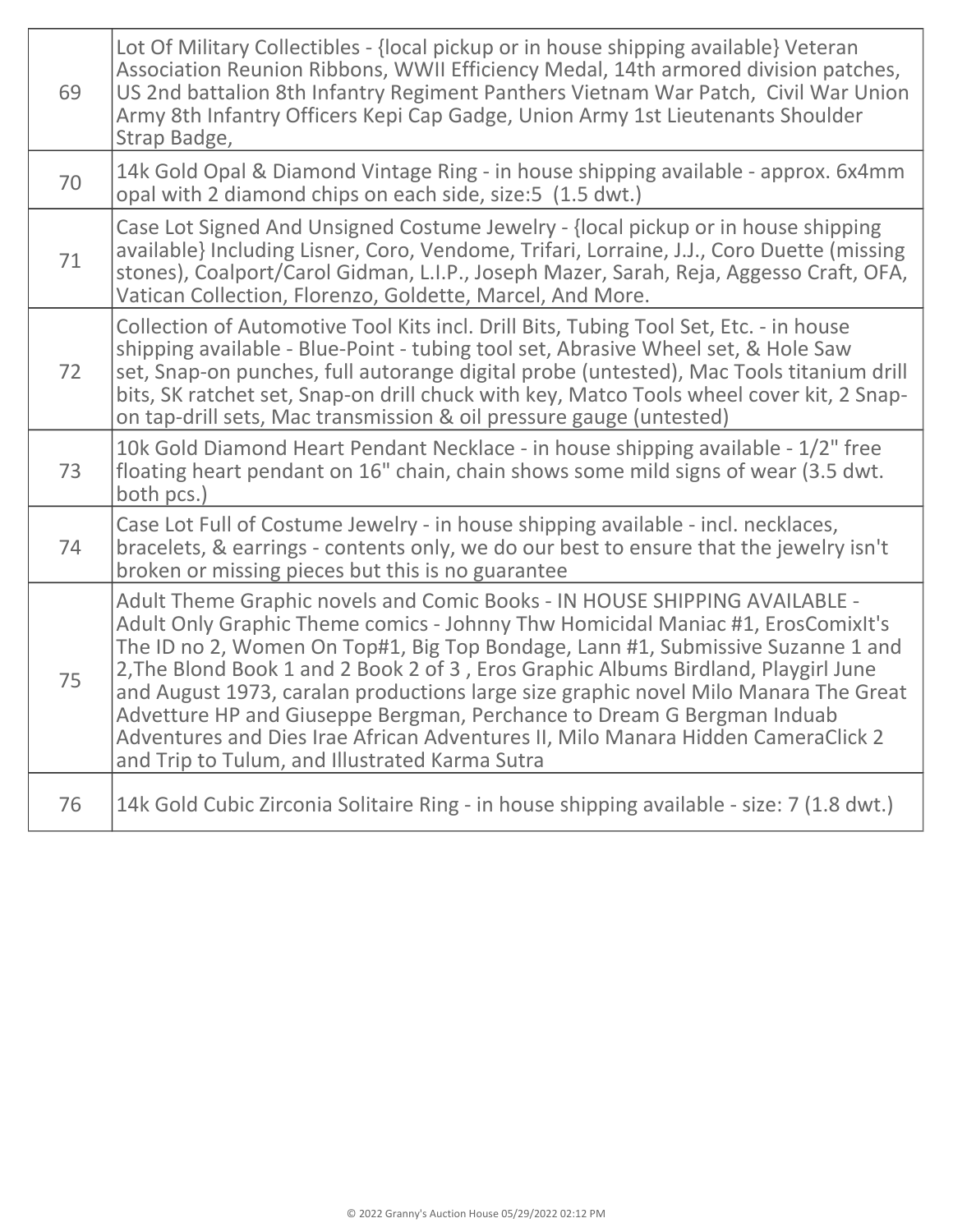| 77 | JF Kennedy Half Dollar and Related Display Sets - IN HOUSE SHIPPING AVAILABLE -<br>great Kennedy collection in display folders and cards -20" x 15" Norman Rockwell<br>limited edition lithograph of his famous John F. Kennedy portrait. numbered in pencil<br>1713/2500 at lower left, painted for a 1960 cover of The Saturday Evening Post-some<br>discoloration along edges, easily framed out, housed in the official slipcase bearing<br>gilt-stamped signatures of the President and Rockwell with original authentication<br>paperwork from American Heritage Graphics which issued the lithographs (stored in<br>cabinet, from smoker's estate, doesn't seem to have smell), United States<br>Commemorative Gallery of Kennedy Half Dollars with 1964 silver, 1965, 1966, 1967,<br>1968-D, 1969-D plus 1 reverse 40% silver and reverse view of 1976 Bicentennial,<br>11 coin display folderbyyge US Commemorative Gallery with center 1964 silver<br>surrounded by singl examples from the decades if 1970s, 1980s, and 1990s, annual<br>21st Century 2000-2006 (both of these sets are in vinyl albums with front page photo<br>of JFK ar Presidential desk), JFK cased presidential remembrance display with<br>thoughtful photographic photo, letterbox info panel, 1968-D 40% silver and reverse<br>Bicentennial 1976 half dollars plus commemorative stamps and bronze Kennedy<br>medallion, 5 Decades of JFK Half Dollars in plastic case (1968-D, 1973-D, 1981-P, 1994-<br>P and 2000-P), First Five Years 40% Silver Half Dollars (1965, 1966, 1967, 1968-D, 1969-<br>D), 3 coin JFK Presidential Collection (1964 Silver, 2003-D colorized and 2003-P gold<br>plated) and finally, "2002 Secret Mintage" set display of 2002 P and D Kennedy Half<br>Dollars and Sacagawea Dollars - see photos for conditions and specifics |
|----|--------------------------------------------------------------------------------------------------------------------------------------------------------------------------------------------------------------------------------------------------------------------------------------------------------------------------------------------------------------------------------------------------------------------------------------------------------------------------------------------------------------------------------------------------------------------------------------------------------------------------------------------------------------------------------------------------------------------------------------------------------------------------------------------------------------------------------------------------------------------------------------------------------------------------------------------------------------------------------------------------------------------------------------------------------------------------------------------------------------------------------------------------------------------------------------------------------------------------------------------------------------------------------------------------------------------------------------------------------------------------------------------------------------------------------------------------------------------------------------------------------------------------------------------------------------------------------------------------------------------------------------------------------------------------------------------------------------------------------------------------------------------------------------------------------------------------------------------------|
| 78 | Costume Jewelry Lot - incl. Coro, hand knotted rose quartz pendant necklace,<br>Swarovski, Dio, leopard bracelets, Ciner, Jaded, Christmas pins, & more - contents<br>only, we do our best to ensure that the jewelry isn't broken or missing pieces but this<br>is no guarantee                                                                                                                                                                                                                                                                                                                                                                                                                                                                                                                                                                                                                                                                                                                                                                                                                                                                                                                                                                                                                                                                                                                                                                                                                                                                                                                                                                                                                                                                                                                                                                 |
| 79 | Petit Diamond Cluster Ring Set in 14k Gold - in house shipping available - size: 6.5 (2.2)<br>dwt. incl. diamonds)                                                                                                                                                                                                                                                                                                                                                                                                                                                                                                                                                                                                                                                                                                                                                                                                                                                                                                                                                                                                                                                                                                                                                                                                                                                                                                                                                                                                                                                                                                                                                                                                                                                                                                                               |
| 80 | Used Invicta Reserve Ocean Speedway Chronograph 18k Gold-Plated Men's Watch<br>Model 0761 - {local pickup or in house shipping available} 7 1/2" bracelet and 3 extra<br>links, Working sold as is no warranty expressed or implied with Water Proof box.                                                                                                                                                                                                                                                                                                                                                                                                                                                                                                                                                                                                                                                                                                                                                                                                                                                                                                                                                                                                                                                                                                                                                                                                                                                                                                                                                                                                                                                                                                                                                                                        |
| 81 | 2 Albums of Reader's Digest First Day Covers Stamp Collection - in house shipping<br>available - 1980-85                                                                                                                                                                                                                                                                                                                                                                                                                                                                                                                                                                                                                                                                                                                                                                                                                                                                                                                                                                                                                                                                                                                                                                                                                                                                                                                                                                                                                                                                                                                                                                                                                                                                                                                                         |
| 82 | Tray Sterling Silver Jewelry - in house shipping available - incl. modern pendant<br>necklace, Israel black leather bracelet, cufflinks, pendants, pins, & more - contents<br>only                                                                                                                                                                                                                                                                                                                                                                                                                                                                                                                                                                                                                                                                                                                                                                                                                                                                                                                                                                                                                                                                                                                                                                                                                                                                                                                                                                                                                                                                                                                                                                                                                                                               |
| 83 | Costume Jewelry Tray Lot - incl. antique as is beaded purse, amethyst & carved bone<br>beaded necklaces, tiger eye & copper cuff bracelets, earrings, & more - contents only,<br>we do our best to ensure that the jewelry isn't broken or missing pieces but this is no<br>guarantee                                                                                                                                                                                                                                                                                                                                                                                                                                                                                                                                                                                                                                                                                                                                                                                                                                                                                                                                                                                                                                                                                                                                                                                                                                                                                                                                                                                                                                                                                                                                                            |
| 84 | Pre-Owned Brighton Leather Handbags - in house shipping available - 2 black and<br>brown leather shoulder bags with built in wallet, black leather flap top shoulder bag,<br>& black leather handbag (some signs of age from use)                                                                                                                                                                                                                                                                                                                                                                                                                                                                                                                                                                                                                                                                                                                                                                                                                                                                                                                                                                                                                                                                                                                                                                                                                                                                                                                                                                                                                                                                                                                                                                                                                |
| 85 | Sterling Silver Jewelry Lot - in house shipping available - incl. gemstone and other<br>rings, dangle earrings, amethyst watch (unknown if working), heart pendant necklace,<br>& more - contents only                                                                                                                                                                                                                                                                                                                                                                                                                                                                                                                                                                                                                                                                                                                                                                                                                                                                                                                                                                                                                                                                                                                                                                                                                                                                                                                                                                                                                                                                                                                                                                                                                                           |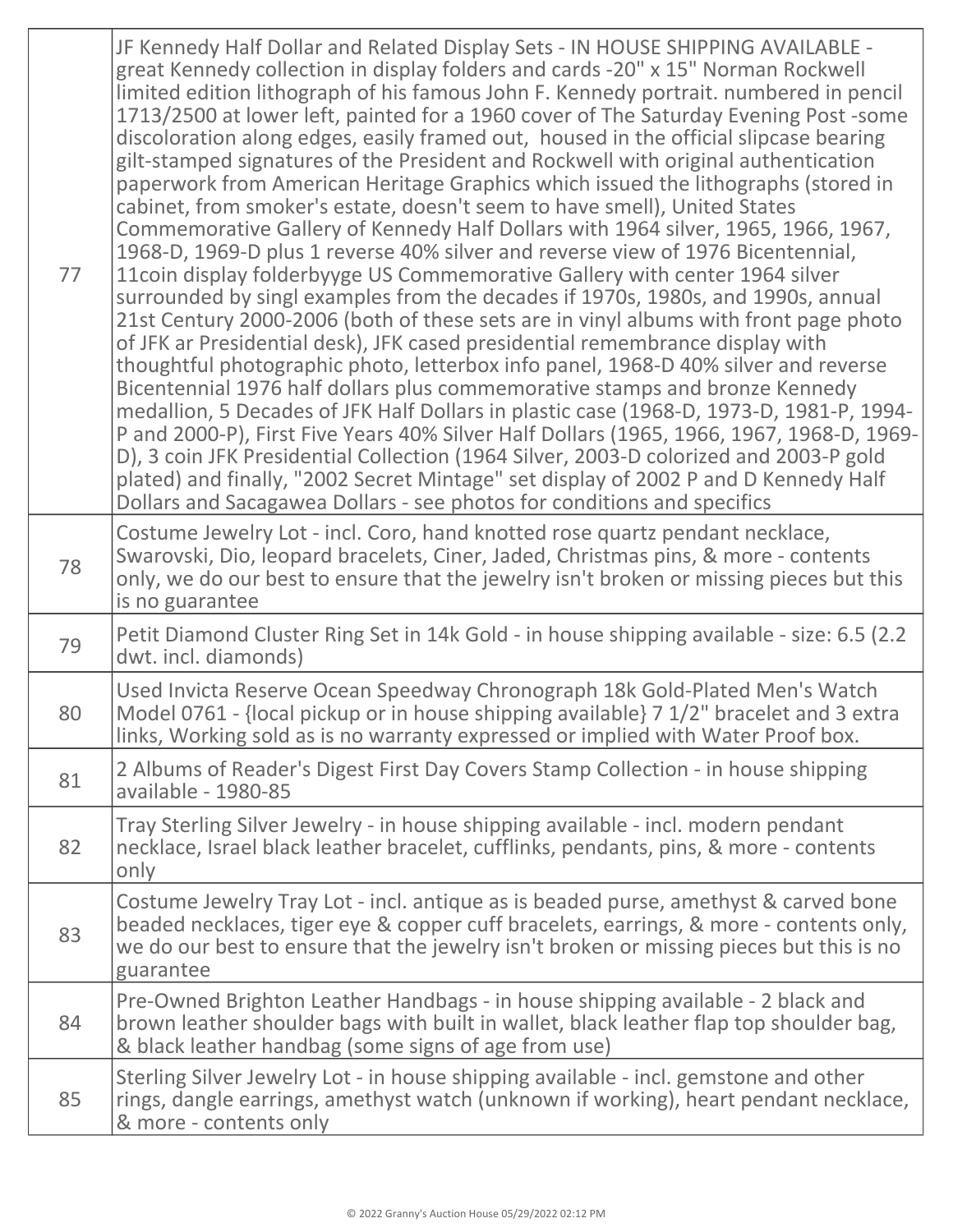| 86 | 2 Military Cadet Hats, Model 1902 Officer's Sword and More - Pennsylvania Military<br>College parade hat and visor cap, US Model 1902 Army Officer's sword (lion's head<br>handle, engraved blade, Frank De Caro NY maker, some cracking to black hand guard<br>cover over wood form) and scabbard with braided cord hanger, wide patent leather<br>deputy belt with hand cuff and ammo(?) Slidex PLUS vintage English Pytchey jockey's/<br>riding brown velvet hat                                                                                                                                                                                                                                                                                                                                                           |
|----|-------------------------------------------------------------------------------------------------------------------------------------------------------------------------------------------------------------------------------------------------------------------------------------------------------------------------------------------------------------------------------------------------------------------------------------------------------------------------------------------------------------------------------------------------------------------------------------------------------------------------------------------------------------------------------------------------------------------------------------------------------------------------------------------------------------------------------|
| 87 | 2 Tackle Boxes FULL of Fishing Lures, Weights and Sinkers, Floats and More - Local<br>Pick Up Only - all sizes of weights and sinkers including self poured lead, varied sizes<br>and styles of fishing lures Dayton and old cork fishing floats and more - see photos for<br>contents and condition                                                                                                                                                                                                                                                                                                                                                                                                                                                                                                                          |
| 88 | Pair Of 18K Yellow Gold & Pearl Orchard Flower Screw Back Earrings - {local pickup or<br>in house shipping available 3.1 dwt See Photos                                                                                                                                                                                                                                                                                                                                                                                                                                                                                                                                                                                                                                                                                       |
| 89 | 3 Tier Cart of Wedgwood, Hardware, Bells, Figurines, Silverplate, Asian Items, Tea<br>Ware and More - LOCAL PICK UP ONLY - WILL NOT SHIP! Wedgwood Jasperware<br>plate, bell, vases and jug, Goebel bust of MI Hummel, gondola and Egyptian raft<br>figurines, African, folk art and Indonesian wood carvings, Delft, Italy earthenware tea<br>set, Nippon, JF Kennedy magazines and papers, Marilyn Monroe Trading Cards in<br>album, Blue glass console bowl in elephant head cast aluminum holders, antique keys,<br>various hardware handles, wood furniture castors and decorative wall hooks, as is<br>antique cloisonne vases, blue and white serving tray, Asian scenic unframed paintings<br>on silk, as is baccarat decanter, Olympus OM 10 camera, onyx vase and more - see<br>photos for more content and details |
| 90 | Croton Date Chronomaster Octopus Yellow Accents Black Leather Yellow Stitch Men's<br>Watch - {local pickup or in house shipping available} Model CC311161 Working sold as<br>is no warranty expressed or implied, With Box                                                                                                                                                                                                                                                                                                                                                                                                                                                                                                                                                                                                    |
| 91 | 14K Yellow Gold & Garnet Brooch / Pendant With Fine 14K Yellow Gold 18" Chain -<br>{local pickup or in house shipping available} 5.6 dwt Total Weight. See Photos                                                                                                                                                                                                                                                                                                                                                                                                                                                                                                                                                                                                                                                             |
| 92 | Copper Clad Germany Sheppard Statue - in house shipping available - 11.5" tall (great<br>condition)                                                                                                                                                                                                                                                                                                                                                                                                                                                                                                                                                                                                                                                                                                                           |
| 93 | New with Tag St. John Gold Leather Shoulder Bag - in house shipping available - made<br>in Italy, retailed for \$625, 13" wide with dust bag                                                                                                                                                                                                                                                                                                                                                                                                                                                                                                                                                                                                                                                                                  |
| 94 | Pair Of 14K 585 Yellow Gold & Pearl Hoop Earrings - {local pickup or in house shipping<br>available} 2.7 dwt, See Photos                                                                                                                                                                                                                                                                                                                                                                                                                                                                                                                                                                                                                                                                                                      |
| 95 | Used Invicta Reserve Military 0593 48mm Men's Automatic Stainless Steel Watch<br>- {local pickup or in house shipping available} 7 1/2" bracelet with 2 extra links and<br>water proof box. Working sold as is no warranty expressed or implied                                                                                                                                                                                                                                                                                                                                                                                                                                                                                                                                                                               |
| 96 | Magic The Gathering Foil Cards - IN HOUSE SHIPPING AVAILABLE - Urza's Legacy Beast<br>of Burden early release with Feb 6, 1999 in gold next to series mark, Simian Grunts,<br>Nemesis Sivvi's Valor, Complex Automaton, Laccolith Rig, Rackling, Mercadian<br>Masques Cho-Arrim Alchemist, Saprazzan Legate, Bog Witch, Cinder Elemental, Tonic<br>Peddler, Misstep, Gerrard's Irregulars, Cateran Kidnappers, Pious Warrior, Thermal<br>Glider, Urza's Destiny Bloodshot Cyclops, Prophecy Rhystic Cave and 23 more<br>including lands - see photos for more details of contents, cards appear to all be NM+<br>in sleeves                                                                                                                                                                                                   |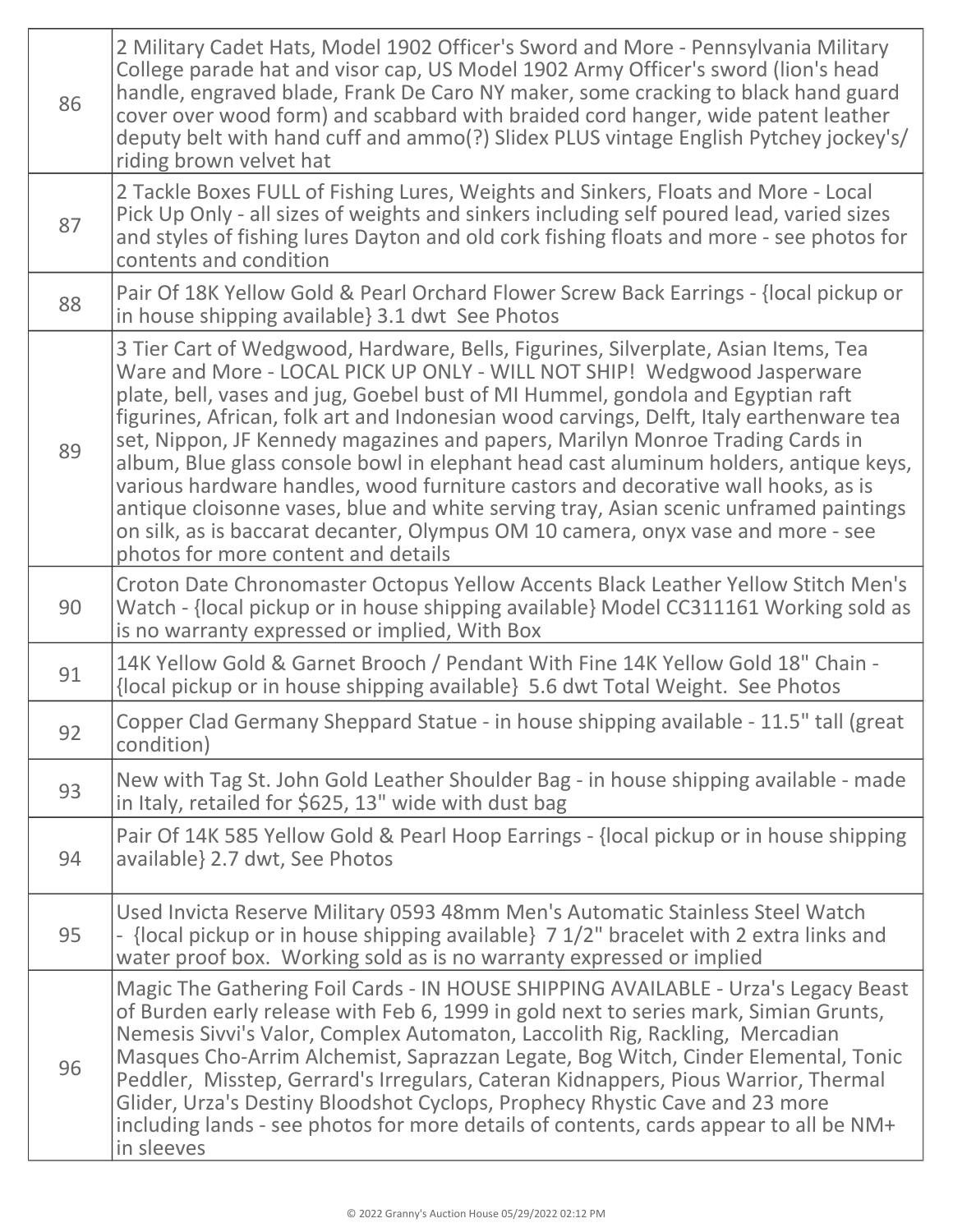| 97  | Men's 14k Gold Ring with Diamond - in house shipping available - approx. size 1/4<br>carat diamond, size: 8.5 (3.7 dwt. incl. diamond) well worn                                                                                                                                                                                                                                                                                                                                                                                                                                                                                                                                                                                                                                                                                                                                                                                             |
|-----|----------------------------------------------------------------------------------------------------------------------------------------------------------------------------------------------------------------------------------------------------------------------------------------------------------------------------------------------------------------------------------------------------------------------------------------------------------------------------------------------------------------------------------------------------------------------------------------------------------------------------------------------------------------------------------------------------------------------------------------------------------------------------------------------------------------------------------------------------------------------------------------------------------------------------------------------|
| 98  | 2 Used XOSkeleton Men's Wrist Watches LE Superlative Star Automatic & LE<br>Barracuda Quartz - local pickup or in house shipping available 1 - Used Limited<br>Edition 099/400 Superlative Star XOS 1859, 50mm Automatic, 21 Jewels, Black &<br>Gray, 904L stainless steel case & Band, With Lab Made Black Stones, Date, Working, 1<br>- Used Limited Edition Multi Function Xoskeleton Men's watch. This 50mm timepiece<br>offers quality surgical grade 316L stainless steel construction, 100 meters of water<br>resistance and a Sapphire crystal. Quartz Both sold as is no warranty expressed or<br>implied                                                                                                                                                                                                                                                                                                                           |
| 99  | 43 Magic The Gathering MTG Urza's Saga Rare Trading Cards - IN HOUSE SHIPPING<br>AVAILABLE 2 Sunder, Back to Basics, 2 Oppression, Attunement, Fault Line, Reprocess,<br>Tainted Aether, Thran Quarry, Pariah, Greater Good, Brand, Energy Field, Faith Healer,<br>Darkest hour, Serra's Liturgy, Argothian Wurm, 2 Barrin's Codex, Umbilicus, Western<br>Paladin, Intrepid Hero, Purging Scythe, Eastern Paladin, Chimeric Staff, Sleeper Agent<br>Somnophore, 3 Hidden Predators, 2 Endless Wurm, Opal Titan, 2 Ill-Gotten Gains,<br>Metrognome, Rune of Protection: Lands, Soul Sculptorm Elite Archers, Planar Birth, 2<br>Crater Hellion - see photos, appear NM                                                                                                                                                                                                                                                                        |
| 100 | 10k Gold Jewelry Lot - in house shipping available - 17" MOM necklace, flipflop, S with<br>cherub, locket, & heart gemstone charm (4.4 dwt. all 5 pcs., all marked 10k)                                                                                                                                                                                                                                                                                                                                                                                                                                                                                                                                                                                                                                                                                                                                                                      |
| 101 | WWII Coinage and Memorabilia Collection in Fitted Wooden Box Display - IN HOUSE<br>SHIPPING AVAILABLE - Beautiful display of the coinsproduced during the war years of<br>1941-1945 with type examples of each silver half dollar, quarter, dime an nickel, one<br>of each mint 1943 steel pennies, 1944 1945 and 1946 shell casing copper pennies with<br>B&W War photo insets and Medal                                                                                                                                                                                                                                                                                                                                                                                                                                                                                                                                                    |
| 102 | 53 MAGIC the Gathering Invasion Rare Cards - IN HOUSE SHIPPING AVAILABLE -<br>Phyrexian Altar, Dueling Grounds, Captain Sisay, Tectonic Instability, Overabundance,<br>Utopia Tree, Phyrexian Infiltrator, 3 empress Galina, 3 Spirit of Resistance, 3 Hanna,<br>Ship's Navigator, 3 Tsabo Tavoc, Three MGT World Championships Toronto August<br>2001 deck god artist signed series Tsabos Web, Blazing Specter and Nemisis series<br>Saproling Burst), Korean Aura Invasion, Devouring Strossus, Vile Consumption, 2<br>Winnow, 2 Thicket Elemental, 2 Aether Rift, 2 Urza's Filter, Saproling Sympiosis,<br>Reckless Assault, 2 Well Laid Plans, 3 Desparate Research, Raging Kavu, Kangee Aerie<br>Keeper, Breaking Wave, Maurauding Knight, Metathran Aerostat, Psychic battle,<br>Stalking Assassin, and more - most NM, a Crusading knight card has pen drawing in<br>text box and is pictured, most NM - see photos for more details |
| 103 | Pair Of 14K Yellow Gold & Sterling Silver Stud Earrings - {local pickup or in house<br>shipping available 2.5 dwt Total weight                                                                                                                                                                                                                                                                                                                                                                                                                                                                                                                                                                                                                                                                                                                                                                                                               |
| 104 | 47mm Ingersoll 1892 / IN6906LH Bison No.26 Yellow Dial Stainless Men's Watch -<br>{local pickup or in house shipping available} 12 hour & 24 hour dial, sapphire<br>exhibition back, yellow leather band black stitching, Working sold as is no warranty<br>expressed or implied. With box                                                                                                                                                                                                                                                                                                                                                                                                                                                                                                                                                                                                                                                   |
| 105 | 41 Pcs Tiffany & Co. Sterling Tarnish Resistant Storage Bags {Tiffany Blue} - {local<br>pickup or in house shipping available} Including 17 - 1 3/4" X 9" plus flap bags, 5 - 2 3<br>$/4"$ X 8 3/4" plus flap bags, 14 - 2 1/4" X 5 3/4" plus flap bags, 2 salad Forks 6pc bags,<br>2 - luncheon fork 6 pc bags, 1 - dinner knives 6 pc bag.                                                                                                                                                                                                                                                                                                                                                                                                                                                                                                                                                                                                 |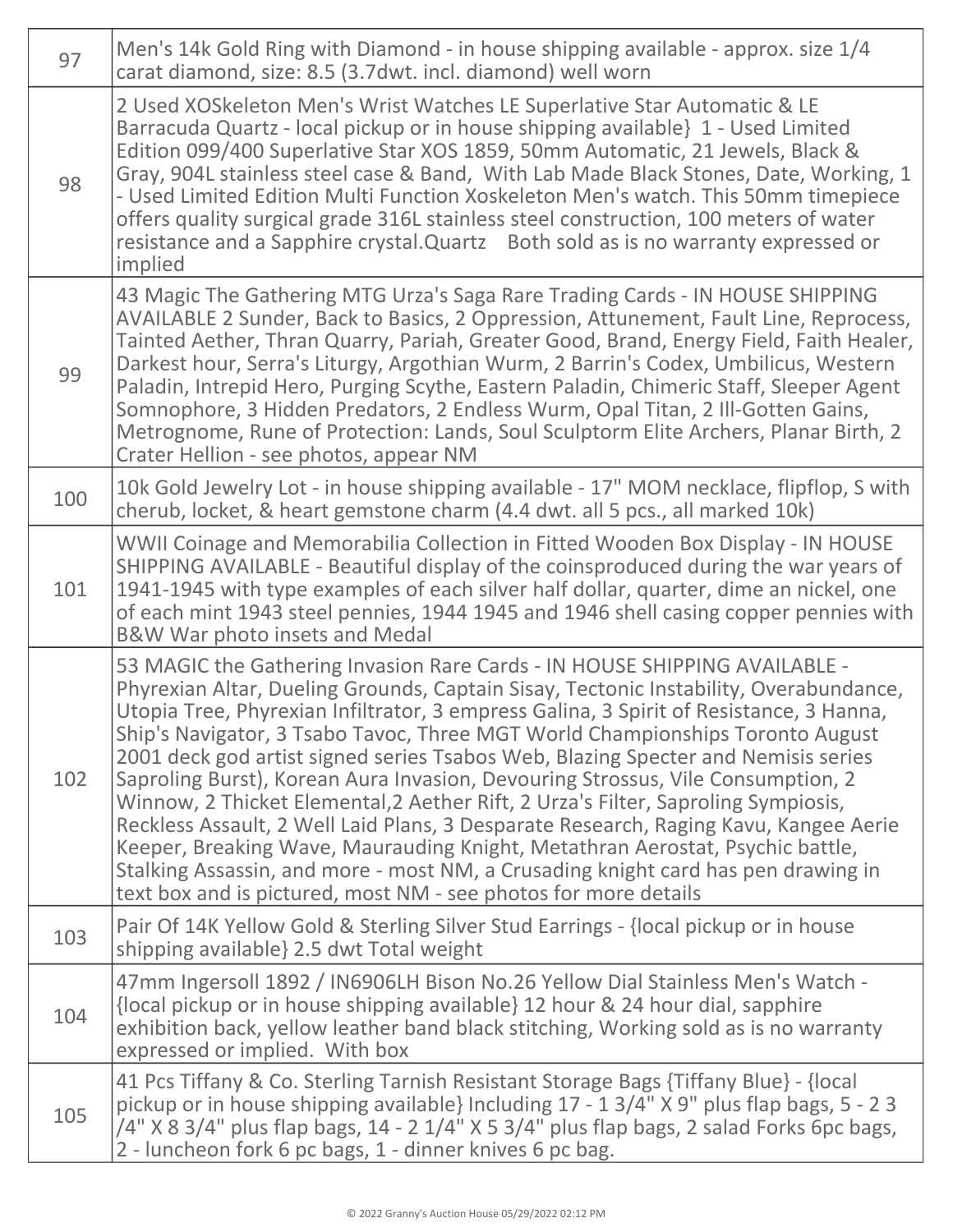| 106 | Vintage White 14k Gold Wedding Band Set - in house shipping available - by Art<br>Carved, size: 7 & 11, each engraved L.B. & R.L.B. 2-15-1967 (9.2 dwt. both), some mild<br>signs of age                                                                                                                                                                                                                                                                                                                                                                                                                                                                                                                                                                                                                                                                                                                                  |
|-----|---------------------------------------------------------------------------------------------------------------------------------------------------------------------------------------------------------------------------------------------------------------------------------------------------------------------------------------------------------------------------------------------------------------------------------------------------------------------------------------------------------------------------------------------------------------------------------------------------------------------------------------------------------------------------------------------------------------------------------------------------------------------------------------------------------------------------------------------------------------------------------------------------------------------------|
| 107 | Collection of Pokemon Cards Including Rares and Promos plus Bulk Fossil and Jungle<br>Cards and Book - bulk cards from 2000 and earlier (80ish Jungle, 100ish Fossil, 32<br>Basic Set 2 and 17 Rocket common and uncommon regular and trainer cards), Rare<br>Holos of varied series incl Jungle Venomoth (played), Black Star Promo cards, common<br>and uncommon Reverse Holo, fireworks holo, McDonalds and more, also with<br>Pokemon Gotta catch 'em all! Deluxe Essential Handbook 2015 - see photos for<br>contents and details                                                                                                                                                                                                                                                                                                                                                                                    |
| 108 | 2 Pre-Owned Black Leather Fossil Crossbody Bags - in house shipping available - both<br>in good condition                                                                                                                                                                                                                                                                                                                                                                                                                                                                                                                                                                                                                                                                                                                                                                                                                 |
| 109 | 10k Gold Finger & Toe Rings - in house shipping available - size: 6 heart band &<br>adjustable toe ring with flip flops (1.5 dwt. both rings)                                                                                                                                                                                                                                                                                                                                                                                                                                                                                                                                                                                                                                                                                                                                                                             |
| 110 | 6 1/2" X 10" Fenton Top Hat Vase Cranberry White Opalescent Swirl Folded Rim Spiral<br>Optic - {local pickup or in house shipping available}                                                                                                                                                                                                                                                                                                                                                                                                                                                                                                                                                                                                                                                                                                                                                                              |
| 111 | Wittnauer / Bulova Womans Trieste Two Tone Tank Wrist Watch With Black Leather<br>Band - {local pickup or in house shipping available} Saint Petersburg General Hospital<br>Presentation Watch, rWorking new battery sold as is no warranty expressed or<br>implied. with box and papers.                                                                                                                                                                                                                                                                                                                                                                                                                                                                                                                                                                                                                                 |
| 112 | 14K White Gold Almer Wedding Band Size 10 - {local pickup or in house shipping<br>available} weight 5.9 dwt. inside inscribed "LOVE YOU WITH ALL MY HEART".                                                                                                                                                                                                                                                                                                                                                                                                                                                                                                                                                                                                                                                                                                                                                               |
| 113 | Walt Disney "Zip-A-Dee Doo-Dah" Snow Globe Music Box - buyer arranges third party<br>packaging and shipping - 12" tall (appears to be in great condition)                                                                                                                                                                                                                                                                                                                                                                                                                                                                                                                                                                                                                                                                                                                                                                 |
| 114 | Magic The Gathering White Border Unlimited, Revised, 4th& 5th Edition Cards - IN<br>HOUSE SHIPPING AVAILABLE - Unlimited Mons's Goblin Raiders, 40 Revised Third<br>Edition with Stone Rain, Red Element blast, Fastbond, Thought Lace, Ivory Tower,<br>Llanowar Elves, Millstone, Flight, 2 Living Lands, 2 Nether Shadow, 2 Samite Healer, 2<br>Elvish Archers, 2 Veteran Bodyguard, , 2 Stasis, and more, 24 1995 Fourth Edition with<br>Birds of Paradise, Dwarven Warriors, Cockatrice, Time Elemental Lightning Bolt, Mana<br>barbs, Wrath of God, Serra Angel, Circle of Protection Blue, Circle of Protection Black,<br>Terror and more, 11 1997 %th Edition Ankh of Mishra, Juxtapose, Truce, 2 Living<br>Lands, Fear, Pox, Warp Artifact Mana Clash, Eye for an Eye and Urza's Avenger, and 2<br>Battle Royale 1993-1999 copyright white border Land Tax cards - see photos for more<br>details, condition, etc |
| 115 | 14k Gold Opal and Garnet Ring - in house shipping available - 10x7mm opal center<br>surrounded by garnets, size: 5.5 (2.3 dwt. incl. stones)                                                                                                                                                                                                                                                                                                                                                                                                                                                                                                                                                                                                                                                                                                                                                                              |
| 116 | 16 Coin Franklin Silver Half Dollar Year Type Display - IN HOUSE SHIPPING AVAILABLE -<br>one coin from each year of the Franklin Mint series in vinyl cased display panel -<br>mixed conditions, see photos for details                                                                                                                                                                                                                                                                                                                                                                                                                                                                                                                                                                                                                                                                                                   |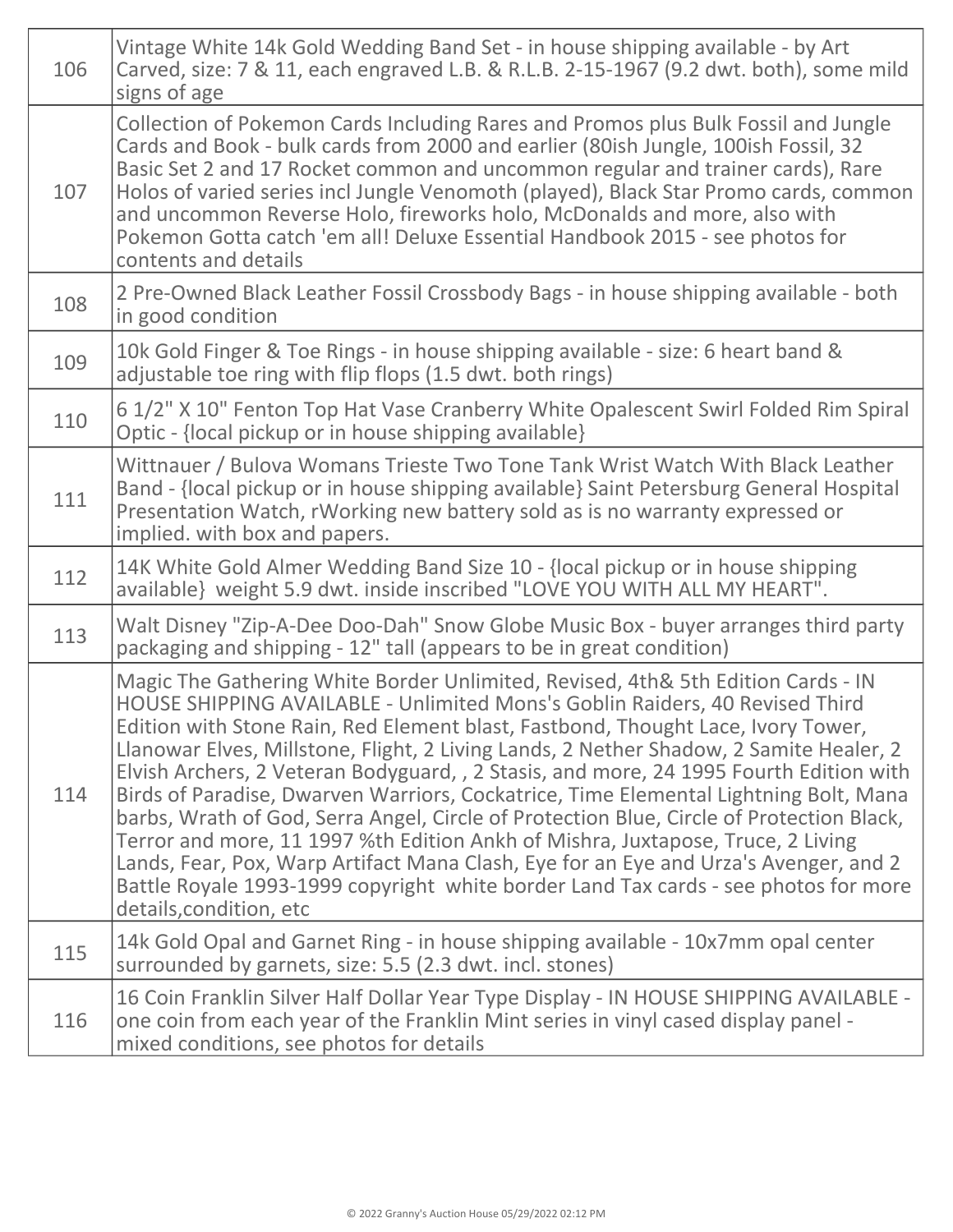| 117 | 97 Magic The Gathering 1996-1998 Trading Cards - Stronghold, Mirage, Visions &<br>Tempest - 18 1998 Stronghold including Dream Halls, Intruder Alarm, Evacuation,<br>Portcullis, etc, 22 1996 Mirage with Emberwilde Caliph, Unfulfilled Desires, Warping<br>Wurm, Reflect Damage, Phyrexian Purge, Reparations, Asmira Holy Avenger, Hall of<br>Gemstone, Benthie Djinn, Purgatory, Sawback Manticore and Wellspring, Etc, 25 1997<br>Visions with 3 Teferis Puzzle Box, 2 Squandered Resources, Kaervek's Spite, Lightning<br>Cloud, Lichenthrope, Sands of Time, 2 Undiscovered Paradise, Eye of Singularity, etc<br>and 32 1997 Tempest - Earthcraft, 2 Dirtcowl Wurm, Dracoplasm, Aluren, Verdant<br>Force, 2 Root Maze, Wood Sage, Winds of Rath, 2 Avenging Angel, 2 Emmessi Tome,<br>Corpse Dance, Marble Titan, 2 Recycle, Scalding Tongs Ruby Medallion, Vhati il-Dal,<br>Korean language Booby Trap, Furnace of Rath, Mirri's Guile, 3 Chaotic Goo, Sacred<br>Guide, Repentance, 3 Elven Warhounds, - sleeved, great condition cards - most NM,<br>some LP, see photos for more details and further contents |
|-----|-------------------------------------------------------------------------------------------------------------------------------------------------------------------------------------------------------------------------------------------------------------------------------------------------------------------------------------------------------------------------------------------------------------------------------------------------------------------------------------------------------------------------------------------------------------------------------------------------------------------------------------------------------------------------------------------------------------------------------------------------------------------------------------------------------------------------------------------------------------------------------------------------------------------------------------------------------------------------------------------------------------------------------------------------------------------------------------------------------------------------|
| 118 | Sterling Silver Jewelry - in house shipping available - incl. coin pendant necklaces and<br>bracelet, anklet with glass shark tooth, pendant necklaces, gemstone necklace with<br>matching earrings, & more - contents only                                                                                                                                                                                                                                                                                                                                                                                                                                                                                                                                                                                                                                                                                                                                                                                                                                                                                             |
| 119 | Used Invicta Bolt Sport Automatic 25035 Men's 50mm Rose Gold Carbon Fiber Dial<br>Watch - {local pickup or in house shipping available} 24 jewels, 50mm case, with<br>water proof case. working sold as is no warranty expressed or implied                                                                                                                                                                                                                                                                                                                                                                                                                                                                                                                                                                                                                                                                                                                                                                                                                                                                             |
| 120 | 20 Rolls Uncirculated 2005 Nickels (5 P & 5 D Bison, 10 Ocean in View D?) - IN HOUSE<br>SHIPPING AVAILABLE IN HEAVY BOX - direct from estate, Westward Journey Series -<br>all the Oceans In View appear to be Denver mint (a few rolls have both oceans in view<br>side out) - see photos                                                                                                                                                                                                                                                                                                                                                                                                                                                                                                                                                                                                                                                                                                                                                                                                                              |
| 121 | 2 Original Paintings incl. Impressionist Len Garon - in house shipping available - oil on<br>8.5"x10.5" cardboard of European waterscape signed E. Levi lower right & oil on 16"<br>x20" masonite by LEN (Leonard Zane Garon) GARON (1945 - ), born: Pueblo,<br>Colorado, Currently lives in Alexandria, Va. A"VISUAL POET" Art to Len Garon is a<br>visual expression of poetry and music. His art is Romantic Impressionism. He looks to<br>visually describe the beauty in his subjects through the drama of light, movement,<br>color, design, texture and mood. He is inspired by the training in Dynamic Symmetry<br>used by the old Masters which opens up the possibility of speaking his message<br>through the language of design as a poet or composer.                                                                                                                                                                                                                                                                                                                                                      |
| 122 | Used Deep Blue Sea Diver #0730 1K Automatic Helium Safe Chronograph Day & Date<br>Watch - {local pickup or in house shipping available} 8" bracelet, Stainless Steel Case<br>And Bracelet, With Box. working sold as is no warranty expressed or implied                                                                                                                                                                                                                                                                                                                                                                                                                                                                                                                                                                                                                                                                                                                                                                                                                                                                |
| 123 | Antique Walnut Case Wall Clock - local pick up only - 37" tall, Working with key,<br>strikes on the 1/2 hour.                                                                                                                                                                                                                                                                                                                                                                                                                                                                                                                                                                                                                                                                                                                                                                                                                                                                                                                                                                                                           |
| 124 | 2 Signed Original Framed & Matted Water Colors On Paper - {local pickup or in house<br>shipping available} 1 - R. Krasnansky (Rudy Krasnansky Watercolor) Barn Landscape.<br>17 3/4 X 21 1/2" Framed, sight 10 1/4" X 14 1/2". 1 - Joseph Frassetta, Framed 11" X<br>14", sight 6" X 9". "Low Bridge" Joe Frassetta was a Postwar & Contemporary artist<br>who was born in 1926. Joe Frassetta's work has been offered at auction multiple<br>times, with realized prices ranging from \$150 USD to \$350 USD, depending on the size<br>and medium of the artwork.                                                                                                                                                                                                                                                                                                                                                                                                                                                                                                                                                      |
| 125 | Pair of Professionally Framed and Matted Mickey Mouse Posters - Local pick up only -<br>both in 36"x31" frrames                                                                                                                                                                                                                                                                                                                                                                                                                                                                                                                                                                                                                                                                                                                                                                                                                                                                                                                                                                                                         |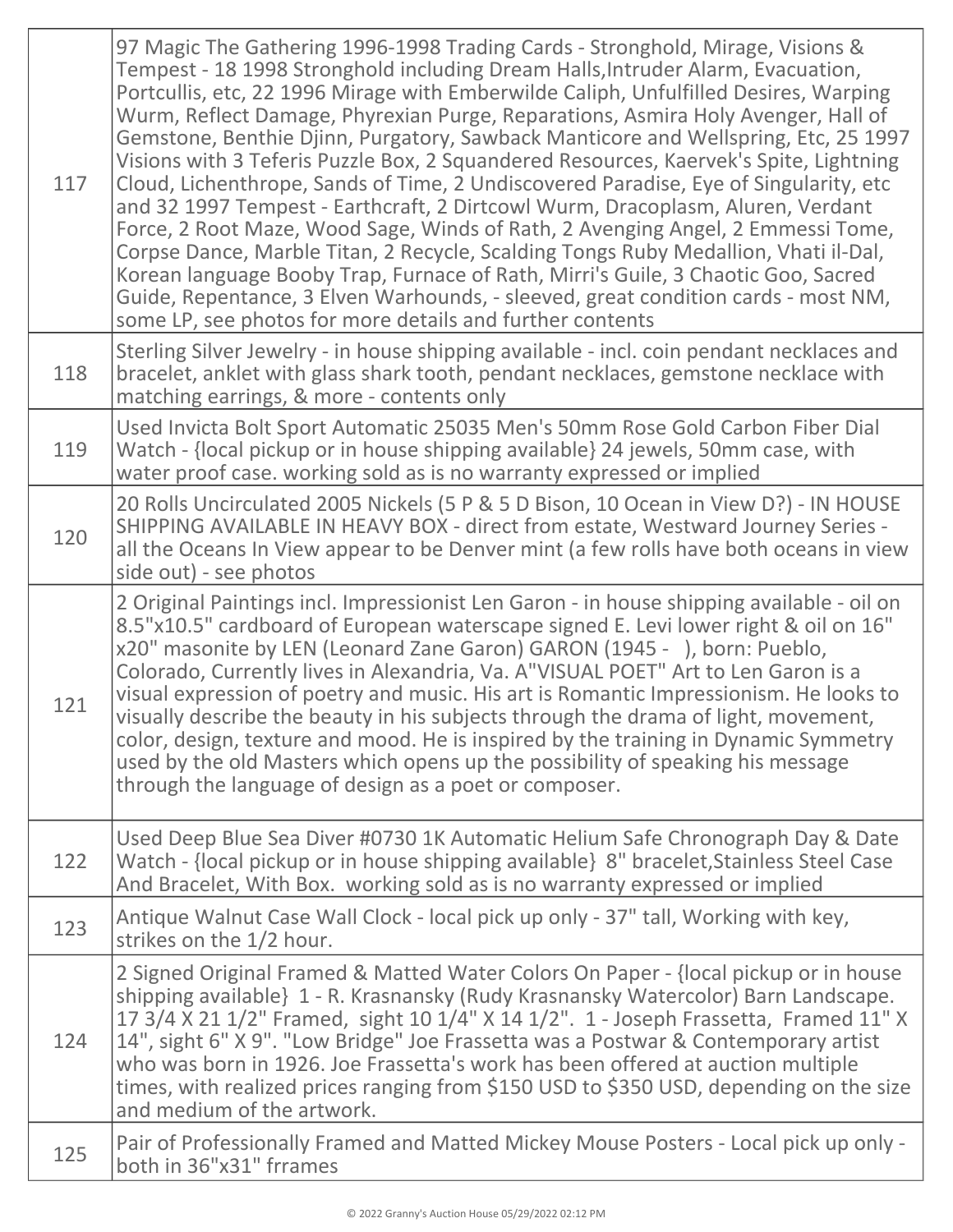| 126 | Antique Japanese Hoken Wall Clock - local pick up only - strikes on the hour, 20" tall,<br>working with key                                                                                                                                                                                                                                                                                                                                                                                                                                                                                                                                                                                                                                                                                                                                                                                                                                                                                                                                                                                                                                                                                                                                                                                                                                                                                                                                                                                                                                                                                                                                                                                                                                                                                                                            |
|-----|----------------------------------------------------------------------------------------------------------------------------------------------------------------------------------------------------------------------------------------------------------------------------------------------------------------------------------------------------------------------------------------------------------------------------------------------------------------------------------------------------------------------------------------------------------------------------------------------------------------------------------------------------------------------------------------------------------------------------------------------------------------------------------------------------------------------------------------------------------------------------------------------------------------------------------------------------------------------------------------------------------------------------------------------------------------------------------------------------------------------------------------------------------------------------------------------------------------------------------------------------------------------------------------------------------------------------------------------------------------------------------------------------------------------------------------------------------------------------------------------------------------------------------------------------------------------------------------------------------------------------------------------------------------------------------------------------------------------------------------------------------------------------------------------------------------------------------------|
| 127 | Maria Eaton 1919 Watercolor Shakespeare's Monument Holly Trinity Church Painting<br>- IN HOUSE SHIPPING AVAILABLE - print copy of writing on direct back of<br>painting "Shakespeare's Monument Holy Trinity Church Stratford on Avon No 11"<br>affixed to reverse of frame, beautiful capture of the light through stain glass window<br>and mother and child admiring the monument - Maria Eaton 1861-1944 was an<br>enterprising painter and printmaker, who initially specialized in sensitive and<br>characterful portrait miniatures. She painted in England and Canada participating in<br>many shows and works and in 1912 had a solo show of watercolors of Badminton<br>House and its surroundings in Bristol. Following her marriage to the architect and<br>artist, Ernest Hampshire, in 1913, she turned increasingly to flower studies,<br>landscapes and townscapes. In 1914, they held a joint exhibition of landscapes of the<br>Isle of Man with Yeend King at their London studio. By 1927, Maria had become a<br>member of the Society of Miniaturists. Working increasingly as a painter of<br>landscapes and flowers, Maria exhibited at the Society of Women Artists (from 1919),<br>the Salon des Artistes Françaises, Paris (from 1928), and especially the Royal Institute<br>of Painters in Watercolors (from which Queen Mary bought Spring Flowers in 1922).<br>Continuing to exhibit until 1937, Maria Eaton died in 1944. She was a member of the<br>Society of Miniaturists, England, and exhibited at the Royal Academy and at the Royal<br>Institute of Painters in Watercolor. She had completed works for and sold to: Their<br>Royal Majesties Queen Mary and Queen Alexandra, H.M. Queen Maud of Norway, H.<br>R.H. Princess Royal and many others.<br>Framed 19 1/2" X 15 3/8". Sight 13" X 9". |
| 128 | Reverse Painted Landscapes with MOP Accents - LOCAL PICK UP ONLY!! - 2 24" x 18"<br>convex ovals in antique frames - "The Capitol at Washington DC" and "Om the<br>Danube" castle with drawbridge - and rectangular 18" x 24" lakeside cottage scene -<br>see photos                                                                                                                                                                                                                                                                                                                                                                                                                                                                                                                                                                                                                                                                                                                                                                                                                                                                                                                                                                                                                                                                                                                                                                                                                                                                                                                                                                                                                                                                                                                                                                   |
| 129 | Framed Limited Ed Trafalgar Bicentenary HMS Victory Ship Copper Sheathing Plate -<br>buyer arranges third party packaging and shipping - #150/500 with COA in 15"x21"<br>shadow box                                                                                                                                                                                                                                                                                                                                                                                                                                                                                                                                                                                                                                                                                                                                                                                                                                                                                                                                                                                                                                                                                                                                                                                                                                                                                                                                                                                                                                                                                                                                                                                                                                                    |
| 130 | 2 Original Watercolors -<br>buyer arranges third party packaging and shipping - incl. realist "The Fashionable Shoe<br>Store" store front by Lotus MacDowell in 18.5"x16.5" frame. She received her degree<br>in art at WVU in 1976. After completing her residencies, MacDowell knew she needed<br>a storefront to display her work. At the same time, a paint store with a framing<br>department was closing its doors in downtown Clarksburg. MacDowell bought out<br>their supplies and never looked back. MacDowell has owned and managed Artworks<br>since 1986. She sells her original artwork and prints, provides custom framing and<br>stocks an eclectic mix of gifts and goods for every budget; MacDowell has built her<br>shop to be able to employ and support a community of fellow female artists and<br>framers.<br>Plus 2006 Architectural acrylic and watercolor 8"x12" of circa 1888 Portland Maine<br>building by Robert C. Steinmetz in 17.75"x21" frame. Known for his watercolors of<br>Maine and Bermuda, Robert C Steinmetz, practiced architecture for 25 years before<br>retiring and turning to painting professionally. He is self-taught but credits his<br>architectural studies at Cornell for providing his foundation in art.                                                                                                                                                                                                                                                                                                                                                                                                                                                                                                                                                                      |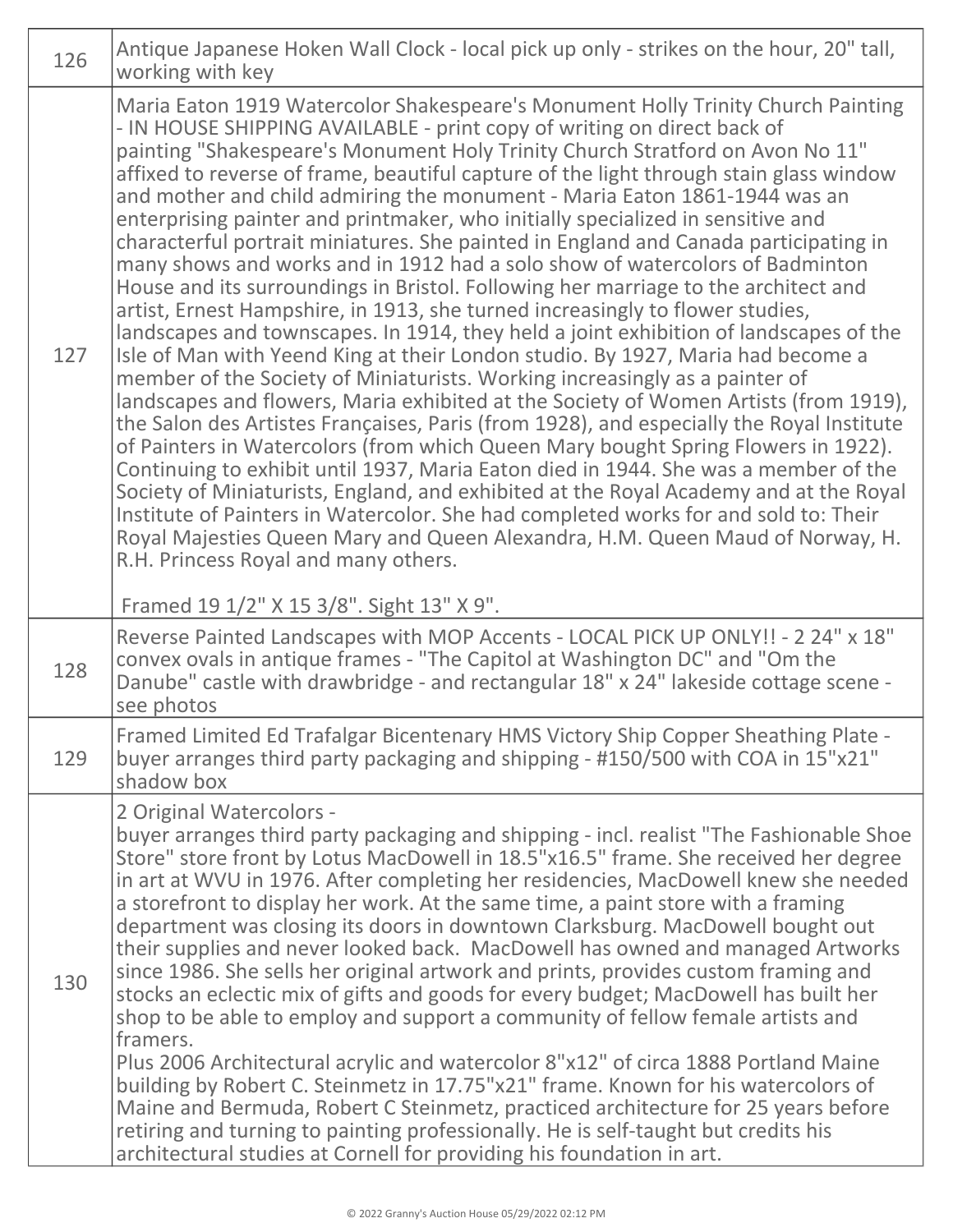| 131 | Walter Sita Orig. Parisian Street Scene Oil Painting - in house shipping available - Know<br>for his ability to catch the spirit of Paris through the ages in all her moods, this street<br>scene is set in a Victorian setting with horse and buggies, 8"x10" on board in 18"x20"<br>frame                                                                                                                                                                                                                                                                                                                                                               |
|-----|-----------------------------------------------------------------------------------------------------------------------------------------------------------------------------------------------------------------------------------------------------------------------------------------------------------------------------------------------------------------------------------------------------------------------------------------------------------------------------------------------------------------------------------------------------------------------------------------------------------------------------------------------------------|
| 132 | WWII Nuses Blue & Red BIH Cape And First Aid Travel Box - [Local pickup or in house<br>shipping available] BIH Embroidery at Collar, Made By L. Mac Millan Inc. New York.<br>36" long, 17" wide at shoulders. black fold out nurses First Aid Travel Box. one small<br>pull at neck hook. see photo.                                                                                                                                                                                                                                                                                                                                                      |
| 133 | Vintage Adjustable Pearl Necklace with 14k Gold Claps - in house shipping available -<br>32" hand knotted 7mm pearls with adjustable 14k white gold clasp, made to hang<br>down the back of the neck                                                                                                                                                                                                                                                                                                                                                                                                                                                      |
| 134 | Intricate Hand Painted Persian Indian Rajasthani with Elephants Gouache on Silk -<br>buyer arranges third party packaging and shipping - great detail of depicting<br>Maharana of Udaipur marriage procession, sight - 12.5"x33.5" (mild water damage<br>on matte in top right corner)                                                                                                                                                                                                                                                                                                                                                                    |
| 135 | Dale Chihuly Inspired Murano Art Glass Modern Chandelier / Wall Sconce - {local pick<br>up or buyer arranges 3rd party packing and shipping} 49" Wide X 26" Deep, Each Hand<br>Blown Piece Of Art Glass Screws Into The Chrome Plated Base. And Are Numbered To<br>Assembly Easy.                                                                                                                                                                                                                                                                                                                                                                         |
| 136 | Swiss Made Movado Museum Dial 2 Tone Ladies Watch With Box - {local pickup or in<br>house shipping available} 81 E4 1837 ser # 7437319, 6" band with extra<br>links. Working sold as is no warranty expressed or implied                                                                                                                                                                                                                                                                                                                                                                                                                                  |
| 137 | Beautiful "Home is Where You Find It Eagle" Oil Painting by Jon Van Zyle - in house<br>shipping available - Alaskan landscape oil on 5.75"x18.75 board in 11.75"x23.75"<br>frame, signed and dated 1991 on lower right - Jon Van Zyle (b.1942 Alaska) Jon Van<br>Zyle is widely recognized as one of the premier artists in Alaska, and he has built a<br>national reputation. His graceful and realistic portrayals of dog teams and landscapes<br>are unmatched. Art is his life and Alaska, all of Alaska, has been his inspiration. Artist<br>Jon Van Zyle has seen more of Alaska in a much more unique way than most can ever<br>hope to experience |
| 138 | Pair of Bradburn Gallery Carved Wood Blackamoor Lamps - buyer arranges third party<br>packaging and shipping - classic theme of climbing a tree with shell base and orig.<br>square shades - 33" tall (chip to one hat on the back)                                                                                                                                                                                                                                                                                                                                                                                                                       |
| 139 | Danbury Mint LE 1975 14 K Gold Space Medal and Space Shuttle Medal - IN HOUSE<br>SHIPPING AVAILABLE - 1975 medal in 14k Gold Commemorating the US/USSR First<br>Joint Space Flight in original display box (Mint noted each coun guaranteed to be at<br>least 50 grains by weight, or approx 3.3 grams), and 14k gold 1977 "Manned Space<br>Shuttle- First Free Flight" coin, the back reads "Enterprise August 12, 1977- Dryden<br>Flight Research Center, Edwards Airforce Base California". This is a solid 14k gold,<br>measured at around 3.3 grams with original box. See photos for condition and details                                          |
| 140 | Ekatherina Khronim Synergy Collage Oil on Canvas Abstract Painting - LOCAL PICK UP<br>ONLY DUE TO SIZE - Post cubist abstract painting reflecting the artists Russian<br>Orthodox background interacting with the freedom of Western abstract expression,<br>signed and titled on back "I Will Name You Later" "Khatya Khromin Summer of '92",<br>oil on canvas with Collage Lettering on front, 34" x 42" canvas                                                                                                                                                                                                                                         |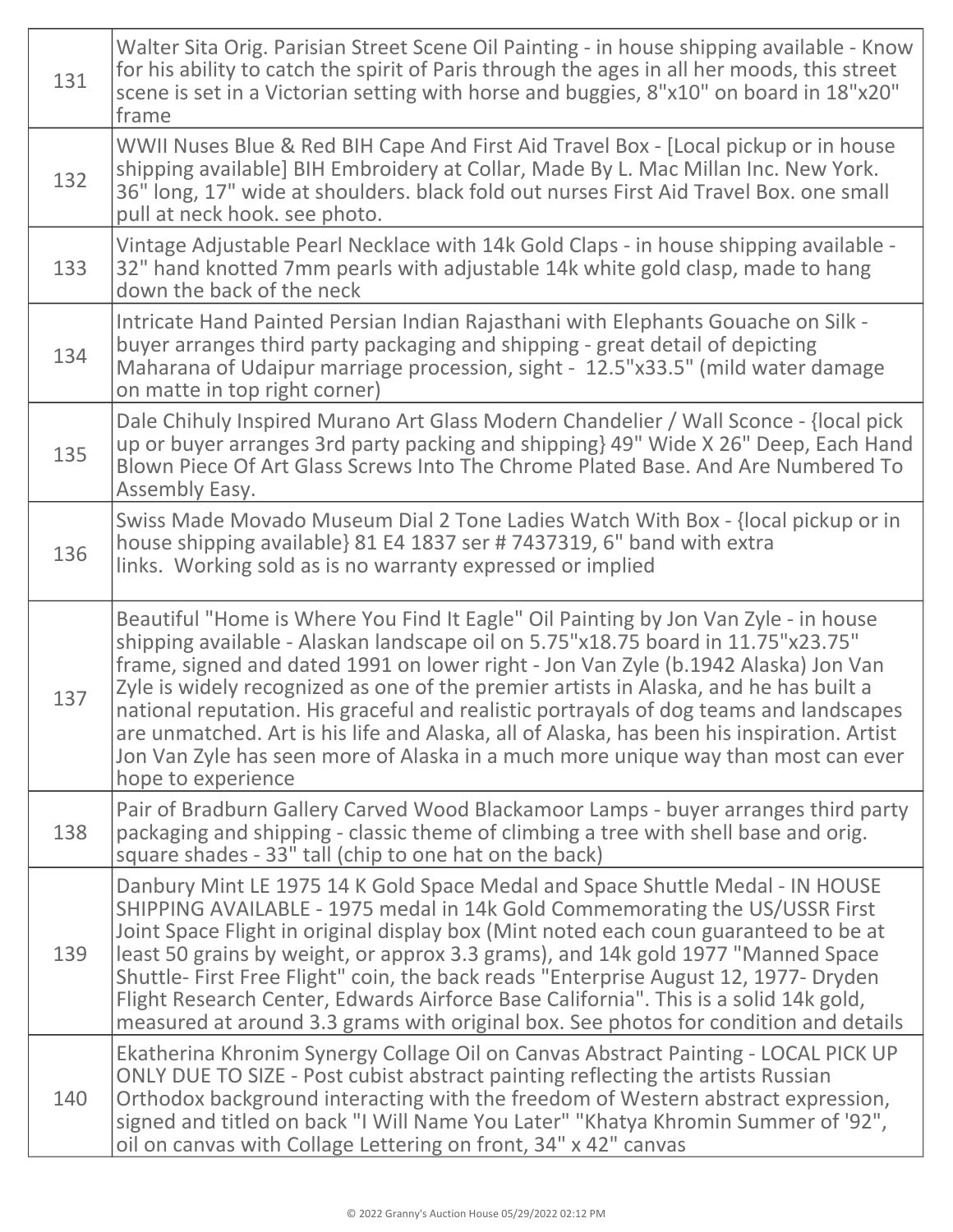| 141 | Suncoo Working Heat Press Machine - local pick up only - in orig. shipping box with<br>many attachments doesn't appear to have ever been used                                                                                                                                                                                                                                                                                                                                                                                                                                                                                                                                                                                                                                   |
|-----|---------------------------------------------------------------------------------------------------------------------------------------------------------------------------------------------------------------------------------------------------------------------------------------------------------------------------------------------------------------------------------------------------------------------------------------------------------------------------------------------------------------------------------------------------------------------------------------------------------------------------------------------------------------------------------------------------------------------------------------------------------------------------------|
| 142 | 4 US US .999 Silver Eagle 1 Troy Oz 2004 Bullion Coins with Brilliant Luster - IN HOUSE<br>SHIPPING AVAILABLE - High Grade examples, see photos for details                                                                                                                                                                                                                                                                                                                                                                                                                                                                                                                                                                                                                     |
| 143 | 1986 John Lennon Limited Edition Signed Yoko Ono Bed In For Peace Serigraph by<br>Marigold Enterprises - IN HOUSE SHIPPING AVAILABLE - Limited Edition pencil<br>numbered 51/300 and signed by Yoko Ono, embossed John Lennon signature stamp<br>center and Yoko Ono red Japanese seal bottom right, "Bed In" for Peace is from the<br>1986 "This is My Story Both Humble and True" series of serigraphs printed by hand by<br>Atelier Novak Graphics, Toronto, Canada on Papier des Arches, the entire collection<br>approved and endorsed by The John Lennon Estate with original signed Marigold<br>Enterprises COA in original Marlborough Galleries 1987 Postmark envelope - 15" x 22"<br>paper double matted in 22 1/2" x 26 1/2" frame some scuffs to frame - see photos |
| 144 | Mid Century Signed Enameled Copper Jewelry - in house shipping available - incl.<br>Matisse, Renoir, & Ragna Denmark - contents only, we do our best to ensure that the<br>jewelry isn't broken or missing pieces but this is no guarantee                                                                                                                                                                                                                                                                                                                                                                                                                                                                                                                                      |
| 145 | US \$5 1/10 Troy Oz Fine Gold Bullion Coin MS Grade - IN HOUSE SHIPPING AVAILABLE<br>- Beautiful coin in MS65+ Holder - grading looks right, but unverified, see photos for<br>details                                                                                                                                                                                                                                                                                                                                                                                                                                                                                                                                                                                          |
| 146 | Hand Made And Painted In Spain "The Last Supper Wall Plaque". - {local pick up or<br>buyer arranges 3rd party packing and shipping} Made In Spain Plaque Made In Spain<br>Plaque Made Of Wooden-paste approved by sacred congregation of rites as able to be<br>blessed and indulgenced.                                                                                                                                                                                                                                                                                                                                                                                                                                                                                        |
| 147 | 4 Pre-Owned Coach Handbags - in house shipping available - Italian brown leather<br>Vittori Napoli (like new), Coach black leather, brown canvas & leather, & nylon and<br>chartreuse leather (all 3 show signs of use)                                                                                                                                                                                                                                                                                                                                                                                                                                                                                                                                                         |
| 148 | PCGS MS69 2004 Gold Eagle 1/2 Oz Fine Gold \$25 Bullion Coin - IN HOUSE SHIPPING<br>AVAILABLE - near perfect example - see photos for details                                                                                                                                                                                                                                                                                                                                                                                                                                                                                                                                                                                                                                   |
| 149 | Large Collection of Pocket Knives & Leatherman Tool Kits - in house shipping available<br>- approx. 50 folding pocket knives incl. Winchester, Buck, Smith & Wesson, Schrade,<br>Beretta, Case, & more plus12 leatherman's (see photos for condition)                                                                                                                                                                                                                                                                                                                                                                                                                                                                                                                           |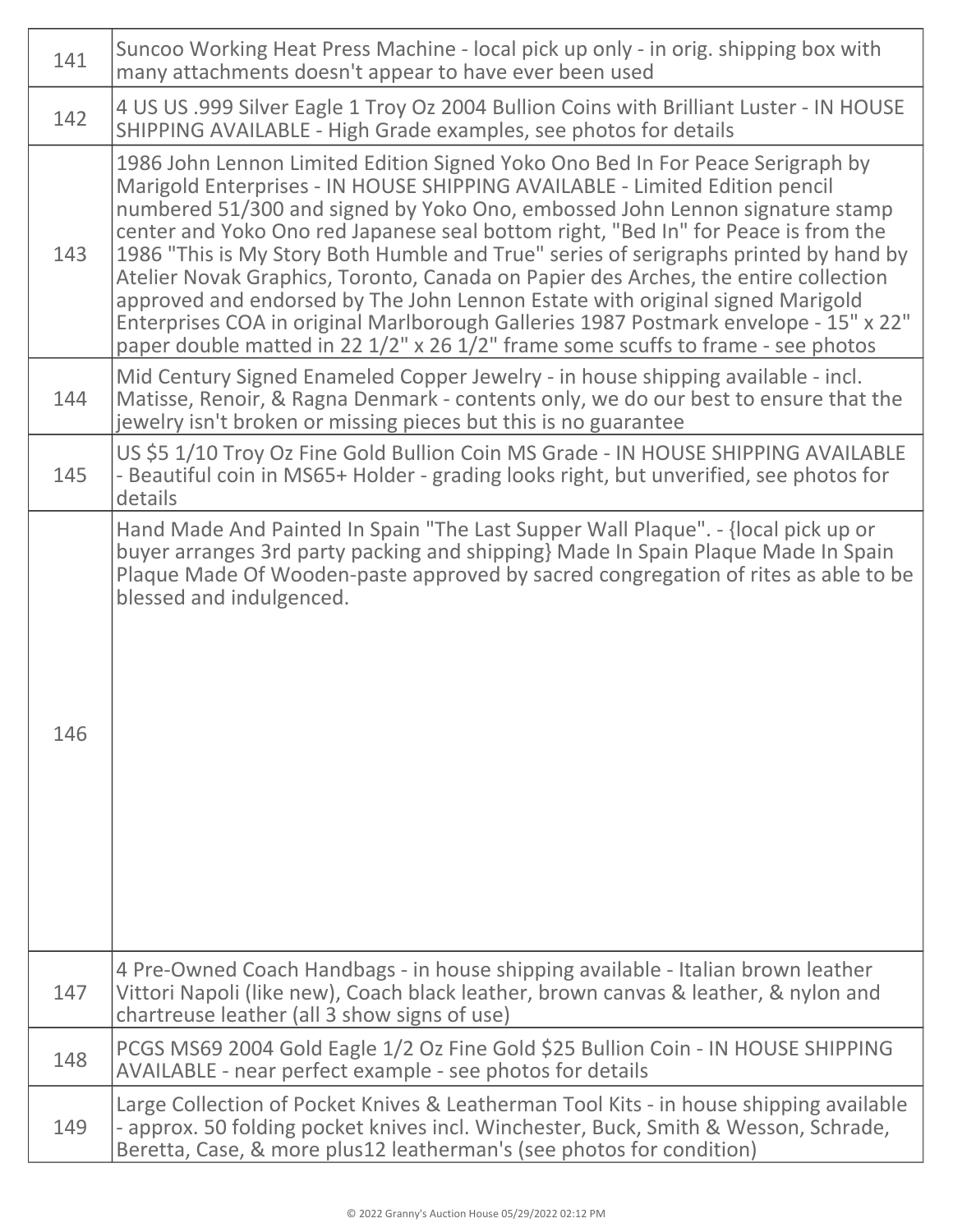| 150 | Walt Disney "You Can Fly! You Can Fly! You Can Fly! Peter Pan Snow Globe Music Box<br>- buyer arranges third party packaging and shipping - 12" tall (battery op. bubbler not<br>working, music box and twirling Tinkerbell moviing slow)                                                                                                                                                                                                                                                                                                                                                                               |
|-----|-------------------------------------------------------------------------------------------------------------------------------------------------------------------------------------------------------------------------------------------------------------------------------------------------------------------------------------------------------------------------------------------------------------------------------------------------------------------------------------------------------------------------------------------------------------------------------------------------------------------------|
| 151 | 2 Rare1935-S US Silver Peace Dollars - IN HOUSE SHIPPING AVAILABLE - Scarce date<br>with original 1,964,000 mintage - see photos for details and condition                                                                                                                                                                                                                                                                                                                                                                                                                                                              |
| 152 | Huge Collection of Lenox "Winter Greetings", "Eternal" Dinnerware & More - local<br>pick up only - "Winter Greetings" - 10-10.75", 4-9.25", & 10-8" plates, 8.5" cannister,<br>7.25" round bowl, 14" platter, teapot, cream, sugar, salt & pepper on tray, 3 pair of<br>bud vases, 4 butter knives, pie server, 4 & 5 mug sets, 6 sets cups & saucers, 11" May<br>Your Days Be Merry & Bright bowl in orig. box, & more "Eternal" - 6-10.75" & 4-8"<br>plates, 10" oval bowl, cream, sugar, cups & saucers & more plus Princeton 16" floor<br>vase, & other Christmas - 9.25" Cookies for Santa (all in good condition) |
| 153 | Josephine Kregarman Still Life Oil Painting - in house shipping available - Kregarman,<br>Josephine (Raphael) (1910-1944) Born San Angelo, Texas, died New Rochelle. Signed<br>lower right in 26.5"x30.5" frame                                                                                                                                                                                                                                                                                                                                                                                                         |
| 154 | Men's 14k Gold Ring Band with Diamond Accents - in house shipping available -<br>alternating bands of carved panels with diamonds set in white gold, size: 11.25 (3.4<br>dwt. incl. diamonds)                                                                                                                                                                                                                                                                                                                                                                                                                           |
| 155 | Framed Music Room Diana Ross and The Supremes Greatest Hits Record Albums,<br>Cover & Inserts Wall Art - LOCAL PICK UP ONLY - liner inserts show classic vintage<br>portrait paintings of Diana, Mary and Florence, both albums of the double album set<br>mounted on left and right top - Great Motown classic - see photos for details and<br>condition                                                                                                                                                                                                                                                               |
| 156 | Collection of 9 Vintage Canes / Walking Sticks - in house shipping available - incl.<br>bamboo, twisted & knotty wood, brass & Thai decorated knobs, & more                                                                                                                                                                                                                                                                                                                                                                                                                                                             |
| 157 | 3 UNC Morga Silver Dollars - 1886, 1889, and 1890 - IN HOUSE SHIPPING AVAILABLE -<br>Beautiful luster, worthy of grading, see photos for details and condition                                                                                                                                                                                                                                                                                                                                                                                                                                                          |
| 158 | Signed Vintage Costume Jewelry - in house shipping available - incl. Tatiana Faberge,<br>Kate Spade, Boucher, Regency, Hobe, Lisner, Weiss, Coro, Nolan Miller, Kramer, Flying<br>Horse Coro, Bakelite, 4 pcs. Brighton, Kenneth Jay Lane, & more - contents only, we<br>do our best to ensure that the jewelry isn't broken or missing pieces but this is no<br>guarantee                                                                                                                                                                                                                                              |
| 159 | Estate Collection of Diecast NASCARs in Mirrored Back Plexiglass Display - local pick up<br>only - 18 cars (all as is, no guarantee of condition)                                                                                                                                                                                                                                                                                                                                                                                                                                                                       |
| 160 | NGC AU 58 GSA 1906-S \$20 Gold Double Eagle Coin in Display Box - IN HOUSE<br>SHIPPING AVAILABLE - certified as coming from GSA hoard of 4500 gold coins, This<br>piece was minted during the time of the San Francisco Earthquake -The mint was<br>nicknamed:"Granite Lady" as it was one of the few buildings still standing in<br>functional condition after the great quake. coin is slabbed in NGC holder and fitted<br>into a closing display/ storage box, verified accurate                                                                                                                                     |
| 161 | Collection of Vintage Disney Accent Lights, Bookends, & More - buyer arranges third<br>party packaging and shipping - Mickey Mouse 10.5" tall ceramic body base candlestick<br>lamp & 7" frosted glass head by Hallmark, 12" wood nutcracker style Christmas<br>statue, pair of ceramic Mickey gloves with books bookends (2 chiplets on blue book),<br>Lenox glass Tiger, & as is Dumbo                                                                                                                                                                                                                                |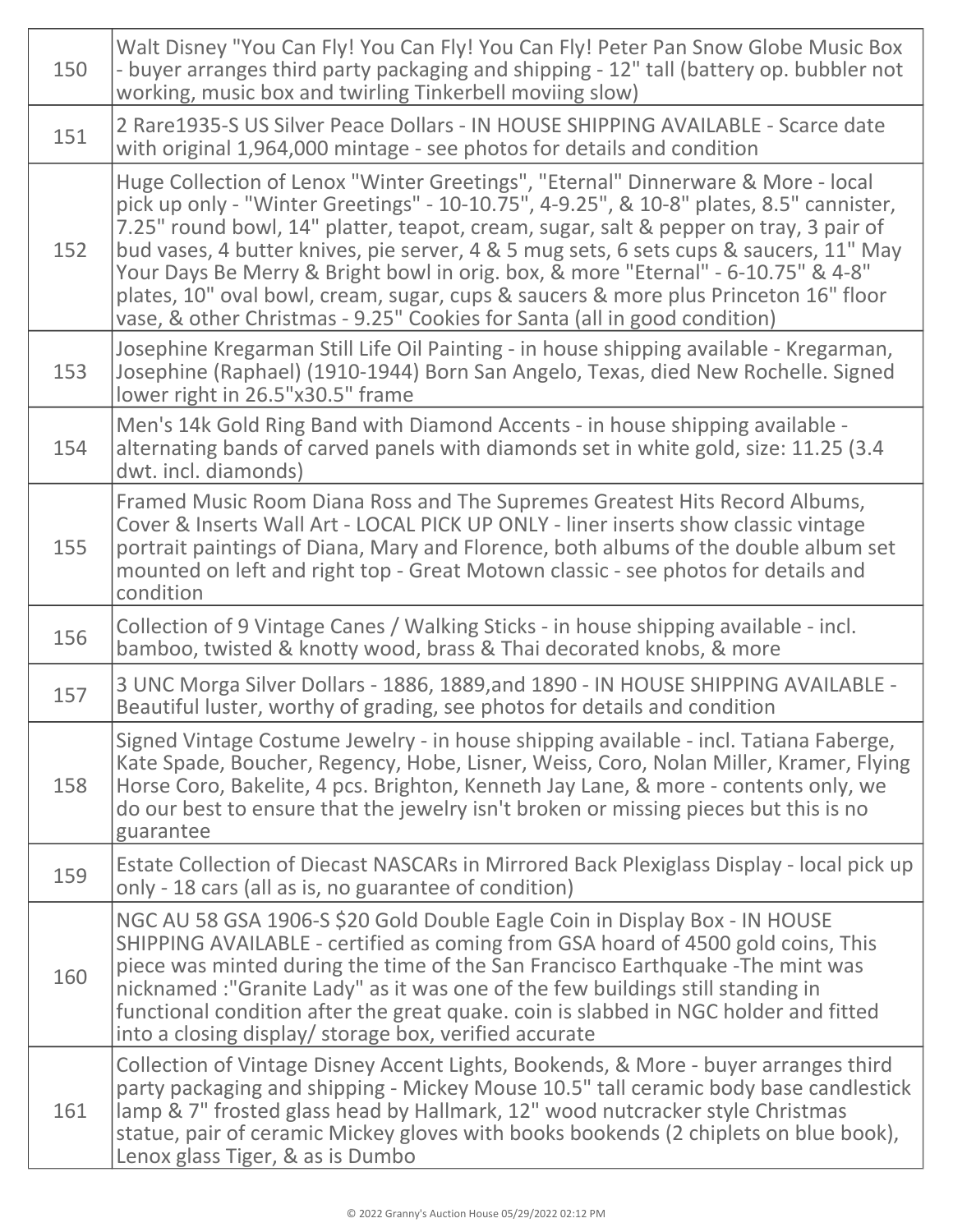| 162 | Static Lights - local pick up only - 2 static lights 6" touch, 13" voice & touch, & novelty<br>bulb (all wroking)                                                                                                                                                                                                                                                                                                                                                                                                                                                                                                                                                                                                                                                                                                                                                                                                                                                                                                                                                                                                                                                                                                                                                                                                                                                                                                                                                                                                                                                                                                           |
|-----|-----------------------------------------------------------------------------------------------------------------------------------------------------------------------------------------------------------------------------------------------------------------------------------------------------------------------------------------------------------------------------------------------------------------------------------------------------------------------------------------------------------------------------------------------------------------------------------------------------------------------------------------------------------------------------------------------------------------------------------------------------------------------------------------------------------------------------------------------------------------------------------------------------------------------------------------------------------------------------------------------------------------------------------------------------------------------------------------------------------------------------------------------------------------------------------------------------------------------------------------------------------------------------------------------------------------------------------------------------------------------------------------------------------------------------------------------------------------------------------------------------------------------------------------------------------------------------------------------------------------------------|
| 163 | 14k Gold Vintage Wells Basket Ball Charm on 14k Gold Chain - in house shipping<br>available - 1/2" diameter basket ball on 18" chain (6.0 dwt. both pcs.)                                                                                                                                                                                                                                                                                                                                                                                                                                                                                                                                                                                                                                                                                                                                                                                                                                                                                                                                                                                                                                                                                                                                                                                                                                                                                                                                                                                                                                                                   |
| 164 | Lionel S. Reiss (1894 - 1988) was active/lived in New York / Austria. Framed Oil On<br>Board - (in house shipping available} 12" X 9" Board, 14 3/4 X 11 3/4" Framed. "Hotel<br>Lobby" Gate House Galleries, NJ Tag On Verso. Lionel S. Reiss, American painter,<br>etcher and watercolorist began his career as a designer and illustrator, and held<br>executive positions as Art Director in the advertising field, primarily with Paramount<br>Studios. He is known for his creation of the "MGM Lion". In 1930 Reiss decided to<br>devote his time to fine art, closed his New York studio and traveled the continent of<br>Europe, North Africa or the Near East, hunting subject matter for his Jewish pictorial<br>records. In 1938 his book "My Models Were Jews" was published. In addition to his<br>work of Jewish content, Lionel Reiss has won distinction for his paintings of the<br>American scene. His work has been included in exhibitions at the Carnegie Institute,<br>Brooklyn Museum, The Art Institute of Chicago, Los Angeles Museum Association,<br>Cincinnati Museum, Pennsylvania Academy of Fine Arts, National Academy of Design,<br>Museum of Virginia Fine Arts, Baltimore Museum of Art, Audubon Artists, Southern<br>States Art League, American Watercolor Society, Society of American Etchers,<br>Museum of Modern Art, and more. Permanent collections include Columbia<br>University, the Jewish Museum of the Jewish Theological Seminary, The Sinai Center<br>of Chicago, The Brooklyn Museum, Bezalel Museum in Jerusalem, Tel Aviv Museum<br>and the Ain Harod Museum (Israel). |
| 165 | Antique 19th C. JUNGHANS German Vienna Regulator Walnut Wall Clock Germany -<br>{local pick up or buyer arranges 3rd party packing and shipping} Working With Key,<br>Strikes on the 1/2 hour.                                                                                                                                                                                                                                                                                                                                                                                                                                                                                                                                                                                                                                                                                                                                                                                                                                                                                                                                                                                                                                                                                                                                                                                                                                                                                                                                                                                                                              |
| 166 | PCGS MS69 2003 1/4 Oz Platinum \$25 Statue of Liberty Bullion Coin - IN HOUSE<br>SHIPPING AVAILABLE - near perfect example - see photos for details                                                                                                                                                                                                                                                                                                                                                                                                                                                                                                                                                                                                                                                                                                                                                                                                                                                                                                                                                                                                                                                                                                                                                                                                                                                                                                                                                                                                                                                                         |
| 167 | Tiffany & Co. & MacKenzie-Childs Porcelain - in house shipping available - Tiffany &<br>Co. "Fantasy" child's dish set of double handled cup, bowl, & plate in orig. box &<br>MacKenzie-Childs 12" square Torquay Frank Mustard checkered plate (all in great<br>condition)                                                                                                                                                                                                                                                                                                                                                                                                                                                                                                                                                                                                                                                                                                                                                                                                                                                                                                                                                                                                                                                                                                                                                                                                                                                                                                                                                 |
| 168 | 4 Walt Disney Snow Globes - buyer arranges third party packaging and shipping - 6"<br>x8" "A Dream is a Wish Your Heart Makes" #95785, 2019 Mickey & Minnie Mouse<br>4.5", 2002 Mickey in sand pail 3", & Mickey and Pluto 3" (all in good condition)                                                                                                                                                                                                                                                                                                                                                                                                                                                                                                                                                                                                                                                                                                                                                                                                                                                                                                                                                                                                                                                                                                                                                                                                                                                                                                                                                                       |
| 169 | 6 Magic The Gathering 1999-2000 Foil Cards Incl. Promos - 2000 DCI Lord of Atlantis<br>promo foil, 1999 Mercadian Masques Pulverize signed on card 1999 in gold,<br>and Crenellated Wall, 2000 Prophecy Spore Frog, and Calming Verse, 2000 Invasion<br>Seer's Vision - all sleeved, in NM condition, see photos for details                                                                                                                                                                                                                                                                                                                                                                                                                                                                                                                                                                                                                                                                                                                                                                                                                                                                                                                                                                                                                                                                                                                                                                                                                                                                                                |
| 170 | Maitland-Smith 2 Light Antique Brass/ verdigris Patina Flush Mount Monkey Reading<br>Book Sconce Light - LOCAL PICK UP (OR BUYER ARRANGES ALL PACKING AND<br>SHIPPING THROUGH THIRD PARTY) 14"W x 14"HX12"D, Great design from home<br>decor specialist company Mailtand-Smith, comparable sell for \$1,000-\$1,500 - Calm<br>monkey figure holding open book with simulated pen shell and rich brown leather<br>spine book, it's light reflecting in his contemplative face - See Photos                                                                                                                                                                                                                                                                                                                                                                                                                                                                                                                                                                                                                                                                                                                                                                                                                                                                                                                                                                                                                                                                                                                                   |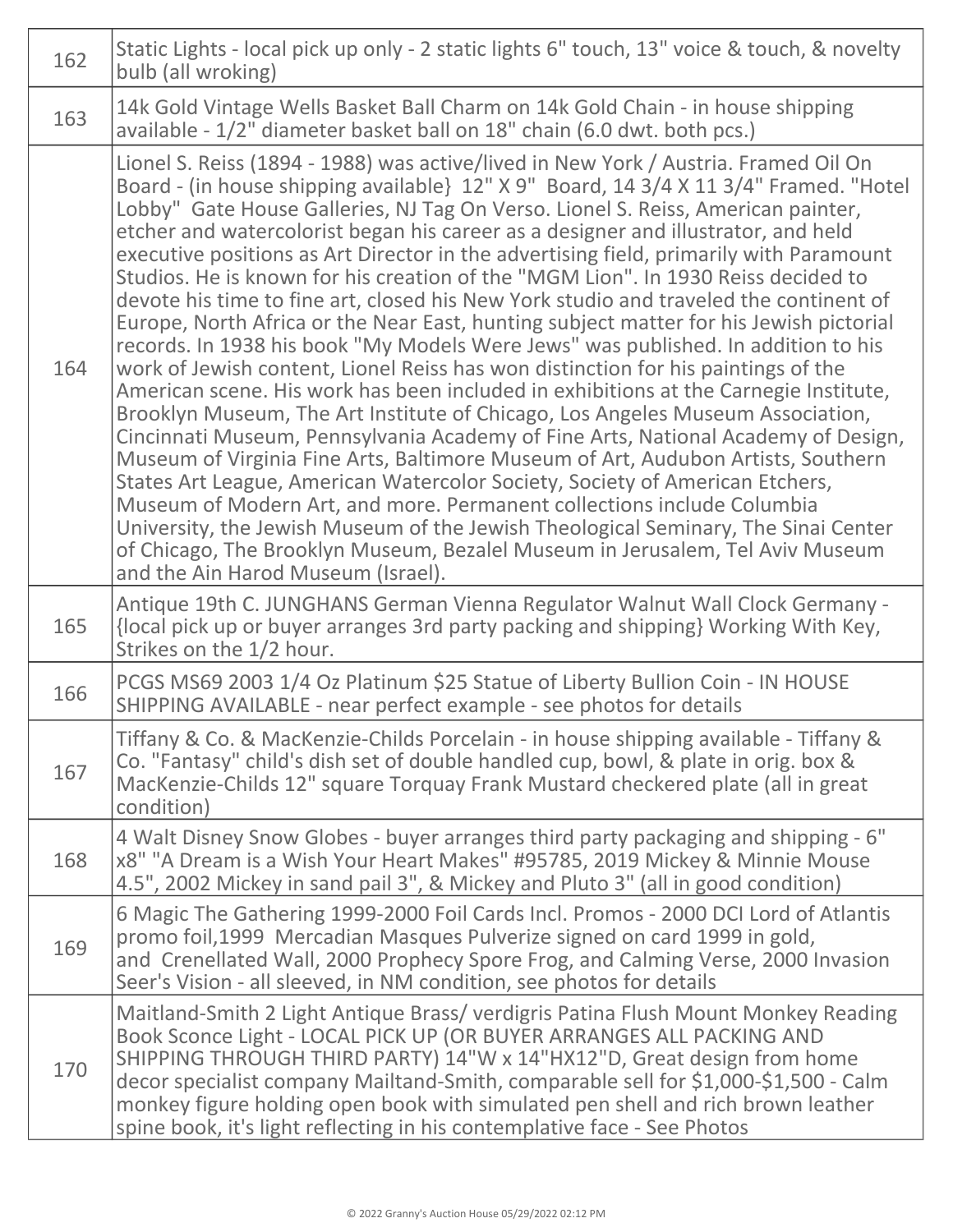| 171 | James Coleman REFLECTIONS Cibachrome 1993 34 <sup>3</sup> /4" diameter Hand Signed and<br>Numbered: #157/250 - local pick up only - 46 3/4" X 46 3/4" Matted & Shadowbox<br>Framed.                                                                                                                                                                                                                          |
|-----|--------------------------------------------------------------------------------------------------------------------------------------------------------------------------------------------------------------------------------------------------------------------------------------------------------------------------------------------------------------------------------------------------------------|
| 172 | Beautiful Art Deco 14k White Gold Diamond Ring - in house shipping available - 1/3<br>carat old mine cut center round diamond surrounded by 7 old mine cut round<br>diamonds, incl. appraisal, size: 7.5 (2.2 dwt. incl. diamonds)                                                                                                                                                                           |
| 173 | Small World Rhythm Battery Operated Musical Clock - in house shipping available -<br>plays 9 songs with movement, working - 20" tall in wood case                                                                                                                                                                                                                                                            |
| 174 | Vintage Plastic Jewelry incl. Bakelite - in house shipping available - bakelite buckles,<br>pins, bangle bracelets incl. black carved, beaded necklace, discs, & more, many vintage<br>hair comb sets incl. lucite, bangle braclets, lucite pins, beaded necklaces, buckles, &<br>more - contents only, we do our best to ensure that the jewelry isn't broken or<br>missing pieces but this is no guarantee |
| 175 | US \$5 1/10 Troy Oz Fine Gold Bullion Coin MS Grade - IN HOUSE SHIPPING AVAILABLE<br>- Beautiful coin in MS grade condition - see photos for details                                                                                                                                                                                                                                                         |
| 176 | Vintage Used Mickey Mouse Pelham Puppet, Disney Marionette Store Display England<br>- {local pickup or in house shipping available} Small Paint Loss, No Label or Box.                                                                                                                                                                                                                                       |
| 177 | Vintage Industrial 2-Stack Document Storage Cabinet - local pick up only - great for<br>collections, used condition, see photos - 36" tall x 28.5" deep x 40.75" wide                                                                                                                                                                                                                                        |
| 178 | 3 US Morgan Silver Dollars - 1894-O, 1896-O and 1897-S - IN HOUSE SHIPPING<br>AVAILABLE - 1894-O (light wear to hair and breast Ifeathers) 1,723,000, 1896-<br>O 4,900,000 (good detail, some wear to breast feathers, over all marks) and 1897-S<br>(nice luster, full breast feathers) 5,825,000 original mintages - see photos for details<br>and condition                                               |
| 179 | Transformers Masterpiece MP2.0 Reximus Prime Dinobot Commander Oversized<br>Grimlock in Box - IN HOUSE SHIPPING ONLY Complete in box, top of the line action<br>figures, the Masterpiece line are well made in excellent boxes - Japanese text box<br>with minimal English, box has minor scuffs, transformer itself is complete, missing<br>sword, gun and crown- see photos                                |
| 180 | 4 Crystal Figural Paperweights - Waterford, Orrefors and Baccarat - IN HOUSE<br>SHIPPING AVAILABLE - Orrefors 6" trout, 6" Baccarat standing angel, 4 1/2" Waterford<br>recumbent lion (flea bite to nose) and unmarked 4" rearing stallion - SEE PHOTOS                                                                                                                                                     |
| 181 | Vintage 14K Yellow Gold Crawford 17 Jewel Unisex Nurses 29mm X 35mm Wrist<br>Watch - {local pickup or in house shipping available} working sold as is no warranty<br>expressed or implied, no band, back cover alone weight is 3.1 dwt. total weight of<br>watch is 15.4 dwt                                                                                                                                 |
| 182 | MTG Gabriel Angelfire and Relic Barrier Legends, 2 Repentent Blacksmith Arabian<br>Nights Cards - IN HOUSE SHIPPING AVAILABLE - Magic The Gathering Early Edition -<br>1994 Legends cards Gabriel and Relic Barrier are LP with some sear to edges, and 2<br>1995 Arabian Nights Repentant Blacksmith ar LP-NM - grading is opinion, see photos<br>for specifics and be your own judge                       |
| 183 | Lladro "My Dog" #4893 Figurine with Box - in house shipping available - retired, 14.5"<br>tall (great condition, box as is)                                                                                                                                                                                                                                                                                  |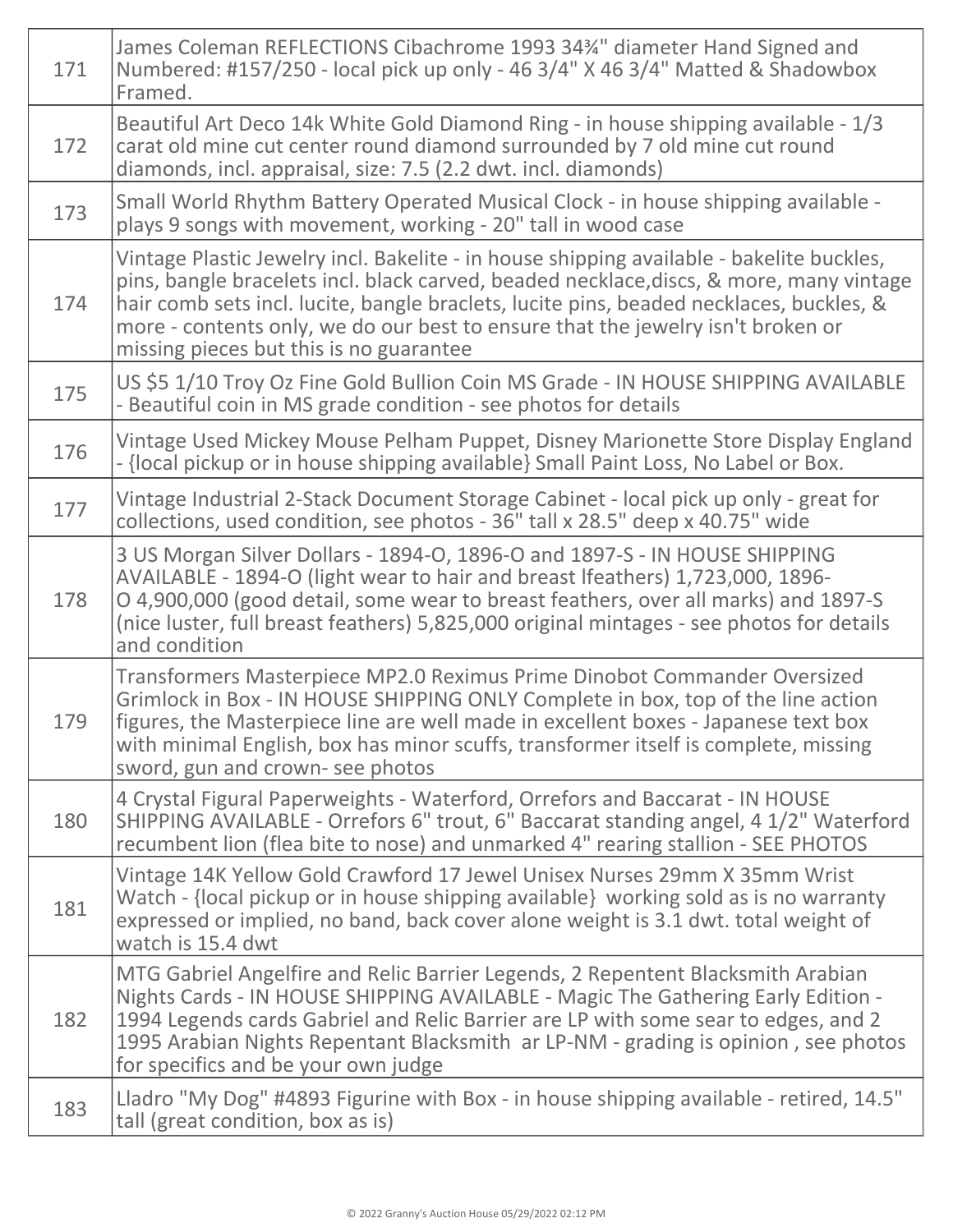| 184 | US \$5 1/10 Troy Oz Fine Gold Bullion Coin MS Grade - IN HOUSE SHIPPING AVAILABLE<br>- Beautiful coin in MS65+ holder - grading looks right, but unverified, see photos for<br>details                                                                                                                                                                                                                                                                                                                                            |
|-----|-----------------------------------------------------------------------------------------------------------------------------------------------------------------------------------------------------------------------------------------------------------------------------------------------------------------------------------------------------------------------------------------------------------------------------------------------------------------------------------------------------------------------------------|
| 185 | BU Proof Quality 1/2 Lb. US Silver Eagle .999 Silver Bullion Coin in Case - IN HOUSE<br>SHIPPING AVAILABLE - mint condition in capsule, fitted into nice display box-see<br>photos                                                                                                                                                                                                                                                                                                                                                |
| 186 | Used Jean Marcel Mystica Novarum Limited Edition 100/300 Model 170.240 - {local<br>pickup or in house shipping available} 44mm case, Rubber Band, with box and<br>papers, Working sold as is no warranty expressed or implied                                                                                                                                                                                                                                                                                                     |
| 187 | Slabbed and Graded First Year 1921 Silver Peace Dollar - IN HOUSE SHIPPING<br>AVAILABLE Sought after date with an original mintage of only 1,006,473, 1921 was the<br>first year the Peace dollar was released and one in this condition is especially hard to<br>find, a perfect front piece for a Peace dollar collection. NGS Graded MS66, but grading<br>seems very optimistic - Grading is opinion of NGS, a lesser known grader with limited<br>background info - see photos to examine condition and details for your self |
| 188 | Pre-Owned Black Leather Louis Vuitton Epi Petit Noe - in house shipping available -<br>guaranteed authenitc, very good condition                                                                                                                                                                                                                                                                                                                                                                                                  |
| 189 | Lalique Crystal 8" x 5 1/2" Coq Naim Rooster Sculpture - IN HOUSE SHIPPING<br>AVAILABLE - well designed rooster with tail up nice addition to desk sculpture/<br>paperweights                                                                                                                                                                                                                                                                                                                                                     |
| 190 | PCGS MS64 1926 Gold Sesquicentennial 1/4 Eagle Coin - IN HOUSE SHIPPING<br>AVAILABLE - rich luster, great design - see photos for details                                                                                                                                                                                                                                                                                                                                                                                         |
| 191 | 15 Magic The Gathering Vintage Cards -8 Weatherlight (Incl. Null Rod) & 7 Tempest<br>(Incl Sapphire Medallion) - IN HOUSE SHIPPING AVAILABLE - from MTG estate<br>collection, 1997 copyright dates on both sets - Weatherlight Null Rod, 2 Firestorm,<br>Morinfen, Thran Tome, Avizoa, Tolarian Serpent, and Aboroth, and Tempest Sapphire<br>Medallion, Meditate Reserve List, Selenia Dark Angel, Corpse Dance, Coffin Queen,<br>Living Death, and Sarcomancy - near mint condition, see photos for details                     |
| 192 | 6 Franklin Mint Space Theme Medals in Display Cases - IN HOUSE SHIPPING<br>AVAILABLE - Mint condition, all in capsules set in display holders with info on medal<br>design, most with stand bases - see photos for full details and conditions                                                                                                                                                                                                                                                                                    |
| 193 | Slabbed and Graded 1935 US Silver Peace Dollar - IN HOUSE SHIPPING AVAILABLE -<br>Original mintage of only 1,576,000, hard to find in higher grades - NGS Graded MS66,<br>but grading seems very optimistic - Grading is opinion of NGS, a lesser known grader<br>with limited background info, see photos to examine condition and details for your self                                                                                                                                                                         |
| 194 | Pair Of Framed Antique Italian Pietra Dura Portraits - {local pickup or in house<br>shipping available} Both Framed 7 1/2" X 6" Philip Saval New York Gallery Tag On<br>Verso. sgraffito signature on verso of tile see photo Looks Like F.H. Leni 1851                                                                                                                                                                                                                                                                           |
| 195 | Used Invicta Reserve Man Of War Tourbillon Model 28416 MOP Dial Watch - {local<br>pickup or in house shipping available} 8" bracelet and 3 extra links, gold plated 54mm,<br>with water proof box, Working sold as is no warranty expressed or implied                                                                                                                                                                                                                                                                            |
| 196 | 4 US US .999 Silver Eagle 1 Troy Oz Bullion Coins - 2004, 2006 and 2-2007 - IN HOUSE<br>SHIPPING AVAILABLE - High Grade examples, see photos for details                                                                                                                                                                                                                                                                                                                                                                          |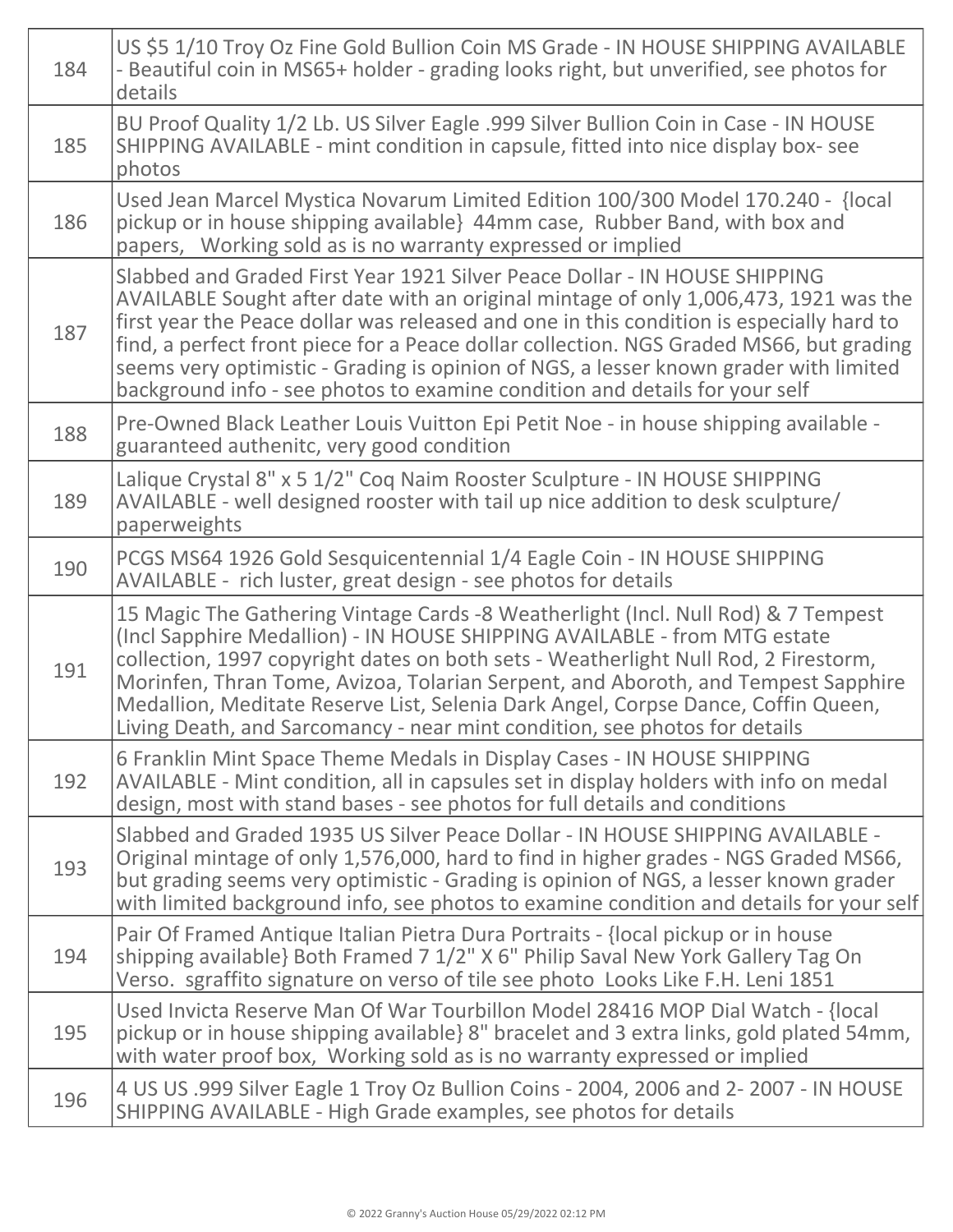| 197 | Tray Lot Sterling, Sterling Mount and Decorated Items - IN HOUSE SHIPPING<br>AVAILABLE - 5 miniature kitchen pot/ teapot/ coffee pot/ tankard/ and pitcher salt<br>and pepper shakers by Cornelius Sanders and Frank Shepherd with 1904 Chester<br>assay marks, Talisman Rose by Frank Whiting trinket tray, 3 petite sugar cube tongs, 4<br>sterling cup holder bases by SSH Storck & Sinheimer, Hanau(Jacob Storck & Louis<br>Sinsheimer active 1874-1926), tiny spoon with heart finial lapel pin (7.4 troy oz<br>weighable sterling), Georgian by Poole sterling handled cake knife, sterling cased oval<br>clothes/ shoe brush, sterling collar MOP handled hors d'oeuvres fork, sterling rimmed<br>porcelain The Marlin by Olaf Olsen coaster, 900 silver souvenir spoon, and silver<br>decorated glass salt and pepper shakers - see photos |
|-----|----------------------------------------------------------------------------------------------------------------------------------------------------------------------------------------------------------------------------------------------------------------------------------------------------------------------------------------------------------------------------------------------------------------------------------------------------------------------------------------------------------------------------------------------------------------------------------------------------------------------------------------------------------------------------------------------------------------------------------------------------------------------------------------------------------------------------------------------------|
| 198 | Rare 1996 Fleer Ultra X-Men Wolverine Factor Sealed Hobby Box of 24 10 Card Packs -<br>IN HOUSE SHIPPING AVAILABLE - Fleer/SkyBox International Hobby Exclusive seal<br>wrap, some warping to box, full graphics and seal - see photos as part of description                                                                                                                                                                                                                                                                                                                                                                                                                                                                                                                                                                                      |
| 199 | US Vintage \$20, 3 \$5, 3 \$2 and 1 \$1 Currency Notes of Varied Ages and Seals - IN<br>HOUSE SHIPPING AVAILABLE - \$20 twenty dollars series of 1934 B Julian/ Vinson<br>Federal Reserve Note, 3 Five dollars \$5 bills notes (Series 1934 D Clark/ Snyder blue<br>seal with blue "5", 1953 A Priest/ Anderson red seal and blue seal), 3 two dollar \$2<br>bills (1953 Priest Humphrey and 2 1953 A Priest/ Anderson, all red seal) and 1 one<br>dollar \$1 1957 A Priest/ Dillon blue seal - see photos for condition and details                                                                                                                                                                                                                                                                                                               |
| 200 | 4 Military Medals incl. Distinguished Service Cross - in house shipping available - also a<br>Purple Heart, Distinguished Flying Cross, & Bronze Star (all in orig. display boxes)                                                                                                                                                                                                                                                                                                                                                                                                                                                                                                                                                                                                                                                                 |
| 201 | 2 Signed Robert Eickholt Art Glass Perfumes - in house shipping available - 2002 with<br>flowers 9" & cobalt blue with gold fleck 4.5" (both great condition)                                                                                                                                                                                                                                                                                                                                                                                                                                                                                                                                                                                                                                                                                      |
| 202 | 5 Germany Silver 1950-1970s Commemorative and Bullion Coins - IN HOUSE SHIPPING<br>AVAILABLE - 1951-D, 1959-J, 1966-J and 1970-D 5 Deutche Mark with stylized eagle<br>front, 1968-D Max Pettenkofer commemorative 5 Mark, 1972-G Ten Mark Munich BU<br>Olympics commemorative, and 1998-F 50 Years of Deutsche 10 Mark BU<br>commemorative - grades are opinions, see photos for full details and conditions                                                                                                                                                                                                                                                                                                                                                                                                                                      |
| 203 | Lalique Crystal Deux Chevres/ Charging Rams Satin Finish Sculpture - IN HOUSE<br>SHIPPING AVAILABLE - 10" x 3.75" x 2.75" Charging rams with horns locked upn<br>rectangular crystal base - great addition to any crystal paperweight of figurine<br>collector                                                                                                                                                                                                                                                                                                                                                                                                                                                                                                                                                                                     |
| 204 | Lladro "Blessed Family" #1499 Figurine w/ Box - in house shipping available - 10.25"<br>tall (excellent condition, box as is)                                                                                                                                                                                                                                                                                                                                                                                                                                                                                                                                                                                                                                                                                                                      |
| 205 | 10 German Area Silver Coins from 1803-1935 - IN HOUSE SHIPPING AVAILABLE - 1914-<br>D Three Mark German States Bayern (Bavaria) AU/ UNC, 1803-C German States<br>Saxony 1/48 Thaler well worn, 1876-B and 1876-G Fifty Pfennig, 1875-A and 1876-E<br>Twenty Pfennig, 1878-G 1 Mark and 3 early Third Reich 5 Reichsmark coins - 1934,<br>1935-A Hindenburg bust and Eagle versions - grades are opinions, see photos for full<br>details and conditions                                                                                                                                                                                                                                                                                                                                                                                            |
| 206 | Signed Robert Eickholt 5" Art Glass Vase - in house shipping available - 2008 three<br>dimensional millefiori design in shades of blue with silver fleck (excellent condition)                                                                                                                                                                                                                                                                                                                                                                                                                                                                                                                                                                                                                                                                     |
| 207 | Lladro #5175 "Lady Grand Casino" Figurine w/ Box - in house shipping available - 14.5"<br>tall (excellent condition, box as is)                                                                                                                                                                                                                                                                                                                                                                                                                                                                                                                                                                                                                                                                                                                    |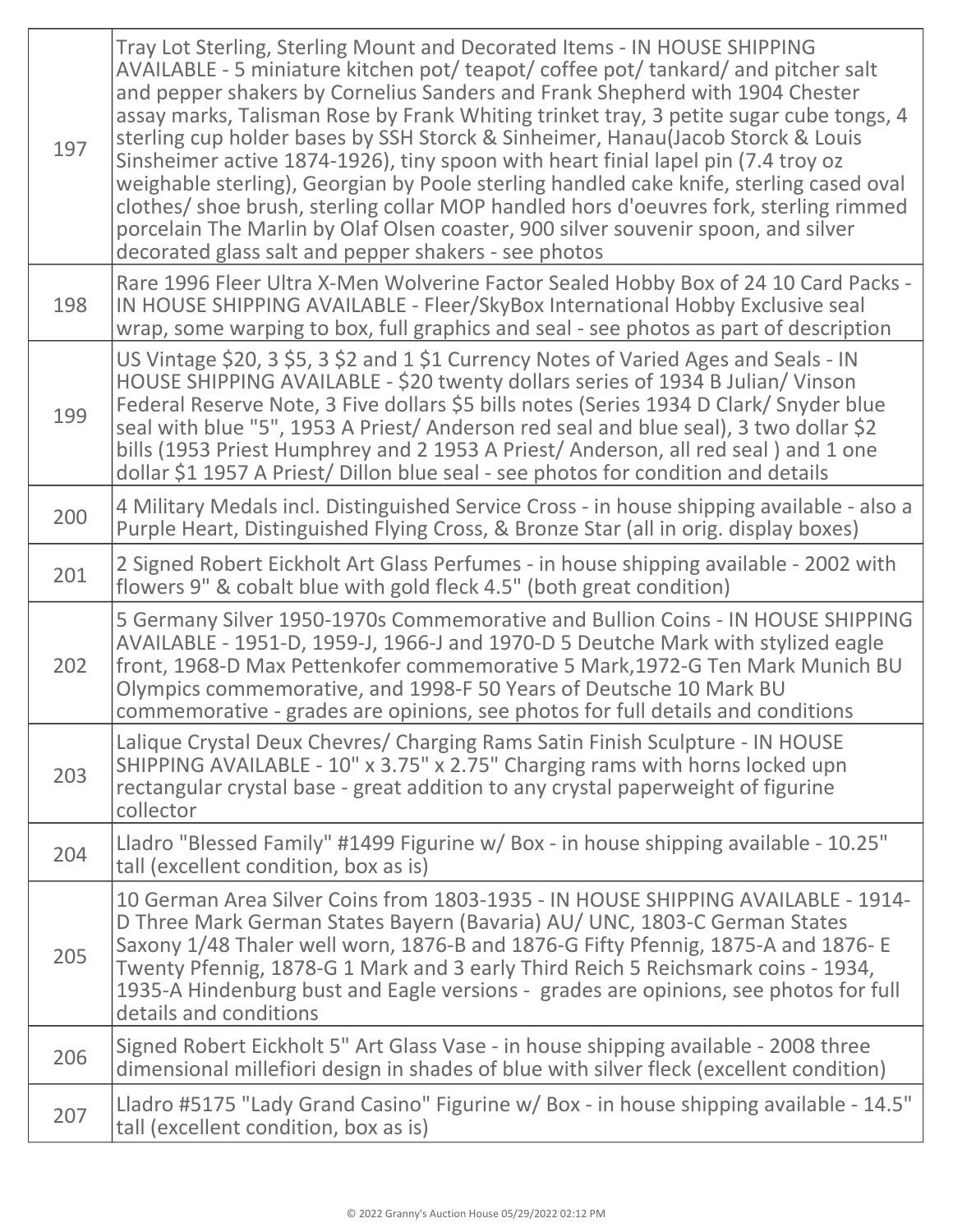| 208 | 2 - Sheaffer's Touchdown Statesman Fountain Pens - {local pickup or in house<br>shipping available} 1 - Black Cap Transparent Rootbeer Pen, Sheaffer's Touchdown<br>Statesman with Conventional 14 karat gold two-tone platinum masked nib, 1 - Burnt<br>Umber Brown Sheaffer's Touchdown Statesman with Conventional 14 karat gold two-<br>tone platinum masked nib. Both Pens sold as is no warranty expressed or implied,<br>these are estate pens and hove not been serviced.                                                                                                                                                      |
|-----|----------------------------------------------------------------------------------------------------------------------------------------------------------------------------------------------------------------------------------------------------------------------------------------------------------------------------------------------------------------------------------------------------------------------------------------------------------------------------------------------------------------------------------------------------------------------------------------------------------------------------------------|
| 209 | Signed Robert Eickholt Art Glass Perfume Bottle - in house shipping available - 1999<br>iridescent blue - 6.25" tall (excellent condition)                                                                                                                                                                                                                                                                                                                                                                                                                                                                                             |
| 210 | 2 Antiquarian Latin Leather Bound Books -<br>in house shipping available - 1715 Compendio della vita di Gesù Cristo & 1640 Prato<br>Fiorito Di Varii Essempi Parte Seconda : Diuisa in sei Libri. 2 by Valerio (see photos for<br>condition, paper borders appear to have been trimmed at some point when rebound)                                                                                                                                                                                                                                                                                                                     |
| 211 | 10k Gold Amethyst Gold Ring - in house shipping available - channel set square<br>amethyst in size: 7.5 (1.6 dwt. incl. amethyst)                                                                                                                                                                                                                                                                                                                                                                                                                                                                                                      |
| 212 | Used Jean Marcel 41mm Limited Edition #284/300, Model170.235, 25 Jewels Working<br>- {local pickup or in house shipping available} Jean Marcel Swiss made wrist watch<br>from Jean Marcel Atlas Collection. Swiss automatic movement with day/date calendar<br>on white color dial with Tobacco chapter ring. Leather band, Polished 316L Stainless<br>steel case with sapphire exhibition back. with box.                                                                                                                                                                                                                             |
| 213 | Genuine Gucci Red Glitter Sunglasses - in house shipping available - GG0036S 005 red<br>glitter with brown gradient Lens in orig. case, dust bag, and certificate (lens are<br>scratched, view photos)                                                                                                                                                                                                                                                                                                                                                                                                                                 |
| 214 | 2 - Sheaffer Fountain Pens & 1 Parker Mechanical Pencil - {local pickup or in house<br>shipping available} 1 - Sheaffer's Balance Lifetime 875 - Small Size, Brown Striated,<br>Military Clip, Lev-fil, 1 - Sheaffer's vintage white dot sentinel cap black snorkel pen,<br>Both Pens One Money sold as is no warranty expressed or implied, these are estate<br>pens and have not been serviced. 1 - Parker Vacumatic mechanical pencil, USA, late<br>1930s, length: 11.9 cm, diameter 10 mm, golden pearl laminated celluloid, gold plated<br>clip, crown and cone, imprint on the clip: Parker, twist actuated, smooth functioning. |
| 215 | Early Carded Wheat Pennies1909 - 1958, Penny Errors and Full Luster 1968-1972<br>Pennies - great collection of carded and graded pennies with many hard to find dates<br>- graded from numistmatist estate, should be close to accurate but sold as is - see<br>photos for the descriptions and dates on the cards as they did not photograph well                                                                                                                                                                                                                                                                                     |
| 216 | 1977 Star Wars Mini-Action Figures in Collector's Case - in house shipping available -<br>24 Kenner miniature action figures (16 - 1977, 6 - 1978, 1 - 1979, & 1 - 1980) Darth<br>Vader has bent light saber & Ben Kenobi has broken light saber, the rest appear to be<br>intact with weapons (see photos for details) in orig. 1977 Kenner collector's case                                                                                                                                                                                                                                                                          |
| 217 | 3 Pair of Natural Pierced Earrings with 14k Gold Accents - in house shipping available -<br>jade scarab post, mother of pearl tear drop dangle, & mother of pearl fan dangle                                                                                                                                                                                                                                                                                                                                                                                                                                                           |
| 218 | 31 Buffalo Nickles Incl Better Grades and 30 Unc and Related Jefferson Nickels - 31<br>Buffalo nickels includes AU 1936, XF/AU and XF+ 1935-D, and XF 1938-D, several San<br>Francisco mint (1916, 1918, 1920, 1925, 1927, 1928, 1929, 1930 and 1935), 30 UNC<br>Jefferson Nickels 1959-2005 with several slight off-strikes - grading is opinion of<br>numistmatist collector, see photos for details and conditions and full range of dates,<br>several of the better nickels photoed separately (last 1915 Buffalo Nickel not in<br>overall photo)                                                                                  |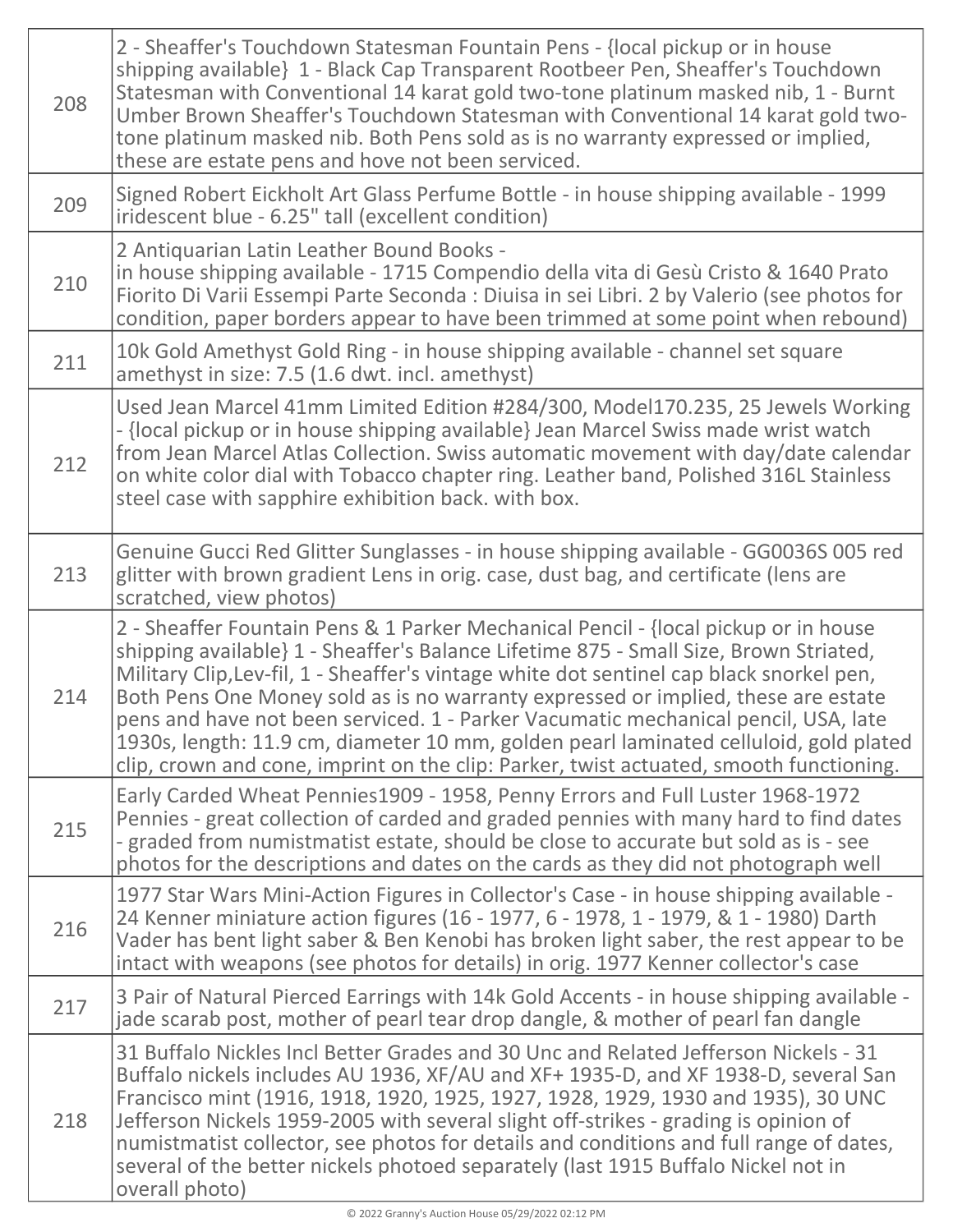| 219 | 3 Used Power Amps 1 - NHT, 1 - Onkyo, And 1 - Denon - [Local pickup or buyer<br>arranges 3rd party packing and shipping] - NHT Power 2 800 watt Amplifier,<br>Onkyo WRAT wide range amplifier Tech, AV Receiver TX-SR603X, 1 Denon AL 24<br>Processing Plus, AV Surround Receiver AVR-3808CI, All 3 Light Up Have Not Been<br><b>Tested Fresh For Estate</b>                                                                                                                                                                                                                                          |
|-----|-------------------------------------------------------------------------------------------------------------------------------------------------------------------------------------------------------------------------------------------------------------------------------------------------------------------------------------------------------------------------------------------------------------------------------------------------------------------------------------------------------------------------------------------------------------------------------------------------------|
| 220 | Collection of Loose Gemstones & 3 Sterling Silver Ring Settings - star sapphire<br>cabochon 14mm x 10mm, oval aquamarine 12mm x 7mm, two 2.85 ct ovoid treated<br>blue topaz, four 1.50 ct & 4.30 ct triangle Madeira citrine, & two 0.75 ovoid Andesine<br>Labradorite rings size: 7 with 3 channel set square cz's on each side {in house shipping<br>available}                                                                                                                                                                                                                                    |
| 221 | Vaseline and Other EAPG Glass, Cut Crystal, Bristol, Enamel Decorated and Other<br>Antique Glass - EAPG 1885 Central Glass Pressed Diamond Vaseline/ Uranium Glass<br>compote, Duncan Miller #42 Mardi Gras pitcher, pressed and cut crystal decanter<br>with amethyst stain top bands, ruby glass ruffled lip centerpiece compote on figural<br>metal base and hanging prisms, line cut ruby to clear cylingder vase, pink depression<br>era pineapple vase, green diamond pint boudoir lamp (no c=shade, cobalt enamel<br>decorated vase, enameled bristol vase and ruby stain King's Crown creamer |
| 222 | 1800+ Pokemon Cards, 1999 to 2019 - IN HOUSE SHIPPING AVAILABLE - Somewhat<br>sorted in sets, includes lots of Base Set including at least 4 shadowless, other series<br>collections as shown, Trainers, On Line cards, bunches of Energy cards, lunch box style<br>card box, additional items and so much more - see photos fro rough overview, a great<br>discovery lot od uncommon and common cards                                                                                                                                                                                                |
| 223 | Brazilian Silver & Sterling Silver Cigar Arm Chair Ash Tray - [Local pickup or in house<br>shipping available] Sterling silver 3 3/4" repousee bowl, with 2 silver coins cigar<br>holders (1863 & 67 "500 Reis" silver coins) bottom of bowl 1-1000 Reis silver coin<br>1857, Chain side weights are made of 2-1889 2000 Reis silver coins, 2-1000 Reis silver<br>coins 1863 & 1855, 2-500 Reis 1860 silver coins, 2-200 Reis silver coins 1858 & 1860.<br>What a great one of a kind find. 5.525 total OZT                                                                                           |
| 224 | 4 Transformers Masterpiece MIB Figures -MP-19 Smokescreen, MP-20 Wheeljack, MP-<br>21 Bumble, MP-28 Hot Rodimus - IN HOUSE SHIPPING AVAILABLE - from Takara Tomy,<br>mainly Japanese text with minimal English box, top of the line action figures, the<br>Masterpiece line are well made in excellent boxes - mint, only opened to photo and<br>examine - see photos                                                                                                                                                                                                                                 |
| 225 | 9 Retro Figurines with Lladro, Florence, Italy, and More - 8" Lladro Bride and Groom<br>Couple 4808 retired 2005, 8" Germany lady figural covered box, Florence Ceramics<br>Clarissa figurine, pr 6" spaghetti poodle fireman figures, 7" Italy kittens in a basket, 6:<br>Ardalt bicycle for 2, 4" Artmark November Angel and Occupied Japan 3" elf figure with<br>drum - see photos                                                                                                                                                                                                                 |
| 226 | Sterling Silver Jewelry - in house shipping available - incl. gold wash Stauer pendant<br>necklace, white enameled ring with matching earrings, gold wash love always heart,<br>double X hoop, & apple earrings, faux moonstone pendant necklace with matching<br>earrings, cameo style necklace, & more - contents ony                                                                                                                                                                                                                                                                               |
| 227 | Final Fantasy VII Advent Children Play Arts Action Figures MIB - IN HOUSE SHIPPING<br>AVAILABLE - no. 0 Cloud and Fenrir, no.2 Vincent Valentine, no, 3 Sephiroth, no.5<br>Yuffie Kisaragi, no.6 Reno and no. 7 Kadaj - great Japanese Anime style figures, first<br>set is figure and motorbike, well articulated and designed figures all MIB with<br>interchagable hands and accessories present - English and Japanese packaging, see<br>photos                                                                                                                                                   |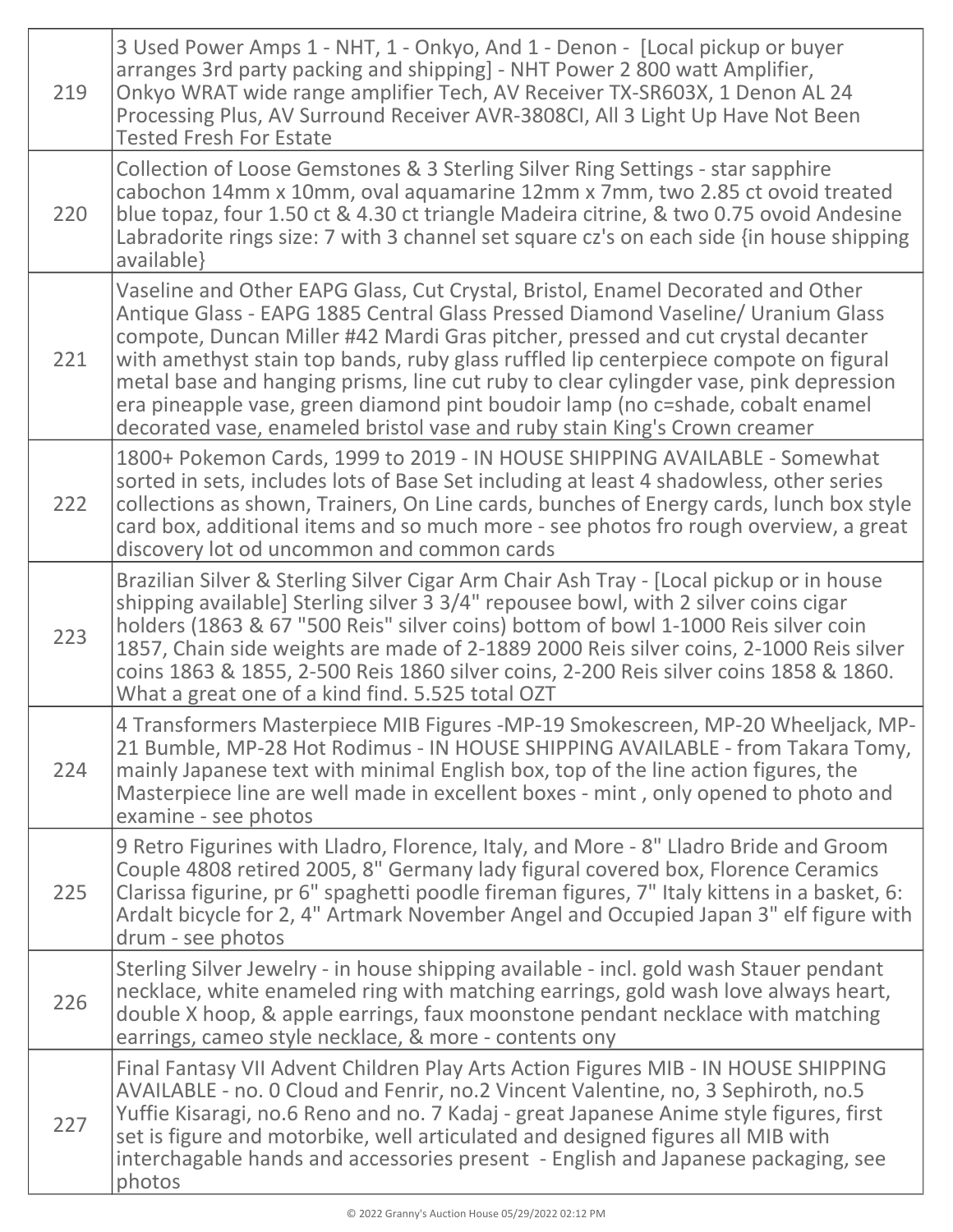| 228 | 2017 Giga Power Gigasaurs Grassor HQ02R Action Figure Robot Master Scale MIB - IN<br>HOUSE SHIPPING AVAILABLE - Chrome Version "Giga Power Master Robots G-1 Style<br>Master Scale age 15+" top of the line action figures, well made in excellent boxes,<br>listed as a "Third Party Transformers DinoBot Figure", styled after Transformers "Slag"<br>figure - mint, only opened to photo and examine - see photos                                                                                                                                                                                                                                                                                                                                                                                                                                                                                                                                                                                                                                                                                                                  |
|-----|---------------------------------------------------------------------------------------------------------------------------------------------------------------------------------------------------------------------------------------------------------------------------------------------------------------------------------------------------------------------------------------------------------------------------------------------------------------------------------------------------------------------------------------------------------------------------------------------------------------------------------------------------------------------------------------------------------------------------------------------------------------------------------------------------------------------------------------------------------------------------------------------------------------------------------------------------------------------------------------------------------------------------------------------------------------------------------------------------------------------------------------|
| 229 | 2 Natural Bracelets with 14k Gold Accents - in house shipping available - carved bone<br>bangle bracelet & 7" black onyx beaded bracelet with 14k gold beads and findings                                                                                                                                                                                                                                                                                                                                                                                                                                                                                                                                                                                                                                                                                                                                                                                                                                                                                                                                                             |
| 230 | 6 Porcelain Figurines - {local pickup or in house shipping available} Including Lenox;<br>The Centennial Bride, The Face Of An Angel, and Peacock Maiden. Coalport;<br>Debutante Tricia & Gobel Robin                                                                                                                                                                                                                                                                                                                                                                                                                                                                                                                                                                                                                                                                                                                                                                                                                                                                                                                                 |
| 231 | Great Collection of Vintage Fishing Rods & Reels - in house shipping available - rods<br>incl. Wonderrod, Utica, Pflueger, Actionrod, American Challenger, Tonkaglass, &<br>more. Reels incl. Shakespeare, Penn, Pflueger, Bache Brown, Connecticut Reel Co.,<br>Silstar, & more (see photos for condition)                                                                                                                                                                                                                                                                                                                                                                                                                                                                                                                                                                                                                                                                                                                                                                                                                           |
| 232 | Lot Of 5 Sheaffer's Snorkel Fountain Pens - {local pickup or in house shipping<br>available} 1 - Statesman Pastel Green 1952-1955 with Triumph palladium-silver alloy<br>nib, white dot plastic cap and barrel, gold-filled clip and 3/8" wide gold-filled cap<br>band. 1 - Statesman Pastel Gray 1952-1955 with Triumph palladium-silver alloy nib,<br>white dot plastic cap and barrel, gold-filled clip and 3/8" wide gold-filled cap band. 1<br>- Statesman Jet Black 1952-1955 with Triumph palladium-silver alloy nib, white dot<br>plastic cap and barrel, gold-filled clip and 3/8" wide gold-filled cap band. 1 - Valiant<br>Sage Green Pen 1952-1959 with Triumph 14 karat two-tone gold nib with platinum<br>mask, white dot plastic cap and barrel, gold-filled clip and 3/8" wide gold-filled cap<br>band. And 1 - Admiral Black 1952-1959 with Open 14 karat gold nib, plastic cap and<br>barrel, gold-filled clip stamped "SHEAFFER'S", and 1/4" wide gold-filled cap band. All 5<br>Snorkel Pens One Money. All Pens sold as is no warranty expressed or implied These<br>are Estate Pens And Have Not Been Serviced. |
| 233 | RARE GEM Cortland Line Co. Battle Chief 25Yd Level Fly Line Label, Framed & Matted -<br>{in house shipping available} label designed to wrap around old silk woven oiled fly<br>fishing line - 8 1/4" X 15 1/2" Strong Graphics And Color. Find Another One.                                                                                                                                                                                                                                                                                                                                                                                                                                                                                                                                                                                                                                                                                                                                                                                                                                                                          |
| 234 | 4 Character Ceramic Cookie Jars - LOCAL PICK UP ONLY - howling coyote, Wise Owl<br>reading ABC book (crazed base), eager Beagle 0272 USA, and blended glaze with<br>stoneware mouse front - see photos                                                                                                                                                                                                                                                                                                                                                                                                                                                                                                                                                                                                                                                                                                                                                                                                                                                                                                                                |
| 235 | MAGIC the Gathering MTG Alpha Siren's Call and Beta Basalt Monolith - IN HOUSE<br>SHIPPING AVAILABLE - Siren's Call is a hard to find alpha edition card with classic very<br>rounded corners and white dots in center of border of lower corners, Basalt Monolith<br>is beta version with smaller rounded corners, black border and no series mark-some<br>minor edge wear and chipping, cards themselves in solid condition, bold color and<br>detail - grade is opinion, see photos                                                                                                                                                                                                                                                                                                                                                                                                                                                                                                                                                                                                                                                |
| 236 | Black Kitchenaid Ultra Power Mixer with Whisck, Hook and Blade attachments -<br>LOCAL PICK UP ONLY - Good Clean working order, some minor finish scuffs, no<br>noticeable rust - see photos                                                                                                                                                                                                                                                                                                                                                                                                                                                                                                                                                                                                                                                                                                                                                                                                                                                                                                                                           |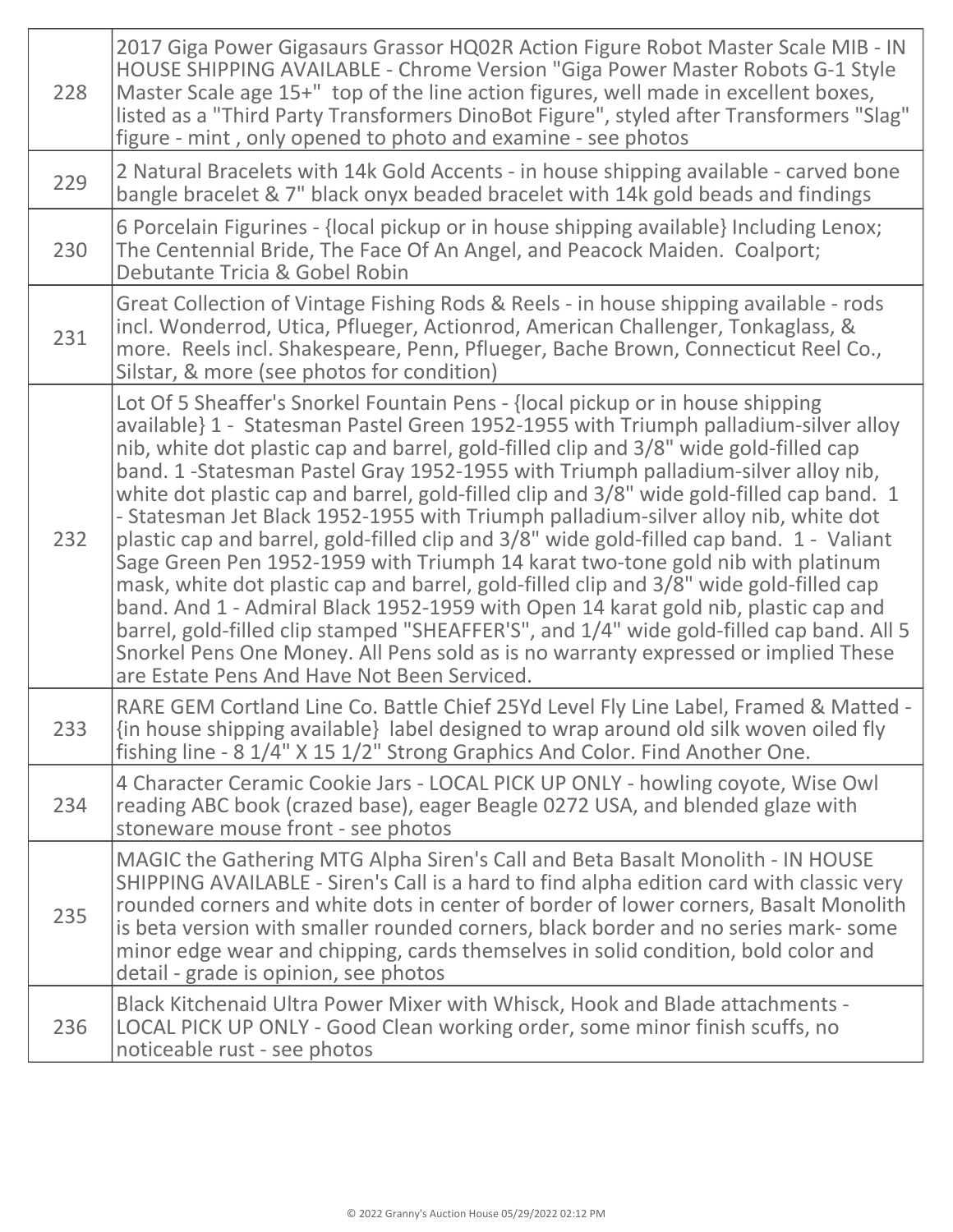| 237 | 7 HO Model Toy Train Engines, 22 Train Cars, Track and Accessories - IN HOUSE<br>SHIPPING AVAILABLE IN LARGE HEAVY OVERSIZED BOXES - Mantua/Tyco Burlington<br>5268 engine, Lionel T12002 Great Northern Diesels, Union Pacific steam engine with<br>tender #4073, Union Pacific Diesel Pusher Engin 1214 Yugoslavia and Santa Fe<br>ATSF 241, Santa Fe blue and yellow engine 4015 (detached back wheel mechanism),<br>22 varied train cars,<br>Plasticville type Esso station, tracks and switcher track and more - see photos for<br>details of train cars and more                                                                                                                                                                                                                                                                                                   |
|-----|--------------------------------------------------------------------------------------------------------------------------------------------------------------------------------------------------------------------------------------------------------------------------------------------------------------------------------------------------------------------------------------------------------------------------------------------------------------------------------------------------------------------------------------------------------------------------------------------------------------------------------------------------------------------------------------------------------------------------------------------------------------------------------------------------------------------------------------------------------------------------|
| 238 | White & Yellow 14k Gold Diamond Heart Pendant Necklace - in house shipping<br>available - 1" heart on 20" chain (2.2 dwt. pendant and necklace)                                                                                                                                                                                                                                                                                                                                                                                                                                                                                                                                                                                                                                                                                                                          |
| 239 | 3 Pcs Fenton Art Glass - 2 Baskets and Compote - IN HOUSE SHIPPING AVAILABLE IN<br>LARGE OVERSIZED BOXES - Satin Opaline tall basket and compote with hand painted<br>spray, bud and band design with lightly tinged pink edges and white opalescent<br>hobnail basket with willow green crest and handle - see photos for sizes and details                                                                                                                                                                                                                                                                                                                                                                                                                                                                                                                             |
| 240 | Case Lot Miniature Oval Portraits, Porcelain Cameos and Movie Star Photos - IN<br>HOUSE SHIPPING AVAILABLE - 1860s oval portrait, B&W band leader and movie star<br>postcards, Jimmy James and other big band signed photo and cards, antique hand<br>painted oval miniature portrait, varied painted oval portraits, fancy enameled mini<br>frame and sterling framed silhouette - see photos                                                                                                                                                                                                                                                                                                                                                                                                                                                                           |
| 241 | Vintage Italian Basketweave 14k Gold Pierced Earrings - in house shipping available - 3<br>/4" square (7.2 dwt. both pair)                                                                                                                                                                                                                                                                                                                                                                                                                                                                                                                                                                                                                                                                                                                                               |
| 242 | Seth Thomas Kitchen Clock - LOCAL PICK UP ONLY. Working with key, Strikes on half<br>hour. with alarm that works, thermometer above and built in base level                                                                                                                                                                                                                                                                                                                                                                                                                                                                                                                                                                                                                                                                                                              |
| 243 | Presidential Dollar Coin Collection and Displays with 82 Coins - \$82 face value, 28<br>coins each in circular arrayed fold out full displY, 2 complete 2007 Presidential Golden<br>Dollar wood cased displays of 8 coins each, similar for 2008 except missing Van Buren<br>P and D in both boxes. Displays and coins marketed and purchased from World<br>Reserve Monetary Exchange collector's company. Annual coin sets fit in plastic case<br>resting in fancy wood case. Some hing issues with these cases - See photos                                                                                                                                                                                                                                                                                                                                            |
| 244 | Tray Lot Of Sterling Silver Jewelry, Wrist Watches & Knives - (in house shipping<br>available} Including; 1 - Steinhausen Moon Phase Automatic Wrist Watch Unisex<br>E2894 working sold as is no warranty expressed or implied, 1 - Vintage Rolled Gold<br>Plate Seiko Sportsmatic Calendar 820 17 Jewels, movement #7625 as is not working,<br>1- Bulova Nurses Wrist Watch 10k rolled gold case with J B flex band. working sols as<br>is no warranty expressed or implied. pair of Mexico sterling cuff links with monogram<br>"H", Sterling liquid silver necklace with sterling mounted 1936 buffalo head nickel, 1 -<br>Sterling silver 19" rope chain with sterling mounted 1948 30 gram 900 silver Mexico<br>coin, sterling silver ring with Amber Cab size 8, 1 - challah folding bread knife, 1 -<br>folding sterling silver Voss Germany knife all one money. |
| 245 | Case Lot Ladies Accessories, Purses, Fans and More - IN HOUSE SHIPPING AVAILABLE -<br>Replica Louis Vuitton purse, bag, wallet and clutch, 2 antique as is alligator purses,<br>gator skin nail set, peacock and other feathered, Spanish painted, and other folding<br>hand fans, sequin and beaded clutch, desk clock, and more - see photos for condition<br>and details                                                                                                                                                                                                                                                                                                                                                                                                                                                                                              |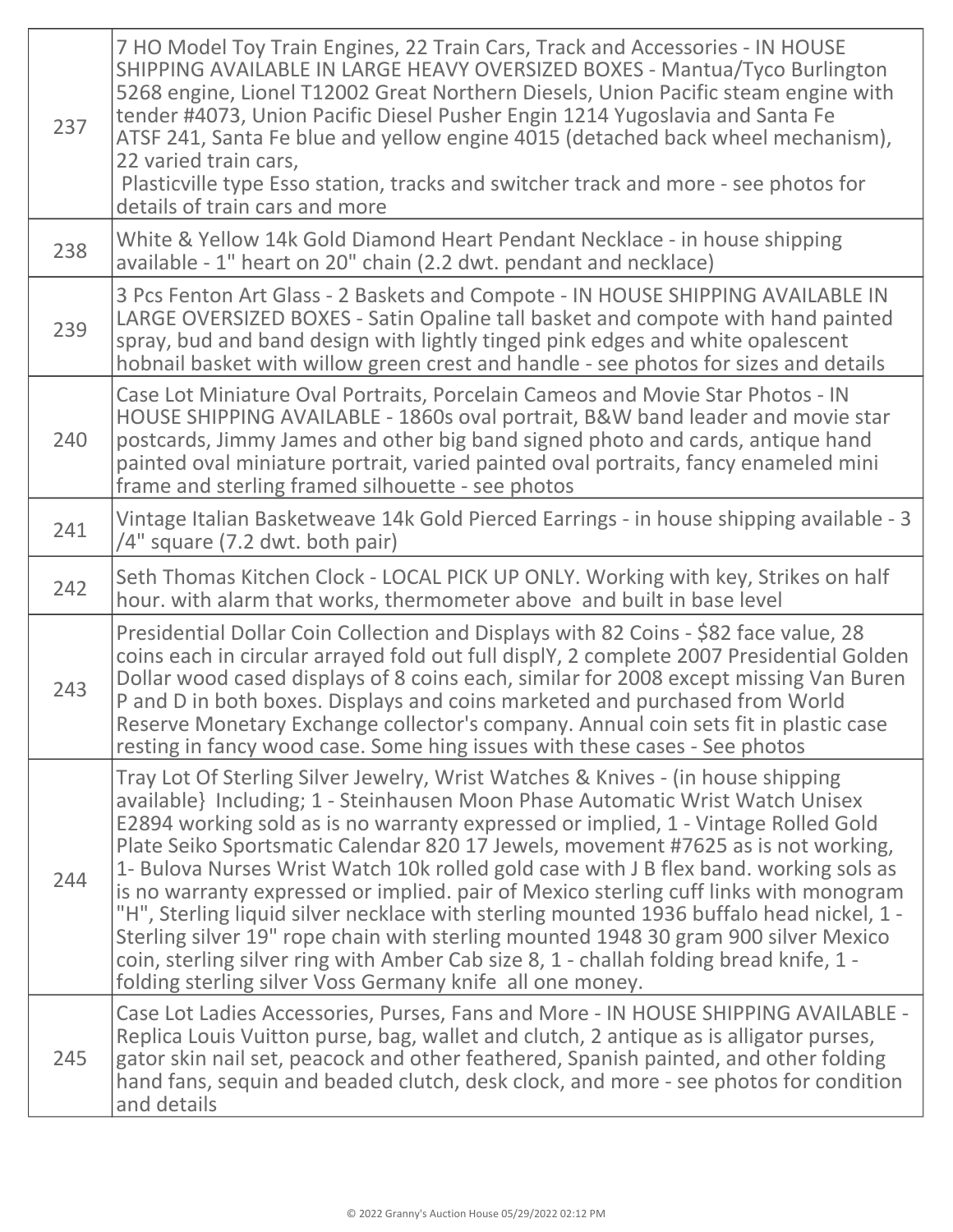| 246 | Collection Of Art Glass Vases, Muddlers, Sculpture & Perfumes - {local pick up or<br>buyer arranges 3rd party packing and shipping} -Mary Gregory 11" vase with boy and<br>butterfly enameling, 12" amber head form, 9 1/2" square sided irridescent turquoise<br>and purple swirled vase, and 3 varied perfume bottles                                                                                                                                                                                                                                                                                                                                                                                                                                                          |
|-----|----------------------------------------------------------------------------------------------------------------------------------------------------------------------------------------------------------------------------------------------------------------------------------------------------------------------------------------------------------------------------------------------------------------------------------------------------------------------------------------------------------------------------------------------------------------------------------------------------------------------------------------------------------------------------------------------------------------------------------------------------------------------------------|
| 247 | Vintage Elephant Pendant 14k Gold Necklace - in house shipping available - mother of<br>pearl elephant with 14k gold accents on 18" 14k herring bone necklace (2.2 dwt.<br>necklace only) (necklace shows some signs of age, pendant in great condition)                                                                                                                                                                                                                                                                                                                                                                                                                                                                                                                         |
| 248 | Thai Benjarong Hand Painted Coffee Set - buyer arranges third party packaging and<br>shipping - coffeepot, cream, sugar, & 6 sets cups & saucers                                                                                                                                                                                                                                                                                                                                                                                                                                                                                                                                                                                                                                 |
| 249 | 4 Fred Conlon Gnome Be Gone Crazy Creature Scrap Metal Art Sculptures - IN HOUSE<br>SHIPPING AVAILABLE, HEAVY LARGE BOXES - The Minion's Nemises - like a cross<br>between the Minions, Pac-Man and the Muppets Animal, these simple original<br>creations are filled with energy, mischief and emotion, each one with creator Conlon<br>signature arc welded through - 9"-12" plus add ons Scuba Diver, Fisherman, Fish Story<br>and small size Dr Strangelove inspired figures riding 17" long rocket (rocket not<br>signed) - see photos for sizes and details, good solid condition with lightly rusted<br>weathered finish                                                                                                                                                  |
| 250 | 14K Yellow Gold & Onyx 8" Bracelet & Matching Stud And Clip Earrings - {local pickup<br>or in house shipping available total Dwt 8.6 locking clasp.                                                                                                                                                                                                                                                                                                                                                                                                                                                                                                                                                                                                                              |
| 251 | Estate Hand Woven Wool Runner Rug - in house shipping available - with black<br>background121"x36.5" incl. fringe (one side is dirtier than other)                                                                                                                                                                                                                                                                                                                                                                                                                                                                                                                                                                                                                               |
| 252 | 600 Plus Comic Book Collection - {In house shipping available} Two Full Boxes Of<br>Comic Books Witchbkade, The Darkness, X Factor, X Force, Wolverine, X Men, Mosaic,<br>Hawkman, Storm Watch, Gravestone, Buffy The Vampire Slayer, Moon Knight, Marvel<br>Qtr Report, Batman, Silver Surfer, Blood Syndicate, Hardware, Valt Horror, Bloodlines,<br>Thor, super Boy, Thriller, Wonder Man, wonder Woman, Real Heros, Richle Rich,<br>Spider Man, Ghost Rider, StarMan, Stalkers, Star Trek, Spell Jammer, Rat Man, Guy<br>Gardner, Hulk, Sleep Walker, The RaY, Ren z& Stimpy, RoboCop, Ravage, Rescuers<br>Down Under, Cow zBoys, Wild C.A.T.S., What If, Wild Star, The Web? Donald Duck,<br>The Vieb, Web Of Spiderman, Dark Man, Venom, Black Hood, and Blaze. See Photos |
| 253 | Diamond 14k Gold Band Ring - in house shipping available - size: 6 yellow 14k gold<br>with prong set diamonds in front channel (1.4 dwt.)                                                                                                                                                                                                                                                                                                                                                                                                                                                                                                                                                                                                                                        |
| 254 | Tray Lot of WWII and Related US and German War Rellics, Ordnance Trench Art &<br>More - IN HOUSE SHIPPING AVAILAVBLE, HEAVY BOXES - US 1945 canteen with base<br>camp pot in canvas holder, box full of large caliber dummy bullets, drilled bullets and<br>shells, 2 drilled grenades and practice grenade, 3 German Zunderbusche bakelite 8.8<br>mm fuze/ projectile travel cases, German Signal Pistol 26.5 mm, Esbit-Kocher fold out<br>personal stove pan, Trench art Art Deco lady head on hammered shell bottom base, 2<br>Large calliber shell ends on fancy leaf rayed bases, pointer made from spent copper<br>shells, M3A1 2-Tool Combination in original envelope, gun cleaning kit, bayonet<br>sheith, rifle cartraidge and empty ammo belt plus more - see photos  |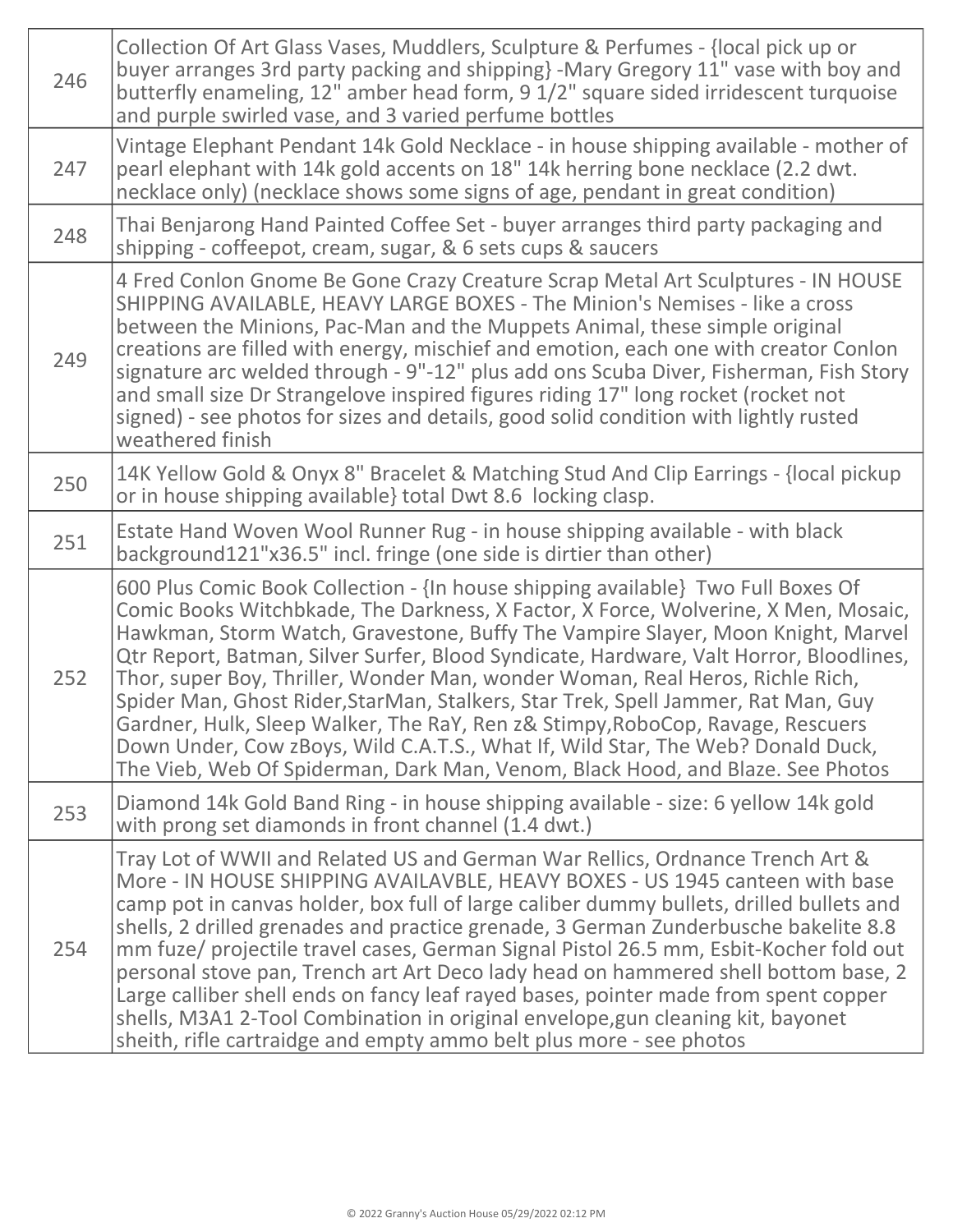| 255 | Tray Lot Full of Excavated Civil War Relics, Arrow Heads and Metal Spear Points of<br>Europe - IN HOUSE SHIPPING AVAILABLE - 50+ lead bullets with many identified by<br>location several identified by gun type and size, 13 varied size mini balls/musket balls,<br>an aray of partial metal reted artifacts with US belt buckles, gun pieces, spoons and<br>bayonet/sword hilts, partial eagle breast plate adornment, buckels and more lots of<br>varied buttons, ceramic pipe bowls and other items, metal spear heads from Roman<br>Republic, Greek, Scythian and Celtic, assortment of arrowheads and scapers, sharks<br>teath and small fossils - see photos, contents only                                                                                                                                                                                                                                       |
|-----|---------------------------------------------------------------------------------------------------------------------------------------------------------------------------------------------------------------------------------------------------------------------------------------------------------------------------------------------------------------------------------------------------------------------------------------------------------------------------------------------------------------------------------------------------------------------------------------------------------------------------------------------------------------------------------------------------------------------------------------------------------------------------------------------------------------------------------------------------------------------------------------------------------------------------|
| 256 | 2 Pair of 14k Gold Stud Earrings - in house shipping available - pair of 1/2" wide<br>butterfly (1.4 dwt.) & pair of sapphire studs with removable decorative backs                                                                                                                                                                                                                                                                                                                                                                                                                                                                                                                                                                                                                                                                                                                                                       |
| 257 | Hand Cast By Cairn Studio, LTD 13 Thomas Clark Gnomes - {local pickup or in house<br>shipping available} With COA Papa & Princess # 65, Comfort & Joy #1, Martha & Jay R<br>#77, Homer #55, Nick O Tome #77, Mrs Wink #57 And Wink Too #44. Without<br>COA Skipper #42, PU #68, Peaches #?, Seal Of The State Of Michigan #?, Wilber #80,<br>Tipsie Turvie #81,                                                                                                                                                                                                                                                                                                                                                                                                                                                                                                                                                           |
| 258 | 11 Invicta Watches All Need Batteries At The Least - {local pickup or in house shipping<br>available} 1 - Bolt Zeus-Tria Model 16320, 1 - Reserve 0747, 1 - Coalition Forces<br>Model 0680, 1 - Reserve Model 1537, 1 - Reserve Model 10006, 1 - Reserve Model<br>1219, 1 - Nautilus Model 26464, 1 - Model 29705, 1 - Reserve Model F0065, And 1 -<br>Coalition Forces Model10024. All Need At Least Batteries sold as is no warranty<br>expressed or implied                                                                                                                                                                                                                                                                                                                                                                                                                                                            |
| 259 | Sterling Silver Jewelry - in house shipping available - incl. beaded gemstone link<br>necklace & bracelet set, vintage reverse painted Madonna pendant, Siam & other<br>pins, earrings, & more - contents only                                                                                                                                                                                                                                                                                                                                                                                                                                                                                                                                                                                                                                                                                                            |
| 260 | 60+ Antique Wax Cylinder Phonograph Records - in house shipping available - Edison<br>Gold Moulded & Amberol, & Columbia (As Is, many moldy and without lids)                                                                                                                                                                                                                                                                                                                                                                                                                                                                                                                                                                                                                                                                                                                                                             |
| 261 | Pre-Owned Ibanez GAX70 Electric Guitar with Radio Shack Amp - buyer arranges third<br>party packaging and shipping - black body six string guitar with MPS-45 amp (working,<br>obvious scratch on front of guiter body)                                                                                                                                                                                                                                                                                                                                                                                                                                                                                                                                                                                                                                                                                                   |
| 262 | Vintage 14k Gold Emerald Ring - in house shipping available - size: 9.5 (2.2 dwt. incl.<br>emerald)                                                                                                                                                                                                                                                                                                                                                                                                                                                                                                                                                                                                                                                                                                                                                                                                                       |
| 263 | 10 Used Men/s Wrist Watches All Need Batteries Untested - {local pickup or in house<br>shipping available} 1 - Stuhrling Original Chrono, Black & Matalic Green chip in<br>crystal, with box, 1 - Andriod Hydraumatic AD 530 With Box, 1 - Renato T-Rex<br>Generation II Diamond Blue Dial Mens Chronograph Watch, 8" bracelet with extra<br>links with box. 1 - Tissot 1853 Nascar Special Edition, with box. 1 - S. Coifman<br>Limited Edition 004/999 Model SC0353, leather strap, 1 - Triumph 3032 leather strap,<br>1 - Vostok Europe Caspian Sea Monster, Ekranoplan KM LE 0111/3000, Leather strap,<br>Lambretta American flag Leather strap Watch, 1 - Lindberg & Son's Automatic<br>Germain Watch leather strap with Humidity and temp working missing 1 screw cap<br>and day and month frame loose in face. 1 - Sheffield Date Manual wing as is. All 10<br>Watches sold as is no warranty expressed or implied |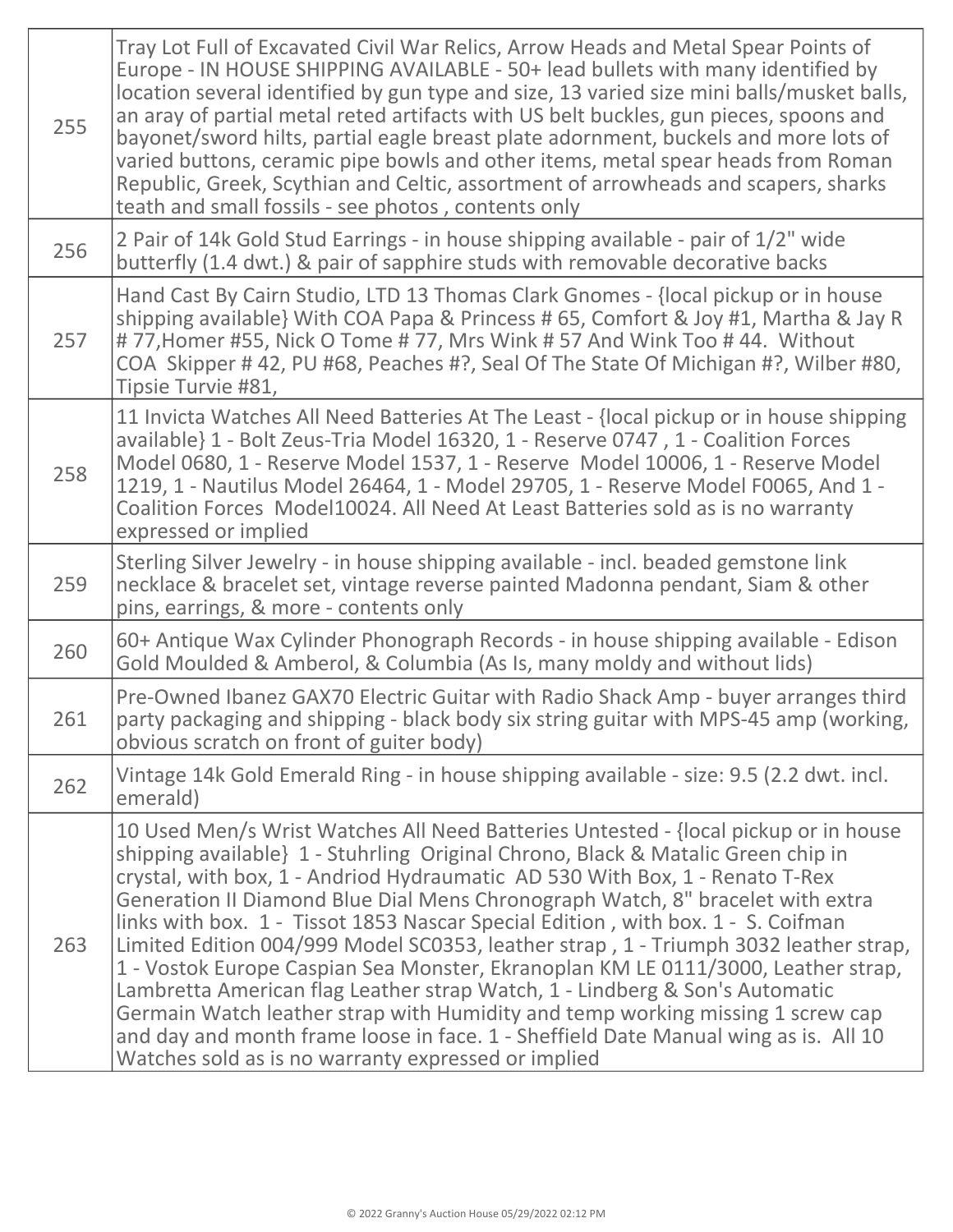| 264 | 7 Pcs. Carnival Glass - LOCAL PICK UP OR buyer arranges ALL packaging and shipping<br>through third party - Northwood grape and cable 2 handled bon bon bowl with<br>bsaketweave exterior, Dugan marigold Pony bowl, Peach Opalescent Wide Rim<br>swung vase, Fenton Amethyst April Showers vase, green Iris copote, holly bowl and<br>iridescent bud vase with dimpled sides in light green (Bohemian, perhaps Dugan<br>venetian?) - see photos                                                                                                                                                                                                                                                     |
|-----|------------------------------------------------------------------------------------------------------------------------------------------------------------------------------------------------------------------------------------------------------------------------------------------------------------------------------------------------------------------------------------------------------------------------------------------------------------------------------------------------------------------------------------------------------------------------------------------------------------------------------------------------------------------------------------------------------|
| 265 | 14k Gold Tanzanite Ring - in house shipping available - double trillion tanzanite with<br>channel set round diamond shoulders in size: 7.5 (1.8 dwt. incl. stones)                                                                                                                                                                                                                                                                                                                                                                                                                                                                                                                                   |
| 266 | 20" Wood & Brass Wagner Yacht Wheel - {local pickup or in house shipping available}                                                                                                                                                                                                                                                                                                                                                                                                                                                                                                                                                                                                                  |
| 267 | Genuine Gucci Reconditioned Handbag & Brahmin Ipad Case - in house shipping<br>available - Gucci leather 2 tone handbag with rivets and brass insignia (signs of use<br>especially lining) & red Brahmin Ipad                                                                                                                                                                                                                                                                                                                                                                                                                                                                                        |
| 268 | 14K Yellow Gold & Fresh Water Baroque Pearls 8" Bracelet - {local pickup or in house<br>shipping available 8.3 dwt Total Weight. Locking clasp.                                                                                                                                                                                                                                                                                                                                                                                                                                                                                                                                                      |
| 269 | 2 WWII German War Trophy Helmets, 1942 German Navy Book and English Goebbels<br>Diaries 1948 - IN HOUSE SHIPPING AVAILABLE IN LARGE BOX - Army Heer eagle with<br>swastika decal is very crisp, perhaps a reproduction, nice edge worn paint with tin<br>spring fit and leather head liner (has an old SZ.54 hanging tag onit), other helmet has<br>holes punched in top, worn swastika and tin color national shield decals andworn old<br>leather liner, both presumed period but sold as is, 1942 Gerhardt Bohming "Blaue<br>Jungs Erzahlen" stories from the Navy with photos and caricature drawings and 1948<br>First Edition English Translation of The Goebbel's Diaries 1942-1943 1942-1943 |
| 270 | Mien Kampf by Adolf Hitler. 1940 Reynal & Hitchcock Unabridged 16th Impression - {<br>in house shipping available} gold letters on spine fadded and binding loose at spine<br>see photos.                                                                                                                                                                                                                                                                                                                                                                                                                                                                                                            |
| 271 | 14k Gold Diamond Tennis Bracelet - in house shipping available - 7" long (6.1 dwt. incl.<br>diamonds)                                                                                                                                                                                                                                                                                                                                                                                                                                                                                                                                                                                                |
| 272 | Vintage Costume Jewelry - in house shipping available - incl. gold filled pins, Victorian<br>11.5" rhinestone hat pin & glass pin, 2 Olsen bracelets, Boucher, Monet, & more -<br>contents only, we do our best to ensure that the jewelry isn't broken or missing pieces<br>but this is no guarantee                                                                                                                                                                                                                                                                                                                                                                                                |
| 273 | Huge Collection of 100+ Souvenir Ash Trays - LOCAL PICK UP ONLY - incl. Florida, NY,<br>Las Vegas, Tahoe, liquor and cigarette advertising, & more                                                                                                                                                                                                                                                                                                                                                                                                                                                                                                                                                   |
| 274 | Tray Lot Of Sterling Silver Jewelry - {local pickup or in house shipping available}<br>Earrings, Necklaces, bracelets.                                                                                                                                                                                                                                                                                                                                                                                                                                                                                                                                                                               |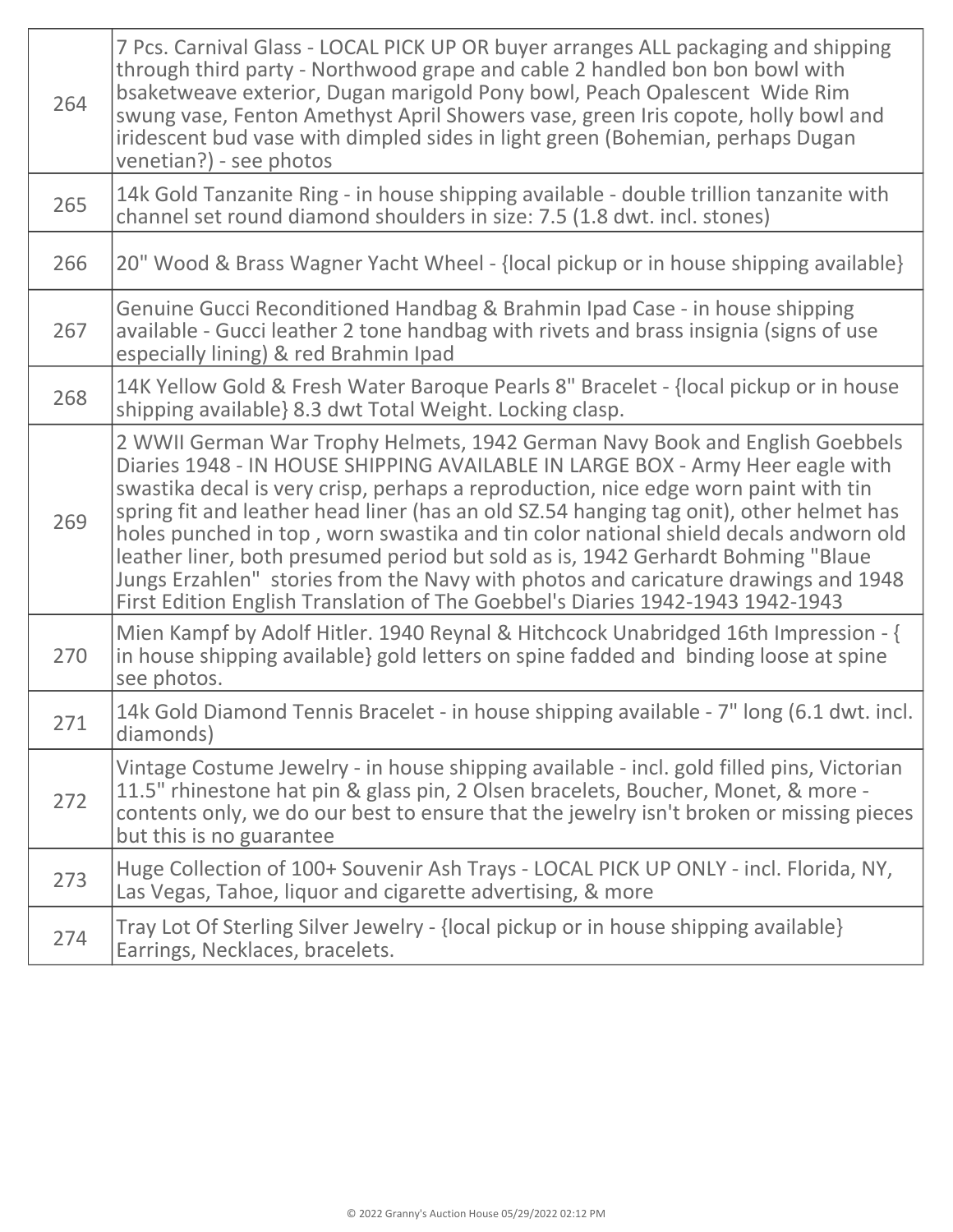| 275 | Working Standard Model A Talking Machines / Phonograph With Hand Painted Floral<br>Horn - {local pick up or buyer arranges 3rd party packing and shipping} ]This Machine<br>is one of the Midwestern brands of disc talking machine at the turn of the 20th<br>century "Standard Disc" of Chicago. Standard instruments were in fact designed and<br>built by the Columbia Phonograph Co., who were justly famous in their own right as<br>high quality manufacturers. We believe the "Model A" taking machine is about the<br>most pleasing, plump, peppy and perfectly balanced instrument you can find! The<br>original flower horn has been carefully repainted creating a translucent finish. Plus,<br>cheerful cabbage roses have been hand-painted in the manner of times past,<br>capturing the precise look of the early twentieth century The outstanding condition<br>of all the components makes this delightful instrument enormously<br>appealing. Original factory cabinet finish and decal. |
|-----|-------------------------------------------------------------------------------------------------------------------------------------------------------------------------------------------------------------------------------------------------------------------------------------------------------------------------------------------------------------------------------------------------------------------------------------------------------------------------------------------------------------------------------------------------------------------------------------------------------------------------------------------------------------------------------------------------------------------------------------------------------------------------------------------------------------------------------------------------------------------------------------------------------------------------------------------------------------------------------------------------------------|
| 276 | 1980 Kenner Star Wars The Empire Strikes Back Rebel Armored Snowspeeder &<br>Imperial Attack Base - in house shipping available - snowspeeder complete with<br>removable harpoon & complete Imperial Attack base in orig. box, no instructions (see<br>photos for condition, untested electronics)                                                                                                                                                                                                                                                                                                                                                                                                                                                                                                                                                                                                                                                                                                          |
| 277 | 14K Yellow Gold Box Chain Necklace With 3 14K Yellow God Charms - {local pickup or<br>in house shipping available} 18" chain, lobster clasp, heart, cross & anchor<br>charms. 3.1 dwt total weight                                                                                                                                                                                                                                                                                                                                                                                                                                                                                                                                                                                                                                                                                                                                                                                                          |
| 278 | Tray Lot Of Sterling Silver, Silver Plate, Men's Cuff Links, Tie Pins And Bolos - {local<br>pickup or in house shipping available}                                                                                                                                                                                                                                                                                                                                                                                                                                                                                                                                                                                                                                                                                                                                                                                                                                                                          |
| 279 | 2 - 1998 Furbys Never Out Of Box - {local pickup or in house shipping available} 1 -<br>Furby 1998 Tiger Model 70-800, Box Gray & White, Pink Ears, Green Eyes, 1 - Furby<br>Tiger Model 70-800, White With Black Spots {Dalmatian}, Brown Eyes, minor wear on<br>boxes from storage. Not Tested                                                                                                                                                                                                                                                                                                                                                                                                                                                                                                                                                                                                                                                                                                            |
| 280 | White 10k Gold Sapphire Ring - in house shipping available - trillion sapphire with<br>channel set sapphires on shoulders in size: 7.5 (1.4 dwt. incl. sapphire)                                                                                                                                                                                                                                                                                                                                                                                                                                                                                                                                                                                                                                                                                                                                                                                                                                            |
| 281 | Used Invicta Reserve Bolt Zeus Magnum 52MM Case Model 25607 Gold & Black -<br>{local pickup or in house shipping available} Working sold as is no warranty expressed<br>or implied                                                                                                                                                                                                                                                                                                                                                                                                                                                                                                                                                                                                                                                                                                                                                                                                                          |
| 282 | Seth Thomas Crystal Regulator Shelf Clock With Lion Topper - {local pick up or buyer<br>arranges 3rd party packing and shipping} Painted Gold Case, Hand Painted<br>Porcelain Dial, Working With Key sold as is no warranty expressed or implied                                                                                                                                                                                                                                                                                                                                                                                                                                                                                                                                                                                                                                                                                                                                                            |
| 283 | 10k Gold "I Love You" Amethyst Heart Ring - in house shipping available - size: 7.5 (1.6)<br>dwt. incl. amethyst)                                                                                                                                                                                                                                                                                                                                                                                                                                                                                                                                                                                                                                                                                                                                                                                                                                                                                           |
| 284 | 1790-1869 De Kemel Brothers Of Antwerp Belgium Marine Navigation Sextant With<br>Org. Wood Box - (in house shipping available) See Photos For Details                                                                                                                                                                                                                                                                                                                                                                                                                                                                                                                                                                                                                                                                                                                                                                                                                                                       |
| 285 | Stained Glass Sculpture Of Frankenstein - (in house shipping available} 19" X 12"<br>wide, Holds a candle.                                                                                                                                                                                                                                                                                                                                                                                                                                                                                                                                                                                                                                                                                                                                                                                                                                                                                                  |
| 286 | 14K MCM Mid Century Modern Ring - {local pickup or in house shipping available}<br>SIZE 3 1/2, weight 3.3 dwt,                                                                                                                                                                                                                                                                                                                                                                                                                                                                                                                                                                                                                                                                                                                                                                                                                                                                                              |
| 287 | Ad Mougin Deux Medailles Antique French Marble & Gilt Spelter Case Mantel Clock -<br>{local pick up or buyer arranges 3rd party packing and shipping} Pink Marble And Gilt<br>Spelter Putti & Mounts Mantle Clock, Will Need Adjustments, Working sold as is no<br>warranty expressed or implied                                                                                                                                                                                                                                                                                                                                                                                                                                                                                                                                                                                                                                                                                                            |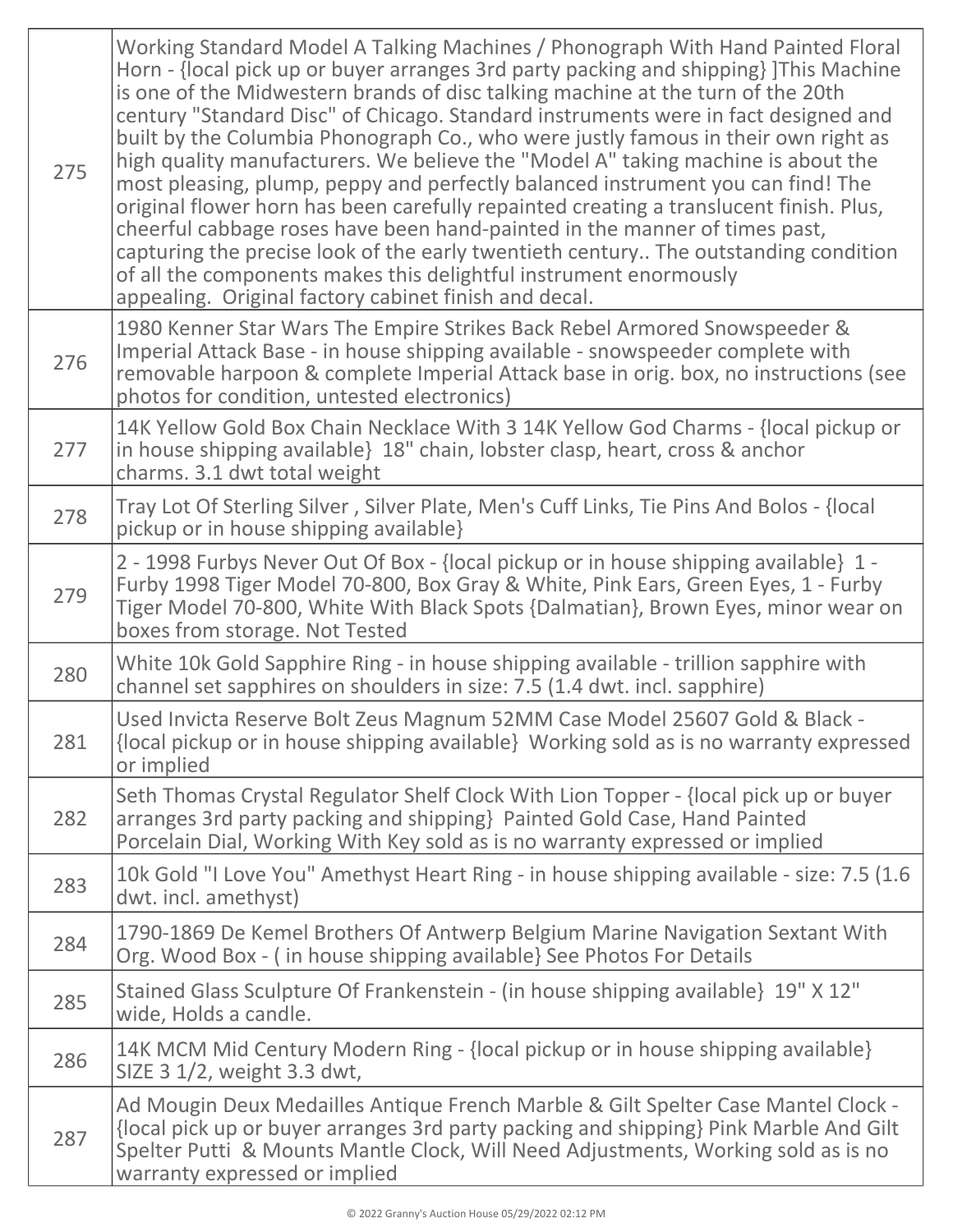| 288 | Edison Standard Phonograph Model D With 2 Reproducers - {local pick up or buyer<br>arranges 3rd party packing and shipping} Reproducers 1 - Model H 4 Minute 1 - Model<br>C 2 minute and Original Horn & Crane (missing the crane base flange) Needs Main<br>spring and belt                                                                                                                                                                                                                                                                                                                                                                                                                                                                                                                                                                                                                 |
|-----|----------------------------------------------------------------------------------------------------------------------------------------------------------------------------------------------------------------------------------------------------------------------------------------------------------------------------------------------------------------------------------------------------------------------------------------------------------------------------------------------------------------------------------------------------------------------------------------------------------------------------------------------------------------------------------------------------------------------------------------------------------------------------------------------------------------------------------------------------------------------------------------------|
| 289 | 10K White Gold Ring With Lab Created Blue Topaz - {local pickup or in house shipping<br>available} It is marked 10k KSK. The KSK Jewelry Co., Inc. was incorporated in 1946 in<br>New York, New York. 7.9 dwt total weight, size 11 1/2, stone has some wear see<br>photos                                                                                                                                                                                                                                                                                                                                                                                                                                                                                                                                                                                                                   |
| 290 | Pedestal Base Table Top Stereo Optic Viewer and 2 Boxes of Stereo Cards - IN HOUSE<br>SHIPPING AVAILABLE - Stereo Cards Including; 24 - #1427A Copyright Littleton View<br>Co. 1888 Cleveland and Thurman Presidential Cards, 1 Same view as #1427 Marked<br>#1433 James G. Blaine {incorrectly}, 3 - Cleveland & Mrs Cleveland, No Publisher<br>Marking,<br>6 - Underwood & Underwood Publishers President Roosevelt # 22, 157, 7745, 3070<br>and 3 un-numbered See Photos, 3 - Around The World 2-#142 and 1 - Inauguration<br>Address, 2 underwood & Underwood Flower Mourning President, 1 - Imperial Series<br>#9901, 11 Un-Known publisher Early Political Career Photo Of Roosevelt, 7<br>Underwood & Underwood President McKinley Cards #46, (2)-4861, 26, 29, 28, 32,<br>and 2 un-numbered see photos, 3 - Keystone View Co. #12433, 12426, and 19000,<br>and many more see photos. |
| 291 | 1960-1980 Jaeger Le Coultre Atmos Mantle Clock Caliber 528-6 - {local pick up or<br>buyer arranges 3rd party packing and shipping} missing leveling dot, Working sold as<br>is no warranty expressed or implied ser # 202290                                                                                                                                                                                                                                                                                                                                                                                                                                                                                                                                                                                                                                                                 |
| 292 | Vintage 14k Rose Gold Pearl Ring - in house shipping available - 4mm pearls in size:<br>6.5 (1.5 dwt. incl. pearls)                                                                                                                                                                                                                                                                                                                                                                                                                                                                                                                                                                                                                                                                                                                                                                          |
| 293 | Estate Karastan Wool Estate Rug - local pick up only - Medallion Serapi pastel design -<br>151"x104" incl. fringe (shadows from over head lighting)                                                                                                                                                                                                                                                                                                                                                                                                                                                                                                                                                                                                                                                                                                                                          |
| 294 | Lot Of 450+ Die Cast Cars Hot Wheels, Matchbox And More - {local pickup or in house<br>shipping available} In 10 Plastic Carry Cases. Hot Wheels, Matchbox, Jonny Lightning,<br>Summo, Majurette, Yatming, Road Champs, Maisto, Siku, ertle, Racing Champions,<br>Corgi, Matel, Lockups Kidco, Zylmex, Imperial And More. All For One Money See<br>Photos                                                                                                                                                                                                                                                                                                                                                                                                                                                                                                                                    |
| 295 | 10k White Gold Sapphire Heart Ring - in house shipping available - heart shaped<br>sapphire with diamond chip accents, size: 8 (1.8 dwt. incl. stone)                                                                                                                                                                                                                                                                                                                                                                                                                                                                                                                                                                                                                                                                                                                                        |
| 296 | Pair Of Corral Western Boots Handcrafted - A1192 & Black Western Hat Pigalle Santo<br>Nino Sombrero - {in house shipping available} Boots size 8 1/2, Black With Silver<br>Embroidery and Snip Toe, Hat size 7 1/2.                                                                                                                                                                                                                                                                                                                                                                                                                                                                                                                                                                                                                                                                          |
| 297 | Lot Of 400+ Die Cast Cars Hot Wheels, Matchbox And More - {local pickup or in house<br>shipping available} In 9 Plastic Carry Cases. Hot Wheels, Matchbox, Jonny Lightning,<br>Summo, Majurette, Yatming, Road Champs, Maisto, Siku, ertle, Racing Champions,<br>Corgi, Matel, Lockups Kidco, Zylmex, Imperial And More. See Photos                                                                                                                                                                                                                                                                                                                                                                                                                                                                                                                                                          |
| 298 | 10K White Gold Ring With Blue Star Sapphire Flanked With 2 Diamonds - {local pickup<br>or in house shipping available} 6.9 dwt total weight, size 11 1/2,                                                                                                                                                                                                                                                                                                                                                                                                                                                                                                                                                                                                                                                                                                                                    |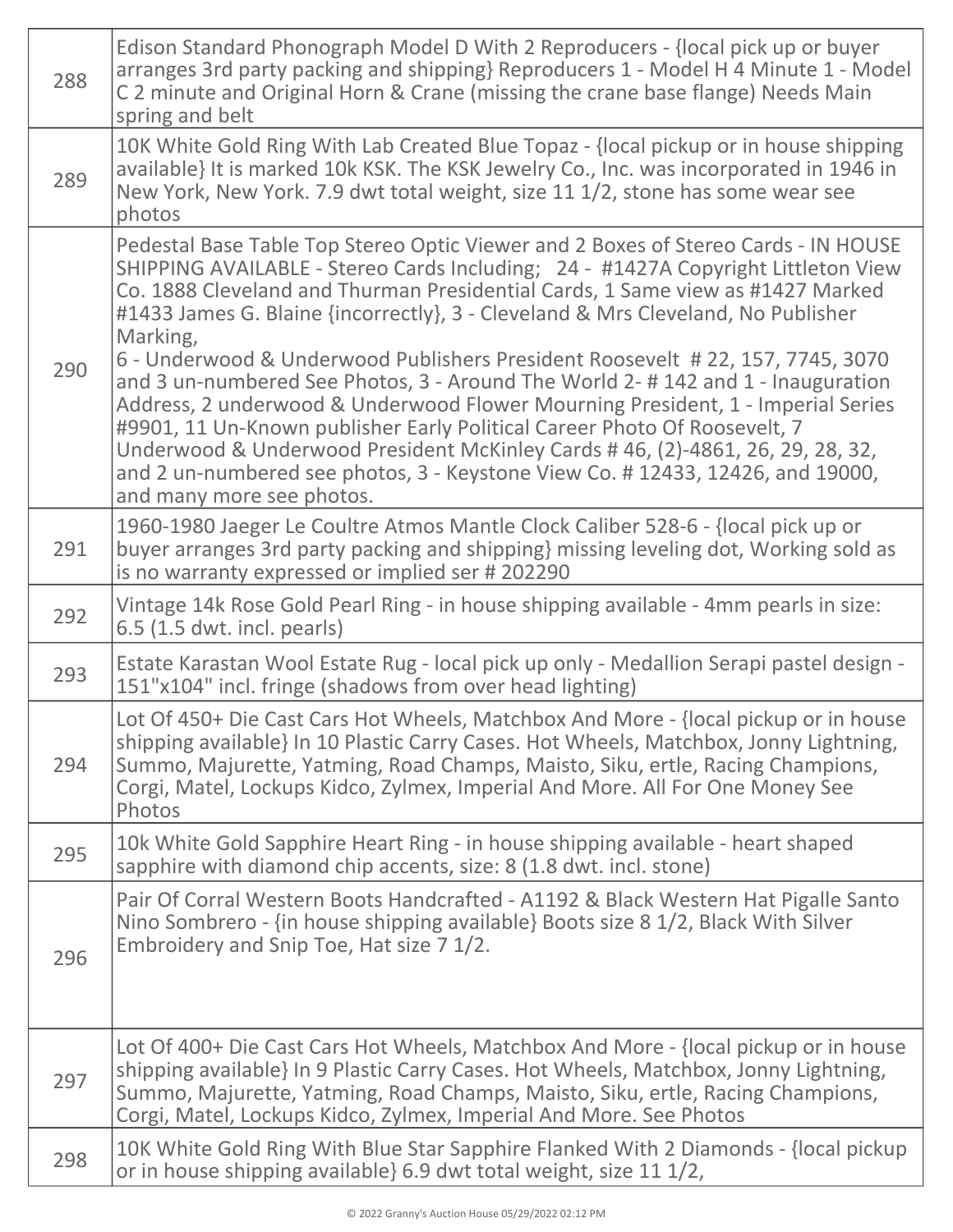| 299 | Huge Collection of Estate Rachets, Sockets, & Extensions - local pick up only - Mac,<br>Snap-on and more (see photos)                                                                                                                                                                                                                                                                                                                                              |
|-----|--------------------------------------------------------------------------------------------------------------------------------------------------------------------------------------------------------------------------------------------------------------------------------------------------------------------------------------------------------------------------------------------------------------------------------------------------------------------|
| 300 | Vintage Industrial 2-Stack Document Storage Cabinet - local pick up only - great for<br>collections, used condition, see photos - 36" tall x 28.5" deep x 40.75" wide                                                                                                                                                                                                                                                                                              |
| 301 | 14K Yellow Gold Hoop Earrings - {local pickup or in house shipping available} 2.3 dwt<br>total weight 34" X 1 1/8" Wire                                                                                                                                                                                                                                                                                                                                            |
| 302 | Lot Of 425+ Die Cast Cars Hot Wheels, Matchbox And More - {local pickup or in house<br>shipping available} In 28 Plastic Carry Cases. Hot Wheels, Matchbox, Jonny Lightning,<br>Summo, Majurette, Yatming, Road Champs, Maisto, Siku, ertle, Racing Champions,<br>Corgi, Matel, Lockups Kidco, Zylmex, Imperial And More. See Photos                                                                                                                               |
| 303 | 3 Junk Yard Found Art Iron Dog Sculptures - LOCAL PICK UP (OR BUYER ARRANGES ALL<br>PACKING AND SHIPPING THROUGH THIRD PARTY) -                                                                                                                                                                                                                                                                                                                                    |
| 304 | Tray Lot Of Sterling Silver Jewelry - {local pickup or in house shipping available}<br>Earrings, Necklaces, bracelets, Watch, Brooches                                                                                                                                                                                                                                                                                                                             |
| 305 | Franklin Mint Porcelain Chess Set of the Gods - in house shipping available - produced<br>in 1988 the chess pieces are figures in bisque porcelain and accented with 24 karat<br>gold created by sculptor Stuart Mark Feldman. The King stands 6" tall. Complete set,<br>missing 1 orig. shipping box                                                                                                                                                              |
| 306 | Tray of Vintage Jewelry & Other Collectibles - in house shipping available - incl.<br>freshwater pearl necklace with 14k gold clasp, enamel flower pins,<br>Florenza rhinestone pin watch, clown scatter pins, button hooks, as is vintage<br>compact, portable fishing rod and reel, Sierra digital watch (unknown if works) &<br>more - contents only, we do our best to ensure that the jewelry isn't broken or<br>missing pieces but this is no guarantee      |
| 307 | Tray Lot Of Sterling Silver Jewelry - {local pickup or in house shipping available} Rings,<br>earrings, necklaces, bracelets,                                                                                                                                                                                                                                                                                                                                      |
| 308 | 1978 Kenner Star Wars Creature Cantina - in house shipping available - complete with<br>swinging doors and cardboard back, no box                                                                                                                                                                                                                                                                                                                                  |
| 309 | Vintage Industrial 2-Stack Document Storage Cabinet - local pick up only - great for<br>collections, used condition, see photos - 36" tall x 28.5" deep x 40.75" wide                                                                                                                                                                                                                                                                                              |
| 310 | Wittnauer Montego Date HT8196 Swiss 9554 Men's Wrist Watch - {local pickup or in<br>house shipping available} 8 1/2" Bracelet Vintage Wittnauer Montego Wristwatch<br>Swiss Made, Rare Find Collectible Gold Plated Sapphire Crystal Unisex Dress Watch,<br>Gift For Her Or Him. Working sold as is no warranty expressed or implied                                                                                                                               |
| 311 | 9 Victorian and Art Glass and Crystal Vases, Bowls and More - {local pick up or buyer<br>arranges 3rd party packing and shipping} - Hawkes oil and vinegar, Phoenix Studio<br>Tampa tall vase, Mary Angus Glass perfume bottle, Kosta heavy crystal square sided<br>panel bowl, Moser quality Bohemian emerald to clear cut and gilt decorated barber<br>bottle and cruet (no stopper on cruet), 4 1/2" white opalescent JIP lip vase, and glass<br>perfume bottle |
| 312 | Vintage Industrial 2-Stack Document Storage Cabinet - local pick up only - great for<br>collections, used condition, see photos - 36" tall x 28.5" deep x 40.75" wide                                                                                                                                                                                                                                                                                              |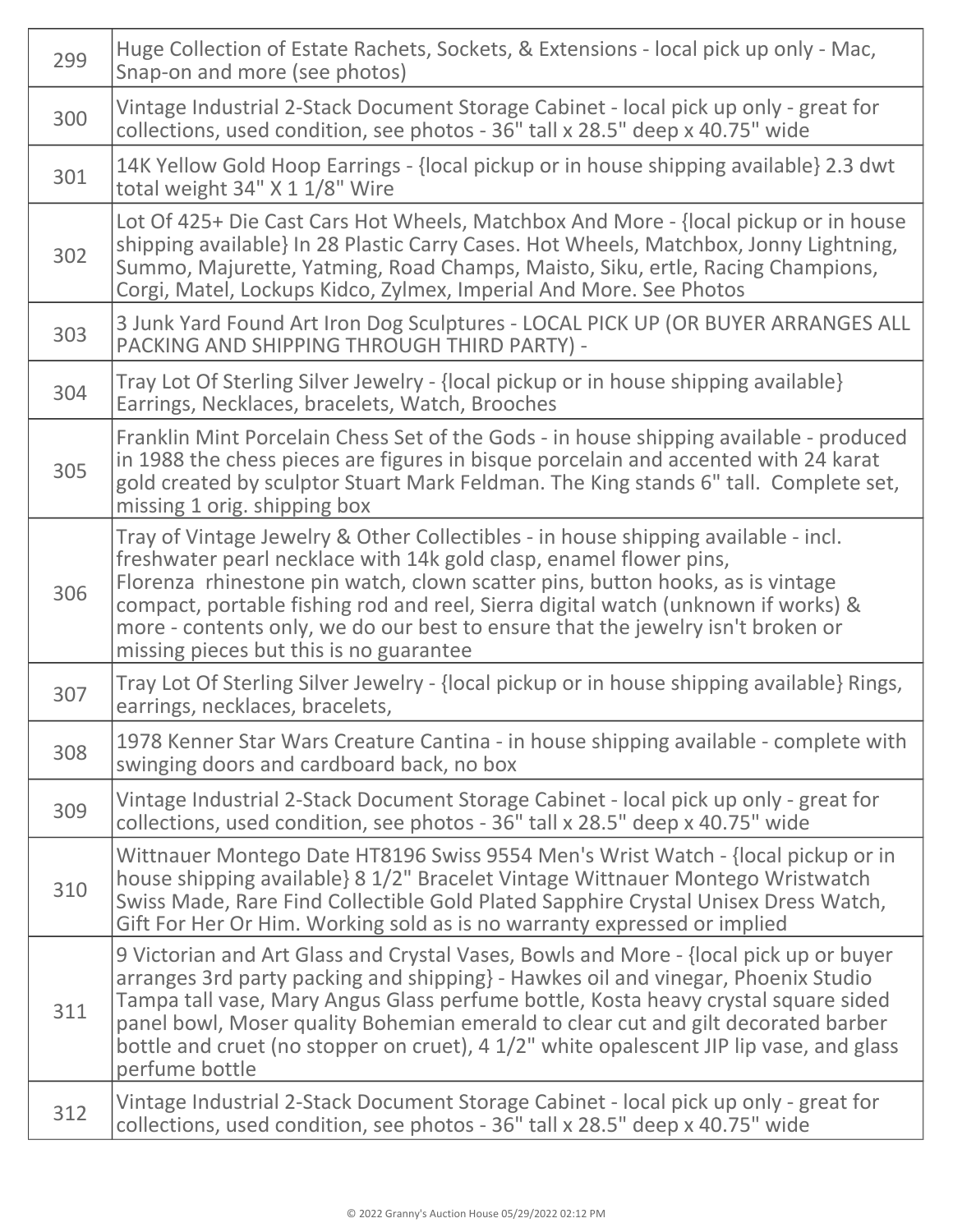| 313 | 10 Silver Franklin Half Dollars of Misc Dates in Varied Conditions - IN HOUSE SHIPPING<br>AVAILABLE - All individual dates 1949-S, 1951-S, 1952-S, 1953-S, 1954, 1954-D 1954-S,<br>1961, 1962 and 1963 - see photos for details and condition                                                                                                                               |
|-----|-----------------------------------------------------------------------------------------------------------------------------------------------------------------------------------------------------------------------------------------------------------------------------------------------------------------------------------------------------------------------------|
| 314 | 4 Designer Pre-Owned Handbags - in house shipping available - brown leather<br>Francesco Biasia, cow hide design new with tag Monika Chiang, natural brown Coach,<br>& tooled leather with chain strap Badgley Mischka                                                                                                                                                      |
| 315 | 2002 Masters of The Universe Toys R Us Gift Set Combo Playset and 4 Action Figures -<br>IN HOUSE SHIPPING AVAILABLE - mint, never opened, still in factory seal wrap - gift<br>set has combined packs of Castle Grayskull Playset, Smash Blade He-Man, Orko, Spin<br>Blade Skeletor and Two Bad action figures in side boxes - see photos                                   |
| 316 | 4 US US .999 Silver Eagle 1 Troy Oz 2004 Bullion Coins with Brilliant Luster - IN HOUSE<br>SHIPPING AVAILABLE - High Grade examples, see photos for details                                                                                                                                                                                                                 |
| 317 | Vintage Industrial 2-Stack Document Storage Cabinet - local pick up only - great for<br>collections, used condition, see photos - 36" tall x 28.5" deep x 40.75" wide                                                                                                                                                                                                       |
| 318 | Working 7Up Soda Advertising Electric Clock - {local pickup or in house shipping<br>available} 17 1/2" X 14" Needs A good Cleaning                                                                                                                                                                                                                                          |
| 319 | 2 US Morgan Silver Dollars - Higher Grade 1896 and 1897 - IN HOUSE SHIPPING<br>AVAILABLE - 1896 has an original mintage of 9,976,000, 1897 much lower at<br>2,822,000 mintage and hard to find in better grades - see photos for details and<br>condition                                                                                                                   |
| 320 | Hand Cast By Cairn Studio, LTD 12 Thomas Clark Gnomes - {local pickup or in house<br>shipping available} Only 3 with COA 58 Hazel (witch R), #80 The Aviator, And #78<br>Paddy. Without COA 2 - Josephs #76 & 78, 2- Shepherds # 55 & 68, 1 - Mary II # 93, 1-<br>Smokey # 60, 1 - Jurn # 37, 1- Mabel #33, And 1 - Judge Snepp #99                                         |
| 321 | 4 Vintage Beaded Ladies Purses - in house shipping available - blue & gray pull chain<br>closure pouch style, lucite top black beaded, Koget little black handbag with goldtone<br>and rhinestone decorations and orig. attached coin purse and mirror, Wiesner of<br>Miami rhinestone leather wallet (some damage on fold), and as is black beaded                         |
| 322 | 11 Indian Head Pennies, 1833 large Cent - IN HOUSE SHIPPING AVAILABLE - 1833 large<br>Cent F+, Indian Head 1890 AU with background luster, 1904 Diamonds AU, 2 1863 XF,<br>1875 better date F, 1879 G+, 1901 XF, 1900 4 diamonds XF, 1903 AU with decent<br>background luster, 1905 XF, 1908 XF, - grading is opinioin of long time numistmatist,<br>see photos for details |
| 323 | Collection of 14 Pcs. Dedham Potting Shed Ceramicware - buyer arranges third party<br>packaging and shipping - 12" covered pasta jar, 10.5" ginger jar, pitchers, vases,<br>casserole, & more (all in good condition)                                                                                                                                                       |
| 324 | Collection of Hallmark Kiddie Car Classic Ornaments & More - in house shipping<br>available - 30+ Hallmark Kiddie Cars, Bicycles, & more ornaments plus Lenox Mary<br>Poppins ornaments new in box                                                                                                                                                                          |
| 325 | 2 Vintage Silver Charm Bracelets - in house shipping available - .835 silver bracelet<br>filled with 25 charms ranging from .800 to sterling silver, sterling charm bracelet with<br>7 charms, plus 5 loose charms,                                                                                                                                                         |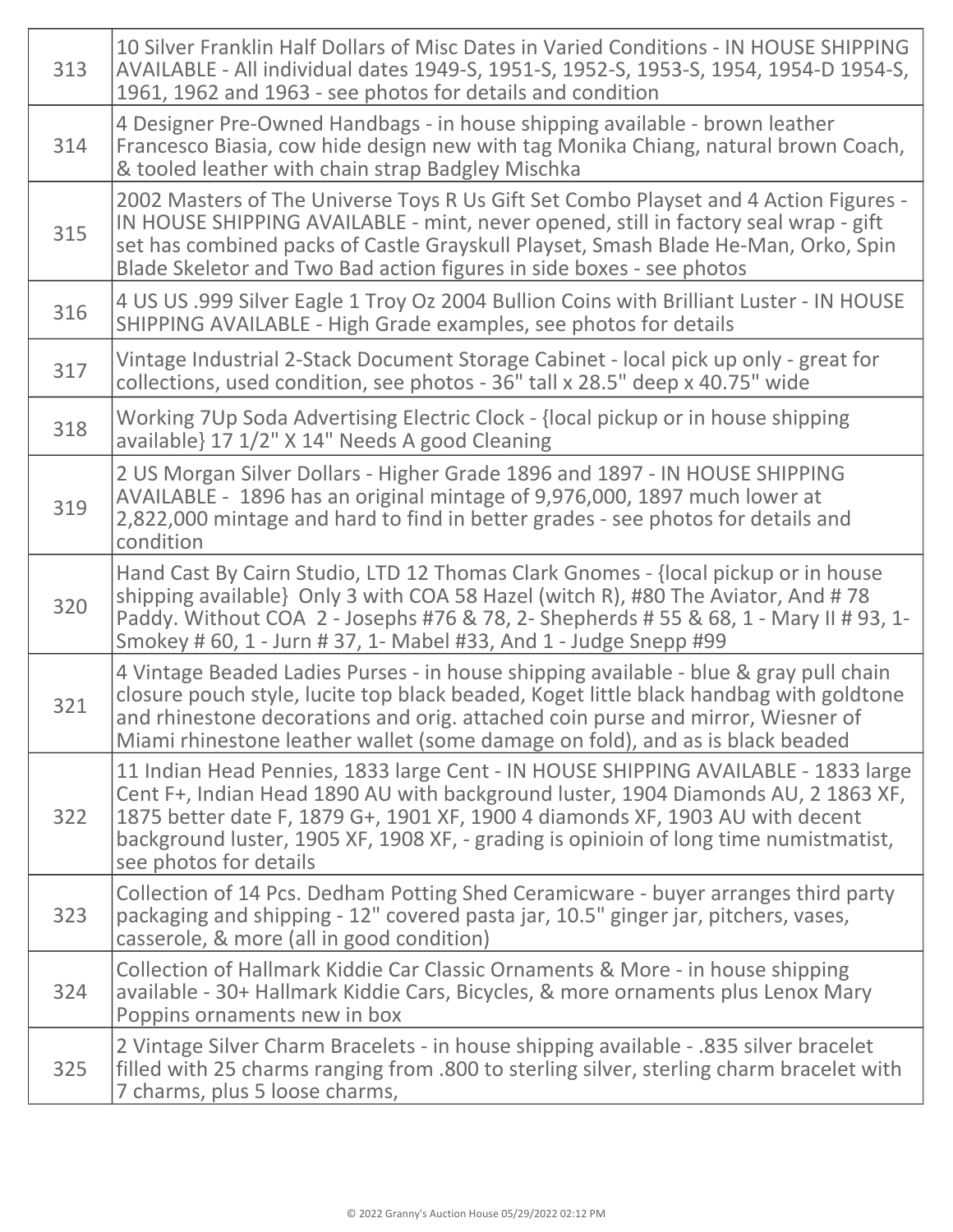| 326 | 3 Autographs incl. Ingrid Bergman - in house shipping available - signed Captain<br>Brassbound's Conversion Playbill by Ingrid Bergman in frame (no COA), signed The<br>Wizard of Oz playbill from opening night September 10 1998 performance at the<br>Tampa Bay Performing Arts Center - Cast Signatures by Eartha Kitt. Jessica Grove, Lara<br>Teeter, Dirk Lumbard, Judith McCauley and Tom Urich one unidentified signature,<br>(Francis Ruivivar or Mickey Rooney were the other two major cast members), &<br>signed Jumanji promo photo by Bradley Pierce with COA from Bam Box |
|-----|------------------------------------------------------------------------------------------------------------------------------------------------------------------------------------------------------------------------------------------------------------------------------------------------------------------------------------------------------------------------------------------------------------------------------------------------------------------------------------------------------------------------------------------------------------------------------------------|
| 327 | Hand Cast By Cairn Studio, LTD 12 Thomas Clark Gnomes - {local pickup or in house<br>shipping available} With COA Skipper #97, Woody & Chane #86, Curtis R #71, Hal #<br>43, Wiz R # 68, Farther Time # 79, Daddy Owe # 8, Pedro # 98, Michigan # 57, Without<br>COA Ken #73, Sandman #5067, And Saturday #21                                                                                                                                                                                                                                                                            |
| 328 | 2 Pair of Coral Earrings in 14k Gold - in house shipping available - 1/2" carved rose<br>stud & oval studs                                                                                                                                                                                                                                                                                                                                                                                                                                                                               |
| 329 | Men's Designer Cologne Estate Collection - local pick up only - incl. Gucci, Cartier,<br>John Varvatos, Perry Ellis, Dolce & Gabbana, Bvlgari, Halston, Elizabeth Taylor,<br>Benetton, Chanel, & more (most have been used)                                                                                                                                                                                                                                                                                                                                                              |
| 330 | Red Kitchenaid Classic Plus Mixer - local pick up only - incl. 1 bowl, 3 beaters, &<br>instruction booklet (working)                                                                                                                                                                                                                                                                                                                                                                                                                                                                     |
| 331 | NGC MS 68 1986 US Gold Eagle 1/4 oz Gold Coin - IN HOUSE SHIPPING AVAILABLE -<br>Beautiful High Grade Bullion Coin! Reliable NGC grader, number verified as an NGC<br>coin (see photos)                                                                                                                                                                                                                                                                                                                                                                                                  |
| 332 | Lionel 6178 Canadian National Locomotive & Tender O Gauge - in house shipping<br>available - (not orig. box)                                                                                                                                                                                                                                                                                                                                                                                                                                                                             |
| 333 | Vintage Ladies Lot incl. Hats, Purses, & More - in house shipping available - 4 Irish<br>100% pure linen embroidered hand towels new in box, black suede cigarette holder<br>with dragon fly, corday & beaded purses, gloves, & hats                                                                                                                                                                                                                                                                                                                                                     |
| 334 | Used Vostok Europe Russian Movement Arktika Automatic Icebreaker Limited Edition<br>0448/3000 - {local pickup or in house shipping available} 8" bracelet, Some surface<br>scratches, 32 Jewels Day Night Indicator 24 Hour scale, Date Gold Plated Stainless<br>steel case and band, 4 Extra links, Working sold as is no warranty expressed or implied                                                                                                                                                                                                                                 |
| 335 | Mid Century Native American Wool Rug - in house shipping available - 65"x31.5"<br>(excellent condition)                                                                                                                                                                                                                                                                                                                                                                                                                                                                                  |
| 336 | The Adlake Non Sweat Lamp Chicago Red and Green 4 sided Railroad Signal Lamp - IN<br>HOUSE SHIPPING AVAILABLE IN LARGE OVERPACKED HEAVY BOX - dtop lifts off with 2<br>inset filter pieces, all lenses in tackt, base post to mount, some internal rust but<br>structurally strong, bail halde top - sold as is, see photos                                                                                                                                                                                                                                                              |
| 337 | 1783MO FF Mexico 8 Reales Silver Coin from El Cazador Shipwreck VF20 FF (ANACS<br>Graded) - IN HOUSE SHIPPING AVAILABLE - El Cazador sunk in 1784 bringing coinage<br>and goods to bolster the Spanish colonists in America. It's loss in the Gulf of Mexico is<br>cited as a major turning point in the future course of events in America - ANACS<br>verified                                                                                                                                                                                                                          |
| 338 | 3 New Old Stock Stuart Weitzman Handbags - in house shipping available - new Tony<br>peach satin clutch (dust bag, incorrect box, retailed \$255), Antoinette black & white<br>satin handbags with crystal decoration (both have dust bags, 1 box but not correct for<br>either) all made in Spain, each retailed for                                                                                                                                                                                                                                                                    |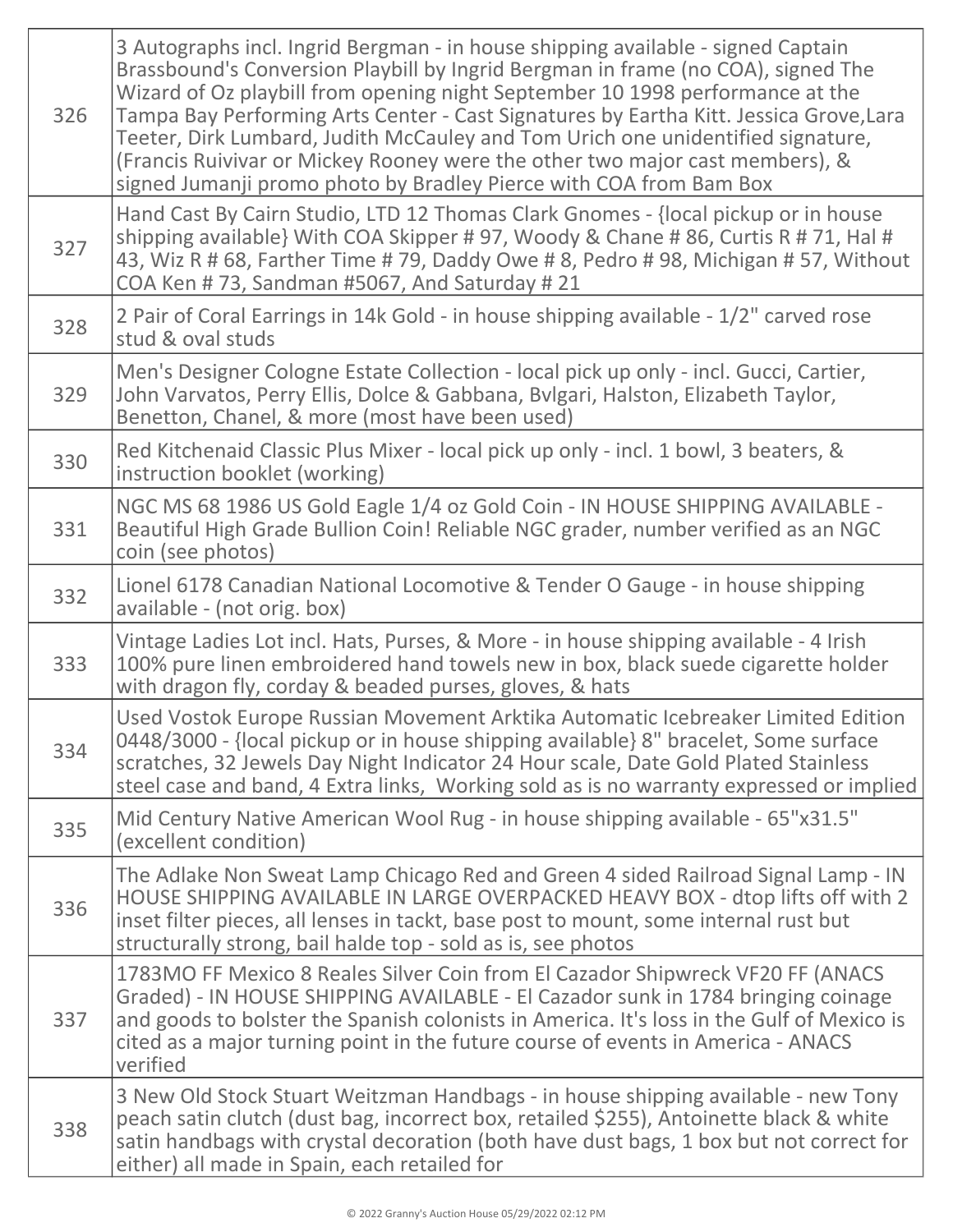| 339 | 2 Vintage Postage Stamp Machines - buyer arranges third party packaging and<br>shipping - push lever Brooklyn N.Y., 15" tall                                                                                                                                                                                                                                                                                                                                                                                                                                                                                                                                                                                                        |
|-----|-------------------------------------------------------------------------------------------------------------------------------------------------------------------------------------------------------------------------------------------------------------------------------------------------------------------------------------------------------------------------------------------------------------------------------------------------------------------------------------------------------------------------------------------------------------------------------------------------------------------------------------------------------------------------------------------------------------------------------------|
| 340 | 10k Gold Christian Charms - in house shipping available - 1" diameter double sided<br>with reliefs of Mary & Jesus plus 1" long filgaree cross (2.1 dwt. both pcs.)                                                                                                                                                                                                                                                                                                                                                                                                                                                                                                                                                                 |
| 341 | Case Lot of Nostalgia Hostoric and TV Show Collector Card Sets, Hobby Boxes and<br>More - IN HOUSE SHIPPING AVAILABLE - Limited Edition 1988 First Edition author<br>signed The Wild Wild West The Series book by Susan Kesler, 10 boxes of 4 each The<br>World's Greatest Old Time Radio Show Cassettes, 1991 I Love Lucy factory sealed<br>collector card set, 2 Barbie card sets, Dessert storm album, hobby box and loose<br>cards, 2 Campbell Kids hobby boxes, Wanted by the FBI, Civil War Mort Kunstler<br>cards, 2 Bozo the Clown Hobby Packs, Satiric Savings and Loan Scandal and The Drug<br>Wards card set in boxes, Miller advertising card hobby box, US WHite House and<br>Kennedy card sets, and more - see photos |
| 342 | 2 New England Patriots Signed Footballs - in house shipping available - 2 signed<br>footballs (no coa's), banner, & nutcracker                                                                                                                                                                                                                                                                                                                                                                                                                                                                                                                                                                                                      |
| 343 | 2 Miniature Gold Coins - IN HOUSE SHIPPING AVAILABLE - Republic of Liberia non<br>circulating legal tender .999 gold 2003 Kennedy \$25 coin - 11 mm (approx .5 in), .73<br>grams proof quality, only 20,000 minted - and .585 gold (14k) 2000 Statue of Liberty<br>\$10 coin - 11 mm (approx .5 in) .5 grams proof quality, only 50,000 mintage, both in<br>square display holders with fact/COA card - see photos                                                                                                                                                                                                                                                                                                                  |
| 344 | Williams O Gauge Twin Motored Locomotive Set - NIB - in house shipping available -<br>power A cab #5765 & dummy A cab #5767                                                                                                                                                                                                                                                                                                                                                                                                                                                                                                                                                                                                         |
| 345 | Approx. 50 Vintage Vinyl Record Rock Albums - in house shipping available USPS<br>Media Mail - incl. ACDC, Fog Hat, Lover Boy, Robin Trower, Yes, Leon Russell, Traffic, J<br>Giles Band, Wings, Rod Stewart, Jefferson Starship, James Taylor, Boz Scaggs, Linda<br>Rondstat, Seals & Crofts, Arlo Guthrie, Steve Winwood, Jackson Browne, Joan Baez,<br>Cat Stevens, Rita Coolidge, Supertramp, Pretenders, Donna Summer, Elton John, &<br>More - condition is what's expected of vintage albums                                                                                                                                                                                                                                  |
| 346 | NCG MS64 1921 Morgan Silver Dollar - IN HOUSE SHIPPING AVAILABLE - NGC verified,<br>great luster and eye appeal                                                                                                                                                                                                                                                                                                                                                                                                                                                                                                                                                                                                                     |
| 347 | 1979 Kenner Millennium Falcon Spaceship in Orig. Box - in house shipping available -<br>ship appears to be complete, sound not tested, box as is                                                                                                                                                                                                                                                                                                                                                                                                                                                                                                                                                                                    |
| 348 | 1978 Kenner Star Wars X Wing Fighter & Tie Fighter - in house shipping available -<br>both appear complete, electronics untested, some mild signs of age                                                                                                                                                                                                                                                                                                                                                                                                                                                                                                                                                                            |
| 349 | Slabbed and Graded 1908 \$2 1/2 Dollar Quarter Eagle Indian Head Gold Coin - IN<br>HOUSE SHIPPING AVAILABLE - Beautiful detailed image of Native American chief with<br>bonnet front and eagle in profile on reverse - original mintage of 564,821, a vast<br>majority of gold coins were melted down when taken out of service. 1908 was the<br>first year for the Indian Head design, and it's a great front piece for a collection! NGS<br>Graded MS64, but grading may be optimistic - Grading is opinion of NGS, a lesser<br>known grader with limited background info - see photos to examine condition and<br>details for your self                                                                                          |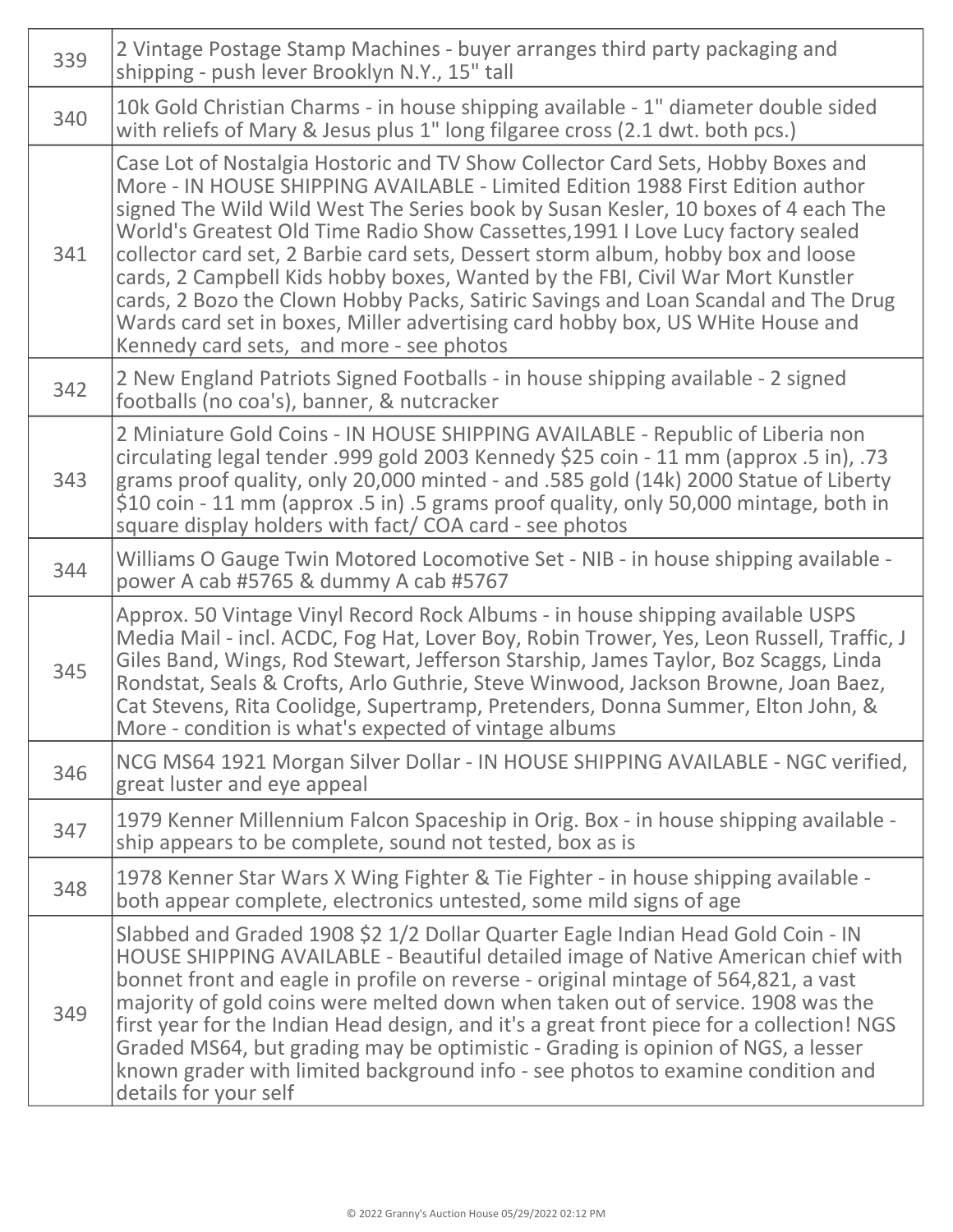| 350 | Collection of Vintage Lightring - Candelabra, Hurricane and Accent Lamps - LOCAL<br>PICK UP ONLY - 27" MCM 5 light candelabra with leaf form vining arms draped with<br>drop prisms, pr of 18" crystal block base electric hurricane lamps with drop prisms<br>and etched chimneys, 10" boudoir accent lamp with stained glass shade, 15" arched<br>neck floral shade desk lamp and domed glass fringed shade bedroom light - See<br>Photos                                                                                                                                                                                                                                                                                                                                                                                                                                                                                                                                                                                                                        |
|-----|--------------------------------------------------------------------------------------------------------------------------------------------------------------------------------------------------------------------------------------------------------------------------------------------------------------------------------------------------------------------------------------------------------------------------------------------------------------------------------------------------------------------------------------------------------------------------------------------------------------------------------------------------------------------------------------------------------------------------------------------------------------------------------------------------------------------------------------------------------------------------------------------------------------------------------------------------------------------------------------------------------------------------------------------------------------------|
| 351 | Collection of World Fair Collectibles from 1933, 1939 and 1964 - IN HOUSE<br>SHIPPING AVAIALBE IN LONG OVERSIZED BOX TO HOLD CANE CHAIR -2 1933 Chicago<br>Century of Progress full fold out postcards and partial packet of souvenir mini photos,<br>1939/40 New York World's Fair folding stool cane, 1940 last day of fair pennant, 1940<br>ticket booklet (some unused) and fold out brochure, set of 16 assorted views with as<br>is box, pocket knife, Uranium Milk Glass bottle with cap, 1964 Ny World's fair set of 6<br>rectangular and 5 small round tin litho pin trays, Hors d'oeuvres pics with outer box,<br>and Special World's Fair Newspaper section - see photos for details                                                                                                                                                                                                                                                                                                                                                                    |
| 352 | Used Invicta Pro Diver Tritnite Night Glow Model # 24843 Wrist Watch - {local pickup<br>or in house shipping available} 2 tone stainless steel 42mm case and 8" bracelet with<br>surface scratches Working sold as is no warranty expressed or implied,                                                                                                                                                                                                                                                                                                                                                                                                                                                                                                                                                                                                                                                                                                                                                                                                            |
| 353 | Pair of Mic Century Lamps with Orig. Fiberglass Shades - in house shipping available -<br>black with gold decoration ceramic base with iorig. cylinder fiberglass shades (great<br>condition)                                                                                                                                                                                                                                                                                                                                                                                                                                                                                                                                                                                                                                                                                                                                                                                                                                                                      |
| 354 | Walt Disney "Claire De Lune" Dumbo Snow Globe Music Box - buyer arranges third<br>party packaging and shipping - #95790, 8"x6" (appears to be in great condition)                                                                                                                                                                                                                                                                                                                                                                                                                                                                                                                                                                                                                                                                                                                                                                                                                                                                                                  |
| 355 | 14 Sterling Silver Rings - in house shipping available - incl. James Avery, turquoise,<br>amethyst, marcasite, etc. - contents only                                                                                                                                                                                                                                                                                                                                                                                                                                                                                                                                                                                                                                                                                                                                                                                                                                                                                                                                |
| 356 | Pre-Owned Black Leather Brahmin Handbag, Wallet, & Pouch - in house shipping<br>available - both handbag and wallet have some mild signs of use, pouch is new with<br>tag                                                                                                                                                                                                                                                                                                                                                                                                                                                                                                                                                                                                                                                                                                                                                                                                                                                                                          |
| 357 | Penny Collection with 1954-D ICG MS67 RD, Uncirculated sets, Lincoln History Sets<br>and More - IN HOUSE SHIPPING AVAILABLE - Display Presentation Sets incl last 20<br>years of Lincoln Memorial (1 each year example), 1909 First Lincoln Memorial Cent,<br>WWII Mintage set, WWII steel penny examples (1 set natural condition, one set<br>cleaned), 30 loose steel pennies (great details, cleaned or plated ?), ICG1954-D MS67<br>RD penny with full luster, 2 unopened rolls of misc wheat pennies and some others<br>loose, 5 "1999-2008 Lincoln Memorial Cents/ Bicentennial Designs 2009" Littleton<br>penny alb ums each with pack of 8 MS60 2009 pennies (1 pack opened and missing<br>one penny), LittletonMS 2008-D last year Lincoln Memorial cent MS 60, 8 plastic pack<br>display 2009 Ultimate Lincoln Anniversary Sets (2 Early Life, 2 Formative Years, and 1<br>each Professional Life and Presidency sets with D & P, gold plated and colorized, 2<br>Anniversary Sets with one of each design), plus loose early 2000s pennies - see photos |
| 358 | 2 True Grade Service Graded MS63 Morgan Silver Dollars - 1885 and 1902-O - IN<br>HOUSE SHIPPING AVAILABLE - TruGrade Services is a lesser known company with<br>limited information, Nice coins and grade looks accurate, please examine photos for<br>details to determine for yourself                                                                                                                                                                                                                                                                                                                                                                                                                                                                                                                                                                                                                                                                                                                                                                           |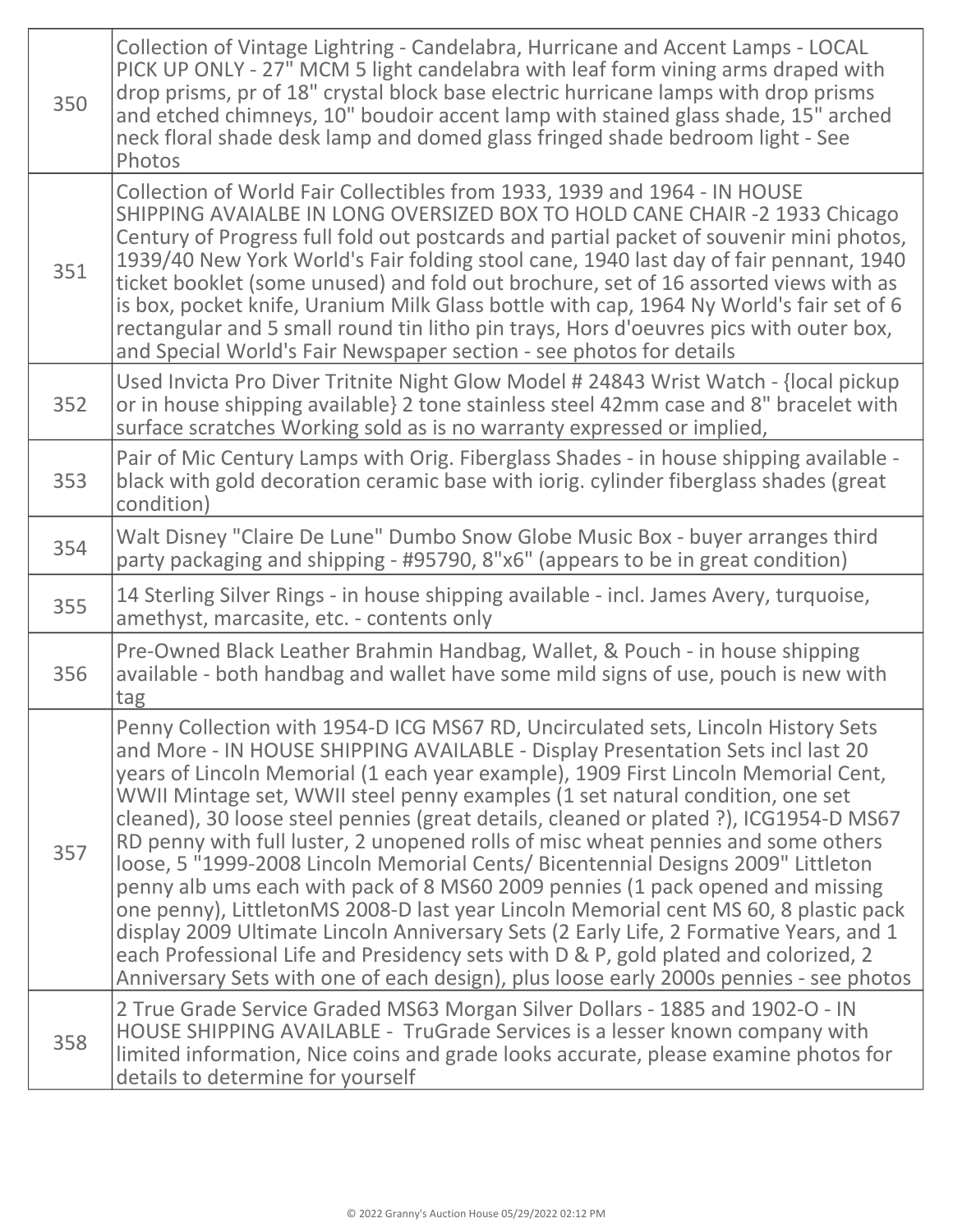| 359 | Antique B& W Photos Including Albums of 1910-20s early RV model Ford Cross<br>Country Journey - IN HOUSE SHIPPING AVAILABLE - most photos in albums shown,<br>both great early documentation of rad trips across the country and the places seen,<br>camping, one with a converted Model T to camper with rough plywood body, the over<br>a canvas sided truck conversion plus loads of photo post cards and photo sets of<br>Yellowstone, Peru, and other foreign ports of travel, antique general store tobacco<br>counter photo, horse riding, Line of Camp Meade Model T trucks and transports,<br>facsimile and actual signed movie star and classical musician autographs and more -<br>see photos of photos! |
|-----|---------------------------------------------------------------------------------------------------------------------------------------------------------------------------------------------------------------------------------------------------------------------------------------------------------------------------------------------------------------------------------------------------------------------------------------------------------------------------------------------------------------------------------------------------------------------------------------------------------------------------------------------------------------------------------------------------------------------|
| 360 | Tray Lot of 1990s Marvel and DC Super Heroes Comics Collector's Cards - IN HOUSE<br>SHIPPING AVAILABLE - complete Marvel VI basic card Set, 2 complete Silver Surfer<br>basic sets and extras, Partial Marvel Masterpieces 1993 set, Marvel 1991 162 card<br>basic set, 6 1993 DC Cosmos Holgraph Hall of Fame, 2 DC Overpower Starter Decks,<br>The Return of Superman and DC Bloodties - see photos                                                                                                                                                                                                                                                                                                               |
| 361 | 1927 Netherlands Fine Gold One Ducat Coin in Presentation Case - IN HOUSE<br>SHIPPING AVAILABLE - sought after unit of account in world trade. The 1927<br>Nederlands 1 ducat coin has a gold purity of .986 Fine (23.8 carat)--weight 3.49<br>grams--diameter: 20.00mm/0.787 Inches Thickness: 0.8mm/.031 Inches--AGW.111<br>Troy Oz - see photos for coin details                                                                                                                                                                                                                                                                                                                                                 |
| 362 | Collection of Vintage Nesting Hen Covered Dishes - buyer arranges third party<br>packaging and shipping - incl. milk glass, cobalt, etc. in all sizes (all in great condition)                                                                                                                                                                                                                                                                                                                                                                                                                                                                                                                                      |
| 363 | Mid Century Signed Yasha Heifetz Lamp with Orig. Shade - in house shipping available<br>in large box - abstract carved wood base with orig. paper shade - 30" tall                                                                                                                                                                                                                                                                                                                                                                                                                                                                                                                                                  |
| 364 | Lovely Vintage 18k White Gold 1/2 Carat Diamond Engagement Ring - in house<br>shipping available - 1/2 carat round diamond set in period band in orig. box, size: 8<br>(1.8 dwt.) (top has old repair)                                                                                                                                                                                                                                                                                                                                                                                                                                                                                                              |
| 365 | 2 Walt Disney Beauty and The Beast Snow Globes - buyer arranges third party<br>packaging and shipping - 14" "Beauty and the Beast" music box (battery operated<br>lights and bubbler not working, Lumiere reattached, water appears cloudy in globe) &<br>5" seated Belle (appears to be in great condition)                                                                                                                                                                                                                                                                                                                                                                                                        |
| 366 | Bronze Dagger Letter Opener - in house shipping available - decorative handle with<br>knights - 13.5" long                                                                                                                                                                                                                                                                                                                                                                                                                                                                                                                                                                                                          |
| 367 | Vintage 14k Gold Cameo Ring - in house shipping available - beautiful carved shell<br>cameo set in yellow 14k gold, size: 6 (2.2 dwt. incl. cameo) marked k41, guaranteed to<br>be 14k                                                                                                                                                                                                                                                                                                                                                                                                                                                                                                                              |
| 368 | 3 Antique Glass Inkwells & Eclipse Fountain Pen - {local pickup or in house shipping<br>available} 1 - Art Deco Sengbusch No 310 Heavy Glass Inkwell, Pen, Clip Desk Tray<br>Organizer, 1 - Gem Clear Glass Inkwell Antique 1911 Made In USA Nice Condition and<br>1 - 3 hole glass inkwell with chips, 1- (Eclipse fountain pen cap cross threaded) sold as<br>is no warranty expressed or implied                                                                                                                                                                                                                                                                                                                 |
| 369 | Estate Collection of Diecast Race Cars & More - local pick up only - incl. shapie signed<br>DeWalt Racing truck, Mac Tools dragster in orig. box, 6 NASCAR in mirrored back<br>plexiglass display, & never used metal Mac Tools Legends of Racing dresser/desk top<br>box with drawers (all as is, no guarantee of condition)                                                                                                                                                                                                                                                                                                                                                                                       |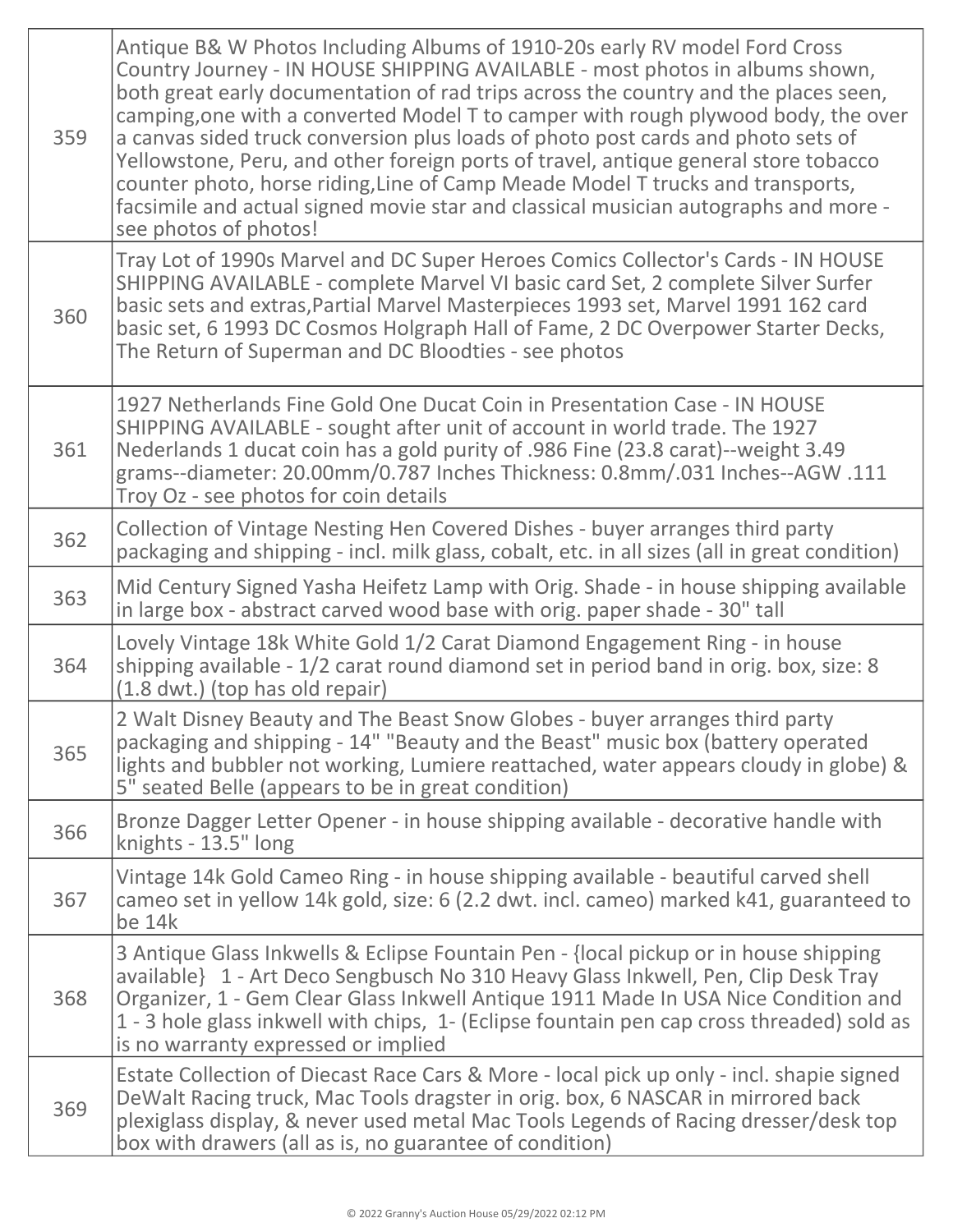| 370 | 14k Gold Opal Pendant on 10k Gold Chain Necklace - in house shipping available - 1"<br>artisan pendant on 18" long necklace (2.7 dwt. both pcs. incl. opal)                                                                                                                                                                                                                                                                                                                                                      |
|-----|------------------------------------------------------------------------------------------------------------------------------------------------------------------------------------------------------------------------------------------------------------------------------------------------------------------------------------------------------------------------------------------------------------------------------------------------------------------------------------------------------------------|
| 371 | Pyrex Dishware - local pick up only - Forest Fancies 473B (no lid) & 474B covered<br>casseroles, & 4 Southwest stacking bowls, plus four 3.5" 1920's style tom mix glasses<br>with images of 1920's movies (all in great condition)                                                                                                                                                                                                                                                                              |
| 372 | MarvelsSuper Heros Game Board and - IN HOUSE SHIPPING AVAILABLE - Marvel Super<br>Heroes Board Game by Pressman #4441 1992 and factory sealed hobby box of The<br>Comic Card Tribute to Joe Simon and Jack Kirby premium collectible trading cards -<br>see photos                                                                                                                                                                                                                                               |
| 373 | UNC 1904-O and 1889 US Morgan Silver Dollars - IN HOUSE SHIPPING AVAILABLE -<br>1904-O has great luster and some toning and is a scarce date with only 3,720,00<br>original mintage, 1889 has an original mintage of 21,726,000 and is slabbed and SGS<br>Graded MS66, which seems very optimistic - grading is opinion of grading company - it<br>has great luster and details may be a generous opinion as this company is listed as a<br>third tier grader - see photos to confirm grading and condition      |
| 374 | 8 Vintage Head Vases - buyer arranges third party packaging and shipping incl.<br>Napco C1776B with rhinestones, Lefton 3518 (chip on base), spaghetti collar, Scarlett<br>& 3 Madonna's plus Madonna statue                                                                                                                                                                                                                                                                                                     |
| 375 | Dragonfly Stained Glass Shade Table Lamp - LOCAL PICK UP (OR BUYER ARRANGES ALL<br>PACKING AND SHIPPING THROUGH THIRD PARTY) - detailed stain glass shade with<br>great color choices, dragonfly overlay details crisp and distinct, base styled after older<br>naturalistic forms - more contemporary make, excellent design - see photos                                                                                                                                                                       |
| 376 | 8 Magic The Gathering MTG Unlimited Base, Revised and Forth Edition - Unlimited<br>Basic and Revised Third Edition Winter Orb (showing color and border difference<br>between the 2 series), Unlimited Meekstone, Revised Demonic Tutor and 3 Hedge<br>Trolls - some dirty borders, minor edge chipping, no creases, noticeable scratches or<br>markings - I would consider them LP - Demonic Tutor and Sedge Trolls at the higher<br>end, Winter Orb and Meekstone a bit lower - grading is opinion, see photos |
| 377 | Collection of Pocket Knives - in house shipping available incl. tray if local, will not ship<br>tray - incl. Remington, JJ Klein Tools, Ka-har, 3 Buck, Utica, Sabre, & more (see photos<br>for details)                                                                                                                                                                                                                                                                                                         |
| 378 | 1979 Kenner Star Wars 12" Hans Solo Action Figure - in house shipping available -<br>complete with Rebel Alliance Medal of Honor, laser pistol, & gun belt (some stains on<br>shirts)                                                                                                                                                                                                                                                                                                                            |
| 379 | 3 UNC Morgan Silver Dollars - 1886, 1890 and 1898 - IN HOUSE SHIPPING AVAILABLE -<br>Beautiful luster, worthy of grading, see photos for details and condition                                                                                                                                                                                                                                                                                                                                                   |
| 380 | 2 Old New Stock Stuart Weitzman Clutch/Shoulder Bags - in house shipping available -<br>Cheeky leopard suede flap top shoulder bag & Tartaruga cognac graphite patent<br>leather clutch/shoulder bag (both with orig. boxes & dust bags) both made in Spain<br>and each retail for \$310 & \$325                                                                                                                                                                                                                 |
| 381 | Collection of Sports Trading Cards - Most Sealed - IN HOUSE SHIPPING AVAILABLE -<br>incl. sealed 1991 All World Boxing box of 36 packs, sealed Babe Ruth collection in orig.<br>tin, sealed 1993 Joe Dimaggio 30 card set in tin, Metal by Metallic Impressions 5-card<br>ed. of Babe Ruth, Baseball Topp archives & 1985 picture cards plus much more                                                                                                                                                           |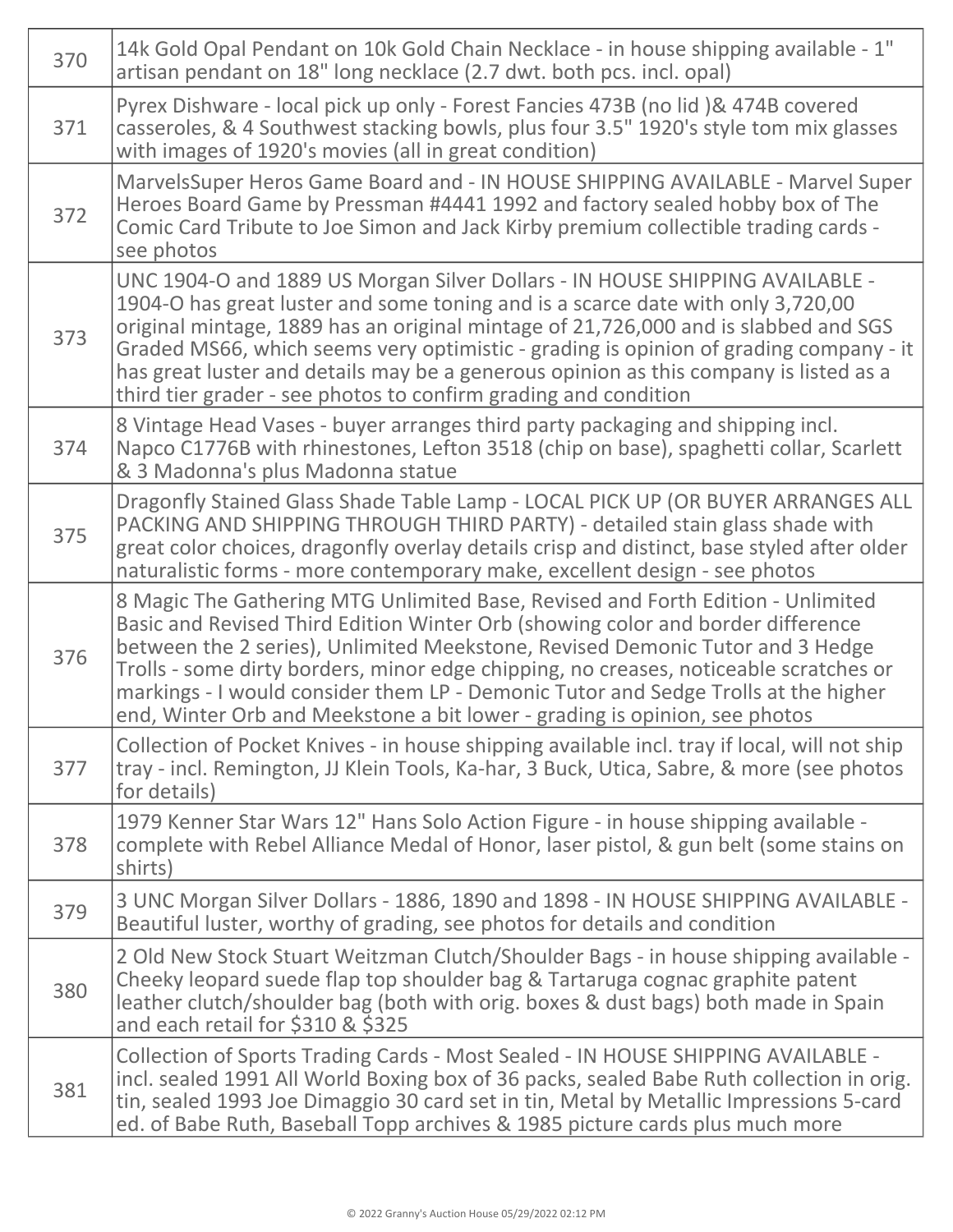| 382 | Marilyn Monroe Stamps, Trading Cards, & Medallions - IN HOUSE SHIPPING<br>AVAILABLE - 2 1993 sealed packages trading cards, First Day Covers, 1995 Republic of<br>the Marshall Islands medallions in orig. display box, USPS stamps, plus sealed box of<br>The Beatles trading card packs                                                                                                                                                                                                                                            |
|-----|--------------------------------------------------------------------------------------------------------------------------------------------------------------------------------------------------------------------------------------------------------------------------------------------------------------------------------------------------------------------------------------------------------------------------------------------------------------------------------------------------------------------------------------|
| 383 | PF69 1959 Franklin, 4 1964 and 5 1967 UNC Kennedy Silver Half Dollars - IN HOUSE<br>SHIPPING AVAILABLE - PCGS verified PR69 green label Franklin, all Kennedy halves in<br>UNC/MS condition although some have light dirty surface - see photos for condition<br>and details                                                                                                                                                                                                                                                         |
| 384 | Ceramic English Setter - [Local pickup or buyer arranges 3rd party packing and<br>shipping] 29 1/2" long, 15" tall, 9" wide. small chip on bottom of raised front foot. see<br>photo                                                                                                                                                                                                                                                                                                                                                 |
| 385 | Sterling Silver & Gold Jewelry - in house shipping available - incl. sterling cuff bracelet<br>with 14k gold scenic panel of village, sterling with 14 gold panel of couple under the<br>stars stud earrings, hinged earrings with 14k gold panel front, & artisan hammered<br>collar necklace with cabochon decoration and 18k gold accents - contents only                                                                                                                                                                         |
| 386 | 2 Fire Kinkg Red Polka Dot conical Mixing Bowls - IN HOUSE SHIPPING AVAILABLE - 6"<br>X 9 3/4" and 4" X 6 1/2" bowls, both in great condition with only a few minor flaws to<br>dots - see photos                                                                                                                                                                                                                                                                                                                                    |
| 387 | Mid Century Signed Copper Jewelry - in house shipping available - incl. Renoir, Rebaje,<br>Matisse necklaces, bracelets, & earrings - contents only, we do our best to ensure that<br>the jewelry isn't broken or missing pieces but this is no guarantee                                                                                                                                                                                                                                                                            |
| 388 | 11 Foreign 1st Edition Pokemon Cards - 5 Italian Jungle, 5 Portugues Fossil, 1 Spanish<br>Base Set - IN HOUSE SHIPPING AVAILABLE - All First Edition - Jungle Series Italian<br>Nidoqueen Rare 7/64 Holo (NM), Primeape Uncommon 48/64, Meowth 56/64,<br>Oddish 58/64, Pikachu 60/64, Portuguese Fossil Series Psycuck 53/62, Ekans 46/62,<br>Geodude 49/62, Horsea 49/62, Omanyte 52/62, and MP Base Set Charmander 46/102<br>(card fully intact, dirty front, marker on edge back) - grades are opinion, see photos for<br>details |
| 389 | Frederic Remington "Buffalo Horse" Bronze Statue - buyer arranges third party<br>packaging and shipping - on marble base with name plate, 16.5" tall                                                                                                                                                                                                                                                                                                                                                                                 |
| 390 | 8 3/4" Sterling Cased Triangular Art Deco Design Decanter - IN HOUSE SHIPPING<br>AVAILABLE - Heavy sterling silver casing, decanter has ovoid body with three<br>medallion side panels, stopper also sterling cased with initials RTG, etched "Rye" on<br>shoulder and makers mark "Tientsin Yechengco Sterling" on base. comes with felt anti<br>tarnish storage bag                                                                                                                                                                |
| 391 | Sterling Silver Jewelry Lot - in house shipping available - incl. inlay polished stone<br>heart & bear pendant necklaces, turquoise cuff bracelet, amber pendant plus earrings<br>- contents only                                                                                                                                                                                                                                                                                                                                    |
| 392 | Gereman Regimental Lithophane Stein with Canon Finial Pewter Lid - IN HOUSE<br>SHIPPING AVAILABLE - Lion and sheild hinge adornment, "J Field-Artillerie - Regiment-<br>1 Batt. - 1899/1901 Munchen" along top rim, Artillery men with cannons and horses<br>in scene on body - lithophane in base is Soldier and Sweetheart - see photos                                                                                                                                                                                            |
| 393 | 2 Roseville Pottery Snow Berry Gardenia Floater Bowls - IN HOUSE SHIPPING<br>AVAILABLE - cream color to plum IBL-8 in good condition, green glaze IBL-2 has a rim<br>chip - see photos                                                                                                                                                                                                                                                                                                                                               |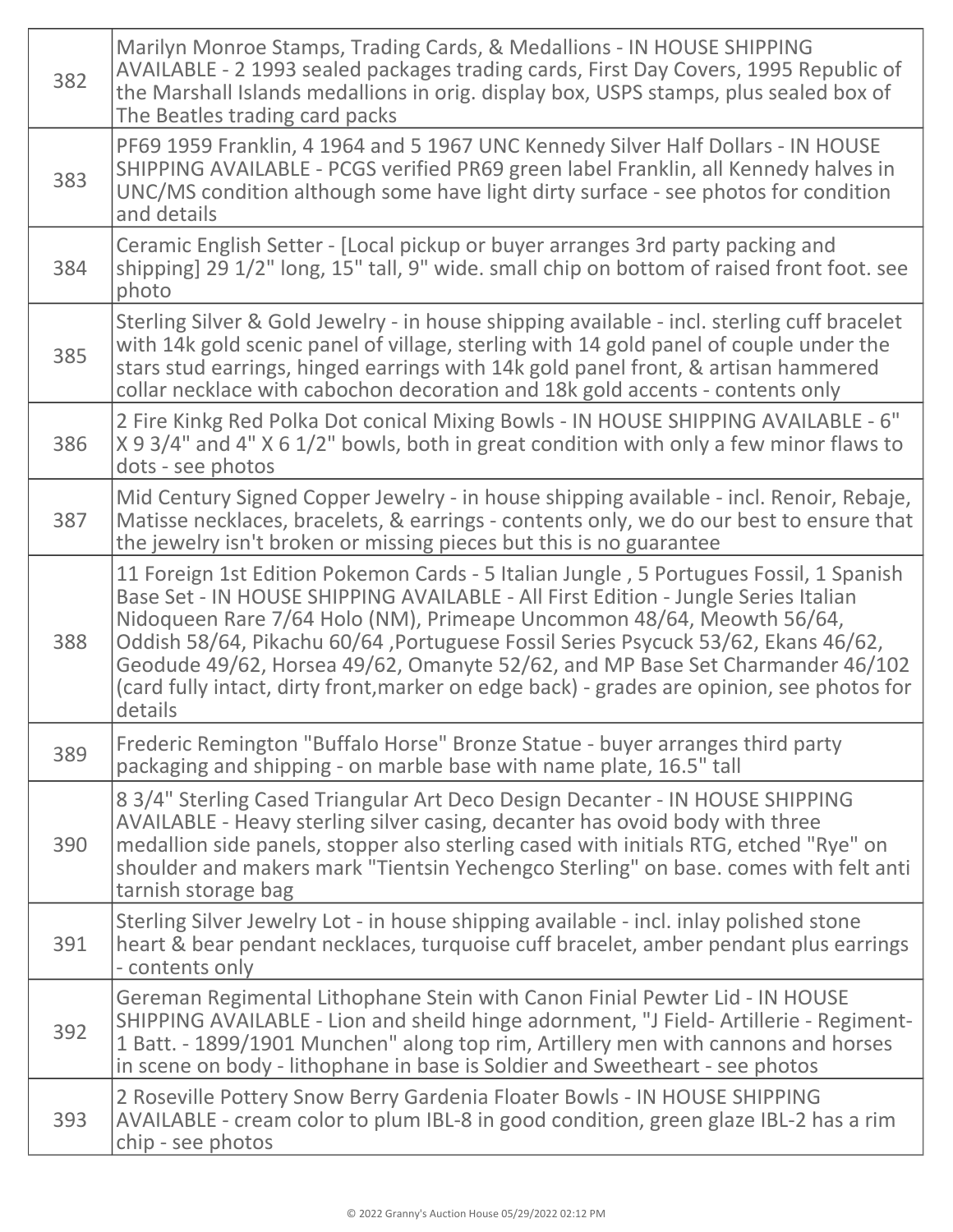| 394 | ICG and NGC PF70 graded Early Contemporary Era Ilver Proof Dimes and Related<br>Proof Set Coins - IN HOUSE SHIPPING AVAILAVBLE - ICG PR70 DCAM silver 1994-S,<br>1996-S, and 1997-S, and 1979-S Type 2 Clad Roosevelt dimes, NGC PF 70 Ultra Cameo<br>Silver 2013-S, 2 2015-S, Clad early release 2015-S Roosevelt Dimes, PF 70 RD Ultra<br>Cameo proof set 2015-S Shield penny amd New Portrait Jefferson nickel - Best quality<br>IS coinage, hard to find in PF/PR 70 - see photos for details              |
|-----|----------------------------------------------------------------------------------------------------------------------------------------------------------------------------------------------------------------------------------------------------------------------------------------------------------------------------------------------------------------------------------------------------------------------------------------------------------------------------------------------------------------|
| 395 | Lupo Barcelona Leather Shoulder / Handbag - in house shipping available - inspired by<br>the traditional Spanish fan with orig. booklet and pouch (excellent condition)                                                                                                                                                                                                                                                                                                                                        |
| 396 | Star Wars 1978 15" Darth Vader Action Figure & 1977 Inflatable Light Saber in Box - in<br>house shipping available - Darth Vader's arms aren't attached (looks light rubber<br>bands melted) with light saber & light saber flash light in orig. as is box                                                                                                                                                                                                                                                     |
| 397 | 3 Spanish Colonial 8 Reales Silver Coins -1797, 1808, and 1818 - IN HOUSE SHIPPING<br>AVAILABLE - sometimes referred to as The United States first Silver Dollar because of<br>it's global acceptance and an early replacement from British rule coinage before the<br>mint was consolidated and set up - cleaned coins in varied conditions, see photos for<br>details                                                                                                                                        |
| 398 | Lot of Christian Jewelry - in house shipping available - incl. crucifixes, rosary's incl.<br>crystal, medals, angels, key chains, etc. - contents only                                                                                                                                                                                                                                                                                                                                                         |
| 399 | Collection of Vintage Poker Chip Set, Boxes, & More - in house shipping available - 2<br>vintage padlocks with keys 1 by Jas. Yorgan & Sons, vintage political buttons, poker<br>set in monogrammed storage box, veneer intricate inlay box, brass inlay on burled<br>wood & hand painted boxes, & Thorens music box (not working)                                                                                                                                                                             |
| 400 | Graded 1849 Large Cent, 36 Indian Head Pennies, 61 Proof/ UNC Lincoln Memorial<br>and Other Small Cents - ANACS graded 1849 large cent EF Details with Corroded Rim<br>Damaged notation (listed on ANACS Verification site as EF 40 details), 36 Indian Head<br>pennies including 1900-1908 in unusual set up penny book with Proof/ Uncirculated<br>full luster 1959-1986 Lincoln Memorials in album that also includes 1943 penny and<br>places for earlier Indian Head examples), other Indian Head pennies |
| 401 | Collection of Crazy Head Halloween Ornaments - in house shipping available - Pier<br>One collection - 14 total (good condition)                                                                                                                                                                                                                                                                                                                                                                                |
| 402 | 3 1980's Boglins Puppets - in house shipping available - Dwork in orig. as is box, Plunk,<br>& Squidge. The Boglins were a line of hand-puppet monster toys that came out in<br>1987. They were created by Tim Clarke who worked with Jim Henson on things like<br>The Dark Crystal and Fraggle Rock.                                                                                                                                                                                                          |
| 403 | 3 UNC Morga Silver Dollars - 1900, 1901-O and 1904-O - IN HOUSE SHIPPING<br>AVAILABLE - Original mintages: 1900 8,830,000, 1901-O 13,320,000 and 1904-O<br>3,720,000, Beautiful luster, worthy of grading, see photos for details and condition                                                                                                                                                                                                                                                                |
| 404 | 18" Kong Skull Island Mega-Figure - in house shipping available - by Legendary in orig.<br>packaging (box shows some signs of age)                                                                                                                                                                                                                                                                                                                                                                             |
| 405 | 3 Royal Doulton 4.5" Bone China Girl Figurines - in house shipping available - Valerie<br>HN2107, Marie HN1370, & Dinky Do HN1678 (all in great condition)                                                                                                                                                                                                                                                                                                                                                     |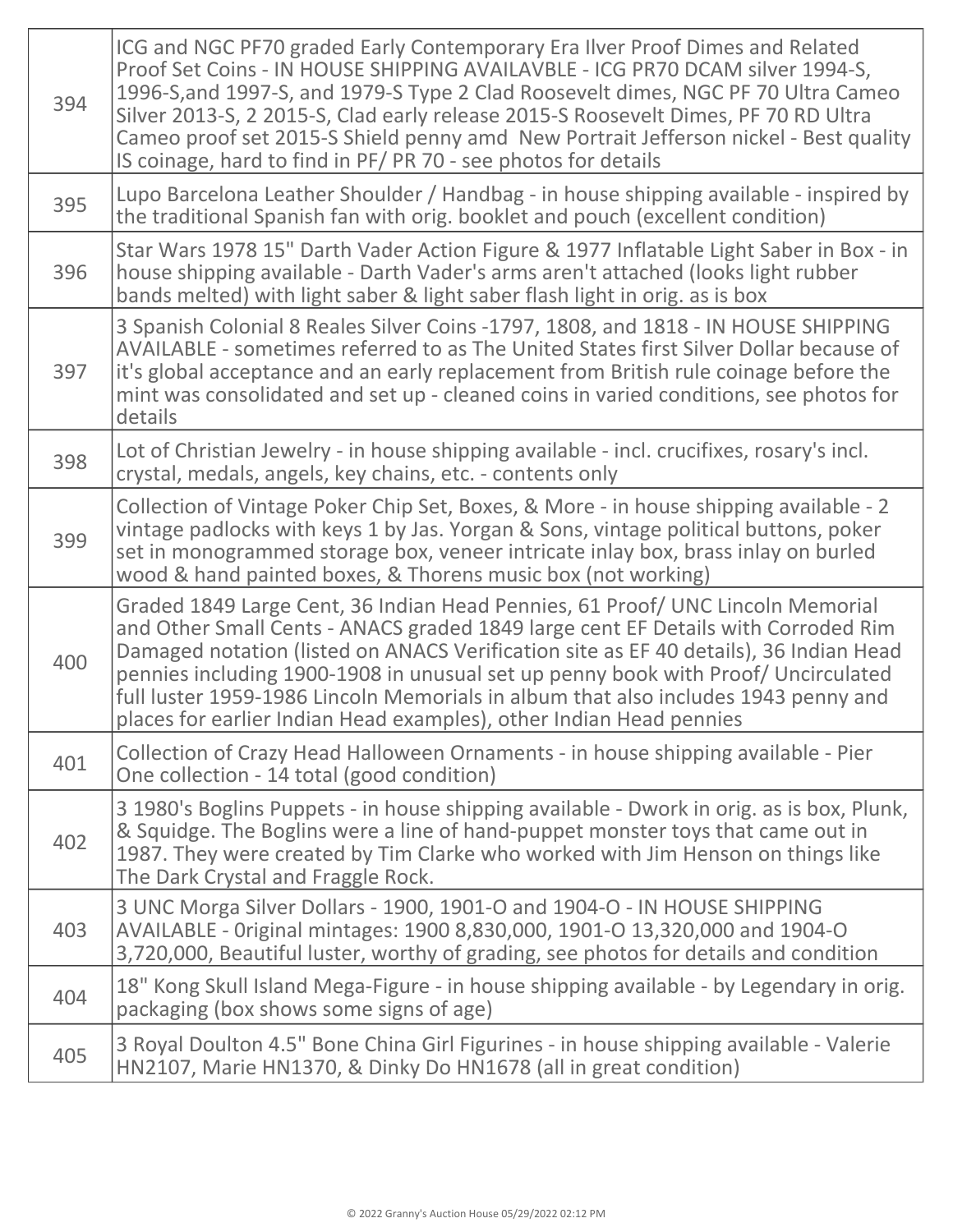| 406 | 5 Proof US Commemorative Silver Coins - 2006-P PR 69 & 2 1986 Dollars, 1982-S &<br>1993-S Half Dollars - IN HOUSE SHIPPING AVAILABLE - NGC PR 69 2006-P Ultra Cameo<br>Ben Franklin Scientist and ungraded Ellis Island 1986-S proof cameo and 1986-P<br>satin silver dollars, 1982-S George Washington 250th Anniversary of Birth in original<br>box and 1993-S James Madison Bill of Rights cameo half dollars - Ben Franklin is<br>slabbed and graded by NGC, all the others are in original capsules form mint or IGC<br>and are of top quality but not officially graded - see photos for details |
|-----|--------------------------------------------------------------------------------------------------------------------------------------------------------------------------------------------------------------------------------------------------------------------------------------------------------------------------------------------------------------------------------------------------------------------------------------------------------------------------------------------------------------------------------------------------------------------------------------------------------|
| 407 | Vintage Metalware Collection - in house shipping available - 5.75" spelter vase with<br>flower decorations, 3" bronze bonsai planter with unusual sacks with tassel tie closure<br>feet and chop mark, 3" bowl with intricate design on interior, 2" & 1" tall hand<br>decorated bowls                                                                                                                                                                                                                                                                                                                 |
| 408 | "End of the Trail" Bronze Statue After James Earl Fraser - buyer arranges third party<br>packaging and shipping - on marble base, 14" tall                                                                                                                                                                                                                                                                                                                                                                                                                                                             |
| 409 | Sterling Silver Jewelry Lot - in house shipping available - incl. malachite cuff bracelet,<br>rings, turquoise & coral pendant necklace, mess shot bead ball necklace, & more -<br>contents only                                                                                                                                                                                                                                                                                                                                                                                                       |
| 410 | 1979 Kenner Star Wars 12" Luke Skywalker Action Figure - in house shipping available<br>- appears to be complete with light saber & grappling hook (some stains on cloths and<br>scuffs on boots)                                                                                                                                                                                                                                                                                                                                                                                                      |
| 411 | Lionel O Gauge 5000 Canadian Pacific Diesel Locomotive - in house shipping available<br>- (not orig. box)                                                                                                                                                                                                                                                                                                                                                                                                                                                                                              |
| 412 | Sterling Silver Jewelry Lot - in house shipping available - incl. heart & faux moonstone<br>pendant necklaces, .800 silver gazelle pendant necklace, link bracelet with inlay<br>abalone shell pendant, rings, vintage leaf necklace with matching earrings, & more -<br>contents only                                                                                                                                                                                                                                                                                                                 |
| 413 | Vintage Britains Ltd Royal Coach & 6 Horses With All The Riders - {local pickup or in<br>house shipping available} This is a Britains Ltd. Royal carriage Set. The set consists of:<br>One Royal Carriage Six Horses (Three Pairs) Two Royals - Male and Female Two<br>Coachmen (attached as one piece) Three Horse Riders Two Metal Harness Sets The<br>horses are marked on their bellies "Britains England"                                                                                                                                                                                         |
| 414 | 4 Fabrege Inspired Russian Imperial Egg Enameled Metal Collectibles with Pillow Form<br>Bases - in house shipping available - all on pillow form bases - gold and green egg<br>forms are atached to the pedestal on pillow form bases, red and blue eggs sit atop<br>pillows with magnet support - see photos                                                                                                                                                                                                                                                                                          |
| 415 | 38 Magic The Gathering MTG Legends, Alliances, Home Lands, and Ice Age Trading<br>Cards - IN HOUSE SHIPPING AVAILABLE - 4 Legends (Italian Corno Assordante (Horn of<br>Deafening), French Horreur Cosmique (Cosmic Horror), Alchor's Tomb, and Sir<br>Shandlar of Eberyn, 7 Alliances (Misfortune, Phelddagrif, 2 Lake of the Dead, 3<br>Lodestone Bauble), 2 Homelands (Autumn Willow, Castle Sengir), 3 Rare Ice Age<br>(Mesmeric Trance, Winter's Chill, Illusionary Presence) and 22 Common cards - see<br>photos for details                                                                     |
| 416 | Used Invicta Baby Lupah Special Edition Model #0863 Ladies Wrist Watch - {local<br>pickup or in house shipping available} With presentation Box And 7 Leather Bands.<br>Tritnite night glow, gold tone Working sold as is no warranty expressed or implied                                                                                                                                                                                                                                                                                                                                             |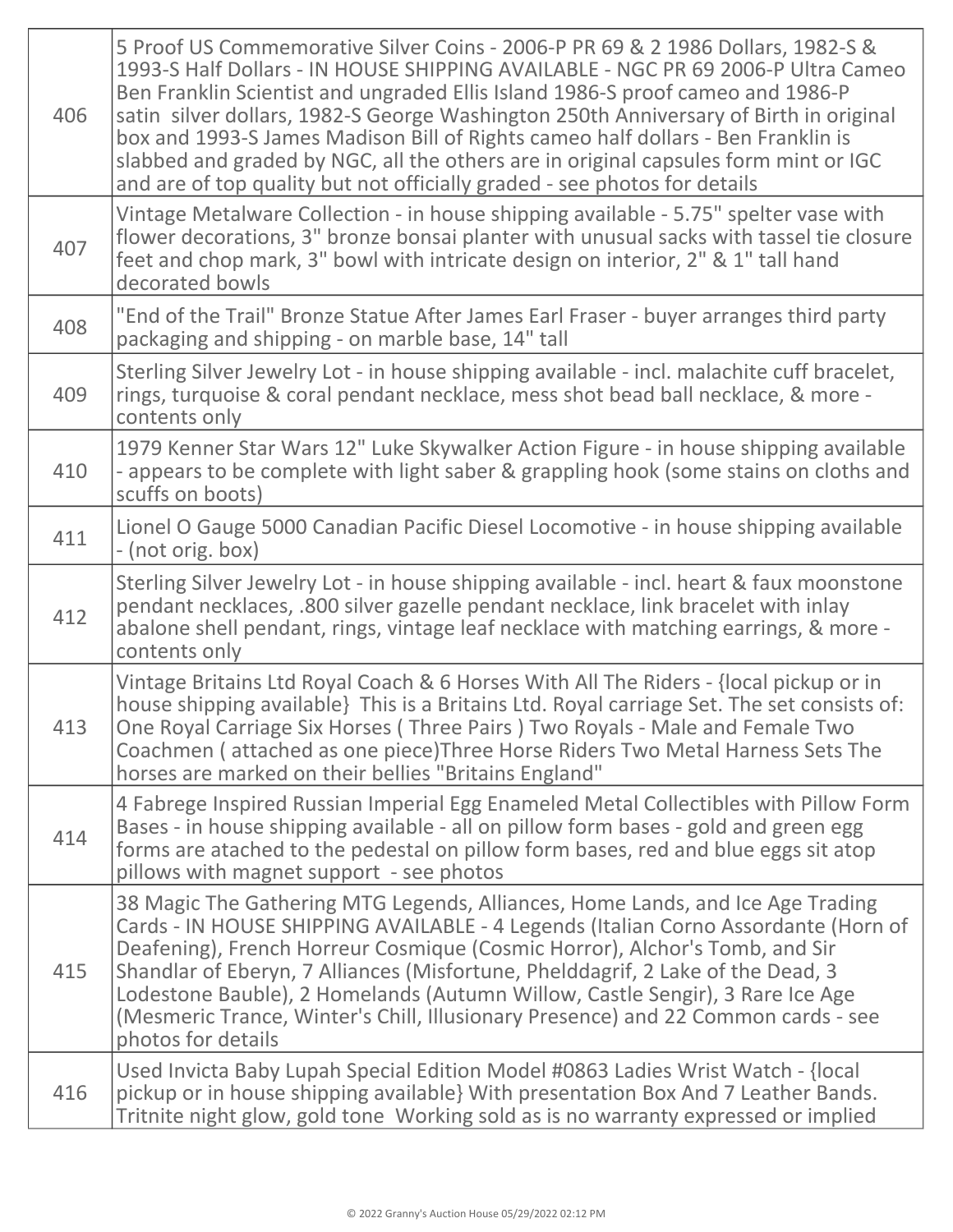| 417 | Costume Jewelry Collection - in house shipping available - incl. Coro pin, Celebrity<br>necklace with matching earrings, hand painted porcelain pendants, pins, necklaces,<br>rings, etc. - we do our best to ensure there are no broken pcs. or missing stones but<br>this is no guarantee                                                                                                                                                                                                                                                                                                                                                                                                                                                                                                                                                                                                                                                                                                                                                                                                                                                                                                                                                                                                                                                                                                                                                                                                                                                                          |
|-----|----------------------------------------------------------------------------------------------------------------------------------------------------------------------------------------------------------------------------------------------------------------------------------------------------------------------------------------------------------------------------------------------------------------------------------------------------------------------------------------------------------------------------------------------------------------------------------------------------------------------------------------------------------------------------------------------------------------------------------------------------------------------------------------------------------------------------------------------------------------------------------------------------------------------------------------------------------------------------------------------------------------------------------------------------------------------------------------------------------------------------------------------------------------------------------------------------------------------------------------------------------------------------------------------------------------------------------------------------------------------------------------------------------------------------------------------------------------------------------------------------------------------------------------------------------------------|
| 418 | Tray of 50 Specimen Capsules of Amethyst, Garnet and Other Facet Cut Gemstones -<br>IN HOUSE SHIPPING AVAILABLE - wide array of sizes of amethyst oval, teardrop, round<br>and heart cut stones, others that appear to be garnet, blue topaz or aquamarine,<br>yellow topaz or citrine, tanzanite, sapphire or rock crystal, peridot and more - see<br>photos, all stones appear genuine, but untested, sold as is from jeweler's estate<br>collection - see photos for details and contents                                                                                                                                                                                                                                                                                                                                                                                                                                                                                                                                                                                                                                                                                                                                                                                                                                                                                                                                                                                                                                                                         |
| 419 | 4 Sets of 1982 Kellogg's 3-D Super Stars Baseball Cards - in house shipping available -<br>complete sets of 64, 3 are sealed in orig. cardboard envelope & 1 has been opened                                                                                                                                                                                                                                                                                                                                                                                                                                                                                                                                                                                                                                                                                                                                                                                                                                                                                                                                                                                                                                                                                                                                                                                                                                                                                                                                                                                         |
| 420 | Used Invicta Lupah Special Edition Model #20457 Ladies Wrist Watch - {local pickup or<br>in house shipping available} with presentation box and 3 leather bands, gold plated<br>case, Tritnite night glow. Working sold as is no warranty expressed or implied.                                                                                                                                                                                                                                                                                                                                                                                                                                                                                                                                                                                                                                                                                                                                                                                                                                                                                                                                                                                                                                                                                                                                                                                                                                                                                                      |
| 421 | 1927 Netherlands Fine Gold One Ducat Coin in Presentation Case - IN HOUSE<br>SHIPPING AVAILABLE - sought after unit of account in world trade. The 1927<br>Nederlands 1 ducat coin has a gold purity of .986 Fine (23.8 carat)--weight 3.49<br>grams--diameter: 20.00mm/0.787 Inches Thickness: 0.8mm/.031 Inches--AGW.111<br>Troy Oz - see photos for coin details                                                                                                                                                                                                                                                                                                                                                                                                                                                                                                                                                                                                                                                                                                                                                                                                                                                                                                                                                                                                                                                                                                                                                                                                  |
| 422 | 11 1/2" Bronze Rough Rider Statue Inspired by C M Russell 509/2500 by EMI 1996 -<br>LOCAL PICK UP ONLY - Detailed statue of bucking horseand unseated cowboy<br>mounted on green marble oval base                                                                                                                                                                                                                                                                                                                                                                                                                                                                                                                                                                                                                                                                                                                                                                                                                                                                                                                                                                                                                                                                                                                                                                                                                                                                                                                                                                    |
| 423 | Renato Buzo 52 Limited Edition Men's Wrist Watch - {local pickup or in house shipping<br>available} With Box & Papers And 5 Extra Links The Buzo 52 is a striking diver's watch<br>with a round black IP surgical grade 316L stainless steel case with a grid-patterned<br>unidirectional rotating bezel. The gold tone screw down textured crown with gold<br>tone function pushers add style to this impressive 18mm thick case. The sapphire-<br>coated crystal protects the black dial which features a black IP Arabic numeral at 8:00<br>and applied black IP stick index markers at all other hour positions. The<br>multifunctional dial displays a second counter subdial near 3:00, a date window at 4:<br>00, a 1/10 second counter subdial above 6:00 and a 30 minute counter subdial near 9:<br>00. A precision-crafted Swiss Ronda 5040D Quartz Chronograph movement drives the<br>luminous accented gold-tone hour and minute hands, dagger-style gold-tone subdial<br>hands and custom gold-tone Renato second hand. A handsome two-tone black<br>bracelet features two inner rows of polished links surrounded by three rows of satin<br>links. The bracelet is secured with a push button dual deployant clasp for a seamless<br>look. And of course, limited edition number 69 out of 150 hand-crafted quality<br>timepieces is etched on the case back for posterity. These 340 grams of pure stainless<br>steel are 340 grams of pure power and prestige that you will be proud to<br>wear. Working sold as is no warranty expressed or implied |
| 424 | Kennedy Die Variety and 40% Silver Half Dollars and other Error Coins - IN HOUSE<br>SHIPPING AVAILABLE - 12 Kennedy Half Dollars (5 1982 No FG, 1983 No FG, 1972-D<br>partial FG, unc 1972, 40% 1967, 1968-S, 1969-D and 1969-S), off center error 1981<br>and 1994 quarters, slightly off center 1968-D roosevelt dime - see photos                                                                                                                                                                                                                                                                                                                                                                                                                                                                                                                                                                                                                                                                                                                                                                                                                                                                                                                                                                                                                                                                                                                                                                                                                                 |
| 425 | RARE Used Triumph Motorcycle Wrist Watch Reversible Analog-Digital With Brown<br>Leather Band 3031 - {local pickup or in house shipping available} With Box Only,<br>Working sold as is no warranty expressed or implied                                                                                                                                                                                                                                                                                                                                                                                                                                                                                                                                                                                                                                                                                                                                                                                                                                                                                                                                                                                                                                                                                                                                                                                                                                                                                                                                             |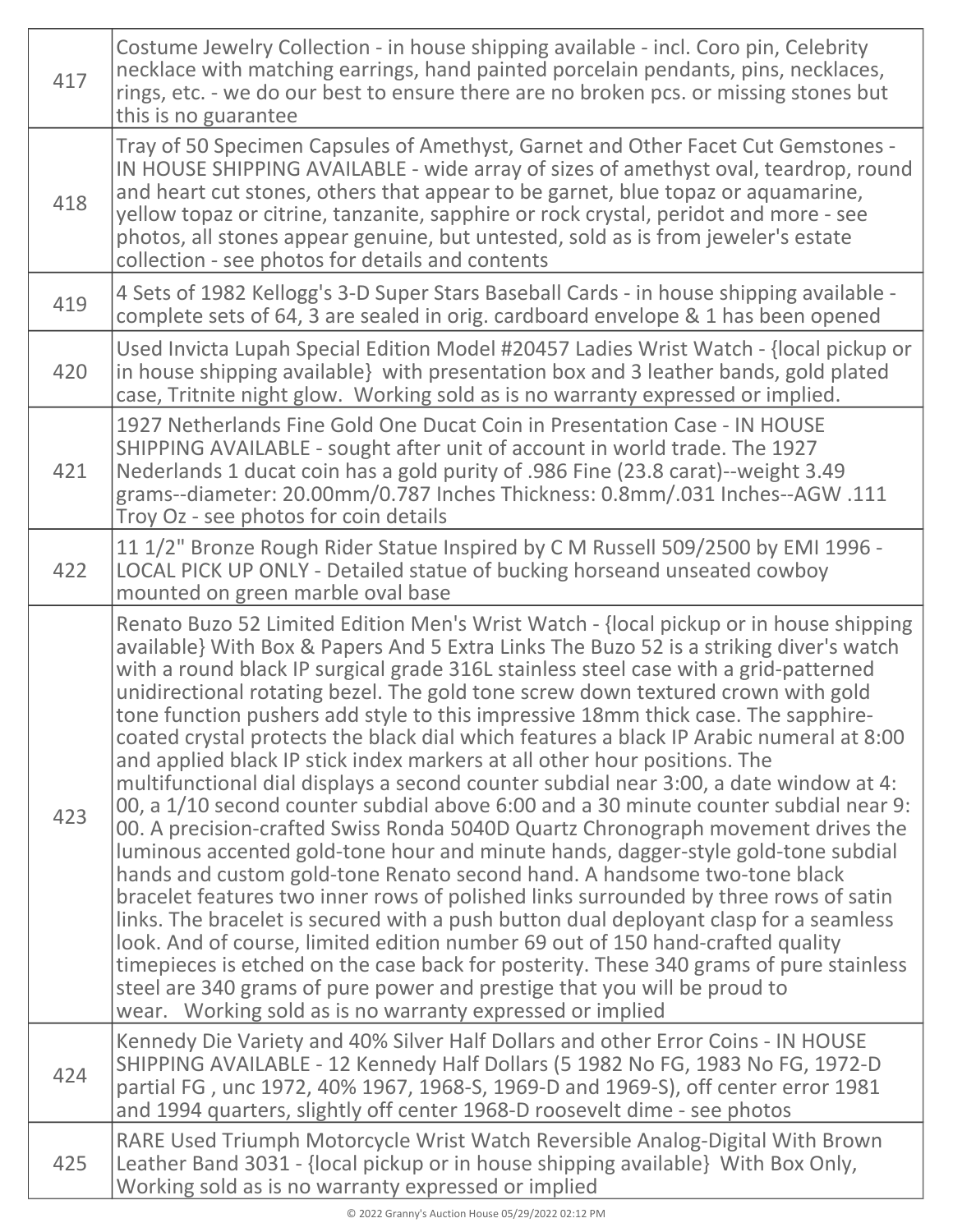| 426 | Vintage Glass Vanity Items - buyer arranges third party packaging and shipping -<br>mirror tray with glass handles, perfume bottle, hand painted perfume bottle, &<br>covered mayo dish with spoon (all in great condition)                                                                                                                                                                                                                                                                                                                                                                                                                                                                                       |
|-----|-------------------------------------------------------------------------------------------------------------------------------------------------------------------------------------------------------------------------------------------------------------------------------------------------------------------------------------------------------------------------------------------------------------------------------------------------------------------------------------------------------------------------------------------------------------------------------------------------------------------------------------------------------------------------------------------------------------------|
| 427 | Sterling Silver Jewelry Lot - in house shipping available - incl. Seven Lucky Rings<br>necklace in orig. box, bangle bracelet, pendant necklaces, earrings, & more - contents<br>only                                                                                                                                                                                                                                                                                                                                                                                                                                                                                                                             |
| 428 | Hand Cast By Cairn Studio, LTD 14 Thomas Clark Gnomes - {local pickup or in house<br>shipping available} With COA Dad With Love #91, Trouble #5, Wiz #58, Tim & Randy<br># 91, Scout \$ 96, Val #53, Mac R # 13, Peanut # 29, Georgia # 70, Edison #39, And<br>Henson #53 Without COA Winkin, Blinkin & Nod #1071, Cy T. Scope #5, And Lance #<br>32                                                                                                                                                                                                                                                                                                                                                              |
| 429 | Asian Art Collectible Carved Stone Figurines, Porcelains, Metalware and Embroidery -<br>{In house shipping available] Framed silk embroidery 17 1/2" X 17 1/2" under glass, 6 1<br>/2" white ckay Chinese vase with applied figures, 9 1/2" waxed and polished<br>soapstone pillow, 11 1/2" tall Quan Yin Figure, 9 1/4" round bronze charger Tiger VS<br>Dragon                                                                                                                                                                                                                                                                                                                                                  |
| 430 | 2 10k Gold Dome Style Rings - in house shipping available - size: 6 carved dome & size:<br>8 filagree with rose gold roses (3.6 dwt. both rings)                                                                                                                                                                                                                                                                                                                                                                                                                                                                                                                                                                  |
| 431 | Double Brick Silver Foil Boxes of 500 2005-P and 500 2005-D American Bison Nickels -<br>IN HOUSE SHIPPING AVAILABLE- 20 rolls of 25 nickels in each box, see photos -<br>HEAVY! About 12 pounds before packing                                                                                                                                                                                                                                                                                                                                                                                                                                                                                                    |
| 432 | Signed Cole She 2002 Art Glass Bowl - in house shipping available - animal print - 5.25"<br>x11" (great condition)                                                                                                                                                                                                                                                                                                                                                                                                                                                                                                                                                                                                |
| 433 | 10k Gold Ring Solitaire Design - in house shipping available - diamond chips set in<br>white gold solitaire design on yellow gold band, size: 7.5 (1.3 dwt.)                                                                                                                                                                                                                                                                                                                                                                                                                                                                                                                                                      |
| 434 | Slag Glass Shade Table Lamp with Inset Oval Accents on Designer Resin Base - LOCAL<br>PICK UP (OR BUYER ARRANGES ALL PACKING AND SHIPPING THROUGH THIRD PARTY)<br>- beautiful lamp with soft amber tones reflected through shade, inset faux jewels inset<br>inn open oval of lamp base - see photos                                                                                                                                                                                                                                                                                                                                                                                                              |
| 435 | 4 Sevres Style Mark Hand Painted Plates and Schumann Dresden Serving Plate with<br>Ormolu Rim and Bail Handle - IN HOUSE SHIPPING AVAILABLE - 10 1/2" Schumann<br>hand painted Dresden flower bouquet reticulated bail handled plate, 9 1/2" Sevres<br>Chateau de Tuileres/ King Louis Philippe and S 37 stamp marks Duchesse de<br>Bourgogne portrait with fancy double pink rim bands and fancy gold decoration,<br>cobalt with heavy gold ornamentation "Saint Louis au Pont de Taillebourg" signed<br>Andree with hand Painted Sevres style mark with stylized crown and U center letter,<br>and 2 deep plates with Napoleonic battle scenes and Sevres style marks signed Gillet -<br>see photos for details |
| 436 | 14k Gold Cubic Zirconia - in house shipping available - 12mm marquise center cubic<br>zirconia surrounded by 3 rows of cz's, size: 6 (3.6 dwt.)                                                                                                                                                                                                                                                                                                                                                                                                                                                                                                                                                                   |
| 437 | 3 Coach Heavy Leather Handbags - in house shipping available - 10" camel and black,<br>& 15"x17" chocolate brown double pocket (all in good used condition)                                                                                                                                                                                                                                                                                                                                                                                                                                                                                                                                                       |
| 438 | Art Deco Marble Clock with Mermaids - buyer arranges third party packaging and<br>shipping - working sessions electric clock - 16" wide                                                                                                                                                                                                                                                                                                                                                                                                                                                                                                                                                                           |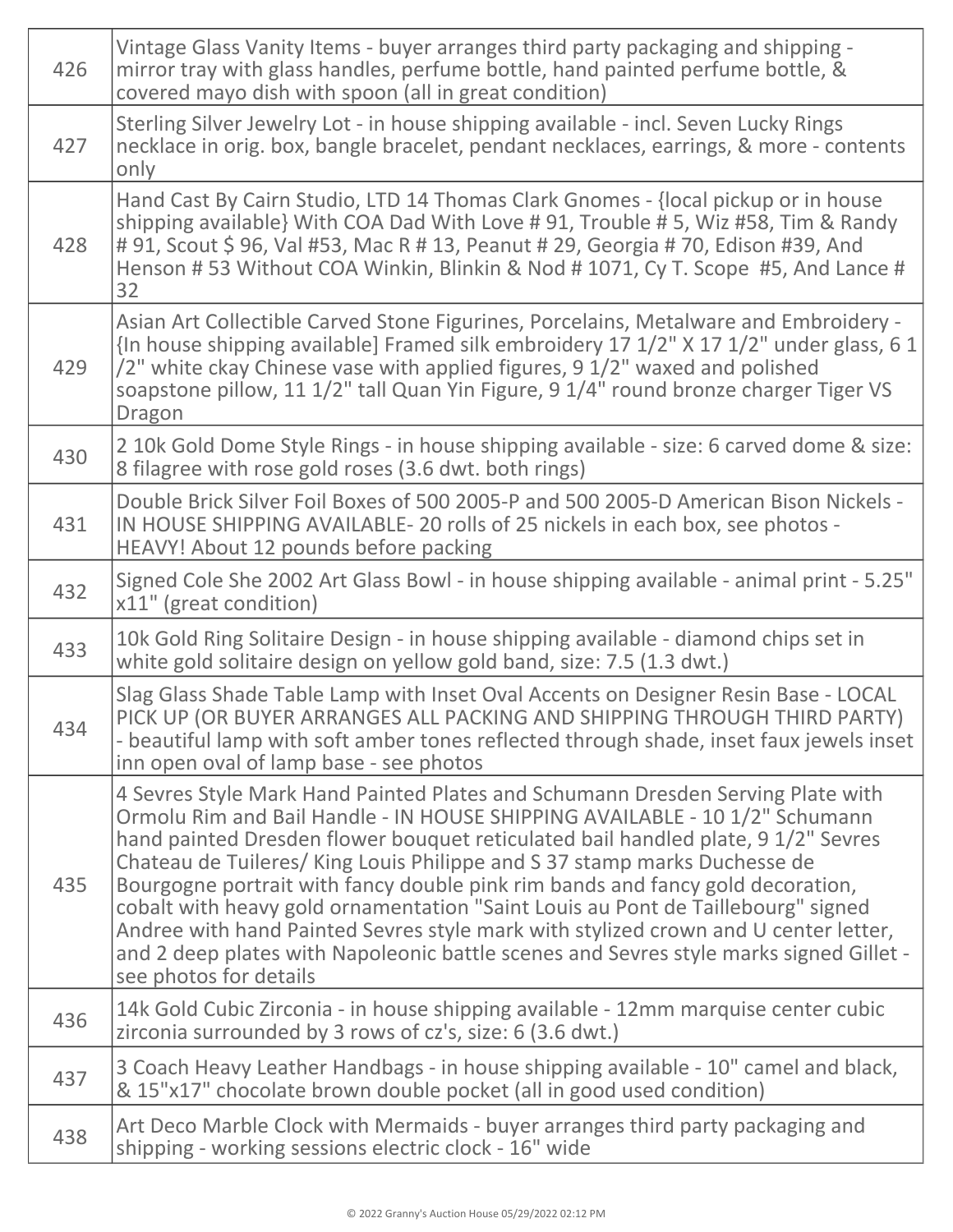| 439 | Magic The Gathering 1993 Alpha Edition Control Magic MTG Trading Card - IN HOUSE<br>SHIPPING AVAILABLE - classic Alpha Edition widely rounded corners and white dots in<br>center of base corner borders, some light wear to edges - see photos                                                                                                                                                                                                                                                                          |
|-----|--------------------------------------------------------------------------------------------------------------------------------------------------------------------------------------------------------------------------------------------------------------------------------------------------------------------------------------------------------------------------------------------------------------------------------------------------------------------------------------------------------------------------|
| 440 | Vintage Box Purse & Trinket Box - in house shipping available - black lucite top and<br>handle with brass tone frame and black velvet box purse & hand turned wood trinket<br>box (both in great condition)                                                                                                                                                                                                                                                                                                              |
| 441 | Mid Century Signed Copper Jewelry - in house shipping available - incl. Renoir<br>& Rebaje necklaces, bracelets, & earrings - contents only, we do our best to ensure<br>that the jewelry isn't broken or missing pieces but this is no guarantee                                                                                                                                                                                                                                                                        |
| 442 | 2 Magic The Gathering Alpha Cursed Land MGT cards - IN HOUSE SHIPPING<br>AVAILABLE - Hard to find alpha edition cards with classic very rounded corners and<br>white dots in center of border of lower corners - some minor edge wear and chipping,<br>cardsim themselves in solid condition, bold color and detail - grade is opinion, see<br>photos                                                                                                                                                                    |
| 443 | 2017 Giga Power Gigasaurs Graviter HQ04R Action Figure Robot Master Scale MIB - IN<br>HOUSE SHIPPING AVAILABLE - Chrome Version "Giga Power Master Robots G-1 Style<br>Master Scale age 15+" top of the line action figures, well made in excellent boxes -<br>mint, only opened to photo and examine, listed as a "Third Party Transformers<br>DinoBot Figure", styled after Transformers "Sludge" figure - see photos                                                                                                  |
| 444 | Vintage Red Coleman Lantern - WILL NOT SHIP, (still has fuel) "The Sunshine of the<br>Night" with Pyrex globe, dated 1961on bottom (some signs of age, see photos)                                                                                                                                                                                                                                                                                                                                                       |
| 445 | 2 Magic The Gathering Alpha Deathgrip MGT cards - IN HOUSE SHIPPING AVAILABLE -<br>Hard to find alpha edition cards with classic very rounded corners and white dots in<br>center of border of lower corners - some minor edge wear and chipping, cardsim<br>themselves in solid condition, bold color and detail - grade is opinion, see photos                                                                                                                                                                         |
| 446 | Brio Made in Sweden Wooden Train and Car Sets With Accessories - In House<br>Shipping Available - largeoriginal box holds multiple individual boxed sets of trains,<br>cards, houses and stations, bridges, ramps, town accessories and more, those in box<br>are in mint condition, track has been drawn on with red marker to indicate track<br>directions, a little sanding could bring it back to like new condition - see photos for<br>contents and condition, most with their original small boxes, a few without |
| 447 | Collection fo Asian Art, Porcelains, Figurines and More - LOCAL PICK UP ONLY - 18" tall<br>framed art of 2 women on horse back with calligraphy description and artist's chop<br>marks, 18" and 10" vases, 13" figures, long planter centerpiece with hand painted<br>monkeys riding elephants design in ormolu base frame, 10" cylinder ginger jar and 2<br>Staffrodshire style dogs - see photos                                                                                                                       |
| 448 | Tray of Sterling Silver Jewelry - in house shipping available - incl. vintage Danish<br>enameled pin, cross & heart pendant necklaces, rings, bracelet, earrings, & more -<br>contents only                                                                                                                                                                                                                                                                                                                              |
| 449 | Tray Lot Mixed Size Brass Hand Bells, Cow Bells and More - IN HOUSE SHIPPING<br>AVAILABLE - 8 misc sizes from wood handle to cow and goat bells - see photos                                                                                                                                                                                                                                                                                                                                                             |
| 450 | Dale Tiffany Reverse Painted Glass Shade Lamp - local pick up only - with bronze finish<br>base - 22" tall (great condition)                                                                                                                                                                                                                                                                                                                                                                                             |
| 451 | Sterling Silver Jewelry Lot - in house shipping available - incl. pendant necklaces,<br>earrings, bracelet, & rings - contents only                                                                                                                                                                                                                                                                                                                                                                                      |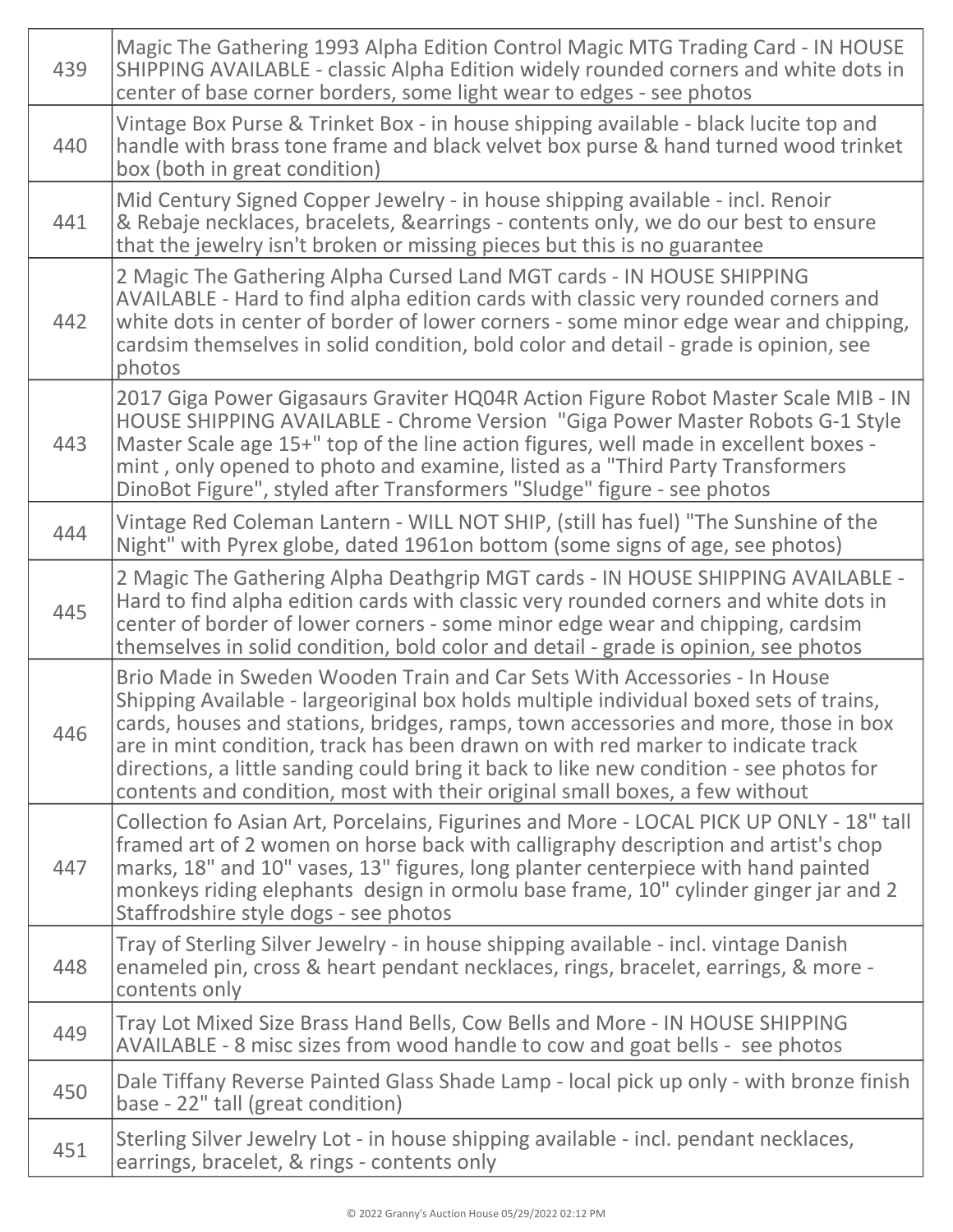| 452    | Steel Box of Automotive Ignition Service Parts - in house shipping available - incl. point<br>sets new in boxes & more                                                                                                                                                                                                                                                                                                                                                                                                                         |
|--------|------------------------------------------------------------------------------------------------------------------------------------------------------------------------------------------------------------------------------------------------------------------------------------------------------------------------------------------------------------------------------------------------------------------------------------------------------------------------------------------------------------------------------------------------|
| 453    | 5 Bronze and Bronze Finish Figurines - IN HOUSE SHIPPING AVAILABLE - 6 1/2"<br>German Shepherd bookend/ doorstop, 7: bird and duck on tree trunk in marble base,<br>4 1/2" Penguin from Northwest Foundries Inc Rochester NY, bunny on a leaf boat<br>candlestick and pensive monkey - see photos                                                                                                                                                                                                                                              |
| 454    | Tray Lot Of Sterling Silver & Other Silver Jewelry - {local pickup or in house shipping<br>available} Including Carl Art Co. Hinged Bracelet, Hector Aguilar Taxco 840 Silver<br>Necklace, Justa Danmark Link Bracelet, "MFM" 900 silver Aztec bracelet, sterling size<br>7 ring with freshwater baroque pearl, Liquid silver necklace with Abalone Shell &<br>Amethyst Pendent, Hinged Gemstone Bracelet, Mexico Sterling hinged cuff bracelet,<br>Gold wash on sterling Multi link Cuff Bracelet.                                            |
| 455    | Shadow Box Display of Medieval Style Fantasy Knives and Letter Openers - IN HOUSE<br>SHIPPING AVAILABLE FOR KNIVES BUT WILL NOT SHIP CASE - 12 1/2" dagger with slide<br>out side blade hilt accents by United UC 726 and 3 Medieval sword design letter<br>openers set in velvet lined display cate (velvet is old and coming apart, some tears -<br>see photos                                                                                                                                                                               |
| 456    | Howard Miller "Rochester" Grandfather Tall Clock Cherry Wood, Moon Phase Working<br>- [Local pickup Only] Model # 610-793, Chimes on 1/4 hour, 3 chimes Westminster,<br>Whittington and St Michael, plus silent. lighted Cabinet.                                                                                                                                                                                                                                                                                                              |
| 457    | 10k Gold Ruby Heart Necklace with Matching Earrings - in house shipping available -<br>ruby heart pendant on 18" chain with matching stud earrings                                                                                                                                                                                                                                                                                                                                                                                             |
| 457B01 | 2017 Hasbro Transformers Generations G1 TR Titans Return Trypticon MIB (14" x 24"<br>box) - IN HOUSE SHIPPING AVAILABLE - Titan Class, stands 18" tall, comes<br>with Decepticon Necro & Decepticon Full-Tilt incorporated figures, 3 Modes - top of<br>the line action figures, well made in excellent boxes - mint, only opened to photo and<br>examine - see photos, some minor surface box issues, figure still attached to inner box<br>liner                                                                                             |
| 458    | Giant Box FULL of Magic The Gathering Cards - IN HOUSE SHIPPING AVAILABLE - 3,500-<br>4,000 cards, exactly as found in estate with the rest of the MTG cards in this auction -<br>lots of common and some uncommon cards, lots of lands, large lots of Urza's Saga,<br>Urza's Legacy, Nemesis, Invasion, Tempest, VI edition, The Dark, Apocalypse,<br>Mercadian Masques, mixed lots of Unlimited, revised, and 4th edition, examples of<br>Legends, Fallen Empires, Ice Age, Alliances, etc., 3 20 side and 4 12 sided dice, and lots<br>more |
| 459    | Historic and Presentation Displays of Silver Peace Dollars and Related Coinage - IN<br>HOUSE SHIPPING AVAILABLE - 2 Antique Liberty collection displays from United States<br>Commemorative Gallery (each with Peace dollar, Walking Liberty half dollar, Mercury<br>Dime and Liberty "V" nickel), and "Portraits of Liberty" Peace dollar in capsule with<br>17c Liberty stamp and info sheet from the Morgan Mint - see photos                                                                                                               |
| 460    | 3 Pair of White Gold Pierced Earrings - in house shipping available - 18k gold &<br>diamond studs with screw backs (1.8 dwt. incl. diamonds), 14k wishbone studs, & 14k<br>dangle (1.1 dwt. both pair of 14k gold)                                                                                                                                                                                                                                                                                                                             |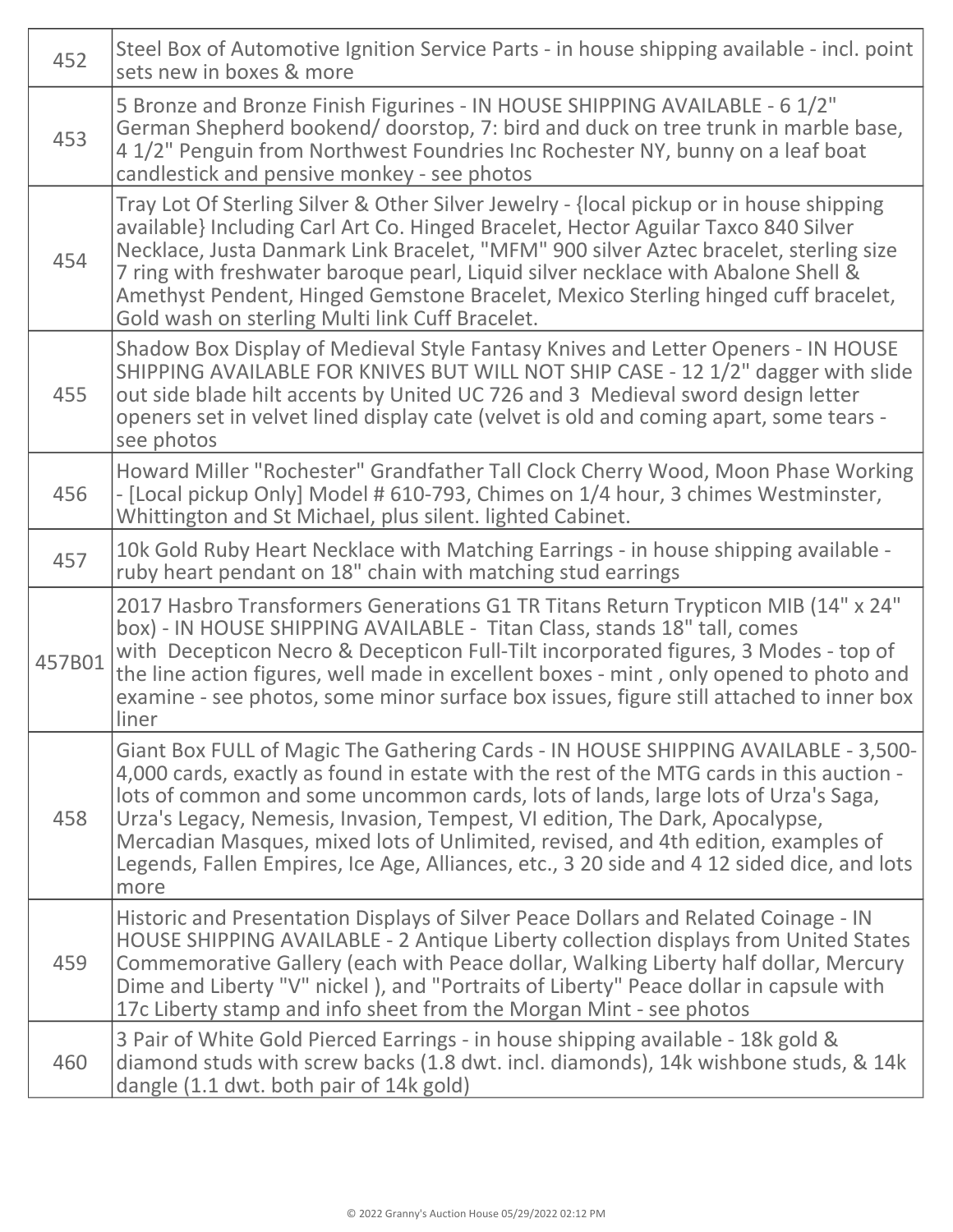| 461 | Tray Lot of Comics Collector Card Unopened Hoby Boxes, Complete Sets and More -<br>IN HOUSE SHIPPING AVAILABLE - 2 1993 Deathwatch 2000 16 card jumbo pack hobby<br>boxes (open box, but complete unopened packs) and 4 full basic Deatwatch 2000 card<br>sets, 1993 Skybox Milestone factory sealed hobby box and partial opened set, 1993<br>Upper Deck The Valiant Era factory sealed hobby box, 1993 The Phantom complete<br>basic card set of 90, partial 1993 Moebius card set, and 1992 Shadow Hawk set, 3 foil<br>packs extra long Spawn 1995 cards (2 sealed, 1 pack opened), 8 misc Tales of the<br>Crypt, and 1 embossed Metalic Wildstorm W.I.L.D. C.A.T.S. card |
|-----|------------------------------------------------------------------------------------------------------------------------------------------------------------------------------------------------------------------------------------------------------------------------------------------------------------------------------------------------------------------------------------------------------------------------------------------------------------------------------------------------------------------------------------------------------------------------------------------------------------------------------------------------------------------------------|
| 462 | Used Invicta Akula Model 26048 Platinum Select Day Retrograde Chronograph - {local<br>pickup or in house shipping available} 7 1/2" bracelet, with plastic water proof<br>box. Working sold as is no warranty expressed or implied                                                                                                                                                                                                                                                                                                                                                                                                                                           |
| 463 | Lot Of 6 Esterbrook Fountain Pens - {local pickup or in house shipping available} 3 -<br>Fat Celluloid Screw Cap, 5" Long Capped Fountain Pens, 1 - black (as is case) with<br>2556, 2 Green Marbled 1-2556 nib, 1-9550 nib, 1- Slender Celluloid Screw Cap 5"<br>Fountain Pen Copper with 9550 nib, 2 - Slender Celluloid Screw Cap, 4 3/4" Long<br>Capped Fountain Pens, 1-Red with 9550 nib, And 1- Blue with 1555 nib. All sold as is<br>no warranty expressed or implied, these are estate pens and have not been serviced.                                                                                                                                             |
| 464 | 4 Pcs Mixed Color and Pattern Antique Carnival Glass - IN HOUSE SHIPPING<br>AVAILABLE, LARGE OVERSIZED BOX CHARGES - Fenton blue Persian Medallion bowl,<br>ruby amberina deep finish fine rib vase, Millersburg Holly Whirl bowl and green rayed<br>compote - see photos for details                                                                                                                                                                                                                                                                                                                                                                                        |
| 465 | Tray Lot Of Sterling & Other Silver Jewelry - {local pickup or in house shipping<br>available} Including Amco 14k gold filled, Winard GF, Hand Made J 800 silver, 12K gold<br>filled and Jade, Taxco sterling, Michael Dawkins, Forstner leaf pin, And More.                                                                                                                                                                                                                                                                                                                                                                                                                 |
| 466 | 36 Mixed Date and Condition US Silver Barber Dimes - IN HOUSE SHIPPING AVAILABLE<br>- see photos for dates and condition                                                                                                                                                                                                                                                                                                                                                                                                                                                                                                                                                     |
| 467 | New Brahmin & Luciano Pollini Wallets - in house shipping available - Whiskey soft<br>check La Scala wallet, Pecan Zoe Melbourne Wristlet Wallet, & Luciano Pollini tri-fold<br>leather wallet - all brand new with orig. tags                                                                                                                                                                                                                                                                                                                                                                                                                                               |
| 468 | 21 Mercury and 16 Roosevelt Silver Dimes, 5 US MInt Proof and 2 UNC Sets - IN<br>HOUSE SHIPPING AVAILABLE - 21 Mercury silver dimes in album, 4 1950s Roosevelt<br>dimes and 12 1961 UNC silver Roosevelt dimes, pus US Proof Sets 1981 (no sleeve),<br>1982, 1984, 1988 and 1994, UNC sets 1972 and 1989 - see photos                                                                                                                                                                                                                                                                                                                                                       |
| 469 | 10 German WWII Era Silver 5 Reichsmark coins, BU to AU?UNC - IN HOUSE SHIPPING<br>AVAILABLE - 1936-A, 1936-D, 1936-J 1936-F, 1937-J. 1938-A, 3 1938-D, 1939-D, some<br>marked on cards with full mintage info, grades from VF+ to AU, varieties, etc - grades<br>are opinions, see photos for full details and conditions                                                                                                                                                                                                                                                                                                                                                    |
| 470 | 8" Bronze Sculpture of 2 Dolphins by Dan Parker - IN HOUSE SHIPPING AVAILABLE -<br>Noted Wildlife Artist Dan Parker captures the energy of dolphins asea with<br>contrasting polished finish dolphins snd deep verdigris patinated wave. Many of his<br>pieces are superb sculptures and also are useable as a remembrance urn.                                                                                                                                                                                                                                                                                                                                              |
| 471 | 2 Walt Disney Winnie The Pooh Snow Globes Music Boxes - buyer arranges third party<br>packaging and shipping - "Winnie the Pooh" 7" (music box broken) & 9" battery<br>operated lights with dancing piglet (globe is a little cloudy)                                                                                                                                                                                                                                                                                                                                                                                                                                        |
| 472 | 10k Gold Harley Davidson Pendant Necklace - in house shipping available - 18" black<br>and gold tone ball chain with 10k gold pendant                                                                                                                                                                                                                                                                                                                                                                                                                                                                                                                                        |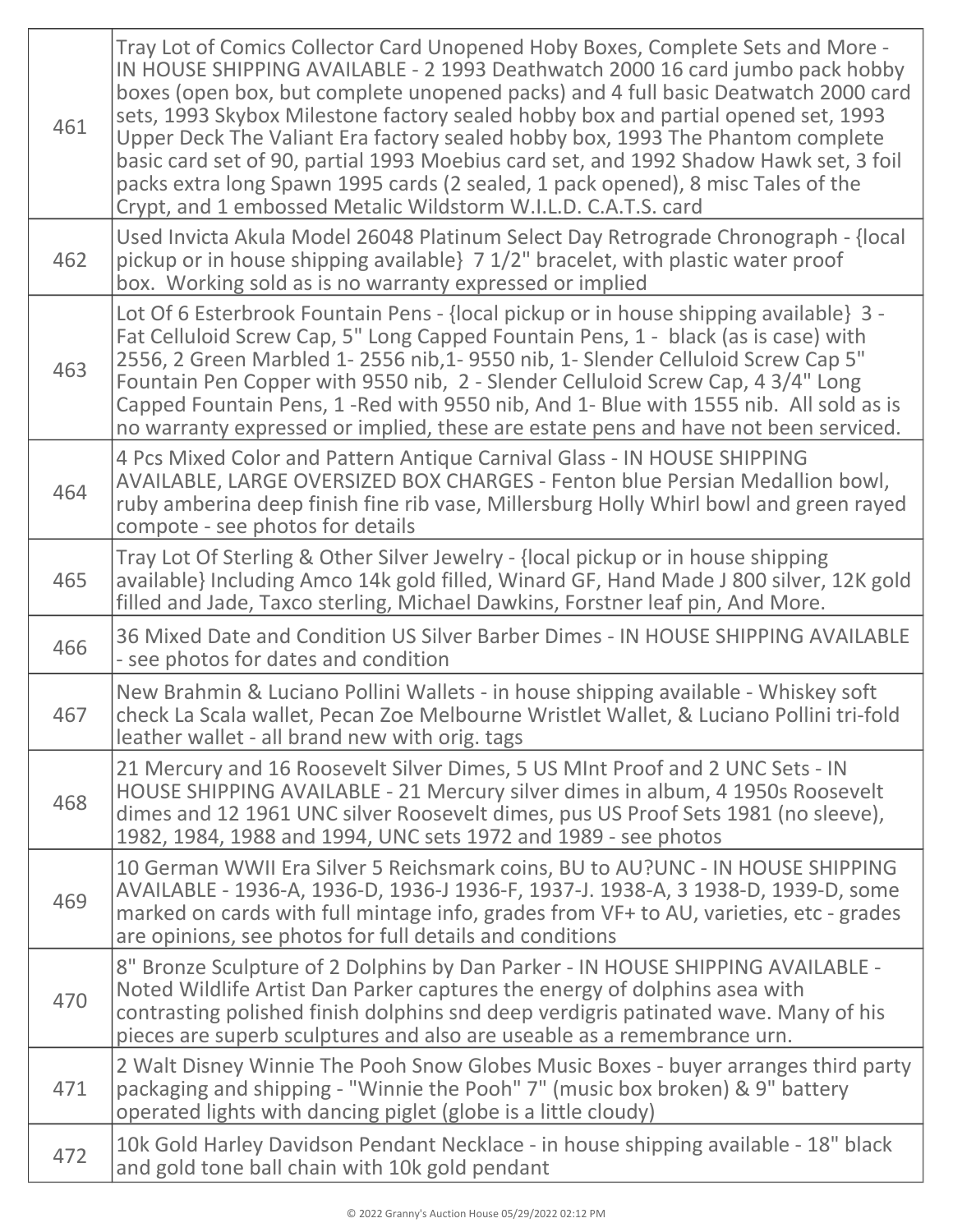| 473 | Tray of 50 Specimen Capsule Cabochon Tigers Eye, Hematite and Other Gemstones -<br>IN HOUSE SHIPPING AVAILABLE - Variety of size and style cabochone cut tiger eye<br>(clasic ovals, round emerald shape, cat's eye and gttear drops) Heatite oval and round<br>cabochons of varied sizes and array of colors of other gemstone cabochons - see<br>photos for details and content                                                                                                     |
|-----|---------------------------------------------------------------------------------------------------------------------------------------------------------------------------------------------------------------------------------------------------------------------------------------------------------------------------------------------------------------------------------------------------------------------------------------------------------------------------------------|
| 474 | Tray of Sterling Silver Jewelry - in house shipping available - incl. art glass bracelet,<br>hand knotted beaded necklaces with marcasite, flower anklet, child's bracelet with<br>enameled Madonna charm, pins, & more - contents only                                                                                                                                                                                                                                               |
| 475 | 85 Reichmark and 52 Reichmark WWII Era German Silver Coins - IN HOUSE SHIPPING<br>AVAILABLE -5 Reichsmark 4 1936-A, 1936-J, 1937-J, and 2 1938-D, plus Five 2<br>Reichsmark (1937-D, 1939-A, 1939-B, 1939-D, and 1939-F), many with full mintage,<br>type and grading on card - grades are opinions, see photos for full details and<br>conditions                                                                                                                                    |
| 476 | US, UK, Canada and Mexico 1 Oz Silver Bullion Silver Coins - IN HOUSE SHIPPING<br>AVAILABLE - double carded set with US 2003 1 oz (31.1 grams) .999 fine Silver Eagle<br>and United Kingdom 2002 32.45 grams .958 Britannia silver cameo, Canada 1989 1<br>ounce 31.390 gramc.9999 Silver Maple Leaf in 100th Anniversary box and outer box<br>with COA (30,000 mintage), and UNC Mexico 1948Mo 30 gram .900 Silver 5 Peso coin<br>in capsule in display box - see photos for details |
| 477 | Pair of Skyscraper Art Deco Lamps - in house shipping available - 12" tall (great<br>condition)                                                                                                                                                                                                                                                                                                                                                                                       |
| 478 | Sterling Silver Jewelry - in house shipping available - incl. Murano earrings, pendant<br>necklaces, pins, earrings, charms, & more - contents only                                                                                                                                                                                                                                                                                                                                   |
| 479 | Great Collection of Mid Century Purses - in house shipping available - incl. made in<br>Spain Tarkor black suede with fringe, black satin Madison, Corday, orange leather<br>clutch with faux tortoise shell interior, & 4 beaded clutches (all in great condition)                                                                                                                                                                                                                   |
| 480 | Vintage Sterling Cufflinks - in house shipping available - in house shipping available -<br>incl. Destino gold filled amber rhinestone set, Swank, Austria set, Oxford set, etc. -<br>contents only                                                                                                                                                                                                                                                                                   |
| 481 | Collection of Pendants incl. Sterling Silver - in house shipping available - incl. 4<br>sterling, crystal, & more - contents only                                                                                                                                                                                                                                                                                                                                                     |
| 482 | 5 Art Glass Paperweights incl. Signed - in house shipping available - signed 1980<br>Robert Stephen, 2 Joe St. Clair, swirl on pedestal, & turtle with frogs (great condition)                                                                                                                                                                                                                                                                                                        |
| 483 | Used Android AD517 L/E Virtuoso Antigravity Tungsten case with Tourbillon<br>movement - {local pickup or in house shipping available} 48 mm Tungsten case<br>Beautiful black MOP dial Dark Green leather Alligator embossed strap with contrast<br>white stitching Sapphire crystals Exhibition back Limited Edition #0236/1000, Box And<br>Book, small surface scratches on buckle, Working sold as is no warranty expressed or<br>implied                                           |
| 484 | Vintage Lefton Blue Bird Teapot, & More - in house shipping available - #438 tea pot<br>(some minor nicks, photographed), 8" Japanese Relpo #1895 ceramic poodle planter,<br>plus 2 Goebel Sparrows                                                                                                                                                                                                                                                                                   |
| 485 | Boxed set of 6 folders "Fathers of Baseball Australian 5 dollar commemorative coins -<br>IN HOUSE SHIPPING AVAILABLE - mint condition in folders of 5 coins each with full<br>info on players and coin info, in sleeves and boxed                                                                                                                                                                                                                                                     |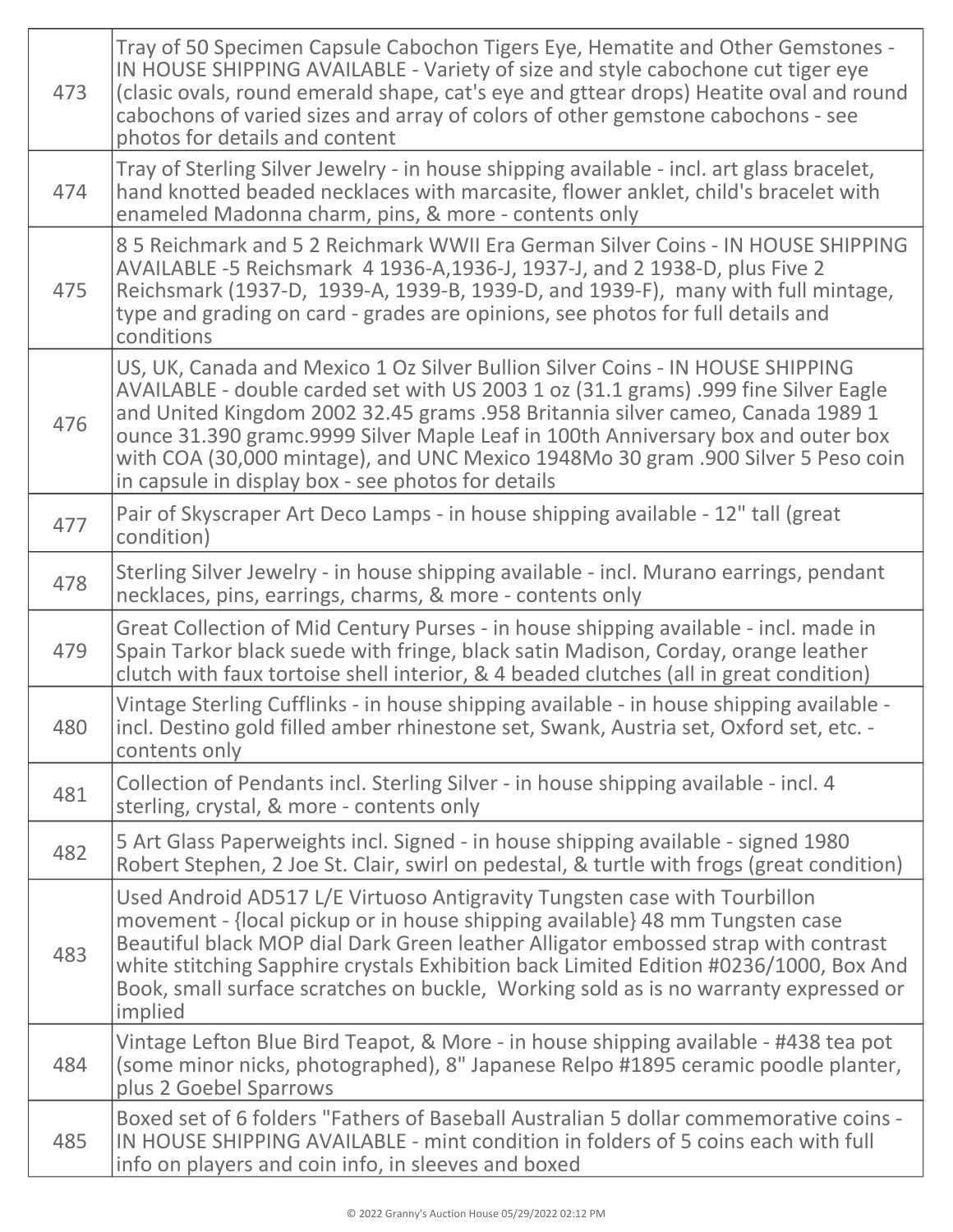| 486 | Two 1983 Hasboro Miniature G.I. Joe in Orig. Packaging - IN HOUSE SHIPPING<br>AVAILABLE - fully poseable with attachments - Helicopter Assualt Trooper Airborne &<br>Cobra Intelligence Officer Baroness - damage to Baroness package                                                                                                                                                                                                                                                                                                                                                                                                                                                                                                                                                                                                                                                                                                     |
|-----|-------------------------------------------------------------------------------------------------------------------------------------------------------------------------------------------------------------------------------------------------------------------------------------------------------------------------------------------------------------------------------------------------------------------------------------------------------------------------------------------------------------------------------------------------------------------------------------------------------------------------------------------------------------------------------------------------------------------------------------------------------------------------------------------------------------------------------------------------------------------------------------------------------------------------------------------|
| 487 | case Lot FULL of Proof and Uncirculated US Pennies, Nickels, Dimes and Quarters - Full<br>Luster proof pennies in flips from 1960 to 1985, carded pennies from 1959 to 1980s, 3<br>tubed rolls of pennies (one marked 1959-1979, one 1980-2004 one 1962, 1969-S and<br>1988-S), one Coins of America unopened display wrapper roll of 2009 Lincoln Series<br>Issue 1- Childhood Philadelpha pennies, 6 usmint.gov rolls UNC 2004 Westward<br>Journey Series Jefferson nickels (3 P and 3 D), one bank roll nickels marked in pen<br>"2004 Keel from Fed" and one shrink wrapped roll with 2004 Peace Medal nickel<br>ends, 20 miscproof Jefferson nickels in capsuled 1962-2005, 4 tubes Proof Roosevelt<br>dimes taped closed 1979-S, 1980-S, 1981-S (this roll opened to confirm all as correct<br>date and condition some dirt and wear to top coins) and 1985-S, and 11 misc Quarters<br>incl 2006-P Colorado error withcud back mark |
| 488 | 4 Royal Doulton 4.5" Bone China Girl Figurines - in house shipping available - Tinkle<br>Bell HN1677, Rose HN1363, Peggy HN2038, & Dinky Do HN1677 (great condition)                                                                                                                                                                                                                                                                                                                                                                                                                                                                                                                                                                                                                                                                                                                                                                      |
| 489 | Collection of Antique to Vintage German Coins 1874-1980s - IN HOUSE SHIPPING<br>AVAILABLE - Most earlier, some post war to 1980s - 4 East Germany, 1923-A 200 mark<br>hyper inflation coin, 5 1 Mark, 10 50 Pfennigs and WWII era Reichspfennigs. 1 20<br>Pfennig, 27 10 Pfennig 1874-1969 incl WWII, 60 5 Pfennig mixed metals, zinc war era,<br>13 2 Pfennig, 30+ 1 Pfennig, etc - see photos for date details and more detailed<br>content descriptions, many coins have full collectors info on the cards                                                                                                                                                                                                                                                                                                                                                                                                                             |
| 490 | 2 Pcs. of Vintage Glass - in house shipping available - 11" Fenton hand painted 1905-<br>2005 Landmark collection vase in holder & 3 footed 5" tall marigold carnival glass<br>ruffle grape and cable bowl exterior (both in great condition)                                                                                                                                                                                                                                                                                                                                                                                                                                                                                                                                                                                                                                                                                             |
| 491 | UNC Clad Kennedy Half Dollars - IN HOUSE SHIPPING AVAILABLE - 20 2005-P Satin<br>Finish Proofs in original Mint cello packs, 17 2005-S Deep Cameo Proofs, 9 1971-<br>S Deep Cameo Proofs, and 21 other unc and cello pack mixed date Kennedy half<br>dollars - see photos                                                                                                                                                                                                                                                                                                                                                                                                                                                                                                                                                                                                                                                                 |
| 492 | 1966 Nems Enterprises Inc The Beatles Purple Plastic Disk-Go-Case 45 Record Holder -<br>IN HOUSE SHIPPING AVAILABLE - line drawing of all for Beatles with facsimily<br>signatures on front, worn open close direction sticker on side, actula case is solid and<br>functional - Product of Charter Industries Inc NYC - see photos for details                                                                                                                                                                                                                                                                                                                                                                                                                                                                                                                                                                                           |
| 493 | Franklin Sterling Silver Display Set of 42 The Great Flags of America in Fitted Display<br>Case with Book - IN HOUSE SHIPPING AVAILABLE, FLAGS WRAPPED SEPARATELY -<br>book is still factory sealed, flags are BU mint and display box is fully in tact                                                                                                                                                                                                                                                                                                                                                                                                                                                                                                                                                                                                                                                                                   |
| 494 | Techno Marine Women's TM-117001 Cruise Valentine 40mm Watch - {local pickup or<br>in house shipping available} Silver Case, Chronograph Movement Quartz (Battery)<br>Dial Color: White, Bands Red, White Model TM-117001 Case Size 40 mm, Water<br>Resistance 200 m (20 ATM) Band Material: Leather, Silicone with 2 Rubber Red &<br>White Extra Bands And Case Covers, With Box. Working sold as is no warranty<br>expressed or implied.                                                                                                                                                                                                                                                                                                                                                                                                                                                                                                 |
| 495 | 2 Royal Doulton and 1 Paragon Lady Figurines - IN HOUSE SHIPPING AVAILABLE - Royal<br>Doulton Prue HN 1996 and Paisley Shawl HN 1988, plus Paragon Bone China Paulette<br>figures                                                                                                                                                                                                                                                                                                                                                                                                                                                                                                                                                                                                                                                                                                                                                         |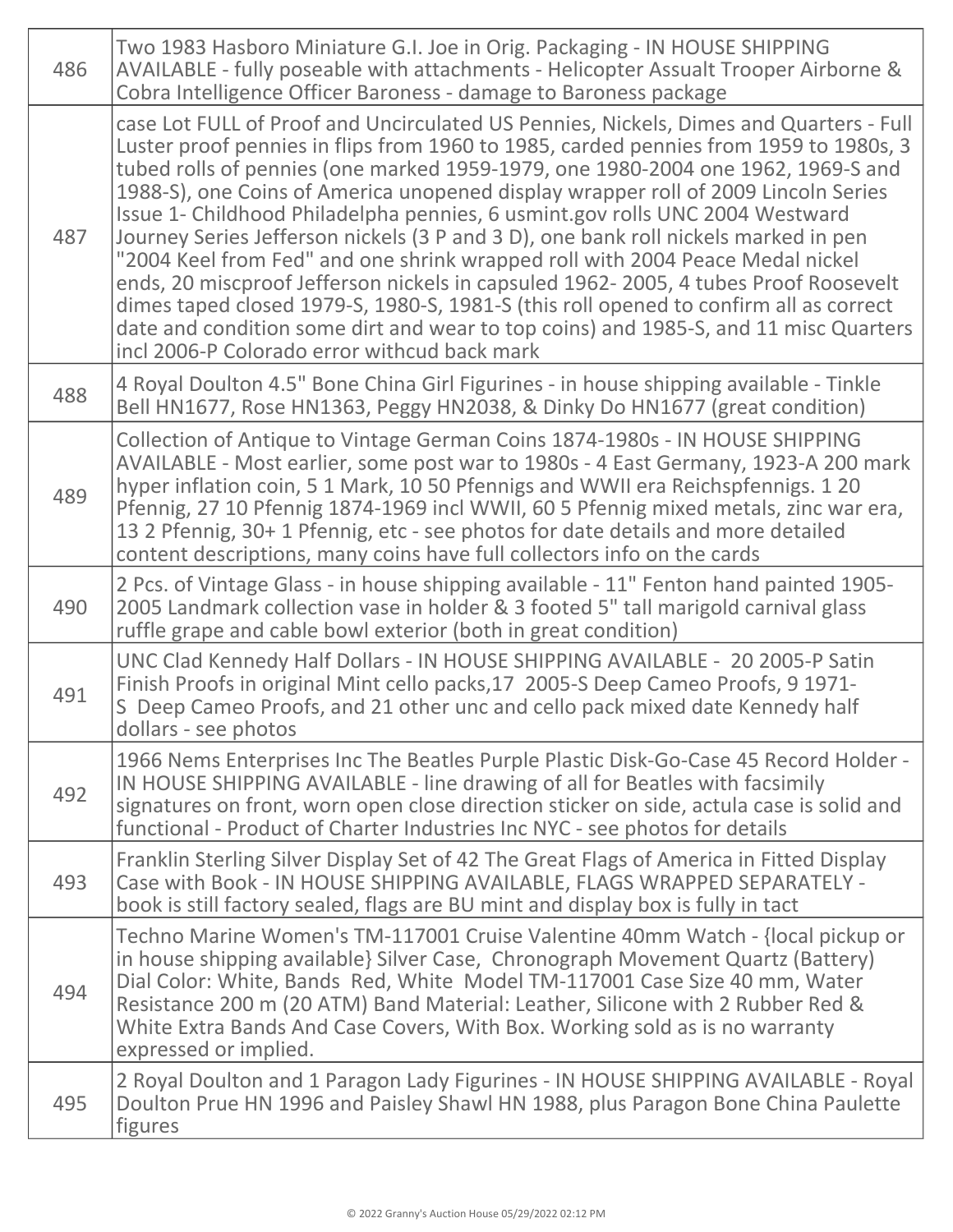| 496 | Collection of 6 World Trade Center Remembrance Silver Bullion Coins/ Dollar - IN<br>HOUSE SHIPPING AVAILABLE - 5 2005 "Freedom Tower" \$1 one dollar non-circulating<br>Legal Tender .999 silver commemorative coins of the Cook Islands with NYC Skyline<br>complete with "Freedom Tower" on obverse, old skyline with twin towers on reverse,<br>struck in solid silver and clad in 72mg of silver recovered from Ground Zero (2 pair in<br>display boxes enabling a view of each side and one in as is black case) and God Bless<br>America Twin Towers 1 oz .999 fine silver round - see photos                                                             |
|-----|-----------------------------------------------------------------------------------------------------------------------------------------------------------------------------------------------------------------------------------------------------------------------------------------------------------------------------------------------------------------------------------------------------------------------------------------------------------------------------------------------------------------------------------------------------------------------------------------------------------------------------------------------------------------|
| 497 | Vintage Cufflink Collection - in house shipping available - incl. Art Deco gold tone with<br>black star design and red rhinestone, Swank red crystal & more, Anson set, blue<br>crystal black faux pearl set, & more - contents only                                                                                                                                                                                                                                                                                                                                                                                                                            |
| 498 | 2 Antique Porcelain Ceiling Lamp Pulleys - in house shipping available - hand painted<br>coastal scene with light house and ship, 2 pulleys on each, 6.5" long (very good<br>condition)                                                                                                                                                                                                                                                                                                                                                                                                                                                                         |
| 499 | Vintage Neiman Marcus Agate Art Glass Pitcher & Tumblers - buyer arranges third<br>party packaging and shipping - with Neiman Marcus tags, made in Poland (excellent<br>condition)                                                                                                                                                                                                                                                                                                                                                                                                                                                                              |
| 500 | Fenton Poppy Custard Student Lamp - in house shipping available - 19" tall with orig.<br>chimney (great condition)                                                                                                                                                                                                                                                                                                                                                                                                                                                                                                                                              |
| 501 | Canada Centennial 1967 Proof / UNC sets - IN HOUSE SHIPPING AVAILABLE - 6 1967<br>Centennial of Confederation Mint UNC/ Proof like sets in plastic display sets, 1 Set in<br>Ottowa Royal Canadian Mint display case (missing special (?) in top space), 1984 150<br>year Toronto Commemorative Dollar in capsule, Manitoba 1970 Centennial Dollar and<br>1967 Canada Confederation Centennial Medal, BC 150 years clad UNC 1992 quarter,<br>1929 Confederation Diamond Jubilee fob/ medallion of King George V and Queen<br>Mary, 1918 large penny, plus 1918, 1919 and 1920 silver dimes - grades are opinions,<br>see photos for full details and conditions |
| 502 | Tray of Mostly Sterling Silver Jewelry - in house shipping available - pendant<br>necklaces, bracelets, liquid silver beaded necklaces and bracelet, earrings, shell<br>beaded necklaces, vintage loom necklace, & more - contents only                                                                                                                                                                                                                                                                                                                                                                                                                         |
| 503 | Approx 500 Antique Postcards and 50+ Fold Out Postcards and Souvenir Photo Packs -<br>in house shipping available - great early 1900s Holiday, Santas and embossed<br>Christmas and other holidays, Victorian courting theme card series, souvenir fold<br>outs, Skyscraper, Native American and Western and so much more - See all the<br>photos!!                                                                                                                                                                                                                                                                                                             |
| 504 | Vittorio Rigattieri for Idea Murano 22" and 14" Pedewtal Art Glass Candlesticks - IN<br>HOUSE SHIPPING AVAILABLE, LARGE OVER PACKED BOX - clear column pedestal with<br>black disc separators, flared conical lip and foot - both with Idea Murano stickers and<br>etched V Rigattieri signatures on base rim                                                                                                                                                                                                                                                                                                                                                   |
| 505 | 15 Pounds Lincoln Wheat Cents, 1910-1958 - in house shipping available - seems to<br>have wide range from early to late wheat pennies - funn to go through!                                                                                                                                                                                                                                                                                                                                                                                                                                                                                                     |
| 506 | Lovely Antique Whiting & Davis Mesh Purse - in house shipping available - air brush<br>floral design (silk lining as is, some wear in paint around clasp)                                                                                                                                                                                                                                                                                                                                                                                                                                                                                                       |
| 507 | 3 Fabrege Inspired Russian Imperial Egg Enameled Metal Collectibles of Varied Sizes -<br>Large emerald egg and gold egg with hatching chick rest in tri foot stands, light green<br>egg is attached to pedestal base - see photos                                                                                                                                                                                                                                                                                                                                                                                                                               |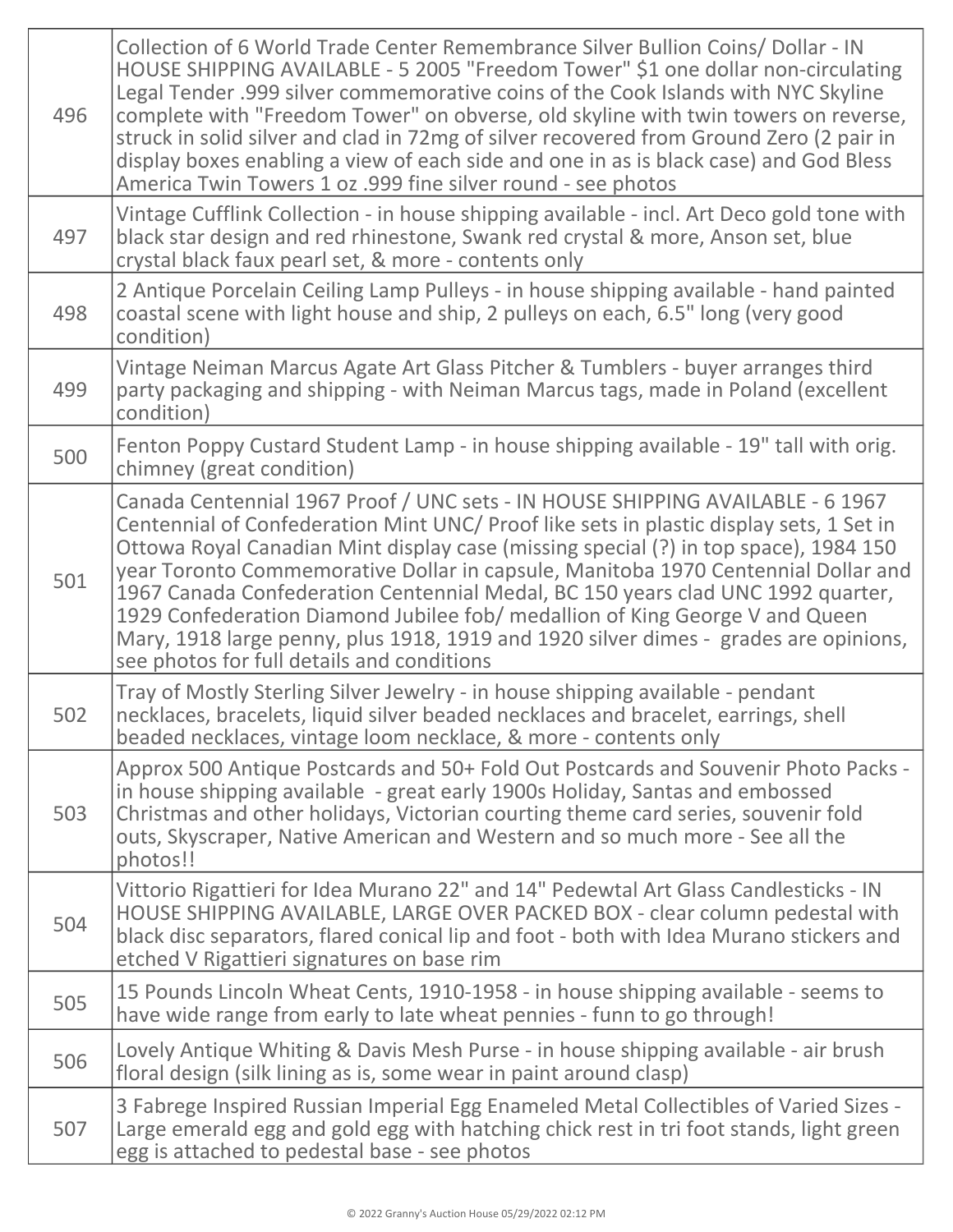| 508 | 2006, 2007 and 2008 US Silver Proof Sets - IN HOUSE SHIPPING AVAILABLE - 2006<br>Silver Proof Set with basic coinage set and quarter set, folder and COA info sheet,<br>2007 set of same content plus the 4 Presidential Dollar set, 2008 with all 3 sets plus<br>extra sleeved set of 2008 silver quarters - see photos                                                                                                                                                                                                                                                                                                                                                                                                                                      |
|-----|---------------------------------------------------------------------------------------------------------------------------------------------------------------------------------------------------------------------------------------------------------------------------------------------------------------------------------------------------------------------------------------------------------------------------------------------------------------------------------------------------------------------------------------------------------------------------------------------------------------------------------------------------------------------------------------------------------------------------------------------------------------|
| 509 | German Schierholz Porcelain Candelabra & More - buyer arranges third party<br>packaging and shipping - 16" 4-arm angel candelabra heavily decorated with flowers<br>(tiny chip on one flower), 10.25" Lladro #4981 "Girl Ironing" figurine, & Waterford<br>"Lismore" 7.5" ice bucket (all in great condition)                                                                                                                                                                                                                                                                                                                                                                                                                                                 |
| 510 | Tray Lot of Full Luster UNC/Proof Pennies 1968-2016, Tax Tokens, Large Medallions<br>and More - IN HOUSE SHIPPING AVAILABLE - lots fo carded red luster pennies, 5 UNC<br>rolls, 4 Ike dollars, quarters, dimes and much more - see photos for details                                                                                                                                                                                                                                                                                                                                                                                                                                                                                                        |
| 511 | Collection of Carved Chinese Hard Stone Figures, Animals, Horn Carving and more - IN<br>HOUSE SHIPPING AVAILABLE - 3 1/4" x 4 1/2" jade color stone carving of mythic<br>dragon with cat form figure riding atop with hand carved wooden stand, 1 3/4" x 2 1<br>/2" supine praying figure, 1/2" x 2 1/4" flat supine mythic foo dog/ baby dragon, 2"<br>bird figure, $1 \frac{3}{4}$ " x 2 $\frac{1}{2}$ " stylized dragon among the waves, 2 $\frac{3}{4}$ " round dark<br>hardstone pendant carving of horse with bird below, monkey on back and bat behind,<br>5" dark horn carving of lucky fish upon lotus spouting water abundance with<br>calligraphy marks, 3" recumbent water buffalo and 3 1/4" died green stone parrot -<br>see photos for details |
| 512 | 4 Pcs Fenton And Other Marigold Carnival Glass Bowls - IN HOUSE SHIPPING<br>AVAILABLE LARGE BOX CHARGES - Fenton Dragon and Lotus Bowl with rich patinaa,<br>Holly plate, 3 footed Stag and Holly bowl and more                                                                                                                                                                                                                                                                                                                                                                                                                                                                                                                                               |
| 513 | Used AV123 Subwoofer 650 Watt & Pair Of Onix Rocket ELT LRse Speakers With Metal<br>Stands - [Local pickup or buyer arranges 3rd party packing and shipping]                                                                                                                                                                                                                                                                                                                                                                                                                                                                                                                                                                                                  |
| 514 | Used Dared MP5 Vacuum Tube Amplifier - Fresh From Estate Lights Up. [Local pickup<br>or in house shipping available]                                                                                                                                                                                                                                                                                                                                                                                                                                                                                                                                                                                                                                          |
| 515 | Faith Coddington Kuchina Acrylic on Canvas Ricky Bell Tribute Painting - IN HOUSE<br>SHIPPING AVAILABLE, LARGE BOX CHARGES - Faith Kuchina was a well known local<br>artist and teacher featured for her Jazz Festival work and written up in local papers.<br>This piece was done as a memorial tribute to Ricky Bell, a Bucs player who died<br>young, exhibition brochure included - 36" x 24" unframed (newspaper clipping not<br>included)                                                                                                                                                                                                                                                                                                               |
| 516 | AV123 Subwoofer 650 Watt #70646 & 5 Onix Rocket Speakers - [Local pickup or buyer<br>arranges 3rd party packing and shipping] AV123Subwoofer needs new screen or 2<br>new tits for screen. Onix Rocket Speakers 4 - model ELT LRse and 1 - Onix Rocket ELT<br><b>Cse</b>                                                                                                                                                                                                                                                                                                                                                                                                                                                                                      |
| 517 | Well Made heavy pile Gebbeh Tribal Estate Rug - buyer arranges third party packaging<br>and shipping - 102"x70" (fading on one end)                                                                                                                                                                                                                                                                                                                                                                                                                                                                                                                                                                                                                           |
| 518 | Bird and Botanical Framed Prints, Etchings and Originals - LOCAL PICK UP ONLY - large<br>variety of sizes, styles and conditions - F Mennon 3 color woodblock Mushrooms, Bill<br>Westling signed 67/2500 seal print of Cedar Wax Wings, 3 small ducks on hardboard<br>gouaches by Geo. Barber, wonderful petite colored etching of African crested crane<br>by Dan Mitra signed and numbered, Gould and other antique bird prints, James<br>Audubon Canvas back duck images antique botanicals and more - see photos for<br>content and details                                                                                                                                                                                                               |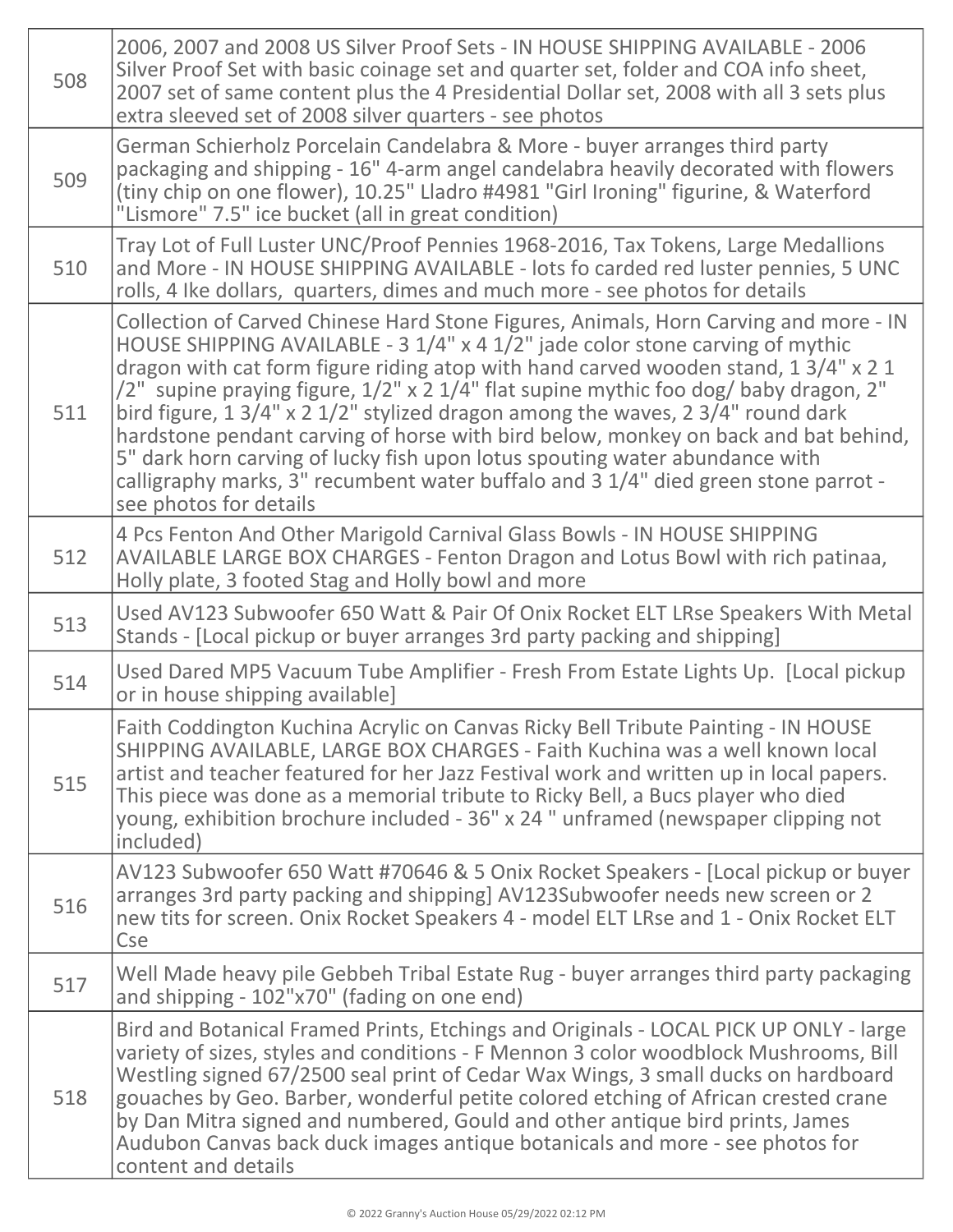| 519 | 60 Vintage Classic Rock and Roll and Jazz Vinyl Record Albums - IN HOUSE SHIPPING<br>AVAILABLE MEDIA MAIL - 4 Yes, 2 The Police, Queen, The pretenders, Uriah Heep,<br>Jethro Tull Santana, Frank Zappa, Stevie Wonder, Sly and The Family Stone, Van<br>Halen, 2 Passport, Utopia, 2 ZZ Top, Robert Plant Stills, Lionel Richie, Smokey<br>Robinson, The Yellow Jackets, Saga Cat Stevens, Steely Dan, Patrick Moraz, Mike<br>Rutherford, U Shooz, Tears for Fears, Supertramp, 2 Squeeze, Rare Silk, 2 Jaco<br>Pastorius, Pat Metheny, 2 Wayne Shorter, 2 Kazumi Watanabe, Yo Yo Ma, Moraz-<br>Bruford, Steve Smith, John O'Banion, Vaughn & Violins, Scritti Politti D.S. al Coda, John<br>Scofield, Bob Marley and the Wailers, Steve Morse Band, David Torn, 3 Rush, Uncle<br>Festive, Seals & Croft, - Appear well kept from Musicians estate, random search of a<br>few albums found good condition, all sold as is. - see photos for record names and<br>album cover conditions |
|-----|-----------------------------------------------------------------------------------------------------------------------------------------------------------------------------------------------------------------------------------------------------------------------------------------------------------------------------------------------------------------------------------------------------------------------------------------------------------------------------------------------------------------------------------------------------------------------------------------------------------------------------------------------------------------------------------------------------------------------------------------------------------------------------------------------------------------------------------------------------------------------------------------------------------------------------------------------------------------------------------------|
| 520 | Washburn Maverick Pro Series Electric Guitar with Soft Carrying Case - buyer arranges<br>third party packaging and shipping - model BT-4/DB (signs of use)                                                                                                                                                                                                                                                                                                                                                                                                                                                                                                                                                                                                                                                                                                                                                                                                                              |
| 521 | Vintage Lawrence Barrett Cigar Curved Porcelain Sign - in house shipping available<br>- colorful sign with lithographed image of the American stage actor Lawrence Barrett<br>(1838-1891) used as an endorsement for these cigar, lots of signs of age with some<br>areas that have been repainted - 32.25"x21.5"                                                                                                                                                                                                                                                                                                                                                                                                                                                                                                                                                                                                                                                                       |
| 522 | Vintage 1970's Wood Frame Sofa - local pick up only - 30" tall x 91" wide (some mild<br>signs of age, see photos)                                                                                                                                                                                                                                                                                                                                                                                                                                                                                                                                                                                                                                                                                                                                                                                                                                                                       |
| 523 | Hyde Park On Tap 2 Sided Porcelain Sign - in house shipping available - by Crystal Sign<br>Co. St. Louis MO., Hyde Park brewery was based in the Baden area of North St. Louis<br>and they owned many local taverns in the northern part of the city. The Hyde Park<br>beer brand was a major player in the early 1900s prior to prohibition and again after<br>prohibition for many years. In the 1940's they hit their zenith of sales and<br>immediately started to lose market share to Anheuser-Busch and Griesedieck Bros<br>breweries. They were sold and shut down in the 1950's. - 35"x31" (see photos for<br>condition)                                                                                                                                                                                                                                                                                                                                                       |
| 524 | Vintage Geometric Wool Rug - local pick up only - 112"x72" w/ fringe                                                                                                                                                                                                                                                                                                                                                                                                                                                                                                                                                                                                                                                                                                                                                                                                                                                                                                                    |
| 525 | Old 6 ft. Flottorp Wood Propellor - buyer arranges third party packaging and shipping<br>- The Flottorp Manufacturing Company of Grand Rapids, Michigan was founded in<br>1912, making it one of the world's oldest propeller producers. Its founder, Ole<br>Flottorp, was born in Norway, and built his first propeller in 1910. Last photo is only to<br>show the authenticity of the actual label on propellor                                                                                                                                                                                                                                                                                                                                                                                                                                                                                                                                                                       |
| 526 | Mid Century 3 Light Tulip Lamp - buyer arranges third party packaging and shipping -<br>brass finish rods with wood leafs & base, 30.5" tall, 3-way switch, made in Germany<br>sticker on one shade (great vintage condition)                                                                                                                                                                                                                                                                                                                                                                                                                                                                                                                                                                                                                                                                                                                                                           |
| 527 | Adorable Asian Inspired Wood Stand - local pick up only - curved legs and top raised<br>on brass dowels - 26.5" tall x 18.5" wide x 12.5" deep (very good condition)                                                                                                                                                                                                                                                                                                                                                                                                                                                                                                                                                                                                                                                                                                                                                                                                                    |
| 528 | Lot of Baseball, Football, Basketball and Hockey Collector Cards and Memorabilia -<br>LOCAL PICK UP ONLY - case of 24 each 1997 Pinnacle Baseball Cards and Football<br>Cards in A Can, varied boxed sets of Baseball Cards and large coLlection of lenticular<br>magic motion cards, boxes of hockey cards, mixed sport albums full of Baseball and<br>Football cards and More - see photos for contents                                                                                                                                                                                                                                                                                                                                                                                                                                                                                                                                                                               |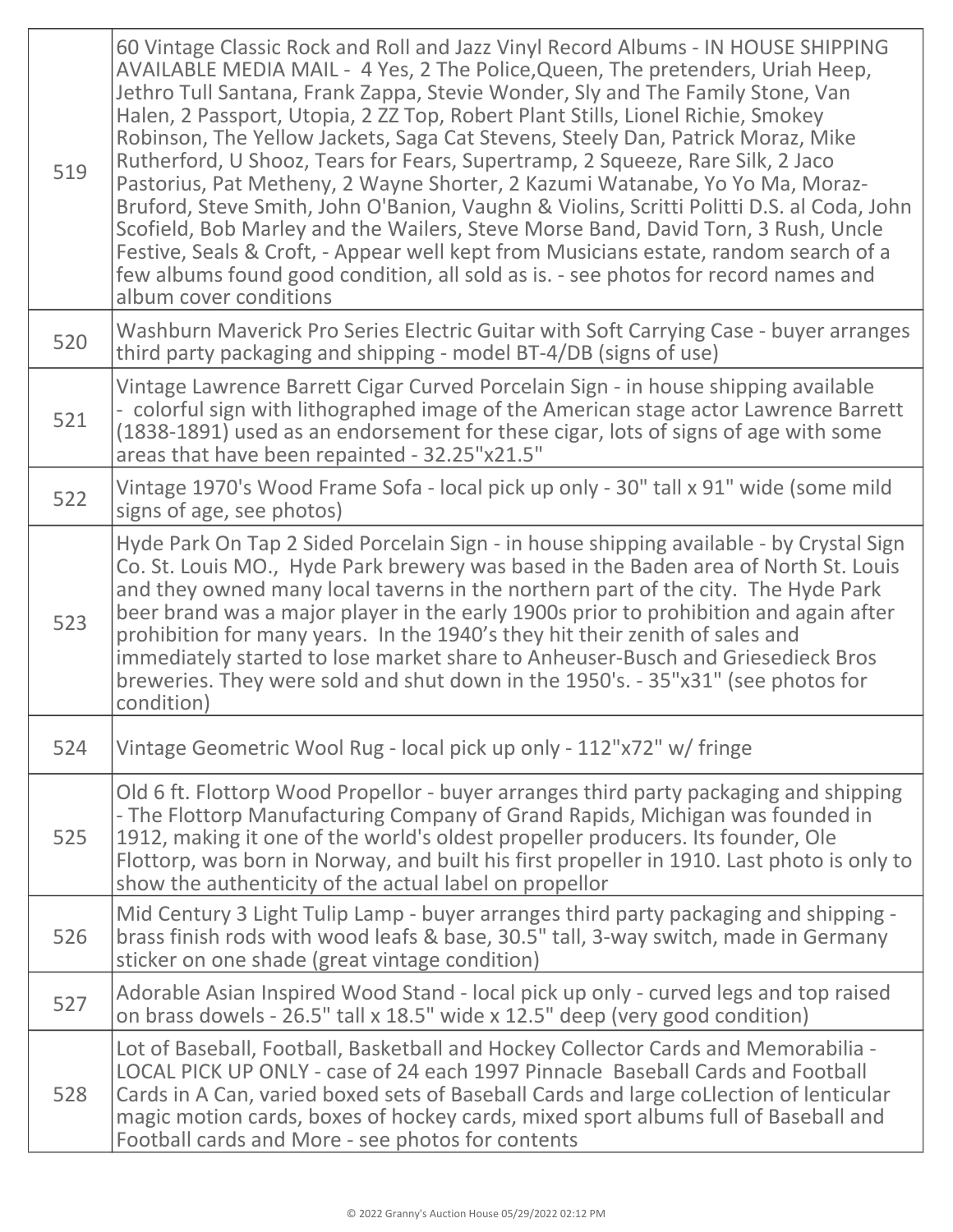| 529 | New in Box Hubbard Mark Ultra VIII E-Meter - in house shipping available - never<br>removed from box, shipping box has water stains                                                                                                                                                                                                                                                                                                                                                                                                                                                                                                                                                                                                                                                                        |
|-----|------------------------------------------------------------------------------------------------------------------------------------------------------------------------------------------------------------------------------------------------------------------------------------------------------------------------------------------------------------------------------------------------------------------------------------------------------------------------------------------------------------------------------------------------------------------------------------------------------------------------------------------------------------------------------------------------------------------------------------------------------------------------------------------------------------|
| 530 | Frosted Art Deco Design Mirror - local pick up only - woman with gazelle - 41"<br>diameter                                                                                                                                                                                                                                                                                                                                                                                                                                                                                                                                                                                                                                                                                                                 |
| 531 | Vintage Taxidermy Snake on Branch, Basket, & Carved Bear - local pick up only - 23"<br>tall branch with snake, 10.5" tall round basket, & 15" hand carved Montana wood<br>bear - all with a little bit of wear                                                                                                                                                                                                                                                                                                                                                                                                                                                                                                                                                                                             |
| 532 | 1990 John Lennon "Whatever Gets You Through The Night" 51/300 Serigraph with<br>Bag One Arts Inc COA - Limited Edition pencil numbered 51/300 and signed by Yoko<br>Ono Lennon, embossed John Lennon signature stamp center and Yoko Ono Lennon<br>red Japanese seal bottom right, from the 1990 "This is My Story Both Humble and<br>True" series of lithographs printed by hand by Atelier GF, Toronto, Canada on Arches<br>Aquarelle Paper, the entire collection approved and endorsed by The Estate of John<br>Lennon and specially selected and authorized by Yoko Ono Lennon complete with<br>original signed Bag One Arts Inc COA - 17 1/2" x 13" sight double matted in 26" x 21"<br>frame, framed by Imagine Gallery 1993 (some wear to frame)                                                   |
| 533 | 11 Avalon Hill, 4 GDW and 1 Task Force Boxed Vintage Simuation War Games - Avalon<br>Hill 1962 Waterloo #516, 1965 Blitzkrieg #700, 1960s D-Day #508. 1965 The Battle of<br>The Bulge 602, 1976 The Russian Campaign #718, 1964 Afrika Korps #600 and 4 AH<br>Bookcase Games The Guns of August WWI #813, Origins of WWII #810, Rise and<br>Decline of The Third Reich #813, Fortress Europa828 and 1776#817, 4 GDW Game<br>Designer's Workshop games (Pearl Harbor - The War Against Japan 1941-<br>1945v#813, Series 120 Games 1940 #410, 1941 #413 and 1942 #407) plus 1980 Task<br>Force Sci Fi War of The Worlds"- direct from original Collector's estate, presumed<br>complete, but tile contents unchecked, sold as is, all with rules of play and charts - see<br>photos for contents and details |
| 534 | Collection of Estate Snap-on, Blue-Point and Matco Automotive Tools, Etc - local pick<br>up only - air tools (all untested), hammers, pliers, cutters, & more (see photos)                                                                                                                                                                                                                                                                                                                                                                                                                                                                                                                                                                                                                                 |
| 535 | Ephemera Lot of Antique Postcards, Car Books and Papers, Sheet Music, Magazines,<br>Brochures & More - IN HOUSE SHIPPING AVAILABLE - Lots of great front image<br>postcards (back sides have minor to major issues as they were all removed from<br>scrapbooks), vintage Scientific American magazines, Mar Lieberman art folio, 1943<br>map of Pinellas county WAY before major growth expansion (toning, wear),<br>Woman's Day and The American magazines, Art Deco design sheet music, Rock and<br>Roll sheet music book collections of The Doors, Beatles and Elvis Presley and more -<br>see photos for more content                                                                                                                                                                                  |
| 536 | 14 Pcs. Vintage Pyrex - local pick up only - 444 Town and Country & 442 Early<br>American gold on brown cinderella bowls, set of 4 primary color nesting bowls, 441,<br>442, & 443 Butterprint Cinderella bowls, 441 & 443 Amercican brown on white<br>cinderella bowls, 442 cinderella bowl, 473 & 475 casserole green Spring Blossom (all<br>in decent vintage condition)                                                                                                                                                                                                                                                                                                                                                                                                                                |
| 537 | 3 Japanese Woodblock Prints After Great Masterpieces - LOCAL PICK UP ONLY -<br>Uchida Publishers Sadanobu Hasegawa Snowy Heron Girl Dance, Cherry Blossoms at<br>Arashiyama, from the series Famous Places of Kyōto by Hiroshige (COA claims 1900<br>print date, inaccurate print info), and No. 3, Warabi Station The Toda River Crossing<br>(Warabi no eki, Todagawa no watashiba) from the series The Sixty-nine Stations of the<br>Kisokaidô Road by Artist Keisai Eisen - all framed under glass                                                                                                                                                                                                                                                                                                      |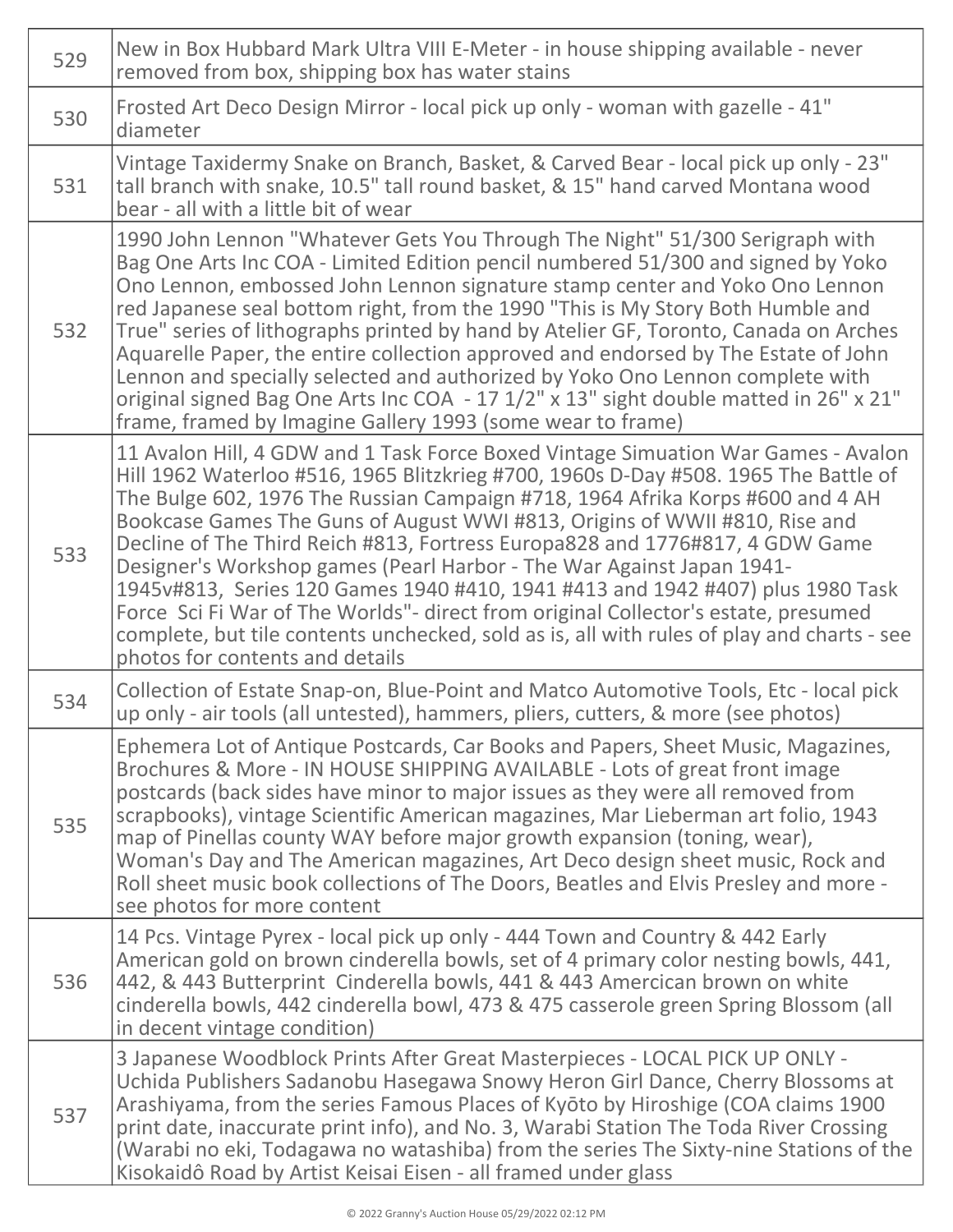| 538 | 15" Doepke Model Toys Pressed Steel Roadster - IN HOUSE SHIPPING AVAILABLE -<br>stamped Model Toys Rossmoyne, Ohio, U.S.A. under removeable folded convertable<br>top slab, metal in good condition, tires marked Doepke, no windshield -see photos for<br>condition and details                                                                                                                                                                                                                                                                                                                                                                                                                                                                                                                                                                                                                                                                                                                                                                  |
|-----|---------------------------------------------------------------------------------------------------------------------------------------------------------------------------------------------------------------------------------------------------------------------------------------------------------------------------------------------------------------------------------------------------------------------------------------------------------------------------------------------------------------------------------------------------------------------------------------------------------------------------------------------------------------------------------------------------------------------------------------------------------------------------------------------------------------------------------------------------------------------------------------------------------------------------------------------------------------------------------------------------------------------------------------------------|
| 539 | Nikon D50 DSLR Camera - in house shipping available - with owners manual (no<br>battery, unable to test, appears to be in great condition)                                                                                                                                                                                                                                                                                                                                                                                                                                                                                                                                                                                                                                                                                                                                                                                                                                                                                                        |
| 540 | 14 Pcs Depression Glass, Fenton, Fostoria and Other Vintage Art Glass - LOCAL PICK<br>UP ONLY - pr of 8 1/2" green uranium glass double parrot/ lovebird design plates<br>(consolidated?), pink satin princes creamer/ gravy, amethyst small pitcher, Fenton<br>blue satin opaque wreathed cherry bowl with orange tree exterior, 2 blue roses on<br>turquoise swan, turquoise satin vase, 2 cameo satin vases with yellow hand painted<br>roses and daisies, beaded melon vase, and Ruby Fostoria Coin oval center bowl and pr<br>candlesticks - see photos                                                                                                                                                                                                                                                                                                                                                                                                                                                                                      |
| 541 | Morris Katz Mid Century Modern Impressionist Oil on Canvasboard Landscape<br>Painting - IN HOUSE SHIPPING AVAILABLE WITH OVERSIZED BOX CHARGES - Morris<br>Katz (1932-2010) free textured brush style of Mediterranean villas with mountain<br>backgrounds, signed Morris Katz '75" lower right on 20" x 24" canvas board in 27" x31<br>$1/2$ " frame                                                                                                                                                                                                                                                                                                                                                                                                                                                                                                                                                                                                                                                                                             |
| 542 | 2 Carved Masks, Seminole Doll, Onyx Vases, Cross Tile and more - IN HOUSE SHIPPING<br>AVAILABLE - Pr onyx vases, long face mask of light wood and small jaguar head mask,<br>palm fiber seminole doll with cloth dress, Egypt mixed metals plate and earthenware<br>glazed tile with embossed cross                                                                                                                                                                                                                                                                                                                                                                                                                                                                                                                                                                                                                                                                                                                                               |
| 543 | Abraham Yakin Limited Edition 19/98 Hand Signed Embossed Deep Color Serigraph -<br>LOCAL PICK UP ONLY - detailed and colorful embossed aqua tint etching of procession<br>through streets fo Israel in classic Yakin style with embossed Hebrew character along<br>top edge, Israel customs certificate on back "original etching by A Yakin" - double<br>matted under glass in approx 27" x 32 1/2" frame - Abraham Yakin was born in<br>Jerusalem. During the Second World War, he joined the Royal Navy and served three<br>years in the Mediterranean Fleet. During this time he became acquainted with the art<br>of Egypt, Greece, France and Italy. After the war,, he started his artistic training at<br>Bezalel Academy, where he studied with Jacob Steinhardt and Mordecai Ardon. He<br>had his first exhibition In1953 and in 1961 Abraham Yakin won the International<br>Adolphe Neumann Prize in Paris. Works of Yakin are in the Israel Museum, Jerusalem,<br>the Musee d'Art Juif, Paris, and several museums in the Netherlands |
| 544 | First Act Flute - in house shipping available - in carrying case                                                                                                                                                                                                                                                                                                                                                                                                                                                                                                                                                                                                                                                                                                                                                                                                                                                                                                                                                                                  |
| 545 | Boston Red Sox Baseball Memorabilia - local pick up only - Boston Red Sox - Fenway<br>Park Brick with Photo, framed promo photos of 2007 World Series, 2 framed promo<br>photos of 1918 & 2004 World Series, 2 Kurt Adler nutcrackers, & 2 signed baseballs<br>(see photos for details)                                                                                                                                                                                                                                                                                                                                                                                                                                                                                                                                                                                                                                                                                                                                                           |
| 546 | Original 1950 Annie Get Your Gun with Betty Hutton Framed Movie Poster - LOCAL<br>PICK UP ONLY - copyright 1950 Loew's Incorporated Printed in the USA - good<br>condition, some crease marks, double matted under glass in 36 1/2" x 28" wood frame                                                                                                                                                                                                                                                                                                                                                                                                                                                                                                                                                                                                                                                                                                                                                                                              |
| 547 | Walt Disney Beauty and the Beast Figurines & Ornaments - buyer arranges third party<br>packaging and shipping - 11" Lumiere battery operated night light, 4" Chip ceramic<br>mug, miniature ornaments, 4.5" Belle Bookish Beauty figure, & 5" Lenox Cinderella<br>Mice cup (all in good condition)                                                                                                                                                                                                                                                                                                                                                                                                                                                                                                                                                                                                                                                                                                                                                |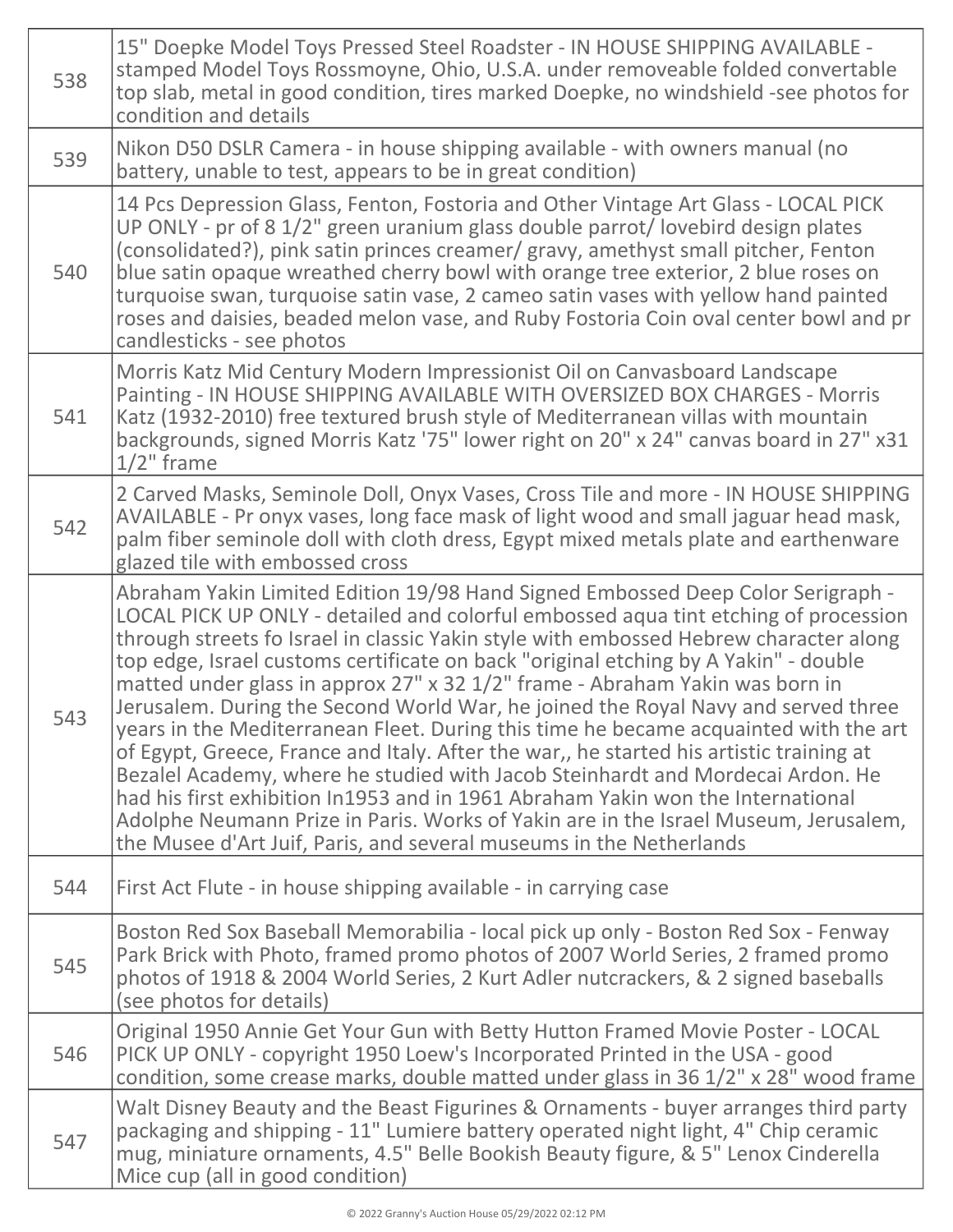| 548 | Tray Lot of Vintage comic Books and Disney Memorabilia - IN HOUSE SHIPPING<br>AVAILABLE - Disney puzzle classic Disneyland brochure, several movie reels, 40<br>Vintage Comic Books from X-Men and Marvel, Ren & Stimpy Classic Archie & Disney,<br>Space 1999 large size, Cracked, and many more, Fan Magazines, etc - see photos for<br>specifics                                                                                                                                                                                                                                                                                                                              |
|-----|----------------------------------------------------------------------------------------------------------------------------------------------------------------------------------------------------------------------------------------------------------------------------------------------------------------------------------------------------------------------------------------------------------------------------------------------------------------------------------------------------------------------------------------------------------------------------------------------------------------------------------------------------------------------------------|
| 549 | 2006 Master Replicas Star Wars Obi-Wan Kenobi Force FX Lightsaber Collectible with<br>Original Box - In House Shipping Available - "Realistic Metal Hilt, Authentic Sound<br>Effects, Glowing Bright Blue Blade, Officially Licensed" - working, with stand, sounds<br>change as lightsaber is moved, on/off sounds, creative realistic play - see photos                                                                                                                                                                                                                                                                                                                        |
| 550 | 2 Unusual Hand Drawn Musings on Paper by Jon Eikenberg - LOCAL PICK UP ONLY (OR<br>BUYER ARRANGES ALL PACKING AND SHIPPING THROUGH THIRD PARTY - BOTH<br>UNDER GLASS -"Inventive Paragons, Custom Vogue Intellectual Mania and Artistic<br>Fanfare (for the Tasteful, Jon Eikenberg, Philadelphia" card affixed to verso fo the<br>first image, matted under glass in 18" x 13" frame, of a preacher man inspiring the<br>brawl between two spirits under a black rain cloud and the second a soft rendition of<br>a pair of close growing trees full of hinted faces in 19 1/2" x 16" frame.                                                                                    |
| 551 | Carousel Erector Set and #46 Empire Steam Engin Toys, Penny Banks and More - Local<br>Pick up Only - Very heavy, if you are sure of cost, you can arrange all packing and<br>shipping through external third party - Erector set is full, may be complete or near<br>complete but unchecked and sold as is. #46 Empire Steam Engine was made 1946-50<br>and is in excellent condition. City Saving Fund and Trust Co lock box style and open<br>frame work ast iron bank building penny banks, and miniature sad iron                                                                                                                                                            |
| 552 | 3 Antique Landscape Paintings in Oil, Watercolor and Pastel - local pick up only - Paris<br>cityscape seen from the Seine with view of famous bridge, (small slit in center) in<br>expressive pallet knife 24"x36" oil on canvas with hard to read signature, Western<br>watercolor ranch landscape by renowned California artist Paul Starett Sample (signed<br>Paul Sample bottom right) in 18"x24" frame, & unsigned pastel on paper landscape<br>with oval matt under glass in 15"x26.5" frame - see photos                                                                                                                                                                  |
| 553 | 40+ Pcs Royal Albert Petit Point Bone China Dinnerware - buyer arranges third party<br>packaging and shipping - 8-9.5" & 7-7" plates, 6-5.5" sauce bowls, 9" oval bowl,<br>cream, sugar, & liner, 8 sets cups & saucers (all in good condition)                                                                                                                                                                                                                                                                                                                                                                                                                                  |
| 554 | Collection of 12 Pcs. Dedham Potting Shed Ceramics - buyer arranges third party<br>packaging and shipping - 14" - 3" bunnies, 8"x11" covered casserole, 8" plate,<br>candlestick, & mitten ornaments (all in good condition)                                                                                                                                                                                                                                                                                                                                                                                                                                                     |
| 555 | Carved Serpentine Jade Desk Sculptures, and Bi Stones - IN HOUSE SHIPPING<br>AVAILABLE - 2 jade colored serpentine carved bi stones in shadow box frames, 2 1/2"<br>x 4" turtle dragon figure with stand, 2 3/4" Foo dog, 2 1/4" turtle shell dragon carving<br>with lucky money ingot on back, 2 1/4" square pillow form paperweight with carved<br>dragon seal design, and 1 1/2" horse figure -SHIPPING NOTE! If you want this item<br>shipped, we will do our best to pack carefully and all items should arrive in good<br>repair, but due to rough package treatment and the way shadow boxes are made, we<br>will not guarantee glass on display pieces to arrive intact. |
| 556 | Beaver Brand Made in Germany 10 Button Antique Accordion - IN HOUSE SHIPPING<br>AVAILABLE - blue bellows, black boards and fancy chased cut metal corner protectors<br>and decorations                                                                                                                                                                                                                                                                                                                                                                                                                                                                                           |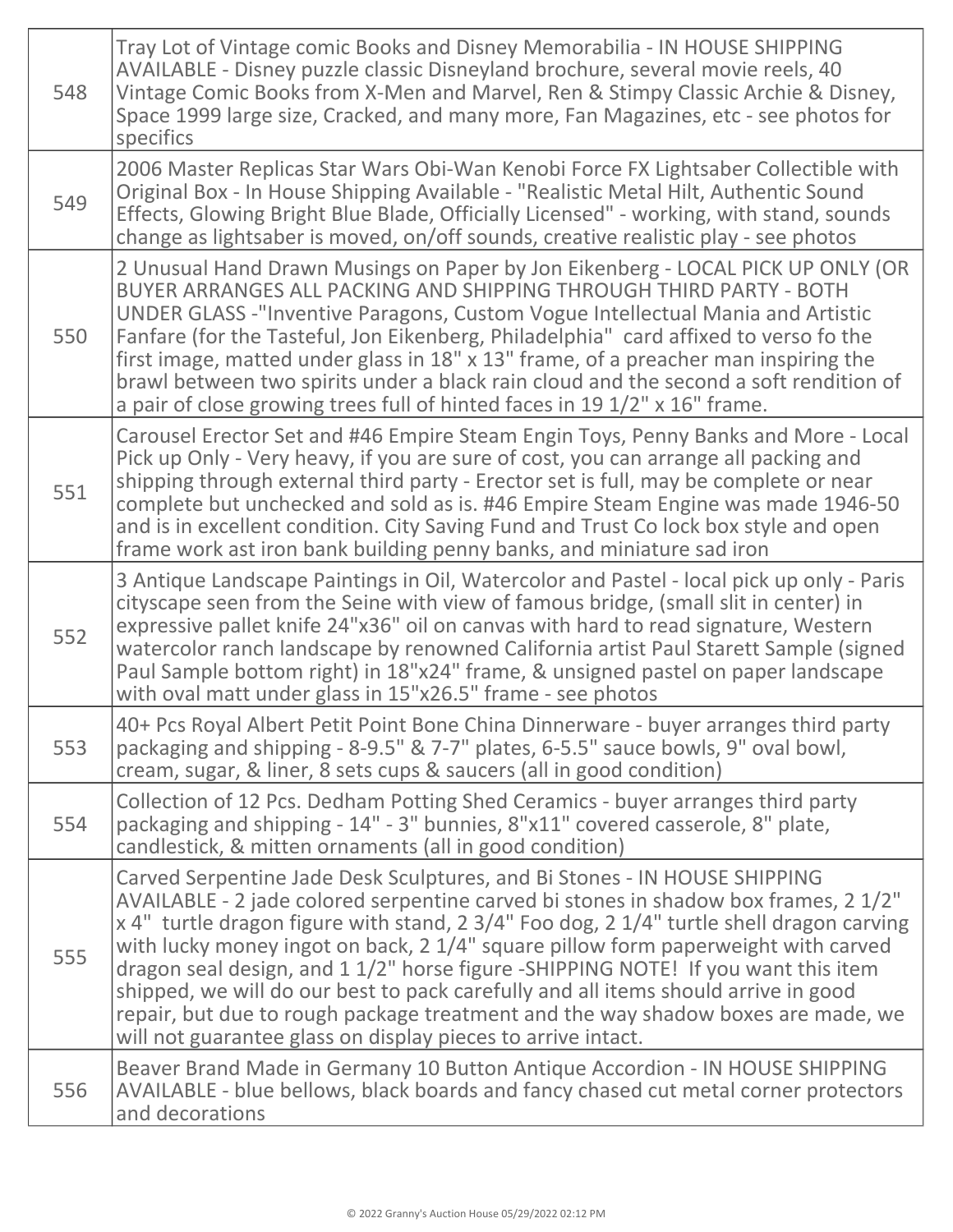| 557 | Estate Collection of Diecast Racing and Other Cars - local pick up only - 2 Mac Tools<br>John Force Castrol GTX funny cars in orig. boxes & 2 not in boxes, #88 Dale Jarrett<br>clear UPS & Ford Credit NASCAR's, VW bus, untested Chrysler RC & more (as is, no<br>guarantee of condition)                                                                                                                                                                                                                                                                                                                                                                   |
|-----|---------------------------------------------------------------------------------------------------------------------------------------------------------------------------------------------------------------------------------------------------------------------------------------------------------------------------------------------------------------------------------------------------------------------------------------------------------------------------------------------------------------------------------------------------------------------------------------------------------------------------------------------------------------|
| 558 | 19 Pcs Retro Glass Vases, Amber Tiara Ware, Fenton Milk Glass Hobnail and Other<br>vintage Glass - LOCAL PICK UP ONLY - 3 varied MCM retro colored art glass swung and<br>novelty vases in orange, ambers and controlled bubble ruby, Tiara pattern amber<br>serving plate and platter with center indent, basket, 2 deep bowls, low fruit compote,<br>and covered butter, 2 Fenton Milk Glass Hobnail bulbous base vases, compote, Tiffin<br>milk glass poppies embossed vase, pr amber hobnail base sewing lanterns with<br>anmbe rchimneys (one chimney with fitter chip), green glass cake salver and<br>enameled cranberry flash favor vase - SEE PHOTOS |
| 559 | Tray Lot of Varied Comic Super Hero Hobby Boxes of Booster Packs and Sets and<br>More - IN HOUSE SHIPPING AVAILABLE - 5 Plasm Zero Edition factory sealed Hobby<br>packs, 2 1993 Plasm 2nd Edition card albums and 2 wrapped full set packs plus extras,<br>1994 Wildstorm Set 1 Chromium Trading Card Hobby Box, WILD C.A.T.S. Deluxe<br>Trading Cards Hobby box, plus full boxed basic set, misc loose cardswith Wolverine,<br>Young BloodMario Bros, Star Trek Deep Space Nine and more, Over Power DC and<br>Marvel playing card decks, - see photos for content details                                                                                  |
| 560 | 2 Antique Cruet Sets - buyer arranges third party packaging and shipping - amber glass<br>holder with 4 pc. diamond pattern inserts & silver plate holder with 4 pc. cut glass<br>inserts (tallest has chip on rim and doesn't appear to match the rest)                                                                                                                                                                                                                                                                                                                                                                                                      |
| 561 | Vintage Acorn Gumball Machine - buyer arranges third party packaging and shipping -<br>glass jar with metal body (center rod has been cut)                                                                                                                                                                                                                                                                                                                                                                                                                                                                                                                    |
| 562 | Vintage Animal Figurines, Retro Ceramic and Other Novelties - LOCAL PICK UP ONLY -<br>12" leather wrap hand painted zebra, 10" ceramic elephant iwth applied plastic tusks,<br>ceramic lamb planter USA mark on base, little lady figure and boot house, double leaf<br>divided relish and cabbage basket of lemons, round Incolay box and pr Resin dog<br>bookends - see photos for more details                                                                                                                                                                                                                                                             |
| 563 | Adult Theme Pin Up Fantasy and Related Trading Card Sets - - IN HOUSE SHIPPING<br>AVAILABLE - Bunny Yeager's Bettie Page factory sealed hobby box and playing card<br>deck, 1 complete and 1 near complete Boris Vallejo Series 1 and 2 complete "Boris 3<br>All-Prism Images" sets, factory sealed sets with California Dreaming girls Holo<br>Pleasures, inc holograph and stereograph card, 1995 Playboy - The April Edition hobby<br>box and Easy Riders Series 1 limited to 49,900 Tin of metal cards - see photos                                                                                                                                       |
| 564 | Tray lot of 1990s Coca Cola, Collector Cards in Boxes - IN HOUSE SHIPPING AVAILABLE -<br>1994 factory sealed Metal Art Coca-Cola Collector's Cards tin with 20 metal cards, 2<br>Sprint Phone Cards/ Cels Premium Collection basic card sets (old advertising images<br>set in clear plastic cards, one basic set complete 1-50, the other set 6-50), 2 factory<br>sealed 1994 Collect-A-Card Series 3 hobby boxes, 1994 Super Premium Collection<br>hobby box (24 packs), factory sealed 1995 Coke Caps hobby box, complete Super<br>Premium basic set of 60, and more                                                                                       |
| 565 | 6 Albums Of Space Exploration, Flight and Related Postal Cachets and First Day Covers<br>- IN HOUSE SHIPPING AVAILABLE - Including NASA mission detailed picture envelopes<br>OF MISSION details and stages, 1960s throughout the 1970s and many 1980s-1990s -<br>Apollo, Gemini, Space Shuttle, Viking, Pioneer and more, Skylab, earlier plane covers,<br>First run Air Mail events, Space Log newsletter of event timelines and covers relating<br>to them and lots more, see photos, only a few details shown                                                                                                                                             |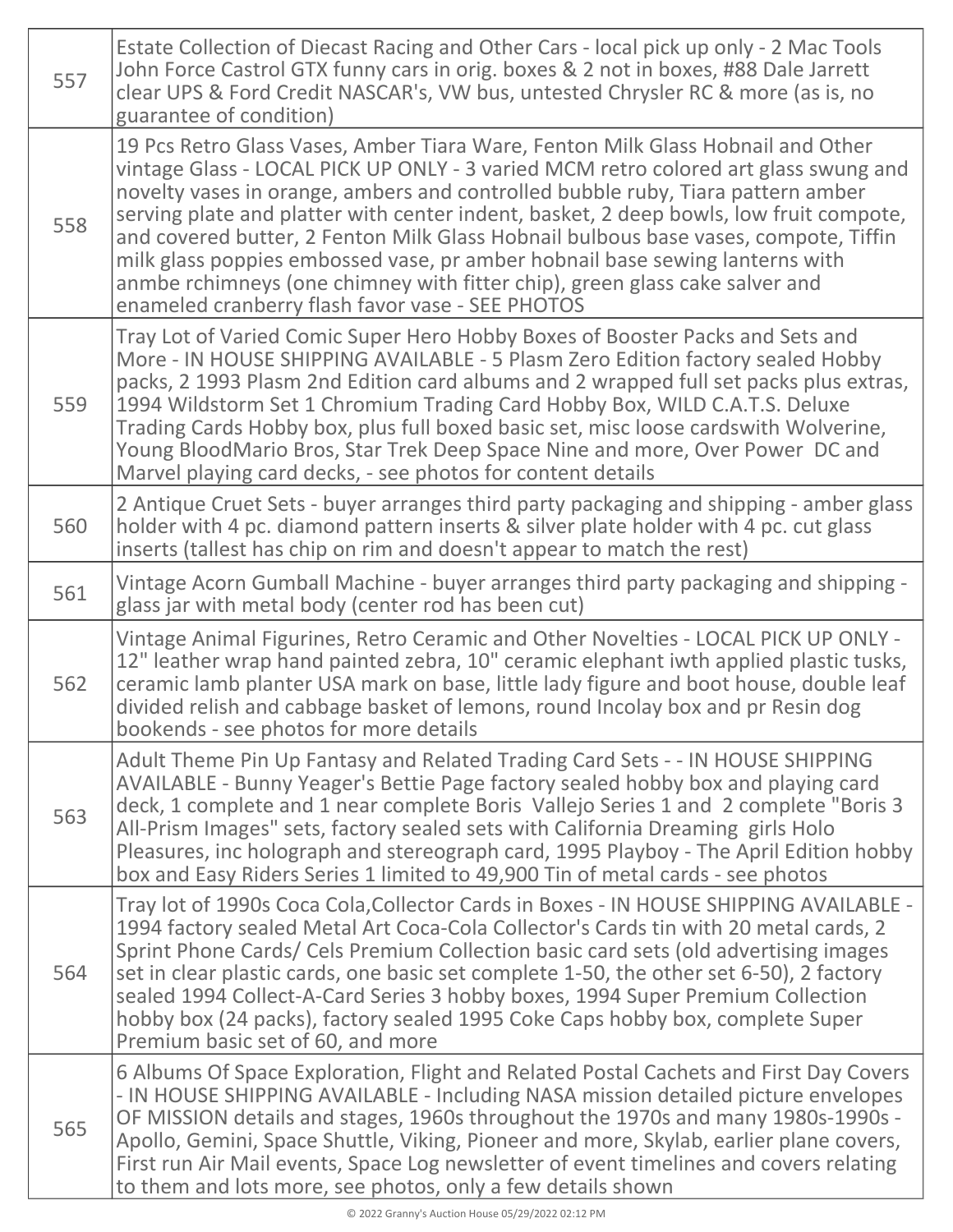| 566 | Large Collection of Coin Reference Books With Cherry Pickers, Die Varieties and More<br>- IN HOUSE SHIPPING AVAILABLE MEDIA MAIL - Fifth and Six Volume 1 half cent to<br>nickel and fourth edition volume 2 half dime to morgan dollar Cherry Pickers books,<br>The Official Red Book Sheild and Liberty Nickels, Buffalo and Jefferson Nickels,<br>and Flying Eage and Indian Head Pennies, Well Ussed The Authoritive Reference on<br>Three Cents Nickels Third Edition by Fletcher and Flynn, Getting Your Two Cents<br>Worth David Flynn, The Shild Five Centrs Series by Fletcher, Treasure Hunting Liberty<br>Head Nickels Van Note and Flynn, 1997 Blue Book of US Coins by Yeoman (54th<br>Edition), Die Picture adn Fuld/Moore Listing Update of Revised Fourth Edition<br>Patriotic Civil War Tokens, Medallic Portraits of Washington 2nd Ed., pocket quick<br>reference to misplaced dates, penny albums, Peace Dollars double view album and<br>more - see photos                                                                                                                                                                                       |
|-----|-----------------------------------------------------------------------------------------------------------------------------------------------------------------------------------------------------------------------------------------------------------------------------------------------------------------------------------------------------------------------------------------------------------------------------------------------------------------------------------------------------------------------------------------------------------------------------------------------------------------------------------------------------------------------------------------------------------------------------------------------------------------------------------------------------------------------------------------------------------------------------------------------------------------------------------------------------------------------------------------------------------------------------------------------------------------------------------------------------------------------------------------------------------------------|
| 567 | Pr of Athlete Signed Converse All Star Mens Size 9 (Womens 11) Tennis Shoes - IN<br>HOUSE SHIPPING AVAILABLE - Both shoes signed with different athlete's jersey<br>numbers 49 and 26 (76?) - Sorry, not a major sports guy, don't know the athlete, team<br>or any more details - see photos and maybe you can uncover the mystery!                                                                                                                                                                                                                                                                                                                                                                                                                                                                                                                                                                                                                                                                                                                                                                                                                                  |
| 568 | Pre-Owned Heavy Leather Coach Computer/Work Bag & Dusty Rose Laundry Bucket<br>Bag - in house shipping available - 12" coach bag in excellent condition & Shelli Segal<br>vegan bag (well used, see photos)                                                                                                                                                                                                                                                                                                                                                                                                                                                                                                                                                                                                                                                                                                                                                                                                                                                                                                                                                           |
| 569 | Framed Mid 1800s Plate Etchings of Mexican American War, Fashion Prints English<br>Castles and More - IN HOUSE PICK UP ONLY (or buyer arranges all packing and<br>shipping, All have glass fronts) - 10 $1/2$ " x 12 $1/2$ " framed under glass etchings of<br>Spanish American War from the 1840s including General Taylor at Monterey, Gen.<br>Scott Entering The City of Mexico, Battle of Chapultepec, battle of Vea Cruz, and<br>Equestrian Photo of General Santa Anna (all with original artist and engraver info at<br>corners, shown in photos), unmarked general portrait, World costume plate of basic<br>dress in Mexico circa 1855, beautifully hand colored detailed etching of Chinese court<br>/elite interior family scene, hand colored etchings fo The Narrows Seen from Staten<br>Island, 2 hand colored etchings of English castles "London published by and Chapman<br>& Hall May 1 1847 - Horsham Hall, Essex" and Sizergh Hall, Westmoreland", and 2<br>Fanny Courbaux Del (one dated 1836) fashion prints of two women with rich hand<br>colored tints - see photos for comparative sizes, condition and details - all framed<br>under glass |
| 570 | 2 Albums and Multiple Loose Gold Plated Baseball Cards released by th Danbury Mint<br>- IN HOUSE SHIPPING AVAILABLE - first series album has 48 of 52 cards (missing Eddie<br>Collins, Lefty Gomez, Walter Johnson, Tris Speaker) secondseriesalbum has 12 of 48<br>plus 24 non repeat cards plus 6 duplicates from other lots                                                                                                                                                                                                                                                                                                                                                                                                                                                                                                                                                                                                                                                                                                                                                                                                                                        |
| 571 | Vintage Style Poster Decoupaged on Canvas - in house shipping available -<br>"Streamlining Through Wonder Florida" - 22"x28" (tear to print on bottom left corner)                                                                                                                                                                                                                                                                                                                                                                                                                                                                                                                                                                                                                                                                                                                                                                                                                                                                                                                                                                                                    |
| 572 | Vintage "Meet The Beatles" Gold Record Fan Art Custum Cut Matt Wall Art by Fab &<br>Gear - LOCAL PICK UP (OR BUYER ARRANGES ALL PACKING AND SHIPPING THROUGH<br>THIRD PARTY - 26 1/2" x 20 1/2" frame, 24k gold plated Meet The Beatles Album,<br>mounted in front of record album cover in letter box custom cut matt with inst box<br>cut for "This Special Edition Gold Plated Record Presented in Recognition of The<br>Prestigious Achievement in Reaching Million Seller Award Status" plaque, 14k gold<br>plated seal affixed bottom right - Assembled by "Fab & Gear!" 27 Market St Ipswich<br>Mass - some scuffs to plexiglass front, see photos for details                                                                                                                                                                                                                                                                                                                                                                                                                                                                                                 |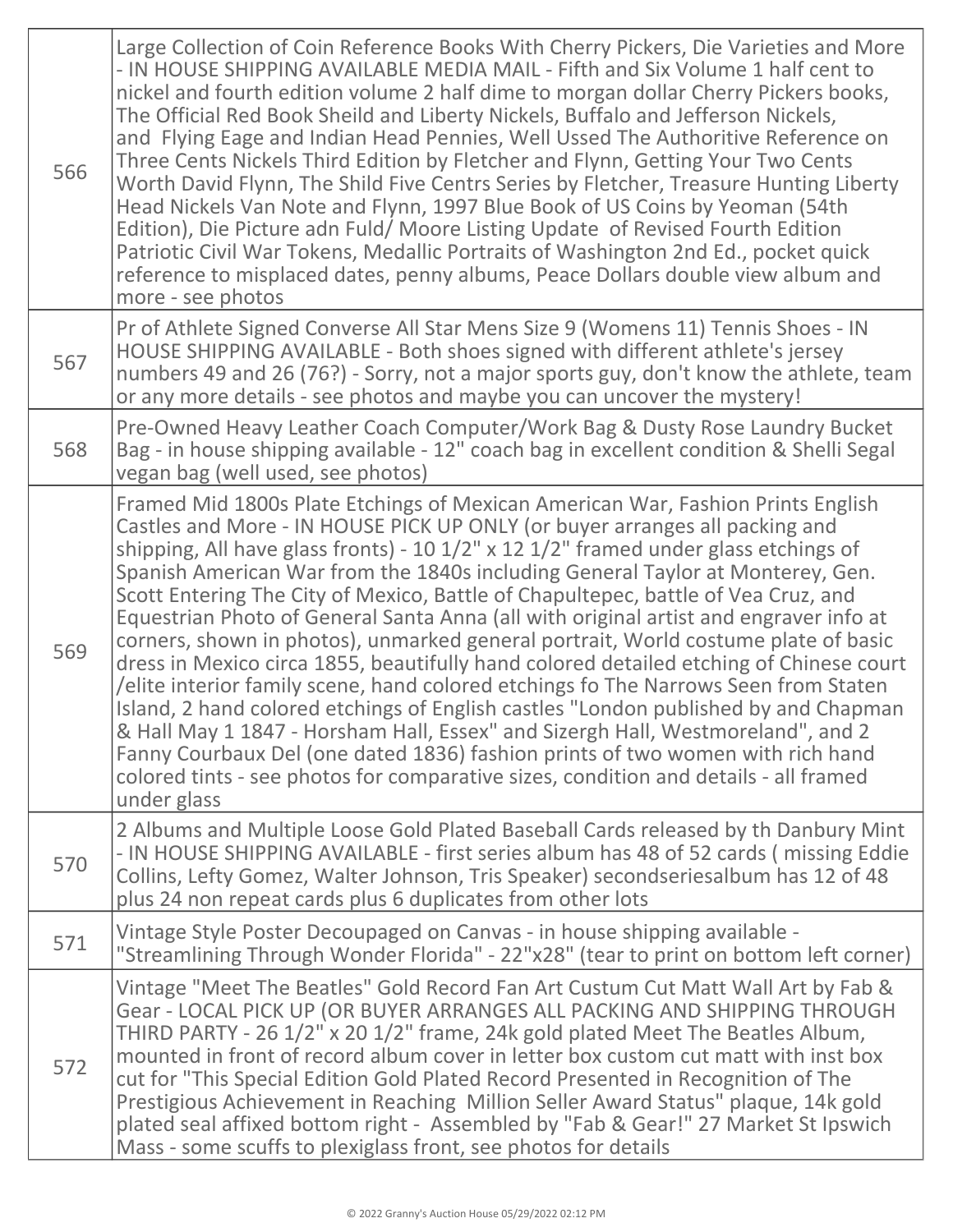| 573 | Collection of Coca-Cola Trucks & More - in house shipping available - incl. 6 pack of 10<br>oz. bottles in wood carrying case, pegboard empty bottle carrier, die-cast trucks in<br>orig. boxes, by Siku, Remco, Buddy L, & more                                                                                                                                                                                                                                                                                                                                                                                                                                                                                                                                                                                                                                                                                                                                                                                                                                                                                                     |
|-----|--------------------------------------------------------------------------------------------------------------------------------------------------------------------------------------------------------------------------------------------------------------------------------------------------------------------------------------------------------------------------------------------------------------------------------------------------------------------------------------------------------------------------------------------------------------------------------------------------------------------------------------------------------------------------------------------------------------------------------------------------------------------------------------------------------------------------------------------------------------------------------------------------------------------------------------------------------------------------------------------------------------------------------------------------------------------------------------------------------------------------------------|
| 574 | 1917 Bristol Steel Fishing Rods Calendar by Phillip R Goodwin - Image of couple<br>sheltering from the rain under a canoe, Bristol Steel Fishing Rods embossed<br>underneath in gold, silver "Meeks" Reels and "Blue Glass" Reels to each side of 1917<br>calendar and "The Horton Manufacturing Company" below - cracking to paper and<br>image from rolling and unrolling, highly sought after fishing memorabilia - see photos<br>for details                                                                                                                                                                                                                                                                                                                                                                                                                                                                                                                                                                                                                                                                                     |
| 575 | Victor Moscoso 1967 Neon Rose Psychedelic Concert Poster N-5 Sopwith Camel<br>Original - IN HOUSE SHIPPING AVAILABLE ROLLED IN TUBE - Super example of<br>Surrealist/ Psychedelic imagery, this was the original poster run with "c Neon Rose<br>Moscosco" embossed lower right on 20" x 14" paper. Moscoso's Neon Rose posters<br>for The Matrix brought his work international attention during the Summer of Love<br>1967. He had pioneered the use of vibrating colors to create the 'psychedelic' effect in<br>poster art. About that Moscosco said, "The musicians were turning up their amplifiers<br>to the point where they were blowing out your eardrums. I did the equivalent with<br>the eyeballs" Victor Moscoso also was the first of San Francisco's "Big Five"<br>psychedelic poster artists to have his posters shown in the Museum of Modern Art in<br>New York. His work is in the Victoria and Albert Museum in London, and in the Library<br>of Congress. The Neon Rose Series of posters is one of the crown jewels of the<br>psychedelic poster era.                                                         |
| 576 | Collection Waterford Crystal - buyer arranges third party packaging and shipping - 2<br>sets of 4 HSN Marquise footed goblets, 6" & 4" tall bowls, 8" pitcher, & 9" vase (all in<br>good condition)                                                                                                                                                                                                                                                                                                                                                                                                                                                                                                                                                                                                                                                                                                                                                                                                                                                                                                                                  |
| 577 | Large Lot of Prints incl Charles France Signed & And Numbered Wildlife, Watercolor<br>Studies and Other Unframed Art - Local Pick Up Only - Artist signed and numbered<br>botanical color etchings by Dan Mitra and Others, large size Charles Frace Peregrine<br>Falcon, Seagull, Snow Leaport and White Tiger, Richard timm signed Lynx, shell prints<br>and more                                                                                                                                                                                                                                                                                                                                                                                                                                                                                                                                                                                                                                                                                                                                                                  |
| 578 | 3 Charles Bibb Bold Color Limited Ediiton African American Inspired Large Framed Art<br>Prints - all signed and numbered "Enlightenment" 1339/1500 figure wrapped in<br>comfortable robes reading a book Commemorating the United Negro College Fund in<br>43 1/3" x 34" frame, Urban Knight 531/1300 in 44" x 22" frame and "Ebony" IV 522<br>/1500 in 39" x 27" - Charles Bibbs artwork manages to fuse African, African American<br>and Native American cultural themes, to make powerful cross cultural statements. His<br>work is thought provoking and capable of arousing strong emotions regardless of<br>ethnic, gender and generational affiliation. Although he may have an idea or vision in<br>mind when painting a particular piece, Charles prefers each individual who views his<br>work to gain a personal vision from his artwork. Across the board, his renderings<br>convey a deep sense of spirituality, majesty, dignity, strength and grace. It is sufficient<br>to say, however his works are viewed, whatever individual emotions they may evoke,<br>they remain characteristically and recognizably Bibbs. |
| 579 | 2 Gently Used Stuart Weitzman Leather Shoulder Bags - in house shipping available -<br>white and black leather flip top with orig. boxes and dust bags (very mild signs of use)<br>both made in spain and each retail for \$270.00                                                                                                                                                                                                                                                                                                                                                                                                                                                                                                                                                                                                                                                                                                                                                                                                                                                                                                   |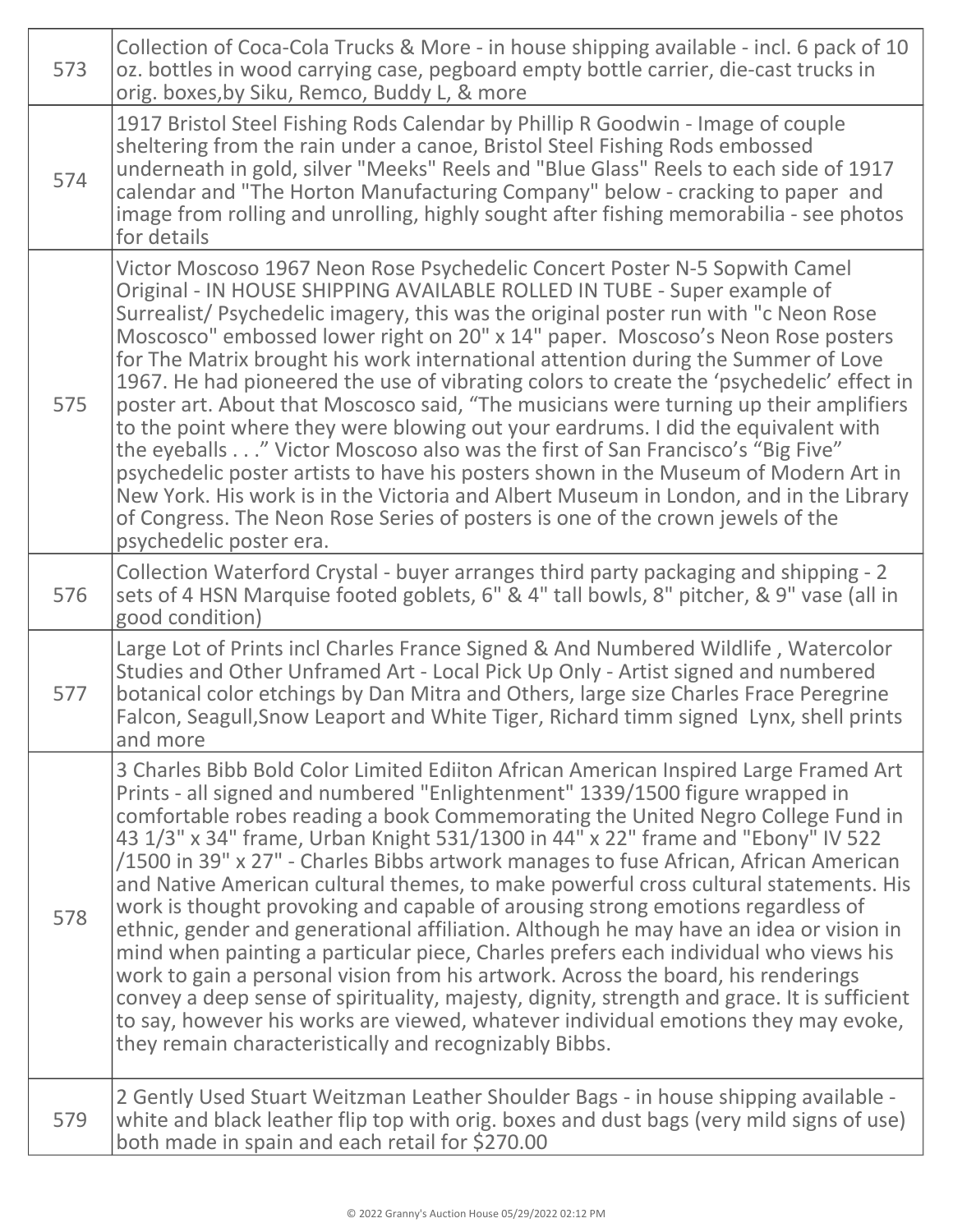| 580 | Huge Collection of Vintage Dog Figurines - in house shipping available - approx. 40<br>incl. 3" Art Deco on blue mirrored glass, carved wood, chalk, glass, composite, painted<br>metal, porcelain and ceramic incl. English, Danish, & French makers (all in good<br>condition)                                                                                                                                          |
|-----|---------------------------------------------------------------------------------------------------------------------------------------------------------------------------------------------------------------------------------------------------------------------------------------------------------------------------------------------------------------------------------------------------------------------------|
| 581 | 11 Longaberger Baskets - incl. Collector's Club - 2003 mini Easter in orig. box, 1998<br>Glad Tidings, 2001 Whistle Top, 1998 double handle Membership, & 2007<br>Membership, 2002 mini cake, 2001 Twinkle-Twinkle Star Tree Trimming, 2001 Lucky<br>You, 1990 mini w/ ceramic bowl, 1993 Vegetable, & 2002 storage solutions baskets                                                                                     |
| 582 | Collection of Vintage Art Glass - buyer arranges third party packaging and shipping -<br>incl. two 11" vases, 14" pinch vase, 7" owl, blue rim bowl, 6" green swirl bowl vase, &<br>3" blue square (all in great condition)                                                                                                                                                                                               |
| 583 | L Brody WWII Abstract Realism Oil On Canvas Battle Landscape Painting - IN HOUSE<br>SHIPPING AVAILABLE, ART BOX CHARGES - abstracted landscape with cement bunker<br>jutting from hillside, earthy red and brown colors and abstracted forms evoke the cold<br>feel of conflict with explosions in the sky behind signed L Brody lower right, slight<br>fraying to burlap matt top right corner                           |
| 584 | 2 New with Tags Brahmin Leather Crossbody Bags - in house shipping available -<br>Melbourne belle red & Melbourne pecan Sloan Camera bag - both new with tags                                                                                                                                                                                                                                                             |
| 585 | 8 Watercolor Landscapes and Harbor Scene Paintings - LOCAL PICK UP ONLY -<br>beautiful small and narrow watercolor and gouache landscapes - upright scene by<br>Saunier, panoramic view signed E A Pesily 1871, HW Dyer verdent green andscape<br>watercolor, sepia tone forest path to meadow, R Munier 1927 church watercolor, and<br>Sialboats in harbor signed Jangert - see photos for sizes, conditions and details |
| 586 | Vintage Scooter, Hunting Knives, & Advertising Marbles - local pick up only - Nicola<br>wood scooter with hard wheels, 3 hunting knives with leather sheaths, & 50<br>advertising marbles (Nascar, Texaco, Mobil, Valvoline, sports teams, railroads, & more)                                                                                                                                                             |
| 587 | 7 Postal First Day Cover Albums - IN HOUSE SHIPPING AVAILABLE - 2 State Bird and<br>Flower Albums, Historic Events and Revolutionary Battles, Famous People, stamp<br>printed envelopes, First Man on the Moon, and more - see photos only a few details<br>pictured.                                                                                                                                                     |
| 588 | Longaberger Dinnerware - buyer arranges third party packaging and shipping - incl. 3<br>pc. Fruit Medley pitcher w/ 2 cups, basket weave pitcher, Christmas mugs & 1 pint<br>crock, 3 pcs. Vitrified pie plate & 2 covered casseroles plus 2 salt & pepper shakers                                                                                                                                                        |
| 589 | Lot Of 66 Easton Press Leather Bound With Gold Page Edges The Library Of The<br>Presidents Books - {Local Pick Up Only} Because I Will Not Smell Them For You. These<br>books came from a SMOKERS ESTATE. LOOK LOOK LOOK at the photos For Titles                                                                                                                                                                         |
| 590 | Pre-Owned Paloma Picasso White Leather Crossbody Bag - in house shipping available<br>- made in Italy, strap adjusts for crossbody or shoulder - 12" wide x 9" tall, with dust<br>bag (some mild stains on lining)                                                                                                                                                                                                        |
| 591 | Pair of PreSonus E4.5 Speakers - in house shipping available - 9.5" tall (working)                                                                                                                                                                                                                                                                                                                                        |
| 592 | Vintage Integra Onkyo Stereo As Is - buyer arranges third party packaging and<br>shipping - tuner (appears to be working), preamplifier (tape 2 knob doesn't work),<br>compact disc player (doesn't open), & power amplifier (appears to be working)                                                                                                                                                                      |
| 593 | Geisha Riding a Dragon Wall Panel - local pickup only - applied technique on black<br>board framed panel 41.5"x28"                                                                                                                                                                                                                                                                                                        |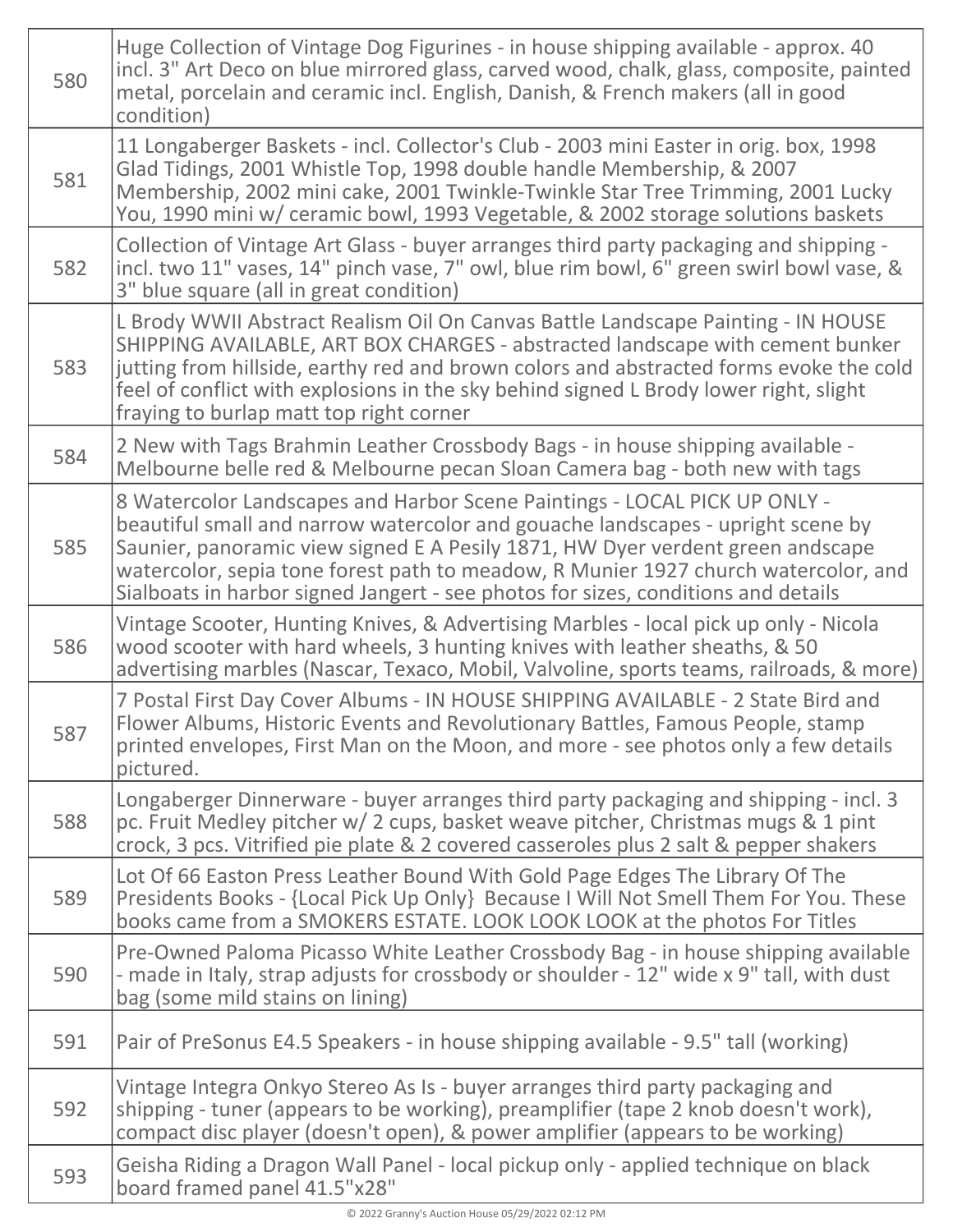| 594 | Victor Moscoso 1967 Neon Rose Psychedelic Concert Posters #7 Matrix and #13<br>Webb's In Stockton - IN HOUSE SIPPING AVAILABLE ROLLED IN TUBE - #7 "The Only<br>Alternative and His Other Possibilities" at The Matrix 2/17-19/67 had 4 printing<br>versions, this one being No 3 with no photographer's credit on back, #13 had only one<br>printing on 14" x 20 1/8" paper stock "Death and Transfiguration" with The Plastic<br>Explosion and The Plaque from 4/14-15/67 at Webb's In Stockton - Both are in Near<br>Mint condition with only mild corner marks. Moscoso's Neon Rose posters for The<br>Matrix brought his work international attention during the Summer of Love 1967. He<br>had pioneered the use of vibrating colors to create the 'psychedelic' effect in poster<br>art. About that Moscoso said, "The musicians were turning up their amplifiers to the<br>point where they were blowing out your eardrums. I did the equivalent with the<br>eyeballs" Victor Moscoso also was the first of San Francisco's "Big Five"<br>psychedelic poster artists to have his posters shown in the Museum of Modern Art in<br>New York. His work is in the Victoria and Albert Museum in London, and in the Library<br>of Congress. The Neon Rose Series of posters is one of the crown jewels of the<br>psychedelic poster era. - see photos for condition |
|-----|------------------------------------------------------------------------------------------------------------------------------------------------------------------------------------------------------------------------------------------------------------------------------------------------------------------------------------------------------------------------------------------------------------------------------------------------------------------------------------------------------------------------------------------------------------------------------------------------------------------------------------------------------------------------------------------------------------------------------------------------------------------------------------------------------------------------------------------------------------------------------------------------------------------------------------------------------------------------------------------------------------------------------------------------------------------------------------------------------------------------------------------------------------------------------------------------------------------------------------------------------------------------------------------------------------------------------------------------------------------------|
| 595 | 10 Longaberger Baskets - incl. 1995 mail w/ liner & mounting screws, 2005 & 2004<br>desk (1 w/ liner), 1996 key, 2004 TV time, 2004 bread w/ paprika liner, 2001 candle,<br>17.5" medium gathering, 7"x7" berry baskets, & more                                                                                                                                                                                                                                                                                                                                                                                                                                                                                                                                                                                                                                                                                                                                                                                                                                                                                                                                                                                                                                                                                                                                        |
| 596 | Collection of Fitz and Floyd Charming Tails - in house shipping available - approx. 25<br>(these are very dusty and need a good cleaning, most appear to be intact but some<br>may have minor damage)                                                                                                                                                                                                                                                                                                                                                                                                                                                                                                                                                                                                                                                                                                                                                                                                                                                                                                                                                                                                                                                                                                                                                                  |
| 597 | 1978 Kenner Death Star Space Station Complete with Dianoga Trash Monster and<br>Foam - in house shipping available - appears to be complete with instruction manual,<br>foam is dry and crispy (see photos)                                                                                                                                                                                                                                                                                                                                                                                                                                                                                                                                                                                                                                                                                                                                                                                                                                                                                                                                                                                                                                                                                                                                                            |
| 598 | 2 unframed Yochim Art On Paper - In house shipping available - Louise Yochim<br>(Ukrainian/American, 1909-2003) and Maurice Yochim (Ukrainian/American 1908-<br>1986) 1 - 14 3/4" X 21 3/4" 1947 gouache on paper, 1 - 15" X 18 5/8" 1947 silk screen<br>limited edition print 20/125 "Street In Taxco" Both un framed some condition issues.                                                                                                                                                                                                                                                                                                                                                                                                                                                                                                                                                                                                                                                                                                                                                                                                                                                                                                                                                                                                                          |
| 599 | Service for 16 Towle Shell Silver Plate Flatware - in house shipping available without<br>storage boxes - incl. 2 ea. of slotted and regular serving spoons, meat fork, gravy<br>ladle, butter knife and sugar spoon plus pie & dessert Towle serving pcs. (all very good<br>condition, needs polishing)                                                                                                                                                                                                                                                                                                                                                                                                                                                                                                                                                                                                                                                                                                                                                                                                                                                                                                                                                                                                                                                               |
| 600 | 6 Pre-Owned Leather Handbags - in house shipping available - blue leather Michael<br>Rome Design, Fossil Relic, red Worthington, black Rosetti, natural woven Valentina, &<br>gray Aimee Kestenberg (all with signs of use, see photos)                                                                                                                                                                                                                                                                                                                                                                                                                                                                                                                                                                                                                                                                                                                                                                                                                                                                                                                                                                                                                                                                                                                                |
| 601 | Coca-Cola Thermometer Collection - in house shipping available - 10 total incl. metal,<br>plastic, & cardboard                                                                                                                                                                                                                                                                                                                                                                                                                                                                                                                                                                                                                                                                                                                                                                                                                                                                                                                                                                                                                                                                                                                                                                                                                                                         |
| 602 | 2 Mid Century Al Hirschfeld Signed and Numbered Color Lithographs with COA's -<br>buyer arranges third party packaging and shipping - both from the rhythm series<br>- Rhythm #24/120 & Passe Releve #72/120 in matching period 26.5"x20" frames.<br>Albert Hirschfeld (June 21, 1903 - January 20, 2003) was an American caricaturist best<br>known for his black and white portraits of celebrities and Broadway stars, both with<br>COAs on back by The Collector's Guild, Ltd.                                                                                                                                                                                                                                                                                                                                                                                                                                                                                                                                                                                                                                                                                                                                                                                                                                                                                     |
| 603 | Pair of Fenton Poppy Custard Glass Lamp Bases - in house shipping in large boxes -<br>can easily be converted to one complete lamp, 13" tall (no cracks or chips)                                                                                                                                                                                                                                                                                                                                                                                                                                                                                                                                                                                                                                                                                                                                                                                                                                                                                                                                                                                                                                                                                                                                                                                                      |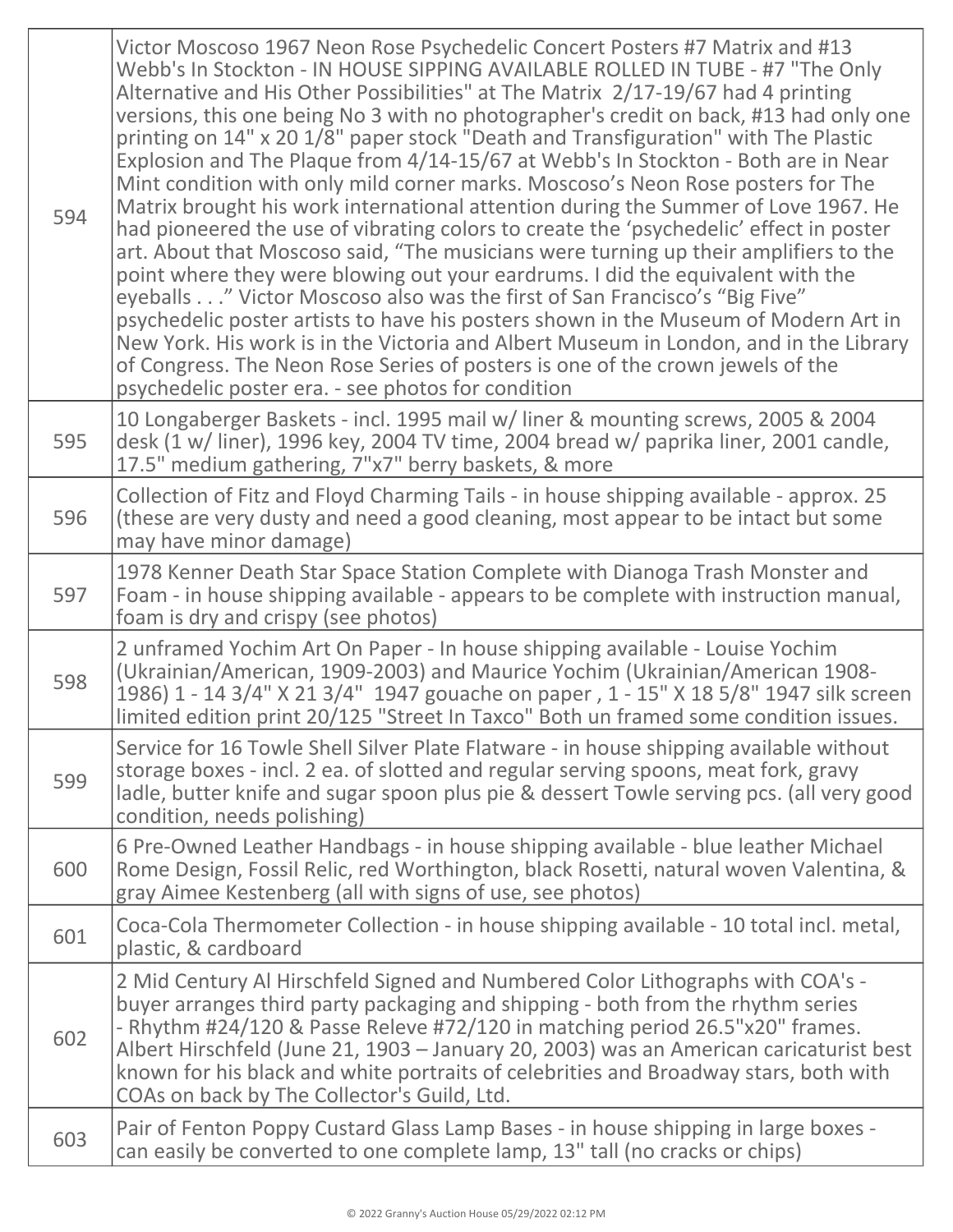| 604 | Vintage Estate Cannon AE-1 35mm Camera - in house shipping available - with orig.<br>owners manual plus Focal 1:4.5 80-200mm lens (unknown specific working condition,<br>$\overline{a}$ s is)                                                                                                                                                                                                                                                                                                                                                                                                              |
|-----|-------------------------------------------------------------------------------------------------------------------------------------------------------------------------------------------------------------------------------------------------------------------------------------------------------------------------------------------------------------------------------------------------------------------------------------------------------------------------------------------------------------------------------------------------------------------------------------------------------------|
| 605 | 3 Tank Periscopes - local pick up only - 2 #19200-12927746 & #9200 Assy 12548774                                                                                                                                                                                                                                                                                                                                                                                                                                                                                                                            |
| 606 | Mid Century Framed Butterfly Art - buyer arranges third party packaging and shipping<br>- art constructed from butterfly wings of landscape with pagoda in 29.5"x21.5"                                                                                                                                                                                                                                                                                                                                                                                                                                      |
| 607 | Vintage Double Sided Hanging Store Clock - local pick up only - mid century electric<br>clock by National Time on wood block for hanging (runs great, missing glass on one<br>side)                                                                                                                                                                                                                                                                                                                                                                                                                         |
| 608 | Large Lot of Antique and Vintage Framed Art - LOCAL PICK UP ONLY - large hand<br>tinted etching, 2 panels 1803 folk art on paper board signed R. H. Pemberton, 3 Naive<br>style African American figure studies, Fine Art Etching Prints from Museum collection,<br>2 in fancy gold frames under glass, Wallace Nutting faded hand colored phot a<br>swimming pool, 2 H RIchter pastel (?) black and amber forest under canopy light<br>studies, NJ Shumaker Pallin Pueblo Mother and child etching, 4 hand enhanced<br>lithos of Amish family by James MK Waldrom and many others - see photos for details |
| 609 | Disney Gallery Images Art Print "Triple Self Portrait" Mickey Mouse and Walt - VERY<br>LARGE, Local Pick Up only - Original image created by Disney artist Charles Boyer in<br>the style of Norman Rockwell's Triple Self-Portrait in professionally done matted 44"<br>$x33.5"$ frame                                                                                                                                                                                                                                                                                                                      |
| 610 | French Pates Baroni Poster in Frame - local pick up only - from Z Gallerie Home Store,<br>50.5"x38.25" poster in 55" x 42" frame                                                                                                                                                                                                                                                                                                                                                                                                                                                                            |
| 611 | Art Deco Desk Curio Cabinet - [Local pickup only] 46 1/2" tall x 48" wide x 12" deep.<br>keys for desk and1 key for doors.                                                                                                                                                                                                                                                                                                                                                                                                                                                                                  |
| 612 | 5 ft. Stately Ornate Mahogany Plant Stand - local pick up only - draped ribbon on<br>column with Flemish scroll leg design                                                                                                                                                                                                                                                                                                                                                                                                                                                                                  |
| 613 | Petite Hand Asian Design Painted Black Lacquer Cabinet - local pick up only - flora and<br>fauna design with gold trim - 36.5" tall x 11.5" deep x 34" wide (very good condition)                                                                                                                                                                                                                                                                                                                                                                                                                           |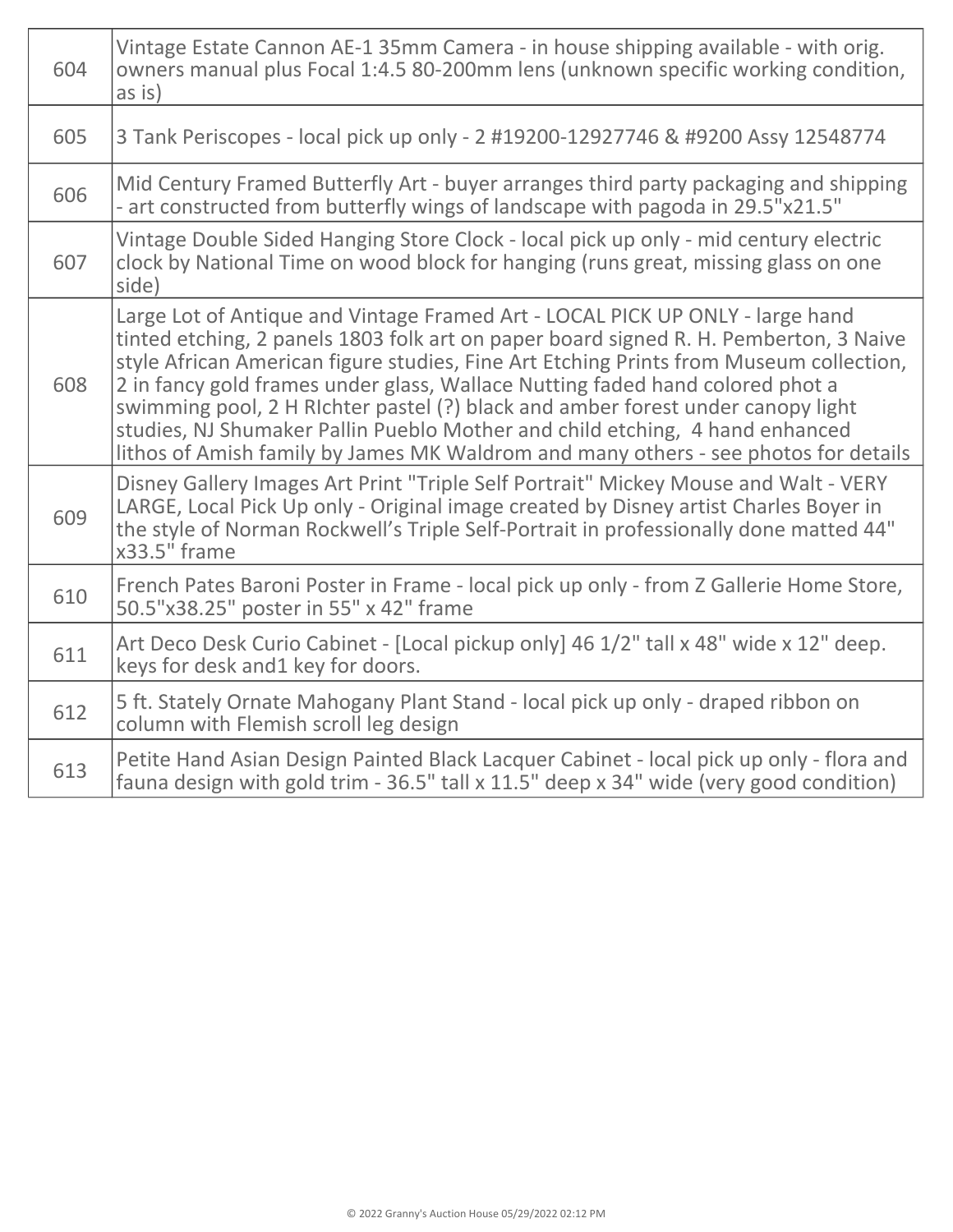| 614 | 60 Vintage Jazz and Rock and Roll Vinyl Record Albums - IN HOUSE SHIPPING<br>AVAILABLE MEDIA MAIL - The Beatles 1967-1970, 2 Miles Davis, 1958 June Christy<br>June's Got Rhythm, The Kinks, Brandon Fields, April Win, Kevin Eubanks, Level 42,<br>Eddie Daniels, Chateau, Casino Lights with David Sanborn, Al Jarreau Randy Crawford,<br>The Yellow Jackets, Neil Larsen, Buzz Feiten, Mike Mainieri and Larry Carlton,<br>Frampton's Camel, The Allman Brothers, My Fair Lady, Jerry Harrison, Billy Cogham,<br>Micheal Hedges, Steve Khan, Haydn with Yo-yo Ma, Wynton Marsalis and Cho-Lang<br>Lin, Indisciple, 3 Allan Holdsworth, Live Commodores, Elements, Suzanne Ciani, Sergei<br>Edelmann, Peter Ivers, Peter Gabriel Plays Live, AC-DC, John McLaughlin, Eric Gale,<br>Freddie Hubbard, Benny Mardones (some cover wear), George Benson, Bill Evans,<br>Current Events, Chick Corea, Huey Lewis and the News, Don Grolnick, Adrian Belew,<br>Larry Carlton, Indra Lesmana, Kansas, 2 Steve Hackett, Al Di Meola, Ooh La La, Robert<br>Fripp, Double U, Little Feat (rough cover), George Benson, Stan Getz, Eddie Gomez,<br>Eagles, Gamma 3 The Kane Gang, Mark Egan and Gramavision with Billy Heart,<br>Harvie Swartz, Didier Lockwood, John Blake, Rochester Veasley, Kazumi Watanabe<br>and John Scofield -Appear well kept from musicians estate, random search of a few<br>albums found good condition, all sold as is. - see photos for record names and album<br>cover conditions |
|-----|---------------------------------------------------------------------------------------------------------------------------------------------------------------------------------------------------------------------------------------------------------------------------------------------------------------------------------------------------------------------------------------------------------------------------------------------------------------------------------------------------------------------------------------------------------------------------------------------------------------------------------------------------------------------------------------------------------------------------------------------------------------------------------------------------------------------------------------------------------------------------------------------------------------------------------------------------------------------------------------------------------------------------------------------------------------------------------------------------------------------------------------------------------------------------------------------------------------------------------------------------------------------------------------------------------------------------------------------------------------------------------------------------------------------------------------------------------------------------------------------------------|
| 615 | Vase of Walking Canes - in house shipping available (canes only) - incl. stack horn and<br>bone, carved wood, brass, hoof, & plastic handled                                                                                                                                                                                                                                                                                                                                                                                                                                                                                                                                                                                                                                                                                                                                                                                                                                                                                                                                                                                                                                                                                                                                                                                                                                                                                                                                                            |
| 616 | Men's Vintage Leather Fringe Jacket & 2 Pair of Western Boots - in house shipping<br>available - Scully black suede with fringe 2 button jacket, size 48 (XL), pair of<br>patchwork leather Larry Mahan's & 2 tone gray Tony Lama - both size: 11D                                                                                                                                                                                                                                                                                                                                                                                                                                                                                                                                                                                                                                                                                                                                                                                                                                                                                                                                                                                                                                                                                                                                                                                                                                                      |
| 617 | Dark Red Asian Inspired Console Table - local pick up only - hand painted with dragon<br>and floral design, scrolled ends and 2 drawers - 32" tall x 48" wide x 16" deep                                                                                                                                                                                                                                                                                                                                                                                                                                                                                                                                                                                                                                                                                                                                                                                                                                                                                                                                                                                                                                                                                                                                                                                                                                                                                                                                |
| 618 | Vintage Iron Shoe Maker's Seat - local pick up only                                                                                                                                                                                                                                                                                                                                                                                                                                                                                                                                                                                                                                                                                                                                                                                                                                                                                                                                                                                                                                                                                                                                                                                                                                                                                                                                                                                                                                                     |
| 619 | Oak Stand with Spelter Dancer Statue - local pick up only - repainted dancer 31" tall &<br>36" oak plant/art stand                                                                                                                                                                                                                                                                                                                                                                                                                                                                                                                                                                                                                                                                                                                                                                                                                                                                                                                                                                                                                                                                                                                                                                                                                                                                                                                                                                                      |
| 620 | Vintage 3 ft M&M Figural Advertising Store Display - local pick up only - 3'4" tall, red<br>M & M holding up bin standingn on other M & Ms on base, great conditions with no<br>breaks                                                                                                                                                                                                                                                                                                                                                                                                                                                                                                                                                                                                                                                                                                                                                                                                                                                                                                                                                                                                                                                                                                                                                                                                                                                                                                                  |
| 621 | Antique Agate Base Smoking Stand - local pick up only - iron and agate smoke stand<br>(missing accessories)                                                                                                                                                                                                                                                                                                                                                                                                                                                                                                                                                                                                                                                                                                                                                                                                                                                                                                                                                                                                                                                                                                                                                                                                                                                                                                                                                                                             |
| 622 | Set of 2 1930s Art Deco Theater Chairs - LOCAL PICK UP ONLY! - (strong smell of<br>smoke, has not been cleaned) great Art Deco side posts (cast iron) embossed "D.<br>Patent 96807", tag on center arm between the double seats reads "Hill Theater 1938<br>Paulsboro, NJ" and base of metal of chairs stamped "American Seating Co" - see<br>photos                                                                                                                                                                                                                                                                                                                                                                                                                                                                                                                                                                                                                                                                                                                                                                                                                                                                                                                                                                                                                                                                                                                                                    |
| 623 | Floor Stand Mineral Globe - local pick up only - pearl ocean with gemstone countries<br>and compass base, 36" tall                                                                                                                                                                                                                                                                                                                                                                                                                                                                                                                                                                                                                                                                                                                                                                                                                                                                                                                                                                                                                                                                                                                                                                                                                                                                                                                                                                                      |
| 624 | Floor Lamp with Reeded Pedestal and Floral Stained Glass Torchiere Shade - LOCAL<br>PICK UP ONLY - stylized blooming flower torchier shade in pinks and greens, silver<br>tone reeded pedestal                                                                                                                                                                                                                                                                                                                                                                                                                                                                                                                                                                                                                                                                                                                                                                                                                                                                                                                                                                                                                                                                                                                                                                                                                                                                                                          |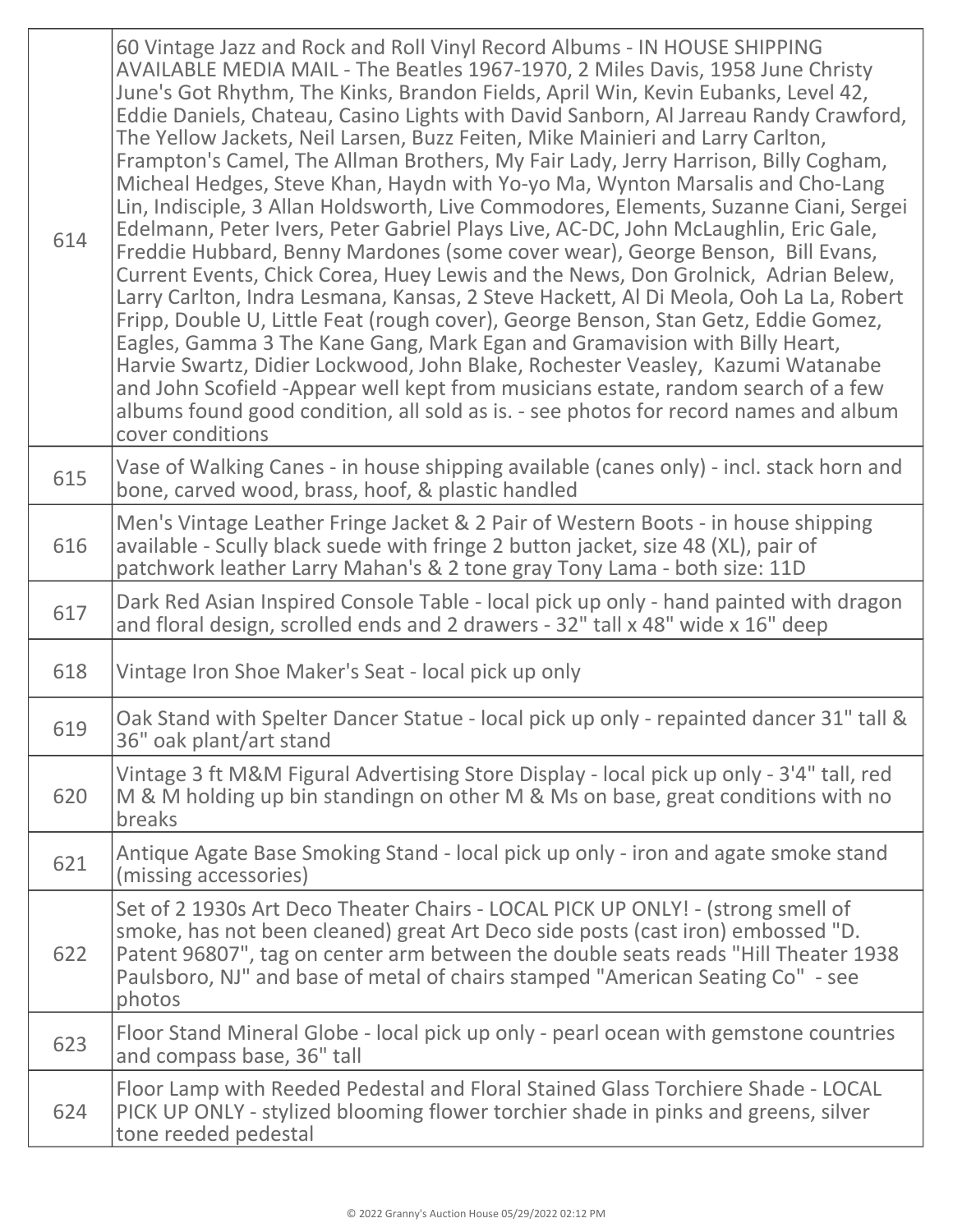|  | 625 | 2 Pair of Jack Stands & Mac Rolling Seat - local pick up only - Mac Tools 6 ton jack<br>stands & rolling seat and Snap-on 5 ton jack stands                                                                                                                                                                                                                                                                                                                                                                                                                                                                                                                                                                                                                            |
|--|-----|------------------------------------------------------------------------------------------------------------------------------------------------------------------------------------------------------------------------------------------------------------------------------------------------------------------------------------------------------------------------------------------------------------------------------------------------------------------------------------------------------------------------------------------------------------------------------------------------------------------------------------------------------------------------------------------------------------------------------------------------------------------------|
|  | 626 | 1970's Magic Mushroom Lamp Co. Accent Lamp - buyer arranges third party<br>packaging and shipping - made from manzanita burled wood, genuine mushroom<br>coral & fiberglass coral shape shade - 17" tall x 14" wide (needs a thorough cleaning)                                                                                                                                                                                                                                                                                                                                                                                                                                                                                                                        |
|  | 627 | 3 Drawer Solid Wood Dresser by Century - local pick up only - solid wood with oxbow<br>design front and baroque style handles - 34" tall x 48" wide x 20" deep (mild signs of<br>use)                                                                                                                                                                                                                                                                                                                                                                                                                                                                                                                                                                                  |
|  | 628 | As Is Art Deco Ashtray Stand - buyer arranges third party packaging and shipping -<br>(repaired at the feet)                                                                                                                                                                                                                                                                                                                                                                                                                                                                                                                                                                                                                                                           |
|  | 629 | Mid Century Lamp - in house shipping available - white glass shade with brass finish<br>frame and wood base, 20" tall (great vintage condition)                                                                                                                                                                                                                                                                                                                                                                                                                                                                                                                                                                                                                        |
|  | 630 | 3 Vintage Hand Stitched Quilts - in house shipping available - hand stitched daffodil<br>90"x70", hand stitched patchwork 84 "x82", machine & hand stitched blue wedding<br>ring 84"x76" (all have a strong smell of animal, and yellowing)                                                                                                                                                                                                                                                                                                                                                                                                                                                                                                                            |
|  | 631 | Oversize Tree Trunk Base Tiffany Style 3 Light Table Lamp - 34" tall, 18" X 13"<br>stainglass floral shade                                                                                                                                                                                                                                                                                                                                                                                                                                                                                                                                                                                                                                                             |
|  | 632 | Pair of Birch Wood End Tables - local pick up only - single drawer & bottom shelf, 1<br>with pull out tray - 31.5" wide x 23.25" deep x 24" tall (some mild signs of use, see<br>photos)                                                                                                                                                                                                                                                                                                                                                                                                                                                                                                                                                                               |
|  | 633 | Estate Silk Blend Rug - in house shipping available - 56"x40" (shows some signs of age<br>especially on edges)                                                                                                                                                                                                                                                                                                                                                                                                                                                                                                                                                                                                                                                         |
|  | 634 | Antique Mahogany Bed Steps - LOCAL PICK UP ONLY - minor trim edge missing, see<br>photos for details                                                                                                                                                                                                                                                                                                                                                                                                                                                                                                                                                                                                                                                                   |
|  | 635 | Pr of Pierced Porcelain Chinoiserie Cherry Blossom and Bamboo Design Cylinder Base<br>Table Lamps - LOCAL PICK UP ONLY - Complete with shades, different size harps,<br>working                                                                                                                                                                                                                                                                                                                                                                                                                                                                                                                                                                                        |
|  | 636 | 3 Shelves Full of Dolphin Figurines and Collectibles - LOCAL PICK UP ONLY - carved<br>Ironwood leaping Dolphins, San Francisco Music Box Co full figure dolphins and snow<br>globes, collector's stein, etched crystal vase, carved stone, metal and glass shelf<br>accent dolphins, and more, many with boxes - see photos for contents and details                                                                                                                                                                                                                                                                                                                                                                                                                   |
|  | 637 | 4 Transformers Masterpiece MIB Figures -MP-12 Lambor, MP-17, Prowl, MP-18<br>Streak, MP18S Siverstreak - IN HOUSE SHIPPING AVAILABLE - from Takara Tomy,<br>mainly Japanese text with minimal English box, top of the line action figures, the<br>Masterpiece line are well made in excellent boxes - mint, appear unused, some minor<br>box scuffs and dents- see photos - see photos                                                                                                                                                                                                                                                                                                                                                                                 |
|  | 638 | 1977 SPI The Games of Middle Earth Based on J.R.R. Tolkein's The Ring Trilogy Special<br>Set of Three Games - with War of The Ring S.R. 1418 to1419, Gondor - Seige of Minas<br>Tirith S.R. 1419 and Sauron- The Battle For The Ring S.A. 3434 - comes in classic<br>Simulations Productons INc flat pack with Rules of Play book and Exclusive rules for<br>individual games, multiple charts, map for Gondor, Sauron and Double map for War of<br>the Ring, complete card set, pair of dice, punched and unpunched tiles (half of tiles are<br>unpunched), direct from original Collector's estate, all maps are in pristine unused<br>condition with fold marks, presumed complete but tile contents unchecked, sold as<br>is - see photos for contents and details |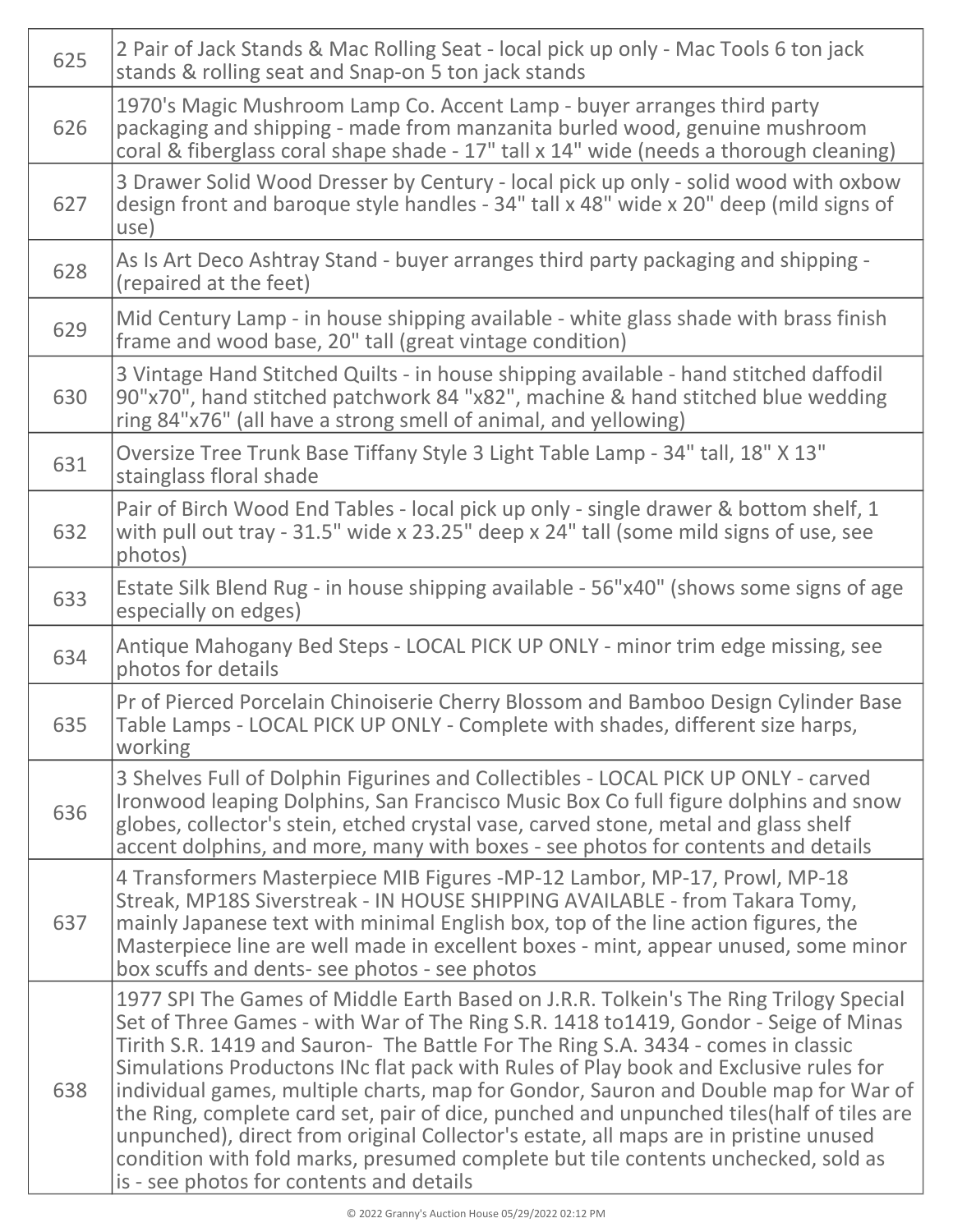| 639 | Collection of Carousel Horse Figurines and Music Boxes - Local Pick Up Only - PJ<br>Carousel Collection Park Series Dentzel Serpent replica from Astroworld in Houston,<br>TX (sleek, simple decorated but striking in stature, no box) Carousel Collection from<br>Scarborough Fair (11 misc carousel animal series -10 with boxes - and 1 music box<br>without box plus stand for six and stand for 2 missing center pole), 5 San Francisco<br>Musicbox Co. Horses with boxes, 2 full character Carousel music boxes and more - see<br>photos for full content                                                                                                                                                                                                                                                                                                                                                                                                                                                                                                                                                                                                                                                                                                                                                   |
|-----|--------------------------------------------------------------------------------------------------------------------------------------------------------------------------------------------------------------------------------------------------------------------------------------------------------------------------------------------------------------------------------------------------------------------------------------------------------------------------------------------------------------------------------------------------------------------------------------------------------------------------------------------------------------------------------------------------------------------------------------------------------------------------------------------------------------------------------------------------------------------------------------------------------------------------------------------------------------------------------------------------------------------------------------------------------------------------------------------------------------------------------------------------------------------------------------------------------------------------------------------------------------------------------------------------------------------|
| 640 | Tray Lot Pencil Signed and Numbered Etchings, Miniature Art, Pen and Inks and More<br>- IN HOUSE SHIPPING AVAILABLE, BUT WITHOUT THE GLASS IN FRAMES - Hendrick<br>Glintenkamp (1887-1946) 12" x 16" framed woodblock print of European canal<br>market scene circa 1922 by Kent Hagerman (1893-1978) Midwest Stock Exchange<br>Trading Floor etching circa 1940's, sight size of 7.25 X 10.25 inches through the mat<br>with an overall size of 12" x 16 inches, Albert Fitch Bellows (1829-1883) "Mill Pond At<br>Windsor, Connecticut" also called "July" original etching, 4 1/2 x 6 3/4 inches plate<br>size, printed on laid paper in 1878 for Nature and Art in 9 1/2" x 12" frame, unframed<br>works including 2 G Courbet Lithograph Gravure from folio with COAs and folio info<br>pages (Le Grand Pont and Marine), Ferdinand Dorr (1880-1968) petite landscape<br>etching on large paper (edges battered, toned), small square plate etching "trapper"<br>after Remington on 8"x8" paper, usnigned sketch and gouache miniature of castle<br>grounds landscape, scratchboard image of rabbit in close up landscape with hard to<br>read pencil signature, and series of small hand done ink sketches approx 3" x 5", one<br>done on the back of a cut program dated 1885 - see photos for more details |
| 641 | 18 Pcs. Marigold Carnival Glass - LOCAL PICK UP (or buyer arranges third party<br>packaging and shipping) - Tree Bark pitcher ad 6 tumblers, Fenton rib and thumbprint<br>vase, 4 Imperial Grape tumblers, and cupped lip three footed fruit bowl, Nesting<br>ribbed mixing bowls and more - see photos for actual contents and details                                                                                                                                                                                                                                                                                                                                                                                                                                                                                                                                                                                                                                                                                                                                                                                                                                                                                                                                                                            |
| 642 | Tray lot Full of Transformer and Related Figurines and Merchandise - IN HOUSE<br>SHIPPING AVAILABLE, IN OVERSIZED BOXES FED EX - Transformers child's roller wheel<br>suitcase and pencil pouch, A variety of sizes of Transformers and 3rd party related<br>figurines - see photos for contents and details, tray not included                                                                                                                                                                                                                                                                                                                                                                                                                                                                                                                                                                                                                                                                                                                                                                                                                                                                                                                                                                                    |
| 643 | 4 Danbury Mint Dolphin Porpoise and Orca Theme Sculptures and More - LOCAL PICK<br>UP ONLY (OR BUYER ARRANGES ALL PACKING AND SHIPPING THROUGH THIRD PARTY)<br>- 10 3/4" "Graceful Leap" Orca sculpture with mother and calf breaching the waves<br>11" "Riding The Waves" with 3 dolphins, 9" x 9" Coral Companions with spotted adults<br>and grey youth and 9" x 9 3/4" Follow the Leader striped dolphins among the<br>seaweed, all designed by Michael Atkinson i great condition, PLUS Danbury Mint<br>Maruri Santa's World Travels SS World Travels 1997 Santa on a raft lead by dolphins<br>(1 dolphin missing) - see photos                                                                                                                                                                                                                                                                                                                                                                                                                                                                                                                                                                                                                                                                               |
| 644 | Brass Chinese Censer with Stand, Giant Royal Satsuma Egg, Ceremonial Tea Set and 3<br>Figures - LOCAL PICK UP ONLY - tea set has dragon handle and sput with geometric<br>swirl design cups and tea lates, Censer rests on grate, lid lifts of as does the foo dog<br>finial, see photos for egg and figure details                                                                                                                                                                                                                                                                                                                                                                                                                                                                                                                                                                                                                                                                                                                                                                                                                                                                                                                                                                                                |
| 645 | 8 Lenox The Carousel Horse Figurines with Boxes - IN HOUSE SHIPPING AVAILABLE IN<br>VERY LARGE BOXES - Mixed years and designs, the horses are about 5" tall on wooden<br>bases, marked with year under belly and come with original Styrofoam holders and<br>box sleeves                                                                                                                                                                                                                                                                                                                                                                                                                                                                                                                                                                                                                                                                                                                                                                                                                                                                                                                                                                                                                                          |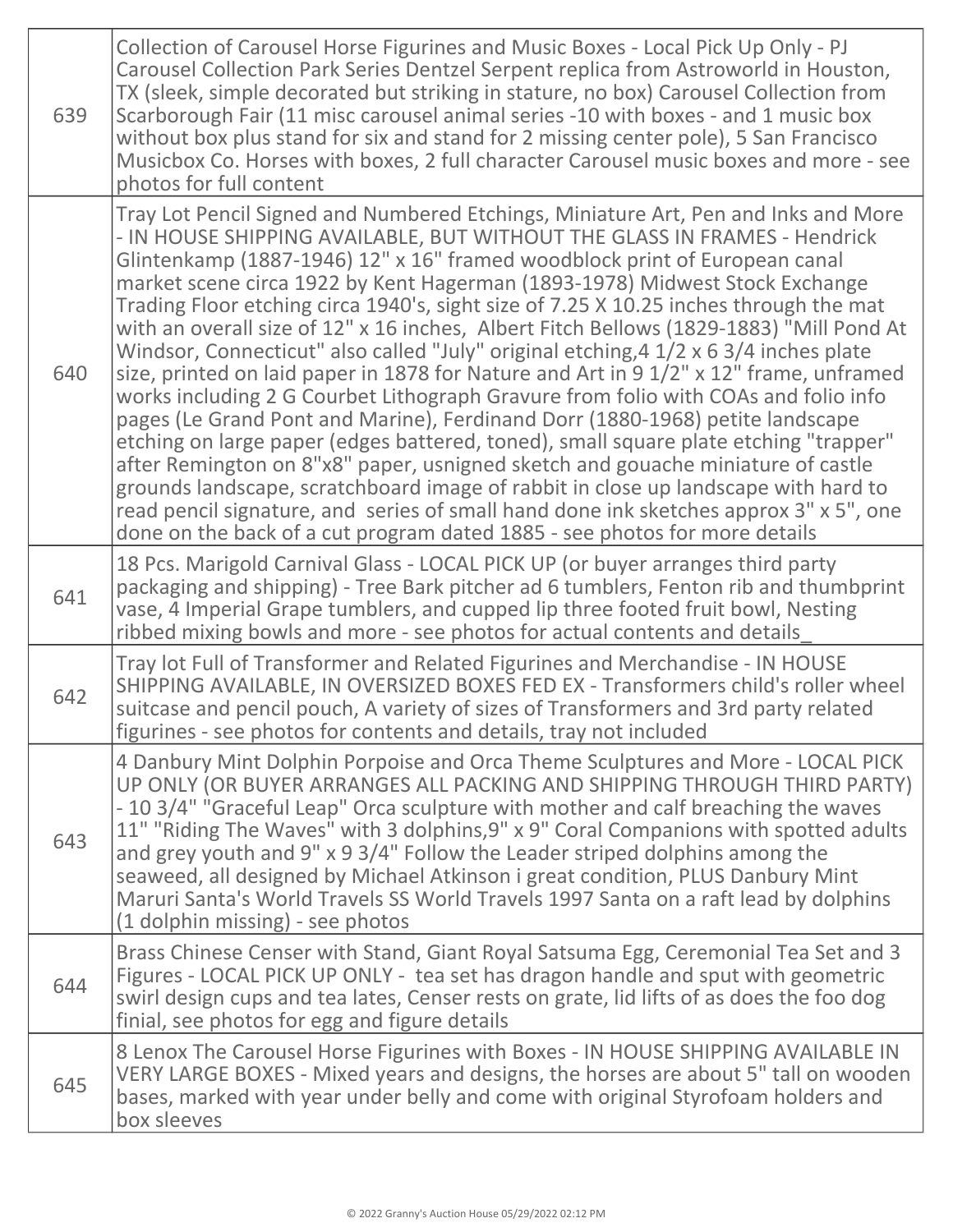| 646 | Vintage 1970-80s Star Wars Ships, Vehicles and Figurines - LOCAL PICK UP ONLY (OR<br>BUYER ARRANGES ALL PACKING AND SHIPPING, ALL SOLD AS IS - Millennium Falcon<br>with box and 3 figures including Han Solo in Carbonite, and other vessels, some with<br>mild issues or missing parts - see photos, sold as is                                                                                                                                                                                                                                                                                                                                                                                                                                                                                                                                                                                                                                                                                                                                                                                                                                                                                                                                                                                      |
|-----|--------------------------------------------------------------------------------------------------------------------------------------------------------------------------------------------------------------------------------------------------------------------------------------------------------------------------------------------------------------------------------------------------------------------------------------------------------------------------------------------------------------------------------------------------------------------------------------------------------------------------------------------------------------------------------------------------------------------------------------------------------------------------------------------------------------------------------------------------------------------------------------------------------------------------------------------------------------------------------------------------------------------------------------------------------------------------------------------------------------------------------------------------------------------------------------------------------------------------------------------------------------------------------------------------------|
| 647 | 5 Pcs Mid Century Modern Art Pottery - Roseville, Hull, Haeger, Gouda and More - IN<br>HOUSE SHIPPING AVAILABLE IN OVERSIZED BOX - Roseville 3-8" blended terra cotta/<br>brown glaze Rozane 1941 Art Deco design vase (small rim chip), Hull 30/A pink tinged<br>pitcher with embossed rose and A-50 green blended pitcher with embossed rose,<br>Haeger red semi matte red glaze jug with frilly embossed flower, 948 Gouda pottery<br>bowl and unsigned small pinched neck vase - see photos                                                                                                                                                                                                                                                                                                                                                                                                                                                                                                                                                                                                                                                                                                                                                                                                        |
| 648 | Retro 4 Fostoria Coin Covered Compotes in Varied Colors, Moon & Star Canister & Pr<br>Fluted Vases - LOCAL PICK UP ONLY - Nice vintage glass collection with 8 1/2" covered<br>compotes in ruby, green, amber and clear, 7 1/2" Moon and Star footed canister in<br>ruby and pair 6" fluted vases in amber - see photos                                                                                                                                                                                                                                                                                                                                                                                                                                                                                                                                                                                                                                                                                                                                                                                                                                                                                                                                                                                |
| 649 | 8 Original Central American, Mid East, Bali and Rajistan Framed and Unframed Art - IN<br>HOUSE SHIPPING AVAILABLE BUT WE WILL NOT SHIP THE GLASS FRONTS OF THE<br>FRAMES - 13" x 10" watercolor of Taxco Mexico village landscape with church<br>behind signed Ocampo floating mat under glass in 23" x 19" frame, unframed<br>watercolor of Taxco by V Flores with some paint loss, 12" x 9" paper attached to 17" x<br>13" back paper, 9 1/2" x 7" sight watercolor of quiet country street with thatched<br>roofs (Wales or Peru?) whimsical animal and figure color sketch accents along base<br>(tag says "Sophia Beala watercolor" but no visible signature), matted under glass<br>in $15''$ x 12 frame, 14 $1/4''$ x 10 $1/2''$ paper DW Rai Balinese gouache of villagers<br>making temple offerings, 10 1/2" x 5" Rajasthan style book illustration of figures<br>conversing in gazebo with forest back ground and gold half border matted under glass<br>in 15 $1/2$ " x 9 $3/4$ " frame, 2 - 6 $1/2$ " x 9 $1/2$ " floating mat Egypt watercolors with<br>Pyramids in the background across the Nile signed M. Okasha under glass in 9 1/2" x<br>15" frames, and 12" X 16" oil on canvasboard of Mt Chimborazo Ecuador by Emilio<br>Monacayo with 1958 gift notation on verso - SEE PHOTOS |
| 650 | 2 Oversize Transformers Masterpiece MIB Action Figures -MP-05 Sunstorm & MP-29<br>Destronlaserwave - IN HOUSE SHIPPING AVAILABLE - MP-05 Sunstorm is 2014 Hasbro<br>Toys R Us exclusive, MP-29 Dectronlaserwave is Takara Tomy with mainly Japanese<br>Text and minimal English box, top of the line action figures, the Masterpiece line are<br>well made in excellent boxes - mint, unopened original factory tape sealed - see<br>photos                                                                                                                                                                                                                                                                                                                                                                                                                                                                                                                                                                                                                                                                                                                                                                                                                                                            |
| 651 | Pr of 31" Vintage Domed Slag Glass and Perced Metal Band Table Lamps - LOCAL PICK<br>UP ONLY - Country French style with ornate antiqued metal base (some paint chips)<br>and light blue marbled glass shade panels                                                                                                                                                                                                                                                                                                                                                                                                                                                                                                                                                                                                                                                                                                                                                                                                                                                                                                                                                                                                                                                                                    |
| 652 | 26 Pcs Heisey Orchid Etch Glassware - LOCAL PICK UP ONLY - 7 Tall Saucer<br>Champagnes, 6 Sherbets Low Champagnes, 12 Salad/ Dessert plates and relish dish                                                                                                                                                                                                                                                                                                                                                                                                                                                                                                                                                                                                                                                                                                                                                                                                                                                                                                                                                                                                                                                                                                                                            |
| 653 | 4 Transformers Masterpiece MIB Figures -MP-14 Alewrt, MP-27 Ironhide, MP-30<br>Rachet, MP-39 Sunstreaker - IN HOUSE SHIPPING AVAILABLE - from Takara Tomy,<br>mainly Japanese text with minimal English box, top of the line action figures, the<br>Masterpiece line are well made in excellent boxes - mint, only opened to photo and<br>examine - see photos                                                                                                                                                                                                                                                                                                                                                                                                                                                                                                                                                                                                                                                                                                                                                                                                                                                                                                                                         |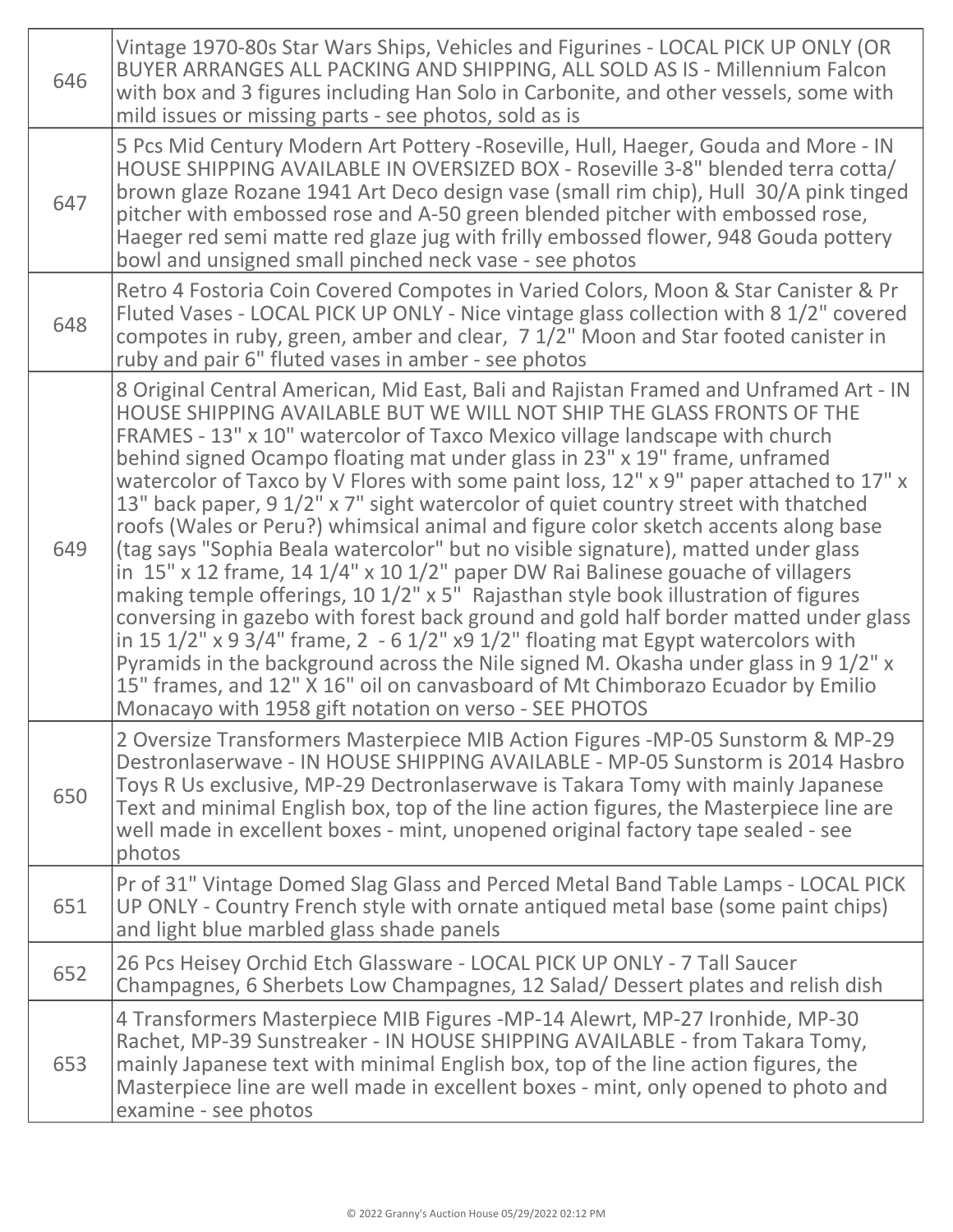| 654 | 14 Pcs Fine China - Irish Belleek, Nippon, Shelley, KPM, Furstenburg and More - LOCAL<br>PICK UP ONLY (OR BUYER ARRANGES ALL PACKING AND SHIPPING THROUGH THIRD<br>PARTY) - Irish Belleek 2nd black mark Lotus creamer, 2nd green mark Shamrock tree<br>trunk vase, 3rd green mark small flower pot with applied roses, leaf trinket plate, and<br>gold mark shamrock and embossed lace panel vase, KPM pitcher with embossed<br>grape accent handle connector and fine blue line border accents (line and cross<br>marks), Furstenberg floral spray gold band and scroll decoration chocolate pot, Sevres<br>mark blue lace and gold band, Shelley Blue Rock Dainty snack set, misc Nippon, small<br>shaker with gold accents, Limoges vase mark plates with hand painted fruit, flowers<br>and dragonfly and Noritake compote - see photos for details              |
|-----|-----------------------------------------------------------------------------------------------------------------------------------------------------------------------------------------------------------------------------------------------------------------------------------------------------------------------------------------------------------------------------------------------------------------------------------------------------------------------------------------------------------------------------------------------------------------------------------------------------------------------------------------------------------------------------------------------------------------------------------------------------------------------------------------------------------------------------------------------------------------------|
| 655 | Large Lot of Antique Neoclassical Etchings And Other Unframed Art - IN HOUSE PICK<br>UP ONLY-Giant collection of large 1800s fine art plate etchings of Neo-Classical<br>scenes, many with original names and info featuring Venus and Cupids and other gods<br>and scenes from myth and literature in varied conditions, in approx 24" x 18" format,<br>several 32" long including "Le Return de Marche" and others with battered edges,<br>most with at least some hints of fauxing or toning, Victorian chromolithograph<br>religious scenes, fine gouache portrait signed Wm H Goss, other art, prints and<br>paintings in varied conditions - see photos                                                                                                                                                                                                         |
| 656 | Bobo Intriguing Objects I-2262 Stockholm Iron Lantern - LOCAL PICK UP ONLY!!! - 23"<br>tall, 19" square base tapering to 14" top square, heavy iron construction of simple<br>frame form, glass panel sides, open top and base with drop made in Italy single bulb<br>socket                                                                                                                                                                                                                                                                                                                                                                                                                                                                                                                                                                                          |
| 657 | 8 Milton Bradley Simulation War Games of High Adventure with multiple game pieces<br>-4 large box games full of action pieces and fold ourt game boards - 1984 Conquest of<br>The Empire 2nd Century AD: The Roman Empire Under Siege #4424, 1984 Axis & Allies<br>Spring 1942 "The World At War" #4423, 1986 Shogun 16th Century: Feudal Japan at<br>War \$4720, and 1986 Fortress America Early 21st Century: The United States Under<br>Attack 4624, and 3 American Heritage War Game sets with fold our boards and<br>multiple pieces - 1975 Broadside Naval Battle Game Naval Battles of 1812<br>#4270, 1975 Skirmish A Revolutionary War Game #4505 and 1965 Hit The Beach<br>WWII Pacific Campaign #4510- direct from original Collector's estate, presumed<br>complete but game piece contents unchecked, sold as is - see photos for contents and<br>details |
| 658 | Boxed Seto fo 6 Borciolo Rocco Bahia 2 tone Goblets, Tray, Blenko and Murano Art<br>Glass - LOCAL PICK UP ONLY - 6 Water glasses are 7 1/8" tall with light green petal<br>foot and azure blue bowl in original box, retro Kensington round aluminum tray holds<br>classic Blenko square body decanter and Murano console bowl - see photos                                                                                                                                                                                                                                                                                                                                                                                                                                                                                                                           |
| 659 | 6 Goebel Hummel and Other Figurines - 2 Lore Blumenkinder Limited Edition of 2000<br>Bird Song 248 and 247 The Boy Friend Tmk 4, Hummel Full Bee Tmk2 Goose Girl 47/0,<br>TMK4 For Mother 257, TMK6 Bashful 377 and Barnyard Hero 195 3/0 - see photos                                                                                                                                                                                                                                                                                                                                                                                                                                                                                                                                                                                                                |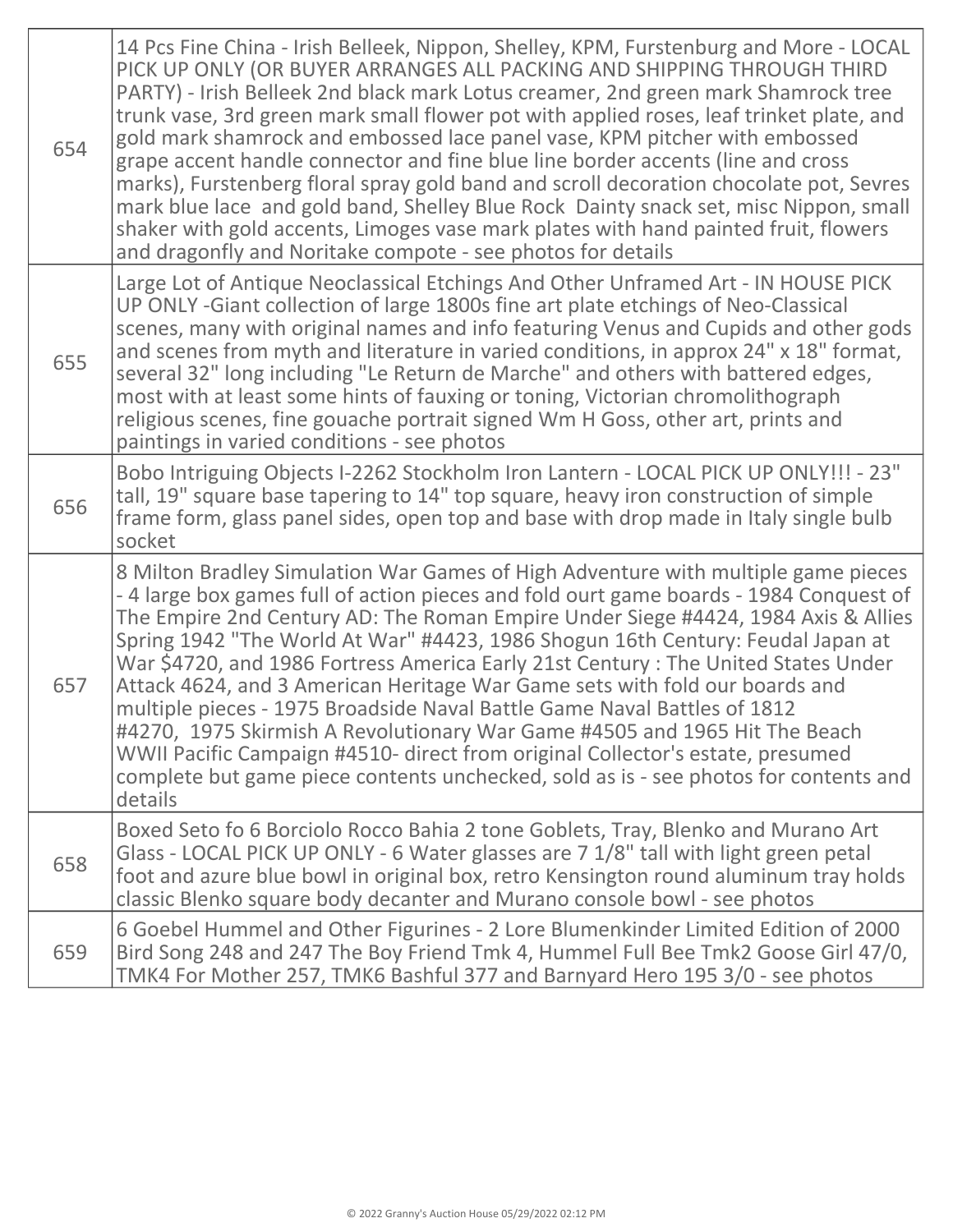| 660 | 86 Simulations Publications Inc 1970s SPI Historical Simulation War Games - Civil<br>War, WWII & Napoleon - Historical Simulations 1974 American Civil War, 1975 Blue<br>and Gray and Blue and Gray II QuadriGames (Shiloh, Antietam, Cemetery Hill and<br>Chickamauga, Fredericksburg, Hooker and Lee, Chattanooga and Battle of the<br>Wilderness)1972 The Winter War Russo-Finnish Conflict November 1939 - March<br>1940, 1974 Operation Olympic - The Invasion of Japan 1 November 1945, 1975<br>QuadriGame Island War Four Pacific Battles of Bloody Ridge Saipan Leyte and<br>Okinawa, and 1976 QuadriGame Westwall Four Battles to Germany (Arnhem, Hurtgen<br>Forest, Bastogne and Remagen) plus1975 QuadriGame Napoleon at War Four Battles<br>(Marengo, Jena-Auerstadt, Wagram amd battle of The Nations) - All sets in original<br>flat packages, tiles punches, fold out paper maps in pristine condition (a couple with<br>minor rubbing to folds) - direct from original collector's estate, presumed complete,<br>but tile contents unchecked, sold as is, all with rules of play and charts - see photos<br>for contents and details                                                                                                                                                                                                                                                                                                                                                                                                                                                                                                                                                   |
|-----|---------------------------------------------------------------------------------------------------------------------------------------------------------------------------------------------------------------------------------------------------------------------------------------------------------------------------------------------------------------------------------------------------------------------------------------------------------------------------------------------------------------------------------------------------------------------------------------------------------------------------------------------------------------------------------------------------------------------------------------------------------------------------------------------------------------------------------------------------------------------------------------------------------------------------------------------------------------------------------------------------------------------------------------------------------------------------------------------------------------------------------------------------------------------------------------------------------------------------------------------------------------------------------------------------------------------------------------------------------------------------------------------------------------------------------------------------------------------------------------------------------------------------------------------------------------------------------------------------------------------------------------------------------------------------------------------------------|
| 661 | 2 Key Wind Dome Mantle Clocks - LOCAL PICK UP ONLY 1 - Plymouth Clock Co.<br>Chimes on the 1/2 hour. with key working. 1 - Seth Thomas Chimes On the 1/4 hour<br>working with key. and 9 extra pendulums, both cases could be cleaned up. sold as is<br>no warranty expressed or implied                                                                                                                                                                                                                                                                                                                                                                                                                                                                                                                                                                                                                                                                                                                                                                                                                                                                                                                                                                                                                                                                                                                                                                                                                                                                                                                                                                                                                |
| 662 | File Cabinet and Box of Vintage Post Cards and Box of First Day Covers - {local pick up<br>or buyer arranges 3rd party packing and shipping} See Photos                                                                                                                                                                                                                                                                                                                                                                                                                                                                                                                                                                                                                                                                                                                                                                                                                                                                                                                                                                                                                                                                                                                                                                                                                                                                                                                                                                                                                                                                                                                                                 |
| 663 | Mid Century Flower Form Table Lamp - local pick up only - with red, amber, & green<br>glass globes on wood base with wood leaf accents, 3-way switch (repainted metal<br>rods)                                                                                                                                                                                                                                                                                                                                                                                                                                                                                                                                                                                                                                                                                                                                                                                                                                                                                                                                                                                                                                                                                                                                                                                                                                                                                                                                                                                                                                                                                                                          |
| 664 | 3 Asian Metal Sculpture Figures - IN HOUSE SHIPPING AVAILABLE IN HEAVY<br>OVERSIZED BOX - 7" tall bronze turtle dragon with six character square chop mark<br>belly, nickel silver/ silver copper 5" water buffalo with 2 impish children riding and<br>guiding and 9" silver copper Guan Gong holding Guan Dao Feng Shui warrior figure<br>and 2 matching hex wood stands                                                                                                                                                                                                                                                                                                                                                                                                                                                                                                                                                                                                                                                                                                                                                                                                                                                                                                                                                                                                                                                                                                                                                                                                                                                                                                                              |
| 665 | Fine Antque Art Etchings of Cathedrals, Architecture, Harbor Scenes in Color and<br>More - LOCAL PICK UP ONLY 9 Framed including Church etchings "The North Rose"<br>Window" with unknown pencil signature and blue green tint, "A Corner in<br>Westminster Abbey / Art Supplement to the Churchmam 1888/Photogravure Co<br>NY", drypoint etching "Bruton Parish Church Williamsburg VA" by listed artist Alice S<br>Rumple, French Flower Mart stching with light tinting accents signed Jacques, A<br>Garcia 48/350 stone litho 1920-30s scene of car filled streets around le Arc de<br>Triomphe Paris (larger size under glass), signed color litho of Florence - The View<br>from Michelangelo Square" on reverse, listed artist Kent Hagerman (1893-1978) "N W<br>Univ. Chicago Campus" seen from Lake Michigan, 1934 Chicago Sears Tower skyline<br>charcoal and watercolor landscape with inscription and date on back signed<br>Coggie And 12 un-framed works - 3 persective architectural and landscape drypoint<br>etchings by Carman Bonannno Bastia, Tower of Pisa and Largo di Garda, Paul<br>Trelade (1895-1975, active in the French artists communities of 1920-30s with Utrillo.<br>Vlaminck and Frank Will) pencil signed and titled print/aquatints of common life<br>architectural views of Paris and surrounds and 2 similar by unknown artist (prints<br>themselves in decent shape with toning, mounted to damaged edge hard board from<br>past framing), signed color etching prints of sailboat and harbor scene, oil on board<br>inter cityscape by N Hubinette 1917, oil on canvas (as is removed from frame) of<br>Parisian street scene signed Carson, and reclining nude |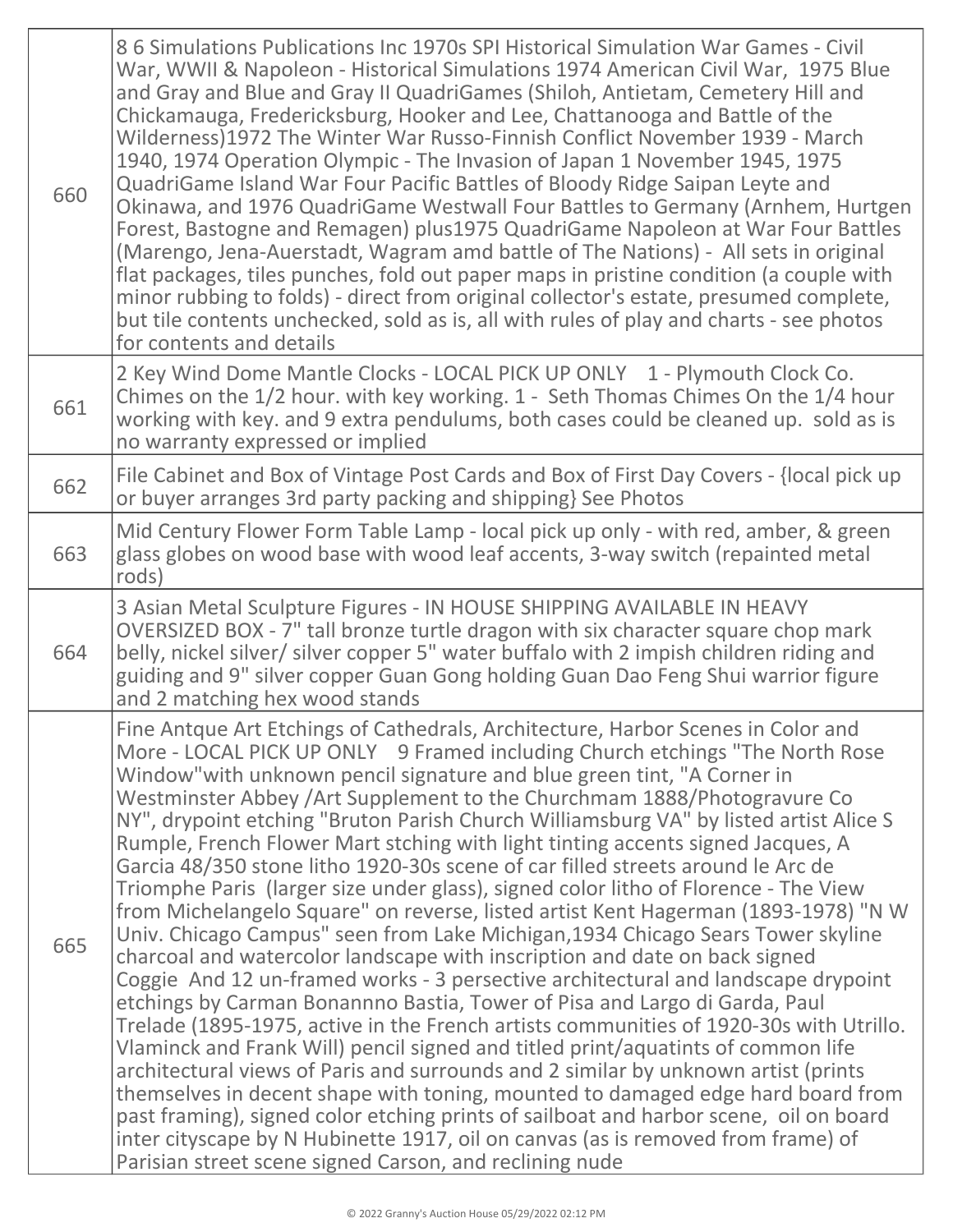| 666 | Lava & Novelty Lamps - local pick up only - 3 lava, 1 glitter, & Orbeez battery operated<br>(all working)                                                                                                                                                                                                                                                                                                                                                                                                                                                                                                                                                                                                                             |
|-----|---------------------------------------------------------------------------------------------------------------------------------------------------------------------------------------------------------------------------------------------------------------------------------------------------------------------------------------------------------------------------------------------------------------------------------------------------------------------------------------------------------------------------------------------------------------------------------------------------------------------------------------------------------------------------------------------------------------------------------------|
| 667 | 2 Transformers Masterpiece Mint In Box Action Figures - MP-35 Grapple & MP-33<br>Inferno - IN HOUSE SHIPPING AVAILABLE - from Takara Tomy, Mainly Japanese Text<br>with minimal English box, top of the line action figures, the Masterpiece line are well<br>made in excellent boxes - mint, all original liners present, Inferno missing paper<br>packet (instructions, decals and card) some minor scuffs to boxes - see photos                                                                                                                                                                                                                                                                                                    |
| 668 | 2014 Hasbro Transformers Masterpiece MP-02 Soundwave Mint In Box Action Figure -<br>IN HOUSE SHIPPING AVAILABLE - Decepticon Communications 10" figure with 5<br>Cassette Decepticons and accessories, top of the line action figures, the Masterpiece<br>line are well made in excellent boxes - mint, only opened to photo and examine - see<br>photos                                                                                                                                                                                                                                                                                                                                                                              |
| 669 | Retro and Vintage Red and Blue Glass Advertising and More - LOCAL PICK UP ONLY!!!<br>9" Art Deco form blue glass vase with sterling overlay peacock design, Royal Ruby<br>water pitcher, 6 ruby tumblers with worn gold accents, 4 Borden Elsie the Cow ice<br>cream dishes, amber Patrician and green uranium glass Florentine shakers, honey<br>amber Murano glass round ashtray and lighter set, and Akro Agate caramel slag glass<br>planter vase - see photos                                                                                                                                                                                                                                                                    |
| 670 | 2 Shelves full of Lenox Porcelain and Crystal Dolphin Figurines, Most with Boxes - IN<br>HOUSE SHIPPING AVAILABLE IN LARGE BOXES FED EX-Crystal jumping dolphin tall<br>candlesticks, group centerpiece figure and other glass pieces including vase, porcelain<br>groups and singles in matt finish jeweled design,                                                                                                                                                                                                                                                                                                                                                                                                                  |
| 671 | Faith Coddington Kuchina Acrylic on Canvas Sonny Stitt Jazz Painting - LOCAL PICK UP<br>ONLY - Listed in included brochure "Sonny Stitt - The soft streamy sounds of the jazz<br>man - subtle layers of sound transformed with soft overlap of misty glazes" 48" x 36"<br>canvas in 53" x 41" frame (newspaper clipping not included) - Faith Kuchina was a well<br>known local artist and teacher featured for her Jazz Festival work and written up in<br>local papers.                                                                                                                                                                                                                                                             |
| 672 | Vintage Italian Pietra Dura Inlay of Birds On A Branch - in house shipping available -<br>made of colorful mineral stone of lapis, malachite, agate, & more in 6.25"x7.75" frame                                                                                                                                                                                                                                                                                                                                                                                                                                                                                                                                                      |
| 673 | Collection of Vintage Punchboards - in house shipping available - 8 total incl. Coca-<br>Cola, No Losers 1 cent, Put and Take, Penny Candy Bar Sale, & more (most haven't<br>been played)                                                                                                                                                                                                                                                                                                                                                                                                                                                                                                                                             |
| 674 | 3 Pre-Owned Leather Accessories - in house shipping available - Mori black leather<br>computer/work bag, brown leather backpack, & Cole Haan chocolate brown duffel<br>bag (onlymild signs of use on all)                                                                                                                                                                                                                                                                                                                                                                                                                                                                                                                             |
| 675 | Factory Sealed Hobby Box and Card Sets of 1990 Movies, TV Shoes and More - IN<br>HOUSE SHIPPING AVAILABLE - 2 X Files Season Three factory sealed hobby boxes and<br>The Truth is out There complete set (season one?), 2 complete sets Sean Connery 007<br>James Bond cards, MIB set complete except for #89, T2 Terminator complete deck<br>with puzzles and sticker and second mostly complete deck, Grease Cards and Stickers,<br>1993 Sar Log - The Scinece Fiction Univers 1993 Commemorative set factory sealed iin<br>binder with gold #1 card limited 25,000 set, 90 card Star Trek Master Series and Star<br>Trek Next Generation card sets and Star Trek Reflections of The Future Phase One<br>booster packs - see photos |